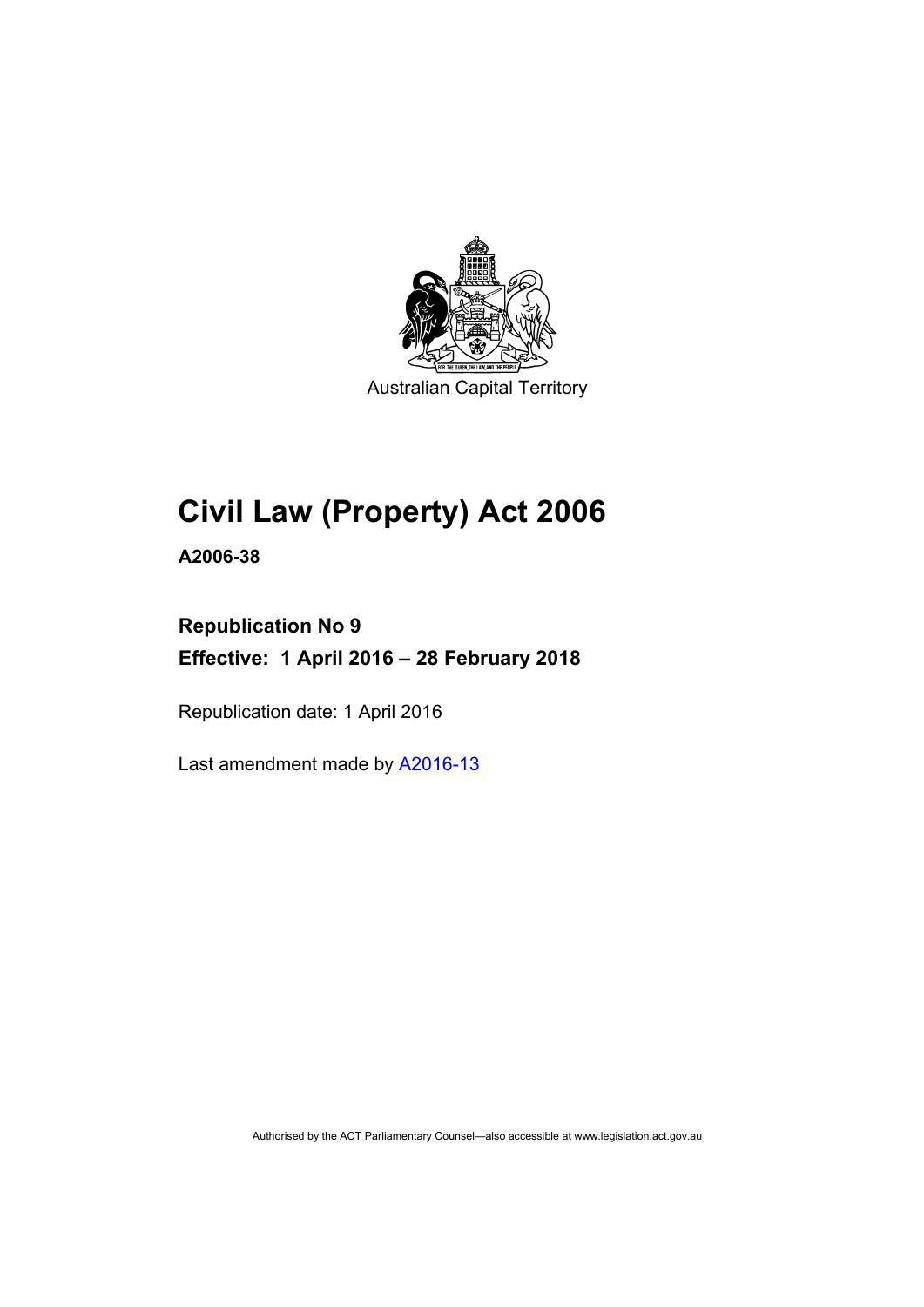#### **About this republication**

#### **The republished law**

This is a republication of the *Civil Law (Property) Act 2006* (including any amendment made under the *[Legislation Act 2001](http://www.legislation.act.gov.au/a/2001-14)*, part 11.3 (Editorial changes)) as in force on 1 April 2016*.* It also includes any commencement, amendment, repeal or expiry affecting this republished law to 1 April 2016.

The legislation history and amendment history of the republished law are set out in endnotes 3 and 4.

#### **Kinds of republications**

The Parliamentary Counsel's Office prepares 2 kinds of republications of ACT laws (see the ACT legislation register at [www.legislation.act.gov.au](http://www.legislation.act.gov.au/)):

- authorised republications to which the *[Legislation Act 2001](http://www.legislation.act.gov.au/a/2001-14)* applies
- unauthorised republications.

The status of this republication appears on the bottom of each page.

#### **Editorial changes**

The *[Legislation Act 2001](http://www.legislation.act.gov.au/a/2001-14)*, part 11.3 authorises the Parliamentary Counsel to make editorial amendments and other changes of a formal nature when preparing a law for republication. Editorial changes do not change the effect of the law, but have effect as if they had been made by an Act commencing on the republication date (see *[Legislation Act 2001](http://www.legislation.act.gov.au/a/2001-14)*, s 115 and s 117). The changes are made if the Parliamentary Counsel considers they are desirable to bring the law into line, or more closely into line, with current legislative drafting practice.

This republication does not include amendments made under part 11.3 (see endnote 1).

#### **Uncommenced provisions and amendments**

If a provision of the republished law has not commenced, the symbol  $\mathbf{U}$  appears immediately before the provision heading. Any uncommenced amendments that affect this republished law are accessible on the ACT legislation register [\(www.legislation.act.gov.au\)](http://www.legislation.act.gov.au/). For more information, see the home page for this law on the register.

#### **Modifications**

If a provision of the republished law is affected by a current modification, the symbol  $\mathbf{M}$ appears immediately before the provision heading. The text of the modifying provision appears in the endnotes. For the legal status of modifications, see the *[Legislation Act 2001](http://www.legislation.act.gov.au/a/2001-14)*, section 95.

#### **Penalties**

At the republication date, the value of a penalty unit for an offence against this law is \$150 for an individual and \$750 for a corporation (see *[Legislation Act 2001](http://www.legislation.act.gov.au/a/2001-14)*, s 133).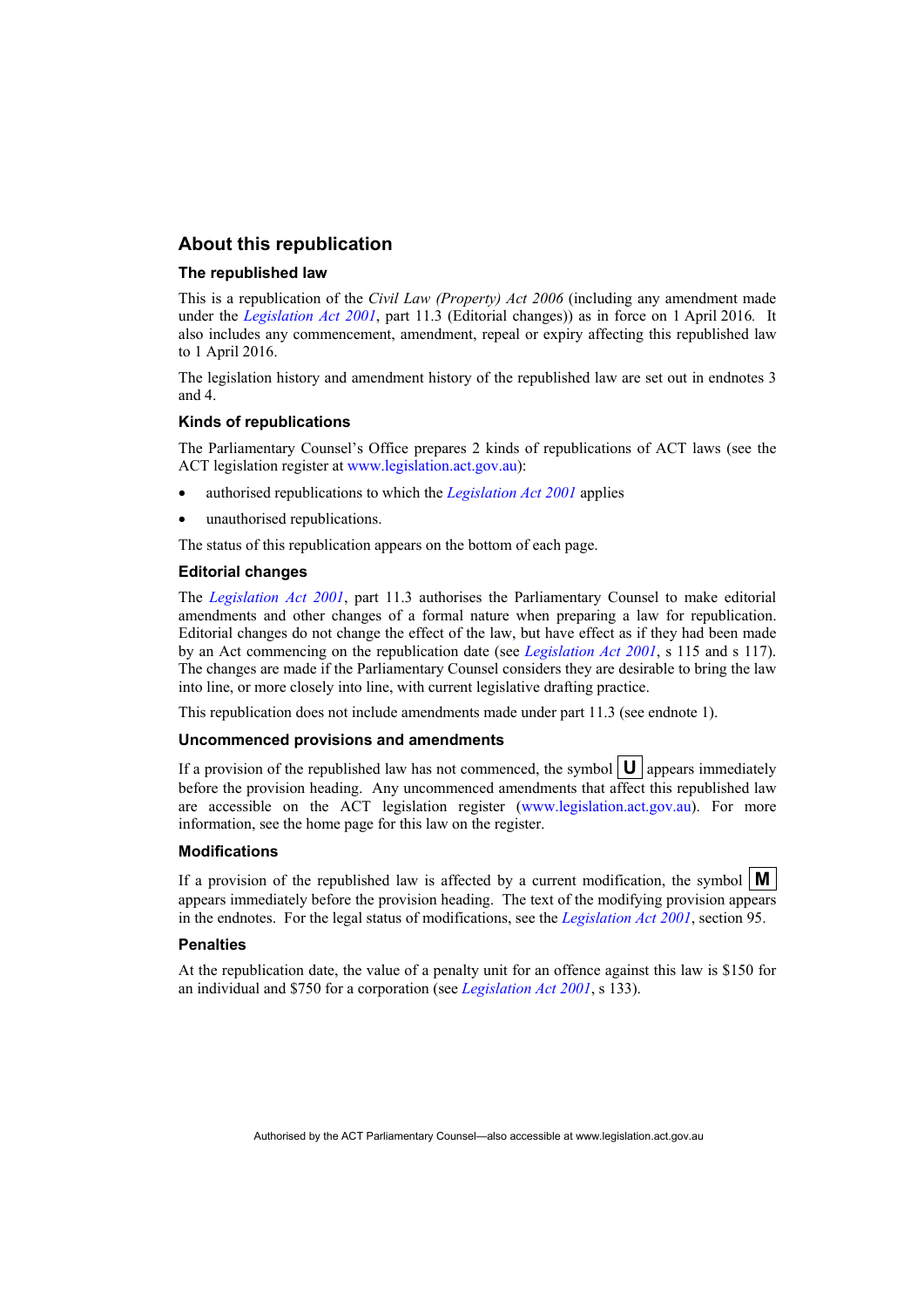

# **Civil Law (Property) Act 2006**

## **Contents**

|                  |                       |                          | Page                  |
|------------------|-----------------------|--------------------------|-----------------------|
| <b>Chapter 1</b> |                       | <b>Preliminary</b>       |                       |
| 1                | Name of Act           |                          | $\mathbf{2}^{\prime}$ |
| 3                | Dictionary            |                          | 2                     |
| 4                | <b>Notes</b>          |                          | 2                     |
| 5                | Application of Act    |                          | 2                     |
| <b>Chapter 2</b> |                       | Conveyancing             |                       |
| <b>Part 2.1</b>  |                       | Conveyancing-preliminary |                       |
| 200              | What is a settlement? |                          | 3                     |
|                  |                       |                          |                       |

Civil Law (Property) Act 2006 Effective: 01/04/16-28/02/18 contents 1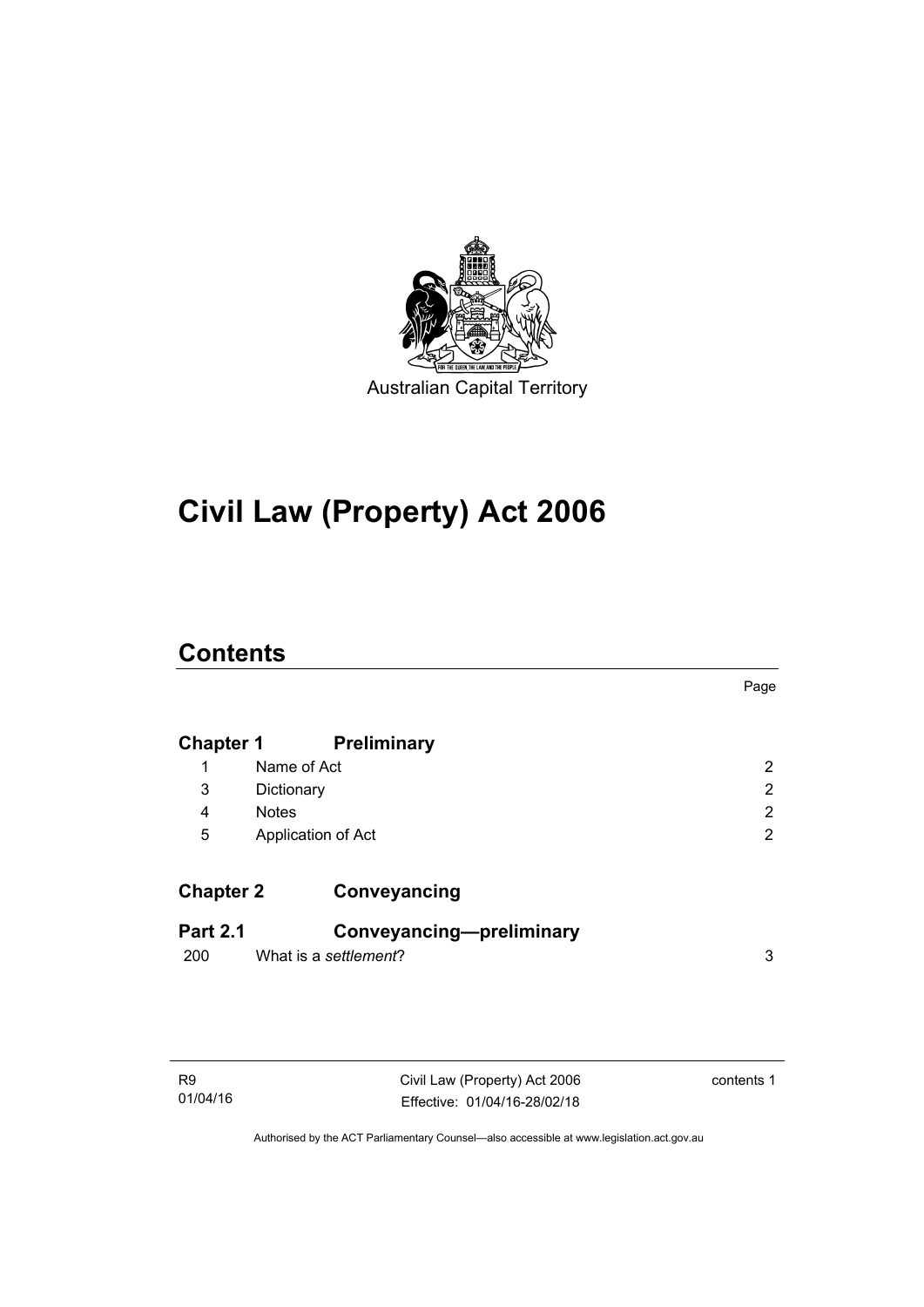#### **Contents**

|                 |                                                                  | Page           |
|-----------------|------------------------------------------------------------------|----------------|
| <b>Part 2.2</b> | General rules about property                                     |                |
| Division 2.2.1  | Rules of law on certain points                                   |                |
| 201             | Instruments required to be in writing                            | 4              |
| 202             | Creation of interests in land by word of mouth                   | 5              |
| 203             | Exceptions to s 201 and s 202                                    | 5              |
| 204             | Proceedings do not lie on certain unwritten agreements           | 6              |
| 205             | Assignment of debts and things in action                         | $\overline{7}$ |
| 206             | Merger                                                           | 7              |
| 207             | Equitable waste                                                  | 8              |
| Division 2.2.2  | <b>Property generally</b>                                        |                |
| 208             | Person may assure property to self or to self and others         | 8              |
| 209             | Power for corporations to hold property as joint tenants         | 8              |
| 210             | Interpretation of conveyance etc of property to 2 or more people |                |
|                 | together                                                         | 9              |
| 211             | Tenants in common of equitable estate acquiring legal estate     | 9              |
| 212             | People taking who are not parties                                | 10             |
| 213             | Presumption of survivorship                                      | 10             |
| 214             | Provisions about supplemental instruments                        | 10             |
| Division 2.2.3  | <b>Ending life interests</b>                                     |                |
| 215             | Meaning of life interest for div 2.2.3                           | 11             |
| 216             | Wrongful holding over of life interest etc                       | 11             |
| 217             | Vesting of interests on end of life interest-evidence of death   | 11             |
| 218             | Vesting orders made in error                                     | 13             |
| <b>Part 2.3</b> | General rules about deeds and documents of                       |                |
|                 | corporations                                                     |                |
| Division 2.3.1  | Deeds and their effect                                           |                |
| 219             | Signature and attestation of deeds                               | 14             |
| 220             | Receipt in deed sufficient                                       | 14             |
| 221             | Receipt in deed or endorsed evidence for subsequent purchaser    | 15             |
| 222             | How powers of appointment are to be exercised                    | 15             |
| Division 2.3.2  | <b>Operation of deeds</b>                                        |                |
| 223             | Limitations may be made by direct conveyance without uses        | 15             |
| 224             | In conveyance use of word grant unnecessary                      | 15             |
| contents 2      | Civil Law (Property) Act 2006                                    | R <sub>9</sub> |
|                 | Effective: 01/04/16-28/02/18                                     | 01/04/16       |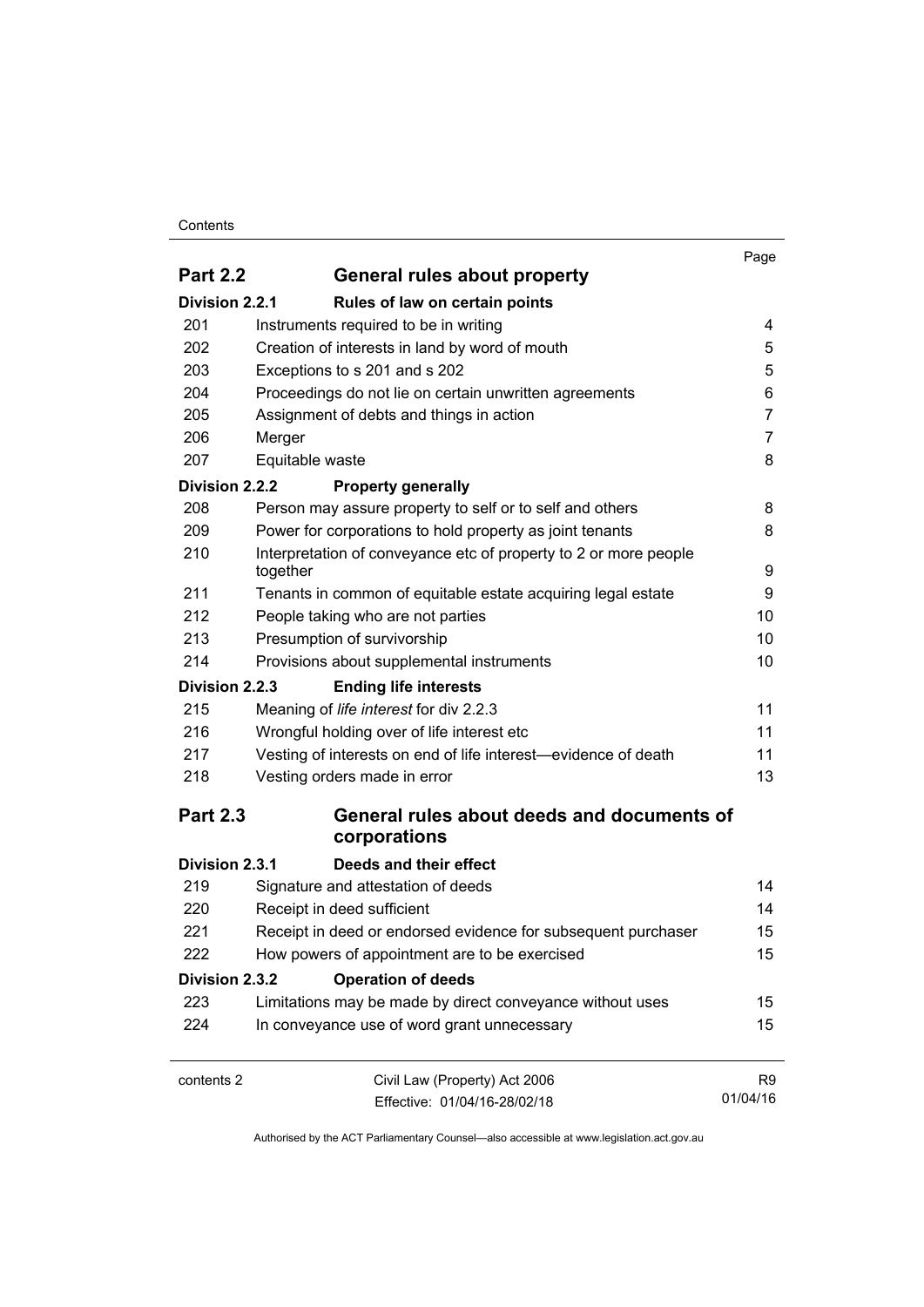|                 |                                                                            | Contents   |
|-----------------|----------------------------------------------------------------------------|------------|
| 225             |                                                                            | Page<br>16 |
| 226             | Rights of entry etc                                                        |            |
|                 | Certain conveyance etc void                                                | 16         |
| Division 2.3.3  | <b>Documents of corporations</b>                                           |            |
| 227             | Execution of documents by or on behalf of corporations                     | 16         |
| Division 2.3.4  | <b>Powers of appointment</b>                                               |            |
| 228             | Application-div 2.3.4                                                      | 18         |
| 229             | Appointments to be valid despite exclusion of object                       | 18         |
| <b>Part 2.4</b> | Sales and other transactions                                               |            |
| Division 2.4.1  | Dispositions on trust for sale or with power of sale                       |            |
| 230             | Meaning of purchaser for div 2.4.1                                         | 19         |
| 231             | Consents to execution of trust for sale etc.                               | 19         |
| 232             | Purchaser not to be concerned with trusts of proceeds of sale              | 20         |
| 233             | Settlements of personal property invested in land                          | 20         |
| 234             | Powers given to trustees for sale                                          | 21         |
| 235             | Application of income of land under trust for sale                         | 21         |
| 236             | Partition of land under trust for sale                                     | 21         |
| 237             | Powers of Supreme Court if trustees for sale decline to exercise<br>powers | 23         |
| Division 2.4.2  | <b>Voidable dispositions</b>                                               |            |
| 238             | Meaning of purchaser for div 2.4.2                                         | 23         |
| 239             | Voluntary dispositions to defraud creditors voidable                       | 23         |
| 240             | Voluntary dispositions of land-how far voidable against purchasers         | 24         |
| 241             | Acquisitions of reversions at under value                                  | 24         |
| <b>Part 2.5</b> | <b>Partition</b>                                                           |            |
| 242             | Definitions-pt 2.5                                                         | 25         |
| 243             | Court may order partition of land held in co-ownership                     | 25         |
| 244             | Power of Supreme Court to order sale instead of partition                  | 25         |
| 245             | Authority for interested person to bid                                     | 27         |
| 246             | Parties to partition proceedings                                           | 27         |
| 247             | Several sales in same partition proceeding                                 | 27         |
| <b>Part 2.6</b> | <b>Apportionment</b>                                                       |            |
| 248             | Definitions-pt 2.6                                                         | 29         |
| R <sub>9</sub>  | Civil Law (Property) Act 2006                                              | contents 3 |
| 01/04/16        | Effective: 01/04/16-28/02/18                                               |            |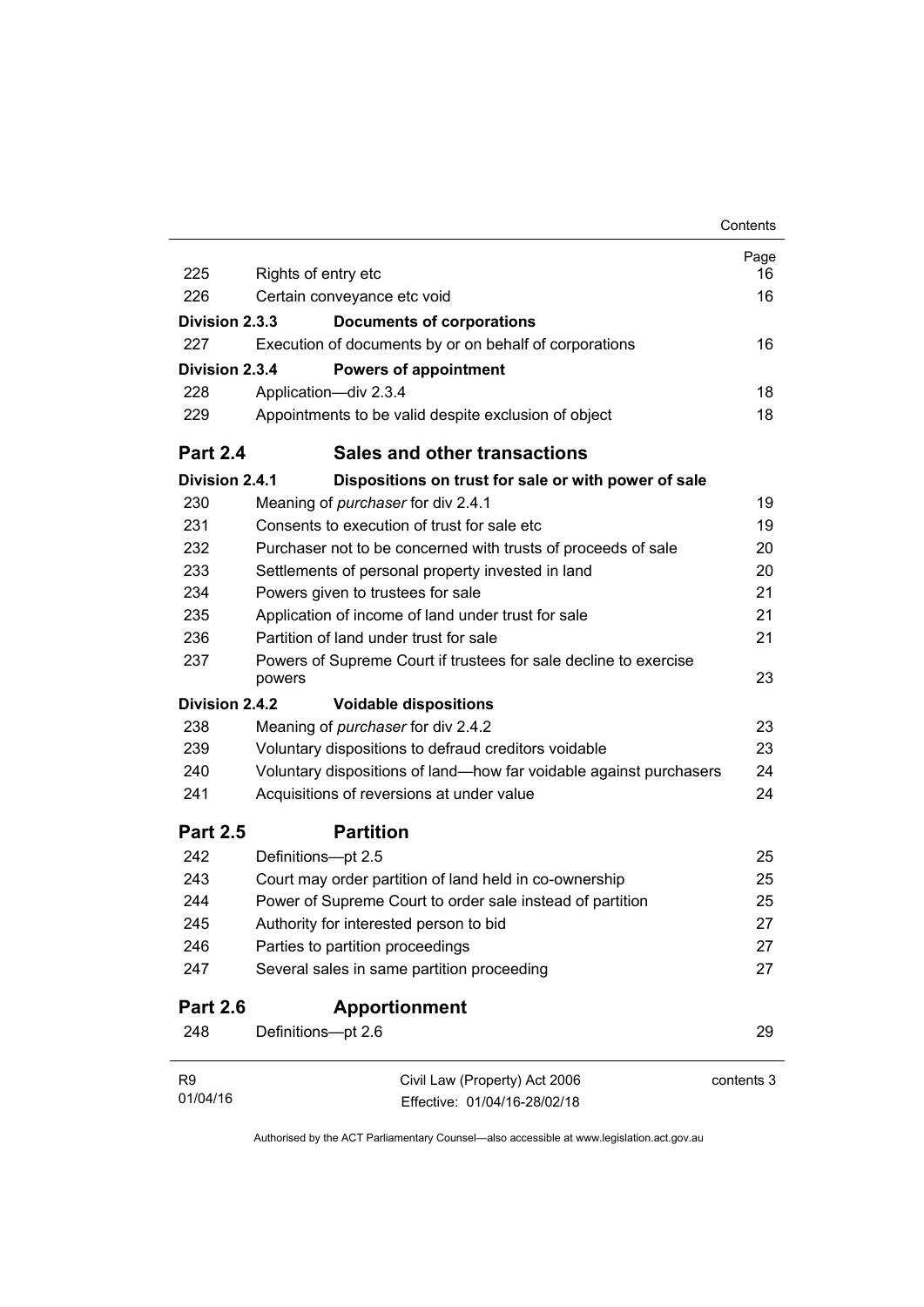| Contents |
|----------|
|          |

|                                                             | Page<br>29                                                                                                                                                            |
|-------------------------------------------------------------|-----------------------------------------------------------------------------------------------------------------------------------------------------------------------|
|                                                             | 29                                                                                                                                                                    |
|                                                             | 30                                                                                                                                                                    |
|                                                             | 30                                                                                                                                                                    |
| Exceptions and application                                  | 31                                                                                                                                                                    |
| <b>Children and children's property</b>                     |                                                                                                                                                                       |
| Receipts by certain children                                | 32                                                                                                                                                                    |
| Management of land during childhood                         | 32                                                                                                                                                                    |
| Power to appoint trustees of child's property               | 33                                                                                                                                                                    |
| Powers and duties of guardian                               | 35                                                                                                                                                                    |
| Rights-of-way                                               |                                                                                                                                                                       |
| No right-of-way by user against Territory etc               | 36                                                                                                                                                                    |
| <b>Unit Titles</b>                                          |                                                                                                                                                                       |
| Division 2.9.1<br>Definitions-pt 2.9                        |                                                                                                                                                                       |
| Definitions-pt 2.9                                          | 37                                                                                                                                                                    |
| Division 2.9.2<br>Developer disclosure                      |                                                                                                                                                                       |
| Contract for sale of unit before registration of units plan | 37                                                                                                                                                                    |
| Division 2.9.3<br><b>Implied warranties</b>                 |                                                                                                                                                                       |
| Meaning of <i>implied warranties</i> —div 2.9.3             | 39                                                                                                                                                                    |
| Purpose-div 2.9.3                                           | 39                                                                                                                                                                    |
| Implied warranties and right to cancel—effect               | 39                                                                                                                                                                    |
| Implied warranties                                          | 39                                                                                                                                                                    |
| Cancellation of contract                                    | 40                                                                                                                                                                    |
| Claim for compensation                                      | 41                                                                                                                                                                    |
|                                                             | Application of pt 2.6 to dividends of companies<br>Income apportionable in relation to time<br>Time when apportioned part is payable<br>Recovery of apportioned parts |

| <b>Part 3.1</b> | Powers in relation to mortgages                 |                |
|-----------------|-------------------------------------------------|----------------|
| 300             | Application-pt 3.1                              | 43             |
| 301             | Powers incidental to mortgages                  | 43             |
| 302             | Receipt for purchase money sufficient discharge | 44             |
|                 |                                                 |                |
| contents 4      | Civil Law (Property) Act 2006                   | R <sub>9</sub> |
|                 | Effective: 01/04/16-28/02/18                    | 01/04/16       |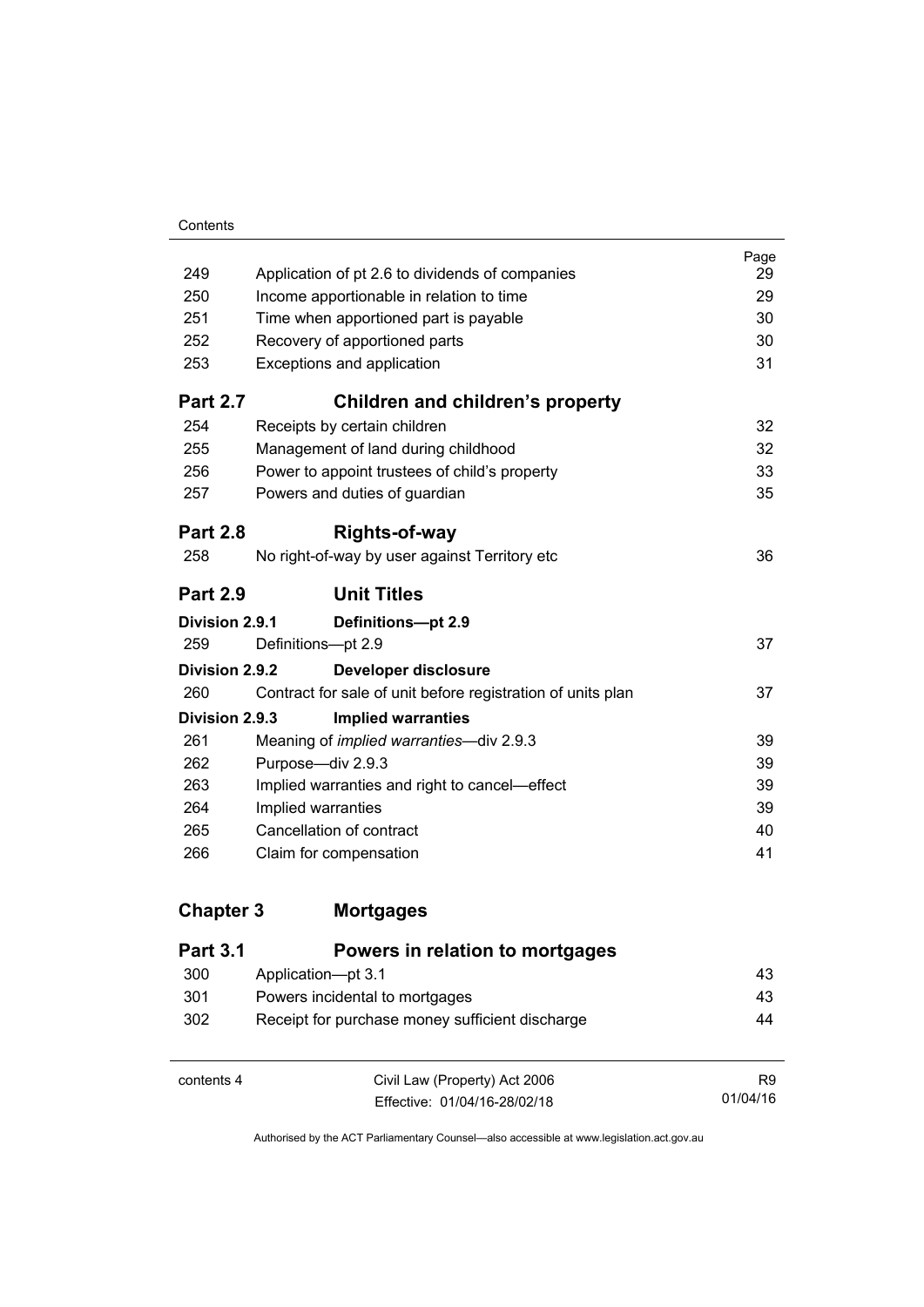| 303              | Notice of sale                                                                                                                                                                                                                                                                                                                                                                            | Page<br>44 |
|------------------|-------------------------------------------------------------------------------------------------------------------------------------------------------------------------------------------------------------------------------------------------------------------------------------------------------------------------------------------------------------------------------------------|------------|
| 304              | Purported exercise of power of sale<br>Application of purchase money by mortgagee<br>Property that may be transferred to purchaser<br>Mortgagee may call for documents relating to property<br>Appointment of receiver<br>Receiver taken to be agent of mortgagor<br>Powers of receiver<br>Ending appointment of receiver etc<br>Commission to receiver<br>Receiver to insure if required | 45         |
| 305              |                                                                                                                                                                                                                                                                                                                                                                                           | 45         |
| 306              |                                                                                                                                                                                                                                                                                                                                                                                           | 45         |
| 307              |                                                                                                                                                                                                                                                                                                                                                                                           | 46         |
| 308              |                                                                                                                                                                                                                                                                                                                                                                                           | 46         |
| 309              |                                                                                                                                                                                                                                                                                                                                                                                           | 47         |
| 310              |                                                                                                                                                                                                                                                                                                                                                                                           | 47         |
| 311              |                                                                                                                                                                                                                                                                                                                                                                                           | 47         |
| 312              |                                                                                                                                                                                                                                                                                                                                                                                           | 47         |
| 313              |                                                                                                                                                                                                                                                                                                                                                                                           | 48         |
| 314              | Application of amounts received by receiver                                                                                                                                                                                                                                                                                                                                               | 48         |
| <b>Part 3.2</b>  | <b>Mortgages-other provisions</b>                                                                                                                                                                                                                                                                                                                                                         |            |
| 315              | Effect of repayment on ejectment by mortgagee                                                                                                                                                                                                                                                                                                                                             | 49         |
| 316              | Section 315 not to apply in certain cases                                                                                                                                                                                                                                                                                                                                                 | 50         |
| 317              | Redemption if mortgagee absent or unknown                                                                                                                                                                                                                                                                                                                                                 | 50         |
|                  |                                                                                                                                                                                                                                                                                                                                                                                           |            |
| <b>Chapter 4</b> | Leases                                                                                                                                                                                                                                                                                                                                                                                    |            |
| <b>Part 4.1</b>  | Leases—general provisions                                                                                                                                                                                                                                                                                                                                                                 |            |
| Division 4.1.1   | Lessee's and lessor's obligations                                                                                                                                                                                                                                                                                                                                                         |            |
| 400              | Lessee's obligations attach to reversion                                                                                                                                                                                                                                                                                                                                                  | 52         |
| 401              | Lessor's obligations to run with reversion                                                                                                                                                                                                                                                                                                                                                | 53         |
| 402              | Lessee to give notice of ejectment to lessor                                                                                                                                                                                                                                                                                                                                              | 53         |
| Division 4.1.2   | Renewal of headlease without surrender of sublease                                                                                                                                                                                                                                                                                                                                        |            |
| 403              | Renewal of headlease                                                                                                                                                                                                                                                                                                                                                                      | 54         |
| 404              | Rights on renewal                                                                                                                                                                                                                                                                                                                                                                         | 54         |
| <b>Part 4.2</b>  | Leases to and for children and for absent<br>lessors                                                                                                                                                                                                                                                                                                                                      |            |
|                  |                                                                                                                                                                                                                                                                                                                                                                                           |            |
| 405              | Leases for children                                                                                                                                                                                                                                                                                                                                                                       | 56         |
| 406              | Costs of lease authorisation application for child                                                                                                                                                                                                                                                                                                                                        | 56         |
| 407              | Renewal of leases by children                                                                                                                                                                                                                                                                                                                                                             | 57         |
| R9               | Civil Law (Property) Act 2006                                                                                                                                                                                                                                                                                                                                                             | contents 5 |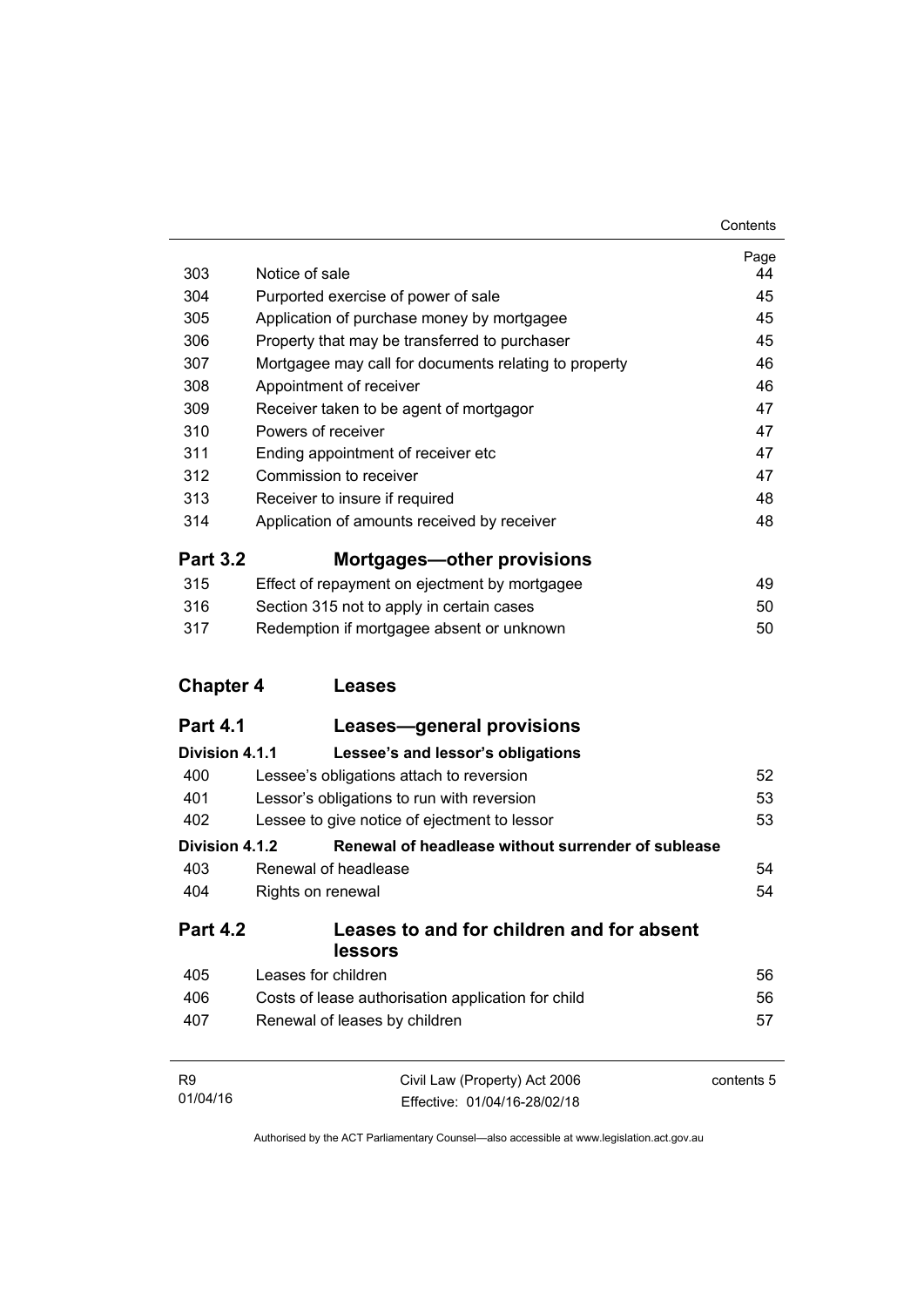| 408             | Renewal of leases for people not amenable to process                                      | Page<br>57     |
|-----------------|-------------------------------------------------------------------------------------------|----------------|
| 409             | Preconditions for grant or renewal of lease to be satisfied                               | 58             |
| 410             | Application of amounts paid for lease renewal under pt 4.2                                | 58             |
| 411             | Validity of surrenders and leases under pt 4.2                                            | 58             |
| 412             | Costs of applications under pt 4.2                                                        | 58             |
| <b>Part 4.3</b> | <b>Breach of insurance provisions</b>                                                     |                |
| 413             | Application-pt 4.3                                                                        | 59             |
| 414             | Relief against forfeiture for failure to insure                                           | 59             |
| 415             | Record of relief granted                                                                  | 59             |
| 416             | Limit on relief                                                                           | 59             |
| 417             | Noncomplying insurance                                                                    | 60             |
| 418             | Protection of purchaser of leasehold against forfeiture                                   | 60             |
| <b>Part 4.4</b> | Restriction of effect of licence or waiver by                                             |                |
|                 | lessor                                                                                    |                |
| 419             | Application-pt 4.4                                                                        | 62             |
| 420             | Effect of licence given to lessee                                                         | 62             |
| 421             | Operation of partial licences                                                             | 63             |
| 422<br>423      | Apportionment of conditions of entry on severance<br>Waiver of benefit of lease provision | 64<br>64       |
| <b>Part 4.5</b> | <b>Forfeiture of leases</b>                                                               |                |
| 424             | Definitions-pt 4.5                                                                        | 65             |
| 425             | Application-pt 4.5                                                                        | 65             |
| 426             | Restrictions on re-entry or forfeiture                                                    | 65             |
| 427             | Notices under s 426 (1)                                                                   | 67             |
| 428             | Protection of sublessees                                                                  | 67             |
| <b>Part 4.6</b> | Leases invalidly granted under powers                                                     |                |
| 429             | Pt 4.6 does not bind the Territory                                                        | 68             |
| 430             | Leases taken to be granted in intended exercise of power                                  | 68             |
| 431             | Certain invalid leases taken to be agreements to lease                                    | 68             |
| 432             | Certain leases validated                                                                  | 69             |
| 433             | Acceptance of rent taken to be confirmation of lease                                      | 70             |
|                 |                                                                                           |                |
| contents 6      | Civil Law (Property) Act 2006                                                             | R <sub>9</sub> |

Effective: 01/04/16-28/02/18

01/04/16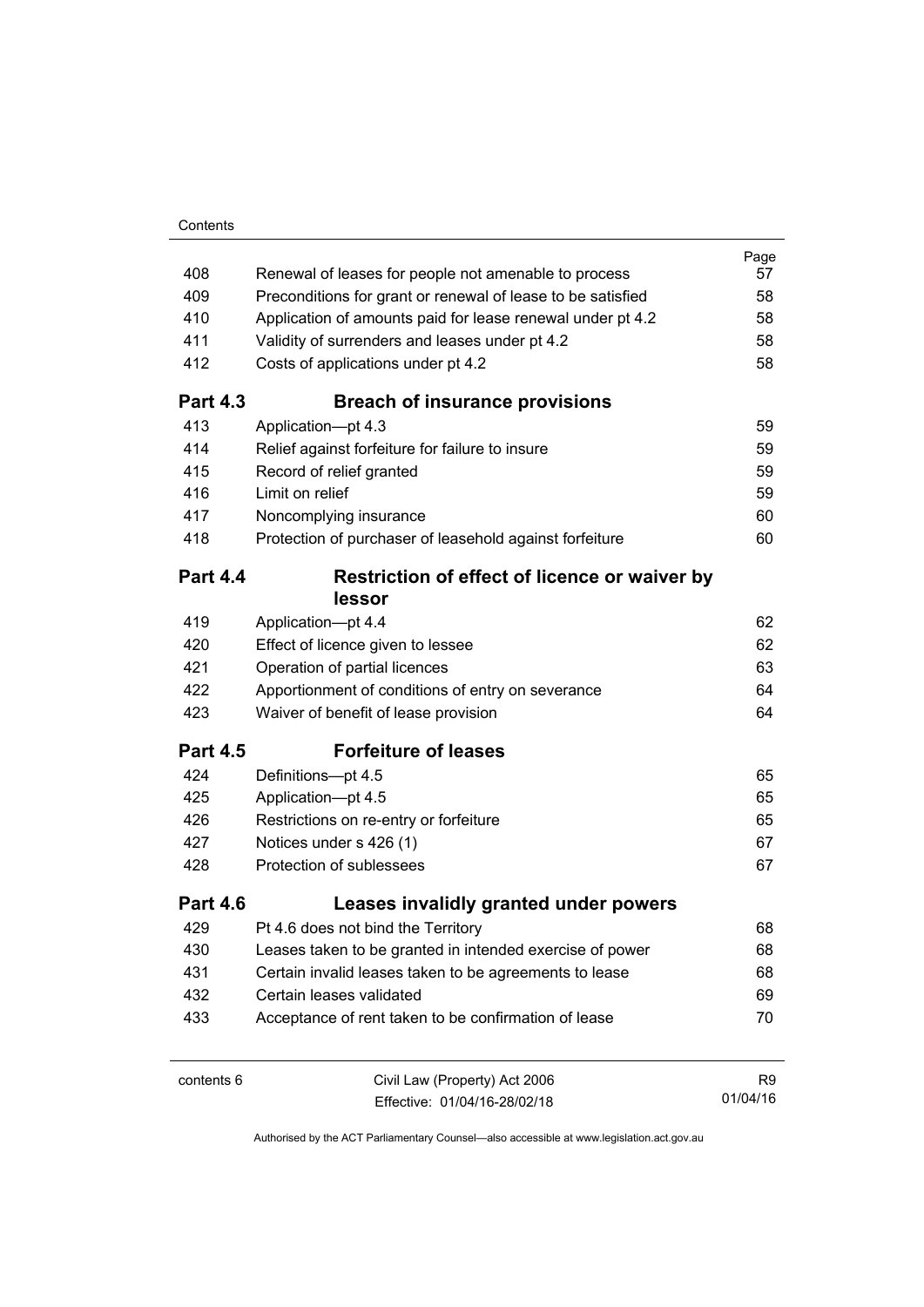|                   |                                                                                        | Contents |
|-------------------|----------------------------------------------------------------------------------------|----------|
|                   |                                                                                        | Page     |
| 434               | Lessee bound to accept confirmation                                                    | 70       |
| 435               | Pt 4.6 does not affect certain other rights                                            | 71       |
| <b>Part 4.7</b>   | <b>Recovery of leased premises</b>                                                     |          |
| 436               | Application-pt 4.7                                                                     | 72       |
| 437               | Who is an agent for pt 4.7?                                                            | 72       |
| 438               | Recovery of possession                                                                 | 73       |
| <b>Chapter 5</b>  | <b>Miscellaneous</b>                                                                   |          |
| <b>Part 5.1</b>   | Debts charged on property of deceased<br>person                                        |          |
| 500               | Charges on property of deceased person to be paid primarily out of<br>property charged | 74       |
| <b>Part 5.2</b>   | <b>Stipulations in contracts</b>                                                       |          |
| 501               | Stipulations not of the essence of contracts                                           | 76       |
| <b>Part 5.3</b>   | <b>Miscellaneous-other provisions</b>                                                  |          |
| 502               | Approved forms                                                                         | 77       |
| 503               | Regulation-making power                                                                | 77       |
| <b>Dictionary</b> |                                                                                        | 78       |
| <b>Endnotes</b>   |                                                                                        |          |
| 1                 | About the endnotes                                                                     | 84       |
| $\overline{2}$    | Abbreviation key                                                                       | 84       |
| 3                 | Legislation history                                                                    | 85       |
| 4                 | Amendment history                                                                      | 87       |
| 5                 | Earlier republications                                                                 | 89       |

contents 7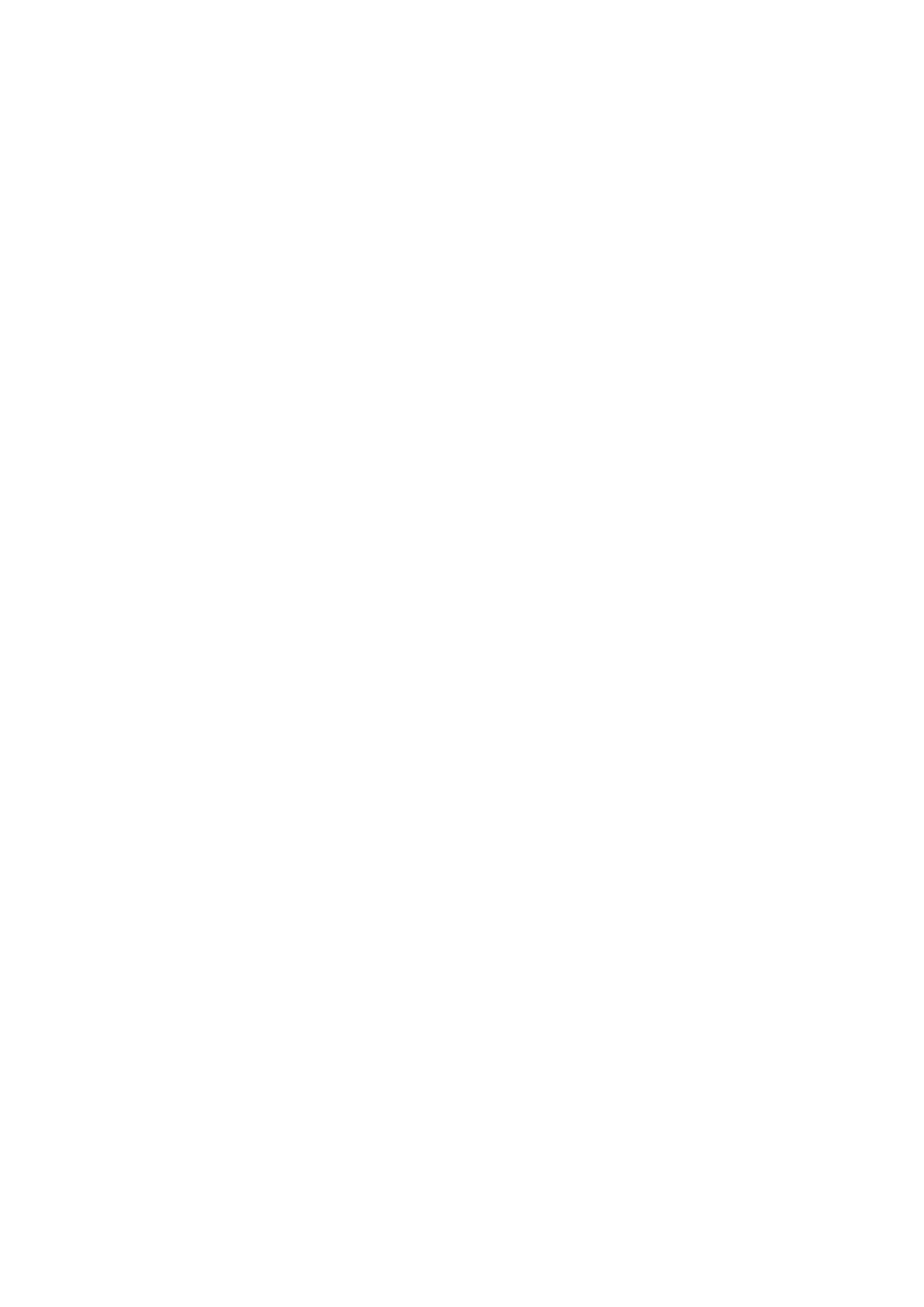

# **Civil Law (Property) Act 2006**

An Act to amend, simplify and consolidate provisions about the law of property, and for other purposes

R9 01/04/16

l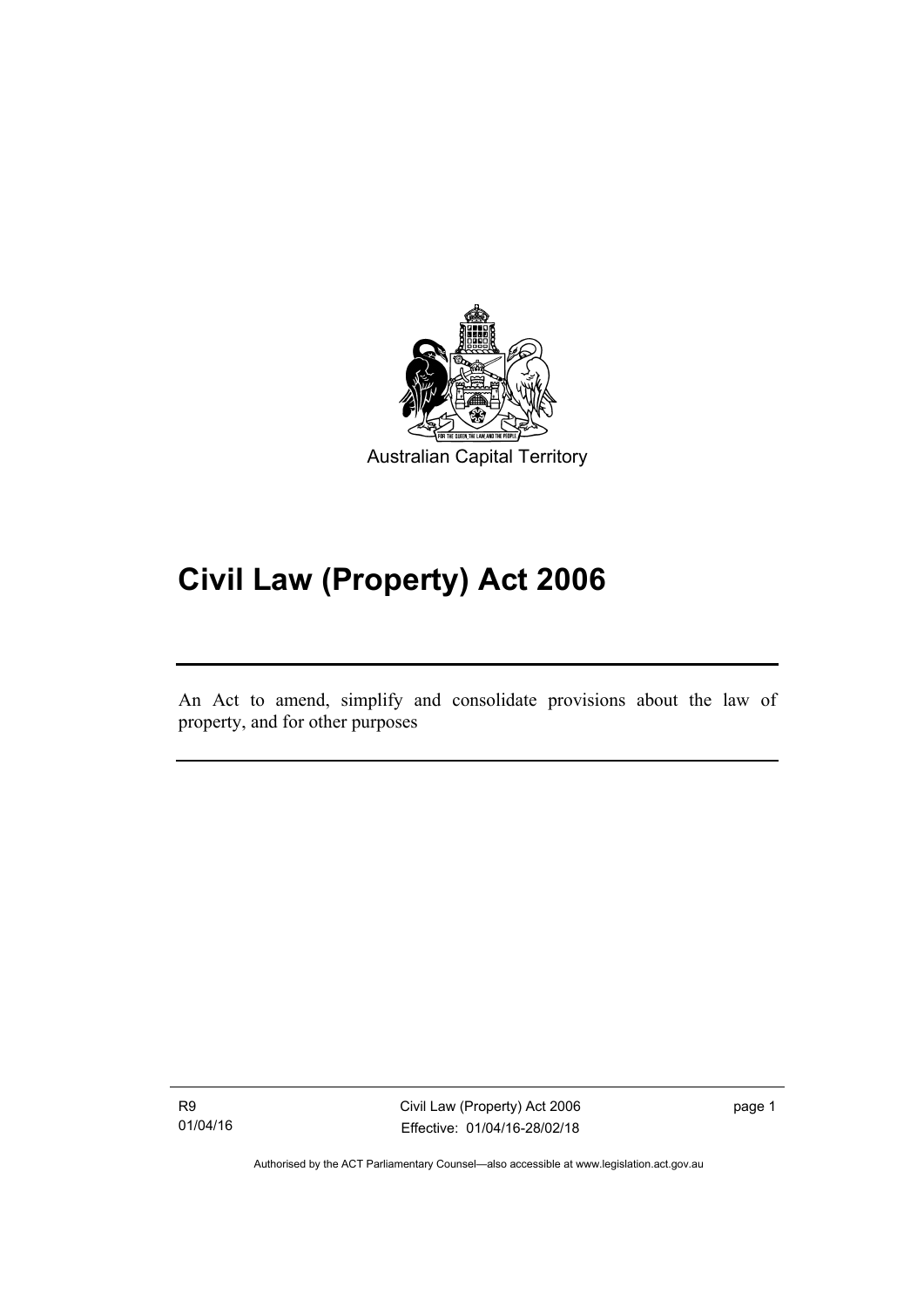Section 1

# <span id="page-11-0"></span>**Chapter 1 Preliminary**

#### <span id="page-11-1"></span>**1 Name of Act**

This Act is the *Civil Law (Property) Act 2006*.

#### <span id="page-11-2"></span>**3 Dictionary**

The dictionary at the end of this Act is part of this Act.

*Note 1* The dictionary at the end of this Act defines certain terms used in this Act, and includes references (*signpost definitions*) to other terms defined elsewhere.

> For example, the signpost definition '*trustee company*—see the *[Trustee](http://www.legislation.act.gov.au/a/1947-15)  [Companies Act 1947](http://www.legislation.act.gov.au/a/1947-15)*, dictionary.' means that the term 'trustee company' is defined in that dictionary and the definition applies to this Act.

*Note 2* A definition in the dictionary (including a signpost definition) applies to the entire Act unless the definition, or another provision of the Act, provides otherwise or the contrary intention otherwise appears (see [Legislation Act,](http://www.legislation.act.gov.au/a/2001-14) s  $155$  and s  $156$  (1)).

#### <span id="page-11-3"></span>**4 Notes**

A note included in this Act is explanatory and is not part of this Act.

*Note* See the [Legislation Act,](http://www.legislation.act.gov.au/a/2001-14) s 127(1), (4) and (5) for the legal status of notes.

#### <span id="page-11-4"></span>**5 Application of Act**

- (1) This Act does not apply in relation to leasehold land (including leases of leasehold land) under the *[Land Titles Act 1925](http://www.legislation.act.gov.au/a/1925-1)* so far as there is an inconsistency with that Act.
- (2) If a provision of this Act is stated to apply to land under the *[Land](http://www.legislation.act.gov.au/a/1925-1)  [Titles Act 1925](http://www.legislation.act.gov.au/a/1925-1)*, the provision is not taken (unless the contrary intention appears) to apply exclusively to land of that kind.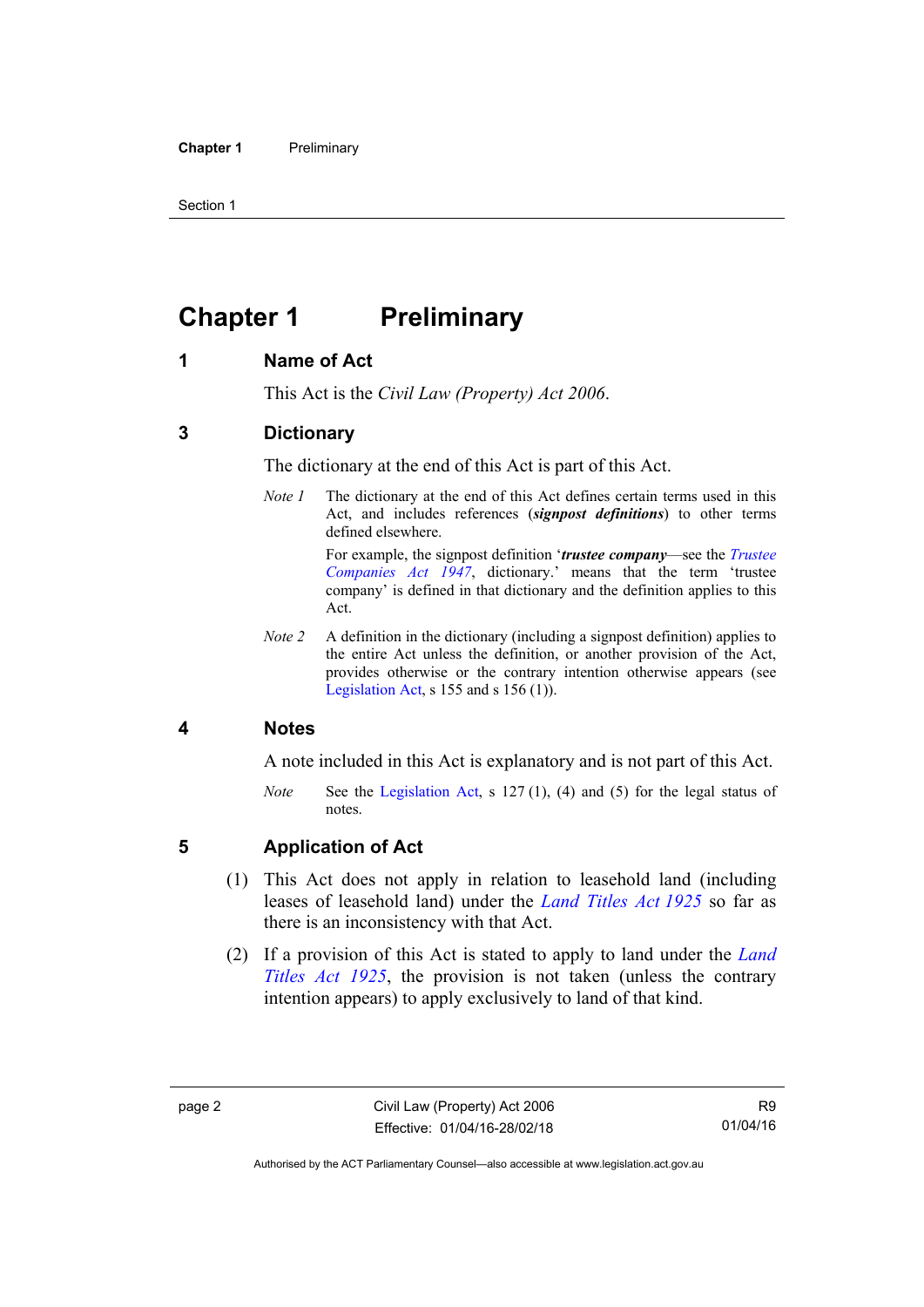# <span id="page-12-0"></span>**Chapter 2 Conveyancing**

### <span id="page-12-1"></span>**Part 2.1 Conveyancing—preliminary**

#### <span id="page-12-2"></span>**200 What is a** *settlement***?**

- (1) A *settlement* is an instrument, or a number of instruments, under which land is—
	- (a) held by people in limited ownership by succession; or
	- (b) held in trust for people as limited owners by succession; or
	- (c) held in trust for a child in possession; or
	- (d) held in limited ownership by a trust for a child in possession.

#### **Example of settlement**

will

- *Note* An example is part of the Act, is not exhaustive and may extend, but does not limit, the meaning of the provision in which it appears (see [Legislation Act,](http://www.legislation.act.gov.au/a/2001-14) s 126 and s 132).
- (2) If a child is beneficially entitled to land, and because of an intestacy or otherwise there is no instrument under which the interest of the child arises or is acquired, a *settlement* is taken to have been made by the intestate or the person whose interest the child has acquired.
- (3) An interest not disposed of by a settlement, and remaining in or reverting to the settlor (or someone deriving title through the settlor), is an interest included in the settlement and coming to the settlor (or other person) under the settlement.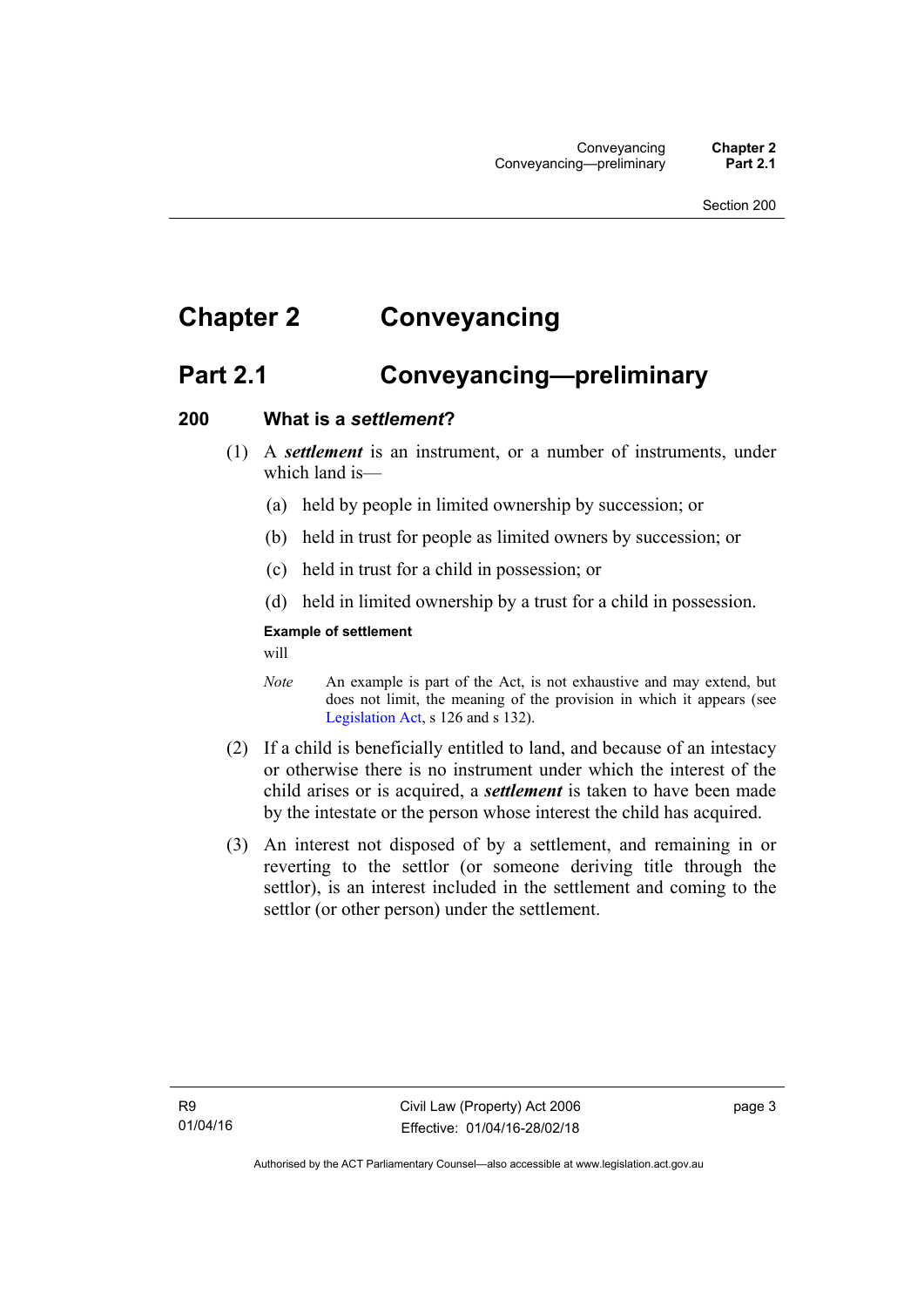## <span id="page-13-0"></span>**Part 2.2 General rules about property**

### <span id="page-13-1"></span>**Division 2.2.1 Rules of law on certain points**

#### <span id="page-13-2"></span>**201 Instruments required to be in writing**

- (1) An interest in land cannot be created or disposed of by a person except—
	- (a) by writing signed by the person or by the person's agent properly authorised in writing; or
	- (b) by the person's will; or
	- (c) by operation of law.
	- *Note 1* The [Legislation Act](http://www.legislation.act.gov.au/a/2001-14), dict, pt 1 defines *interest*, in relation to land and other property, and *land*.
	- *Note 2* See also the [Legislation Act,](http://www.legislation.act.gov.au/a/2001-14) s 168 (References to person with interest in land include personal representative etc).
- (2) A declaration of trust by a person in relation to an interest in land must be—
	- (a) in writing signed by the person; or
	- (b) made by the person's will.
- (3) A disposition by a person of an equitable interest or trust existing at the time of the disposition must be—
	- (a) in writing signed by the person or by the person's agent properly authorised in writing; or
	- (b) made by the person's will.

Authorised by the ACT Parliamentary Counsel—also accessible at www.legislation.act.gov.au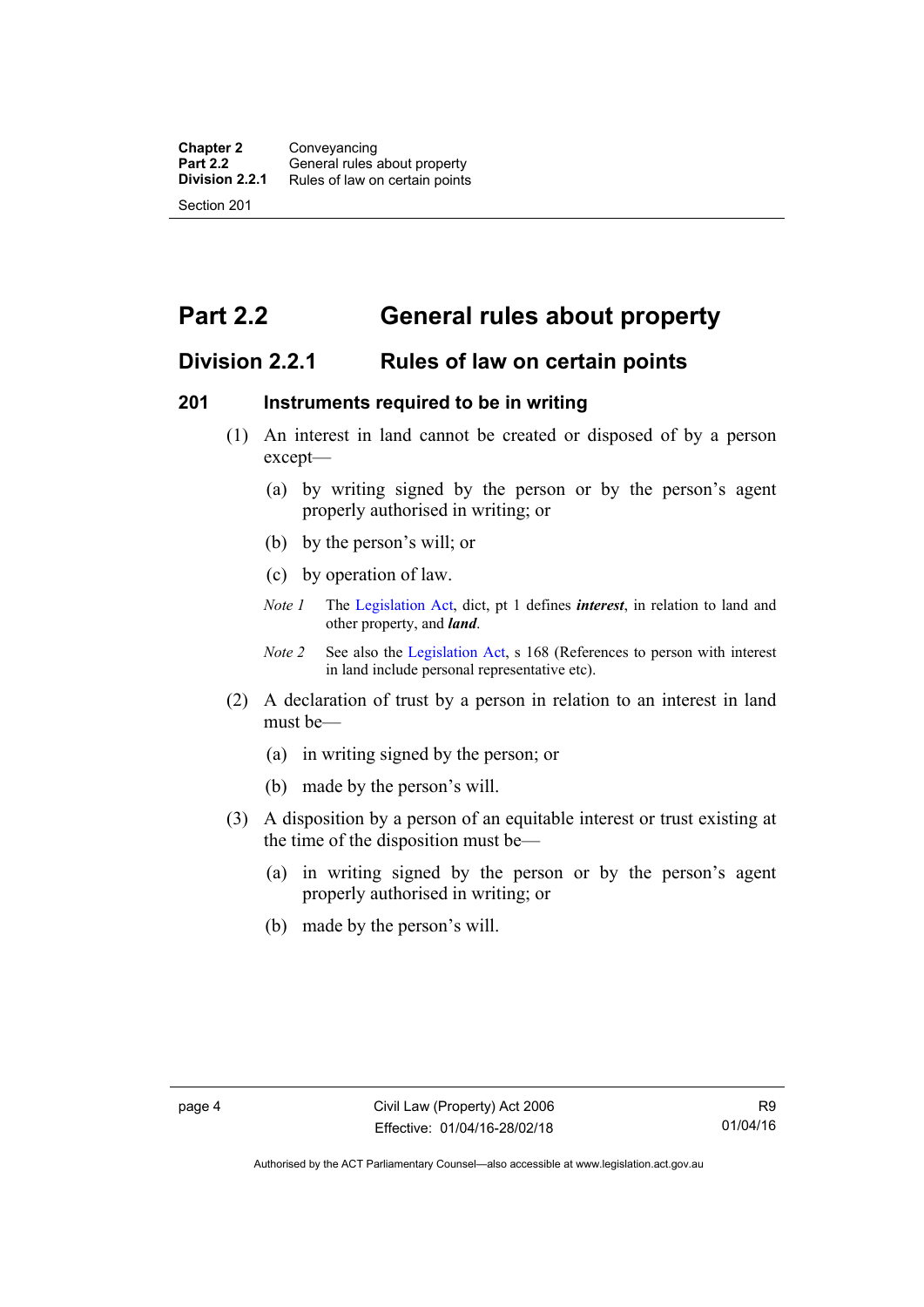- (4) This section—
	- (a) does not affect the creation or operation of a resulting, implied or constructive trust; and
	- (b) is subject to section 202 (Creation of interests in land by word of mouth).

#### <span id="page-14-0"></span>**202 Creation of interests in land by word of mouth**

- (1) This section applies to an interest in land if the interest is—
	- (a) created by word of mouth; and
	- (b) not put into writing signed by the person creating it or by the person's agent properly authorised in writing.
- (2) The interest is an interest at will only, whether or not consideration is given for it.

#### <span id="page-14-1"></span>**203 Exceptions to s 201 and s 202**

- (1) Section 201 (Instruments required to be in writing) and section 202 (Creation of interests in land by word of mouth) do not—
	- (a) affect the creation by word of mouth of a lease that is at the highest rent reasonably obtainable without taking a fine and that takes effect in possession—
		- (i) for a term not longer than 3 years without a right for the lessee to extend the term; or
		- (ii) for a term not longer than 3 years with a right for the lessee to extend the term, at the best rent reasonably obtainable without taking a fine, for a further period, but so that the period of the lease and the period of the extension do not total longer than 3 years; or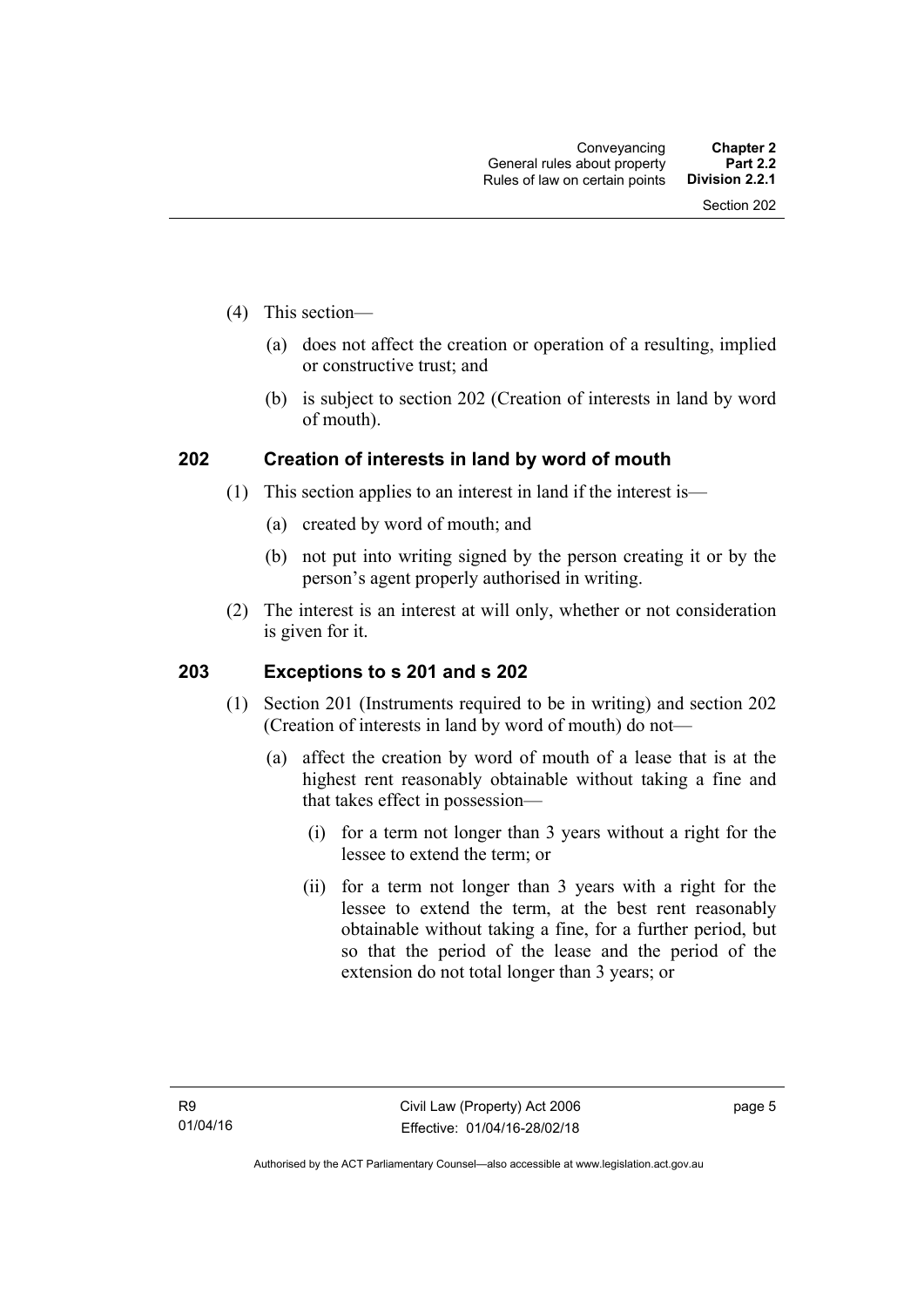- (b) invalidate a disposition by will; or
- (c) affect an interest validly created before 26 June 1986; or
- (d) affect the law about part performance.
- *Note* A 'fine' is an amount paid by a tenant to a landlord for the grant, transfer or renewal of a lease. It is not an amount reasonably demanded to cover the landlord's expenses, rather an extortionate amount demanded by a landlord without reasonable cause (see Butterworths, Australian Legal Dictionary, p 477).
- (2) In this section:

*possession*—to remove any doubt, *possession* of land does not include receipt of income from the land.

#### <span id="page-15-0"></span>**204 Proceedings do not lie on certain unwritten agreements**

- (1) A proceeding does not lie against a person on a contract for the sale or other disposition of land unless the agreement on which the proceeding is brought, or a memorandum or note of the agreement, is in writing signed by the person or by the person's agent properly authorised in writing.
- (2) This section—
	- (a) applies to contracts whenever they were made; and
	- (b) applies to land under the *[Land Titles Act 1925](http://www.legislation.act.gov.au/a/1925-1)*; and
	- (c) does not affect the law about part performance or sales by a court.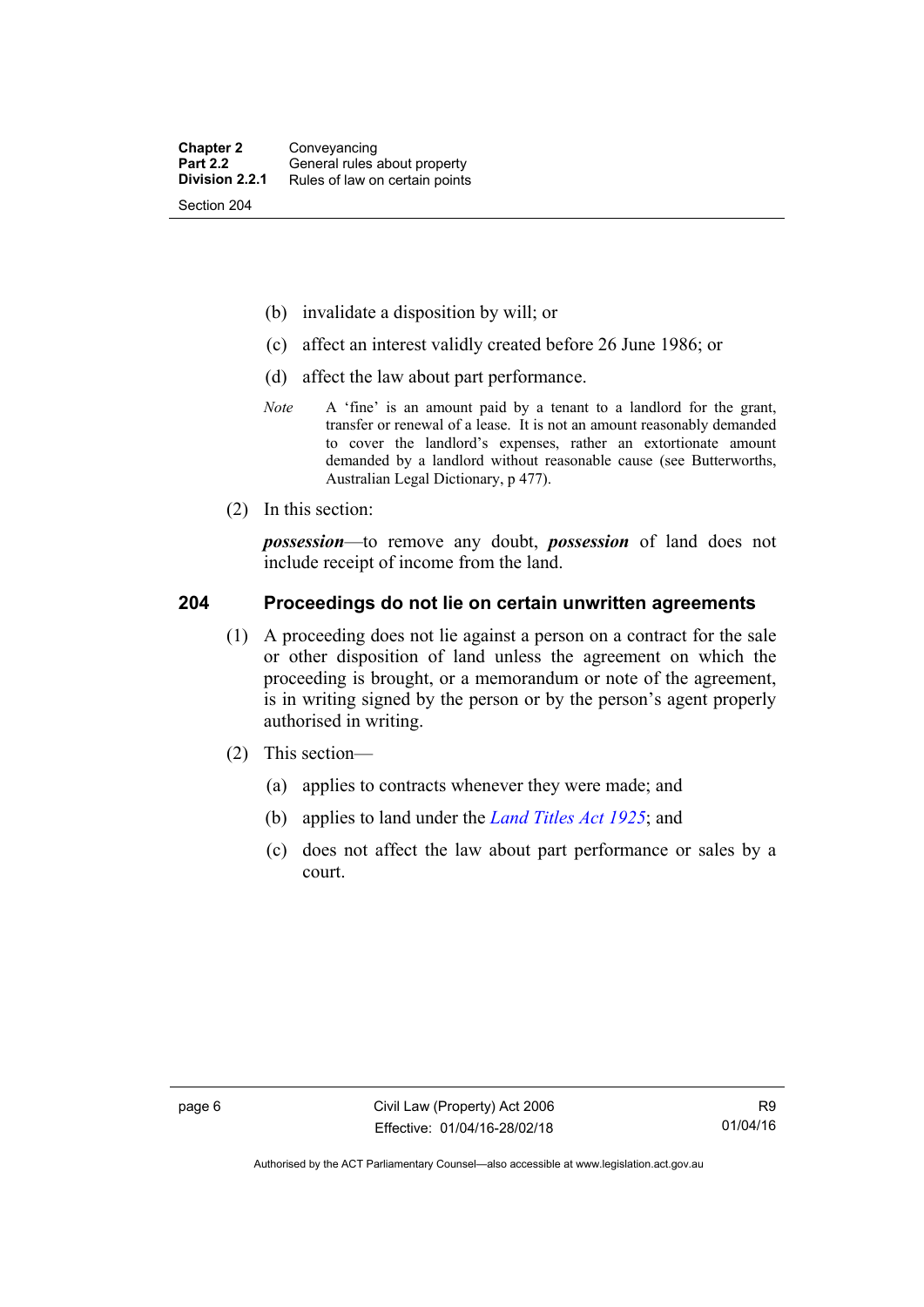#### <span id="page-16-0"></span>**205 Assignment of debts and things in action**

- (1) An absolute assignment, in writing signed by the assignor, of a debt or thing in action (other than an assignment expressed to be by charge only) is effective at law to transfer the right to the debt or thing in action if written notice of the assignment is given to the debtor, trustee, or other person, (the *liable person*) from whom the assignor would have been entitled to receive or claim the debt or thing in action.
	- *Note* A *thing in action* (also called a *chose in action*) is an intangible personal property right recognised and protected by the law. Examples include debts, money held at a bank, shares, rights under a trust, copyright, and the right to sue for breach of contract.
- (2) The transfer takes effect on the day the notice is given.
- (3) Without limiting subsection (1), the assignee may recover or otherwise enforce the debt or thing in action without involving the assignor.
- (4) However, the transfer is subject to all equities that would have been entitled to priority over the right of the assignee apart from this section.
- (5) If the liable person has notice that the assignment is disputed, or of any conflicting claims to the debt or thing in action, the liable person may—
	- (a) call on anyone claiming the debt or thing in action to interplead; or
	- (b) pay any amount in dispute into court.

#### <span id="page-16-1"></span>**206 Merger**

An estate in land is merged in another estate by operation of law only if the beneficial interest in the estate is merged or extinguished in equity.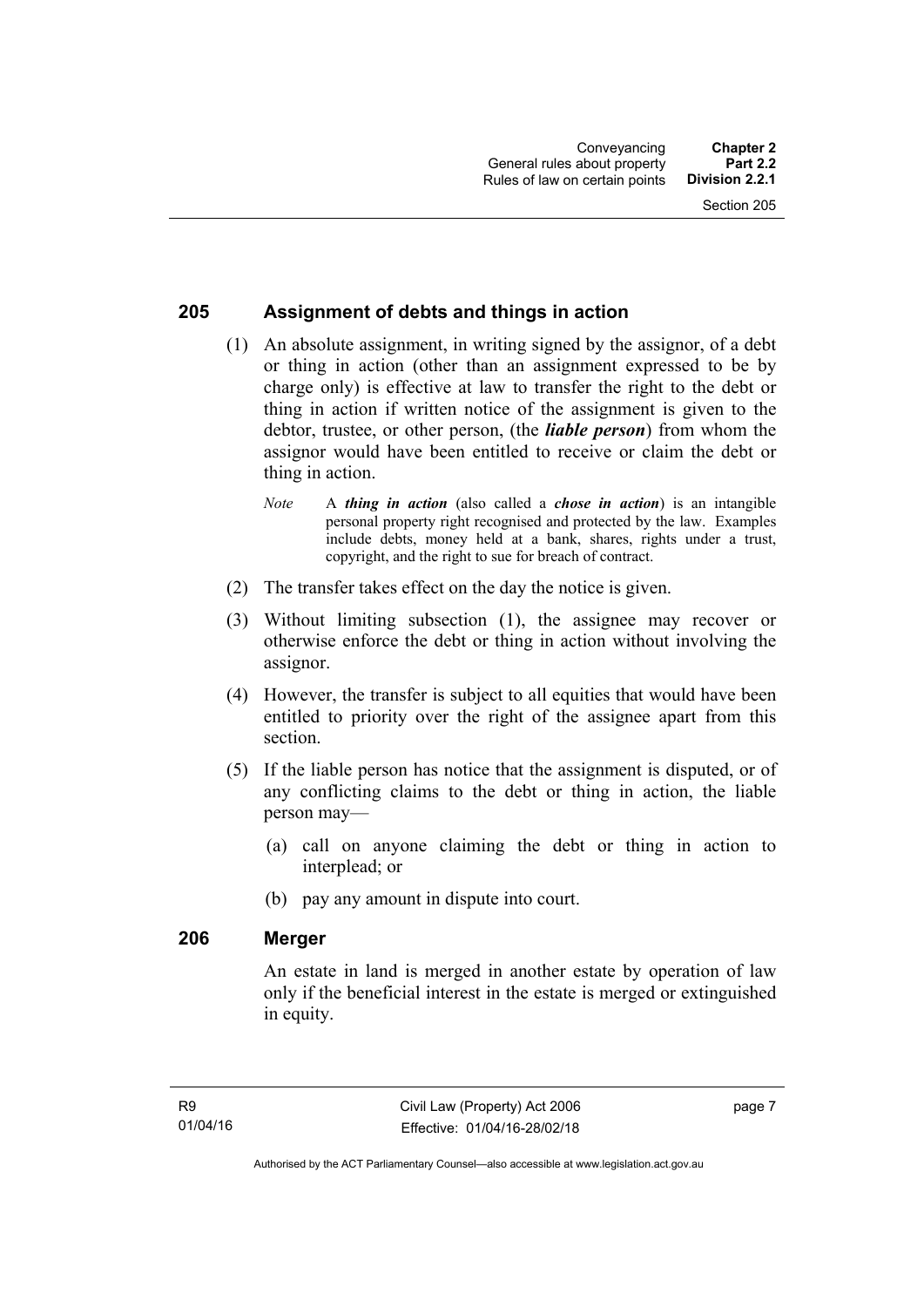#### <span id="page-17-0"></span>**207 Equitable waste**

An estate for life without impeachment of waste does not give the tenant for life a legal right to commit equitable waste, unless an intention to give the tenant for life that right expressly appears in the instrument creating the estate.

### <span id="page-17-1"></span>**Division 2.2.2 Property generally**

#### <span id="page-17-2"></span>**208 Person may assure property to self or to self and others**

A person may assure property to—

- (a) himself or herself; or
- (b) himself or herself and anyone else.

#### <span id="page-17-3"></span>**209 Power for corporations to hold property as joint tenants**

- (1) A corporation may acquire and hold property in joint tenancy in the same way as if it were an individual.
- (2) Without limiting subsection (1), if a corporation and an individual become entitled to property under circumstances or an instrument that would have created a joint tenancy if the corporation were an individual, the corporation and individual are entitled to the property as joint tenants.
- (3) However, the acquisition and holding of property by a corporation in joint tenancy is subject to the conditions and restrictions that apply to the acquisition and holding of property by a corporation in severalty.
- (4) If a corporation that is a joint tenant of property is dissolved, the property devolves on the other joint tenant.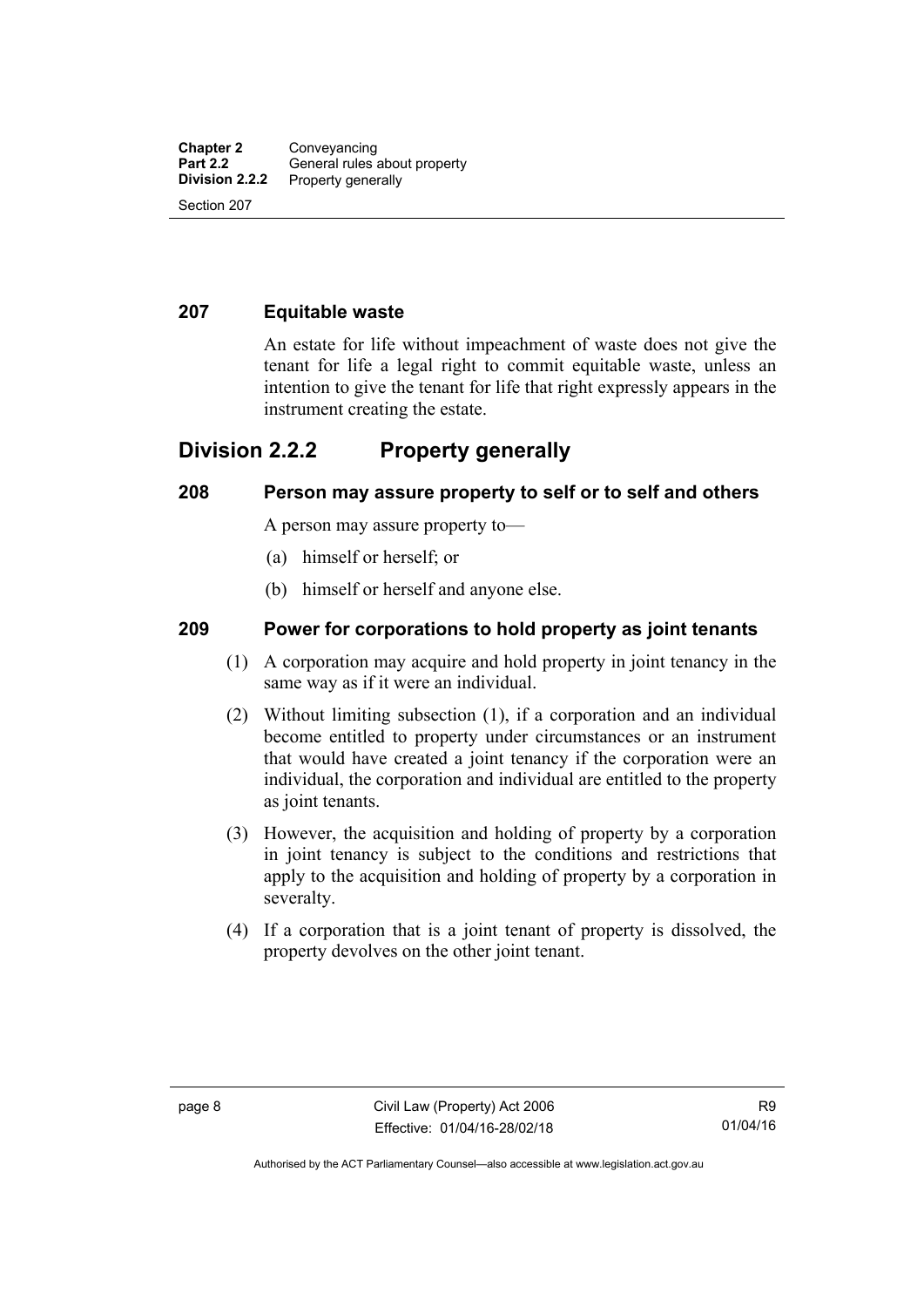#### <span id="page-18-0"></span>**210 Interpretation of conveyance etc of property to 2 or more people together**

- (1) A disposition of the beneficial interest in property (whether or not with the legal estate) to or for 2 or more people together beneficially is taken to be made to or for them as tenants in common, and not as joint tenants.
- (2) However, this section does not apply—
	- (a) to people who, under the instrument, are executors, administrators, trustees or mortgagees; or
	- (b) if the instrument expressly provides that they are to take as joint tenants.
- (3) This section applies to the interpretation of an instrument commencing after 8 May 1958.

#### <span id="page-18-1"></span>**211 Tenants in common of equitable estate acquiring legal estate**

- (1) This section applies if—
	- (a) 2 or more people are beneficially entitled as tenants in common to an equitable estate in property; and
	- (b) they are or become entitled in their own right (whether as joint tenants or tenants in common) to the legal estate in the property; and
	- (c) their legal estate in the property is equal to, and coextensive with, their equitable estate in the property.
- (2) The legal and equitable estates in the property are both to be held by them as tenants in common unless they otherwise agree.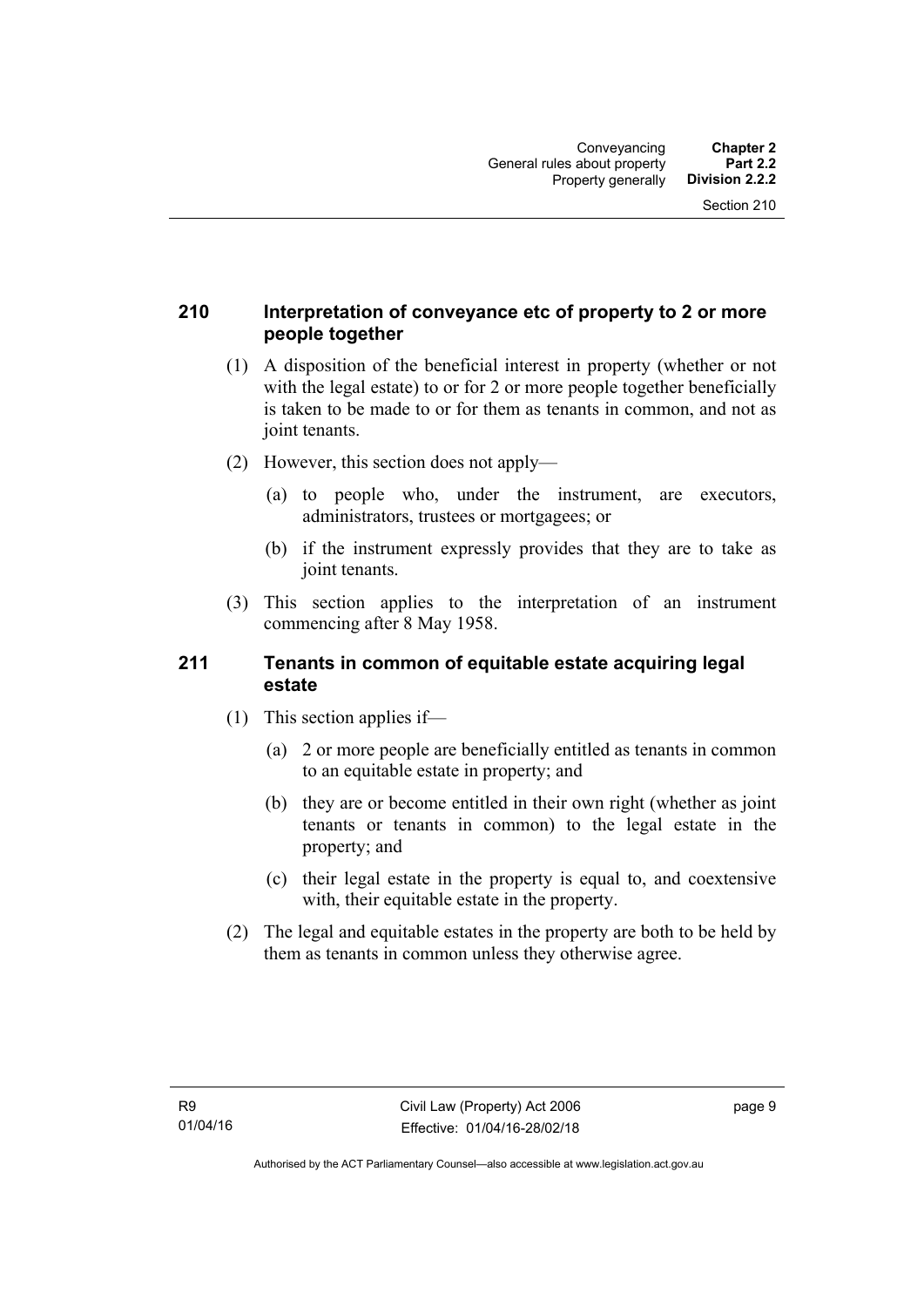#### <span id="page-19-0"></span>**212 People taking who are not parties**

- (1) A person may take an immediate or other interest in land or other property, or the benefit of a condition, right of entry, covenant or agreement over or in relation to land or other property, even though the person is not a party to the assurance or other instrument.
- (2) The person may sue, and is entitled to all rights and remedies, in relation to the land or other property as if the person had been a party to the assurance or other instrument.

#### <span id="page-19-1"></span>**213 Presumption of survivorship**

- (1) If 2 people die at the same time or in an order that is uncertain, the deaths are, for purposes affecting title to land, taken to have happened in order of seniority, and the younger is taken to have survived the elder.
- (2) If more than 2 people die at the same time or in an order that is uncertain, the deaths are, for purposes affecting title to land, taken to have happened in order of seniority, and the youngest is taken to have survived the eldest.
- (3) This section is subject to the *[Administration and Probate Act 1929](http://www.legislation.act.gov.au/a/1929-18)*, part 3B (Simultaneous deaths).

#### <span id="page-19-2"></span>**214 Provisions about supplemental instruments**

- (1) An instrument (the *supplemental instrument*) expressed to be supplemental to a previous instrument is, as far as practicable, to be read, and has effect, as if the supplemental instrument contained a full recital of the previous instrument.
- (2) This section does not operate to give a right to production of the previous instrument.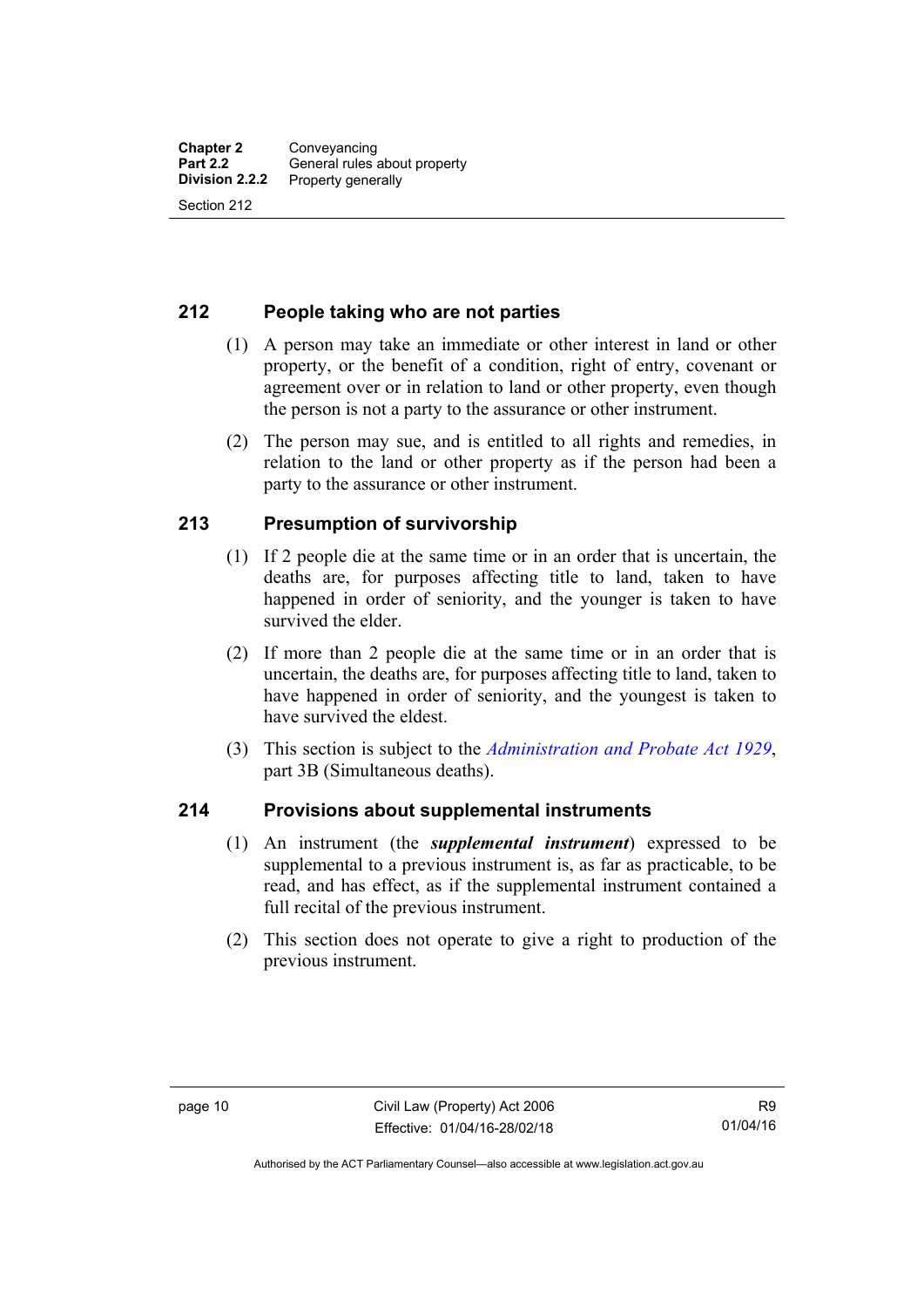(3) A purchaser may accept the same evidence that the previous instrument does not affect the title as the purchaser could have accepted if it had only been mentioned in the supplemental instrument.

### <span id="page-20-0"></span>**Division 2.2.3 Ending life interests**

#### <span id="page-20-1"></span>**215 Meaning of** *life interest* **for div 2.2.3**

In this division:

*life interest* means an interest in property ending on the death of 1 or more people.

#### <span id="page-20-2"></span>**216 Wrongful holding over of life interest etc**

- (1) This section applies if a person entitled to a life interest in property holds over or continues in possession of the property, the interest in the property, or the rents, profits or income of the property, after the end of the life interest without the express consent of the person next entitled to the property, or to the rents, profits or income of the property, on the ending of the life interest.
- (2) The holder of the life interest is liable in damages, to account for the rents, profits or income of the property, or both, to the person entitled to the property, or to the rents, profits or income, after the end of the life interest.

#### <span id="page-20-3"></span>**217 Vesting of interests on end of life interest—evidence of death**

- (1) If a reversion, remainder or other interest in property is to vest in possession on the death of 1 or more people and the person entitled to the interest believes that the interest has become vested in possession because of the death of the relevant person, the person entitled to the interest (the *applicant*) may—
	- (a) apply to a court for appropriate orders in relation to the property; and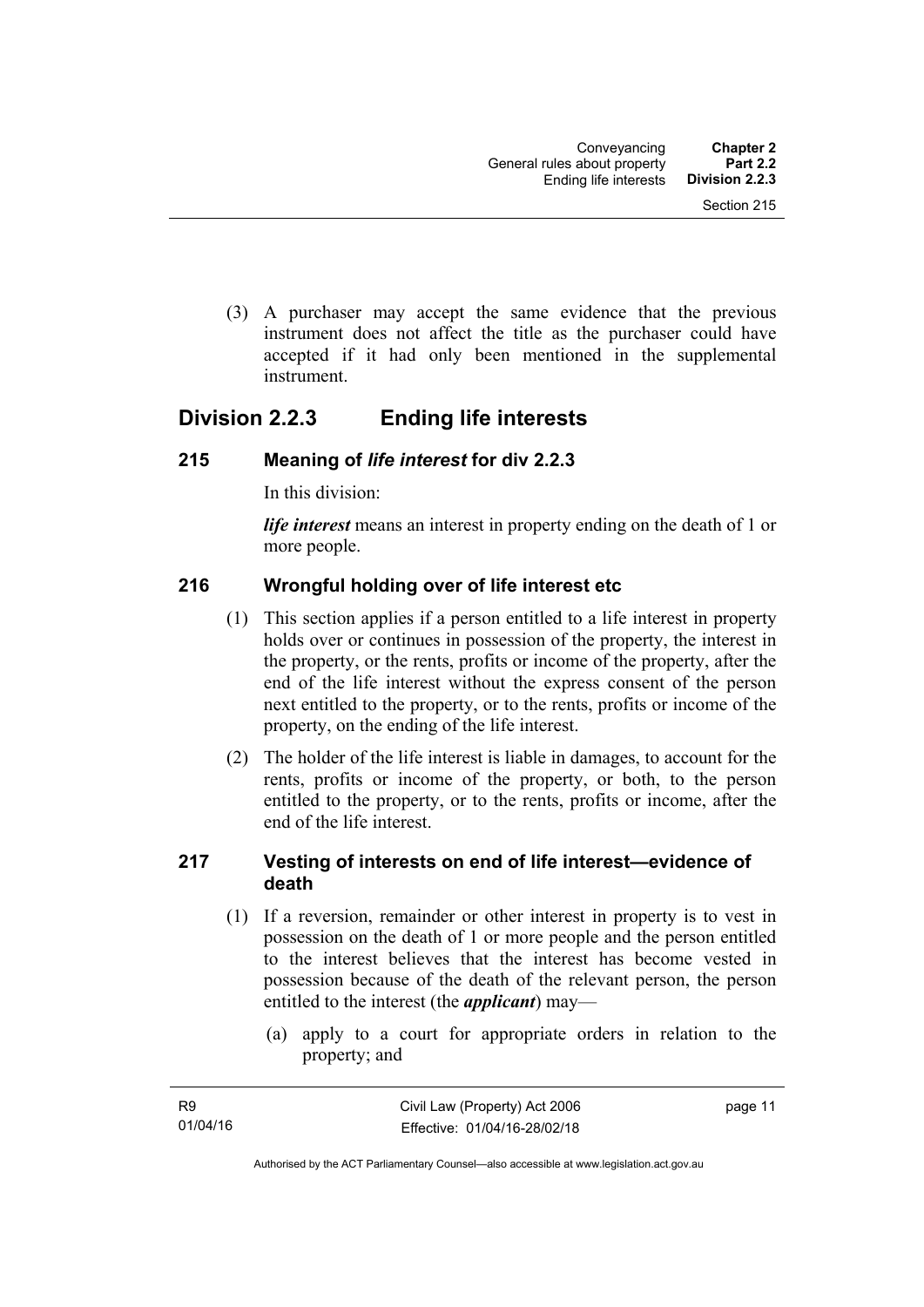- (b) give the court evidence of the death of the relevant person.
- (2) If the court is satisfied that the relevant person has died, the court may make appropriate orders in relation to the property in which the interest is held.
- (3) Without limiting subsection (2), if evidence is given to the court that the relevant person has remained outside Australia, or has been absent from the place in Australia where the person might have been expected to be found, for 7 years or longer, then, unless it is proved to the satisfaction of the court that the relevant person is still alive, the court may order that the person is, for the proceeding, taken to have died and make appropriate orders on that basis.
- (4) If judgment is given against the applicant and the applicant later begins another proceeding in a court in which the applicant claims that the relevant person has died, the court in which the other proceeding is begun may order that the proceeding be stayed—
	- (a) for a stated time; or
	- (b) until a further order of the court; or
	- (c) permanently.
- (5) In this section:

*relevant person*, in relation to the vesting in possession of a reversion, remainder or other interest in property, means the person on whose death the interest vests in possession or, if the vesting of the interest in possession happens on the deaths of 2 or more people, the last of them to die.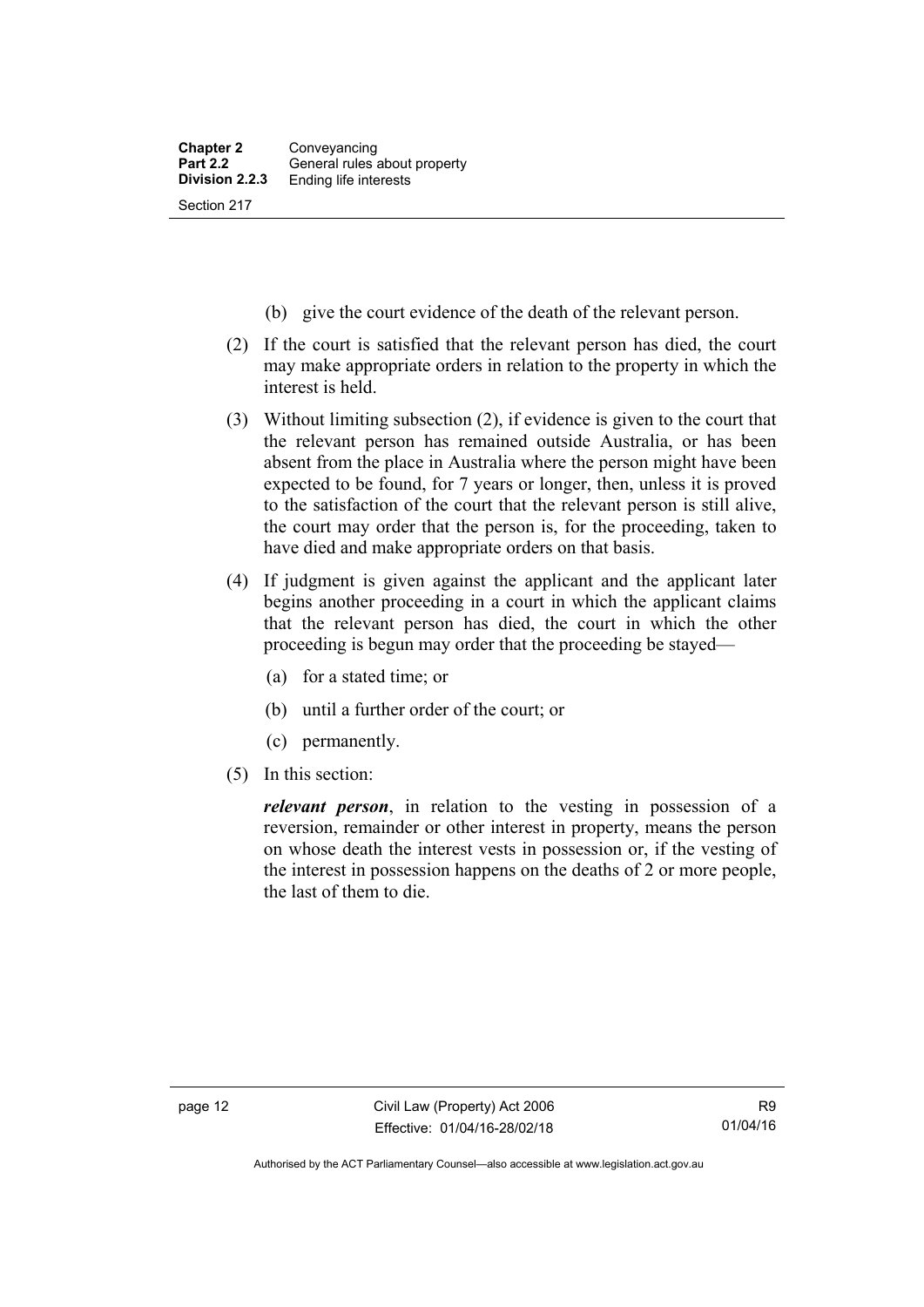#### <span id="page-22-0"></span>**218 Vesting orders made in error**

- (1) This section applies if—
	- (a) a person with a life interest in property (the *interest-holder*) has been evicted from the property or deprived of the interest because of an order made by a court on the basis that the life interest has ended; and
	- (b) in a later court proceeding the court is satisfied that the life interest has not ended, or had not ended when the order was made.
- (2) The court hearing the later proceeding may give the interest-holder appropriate relief.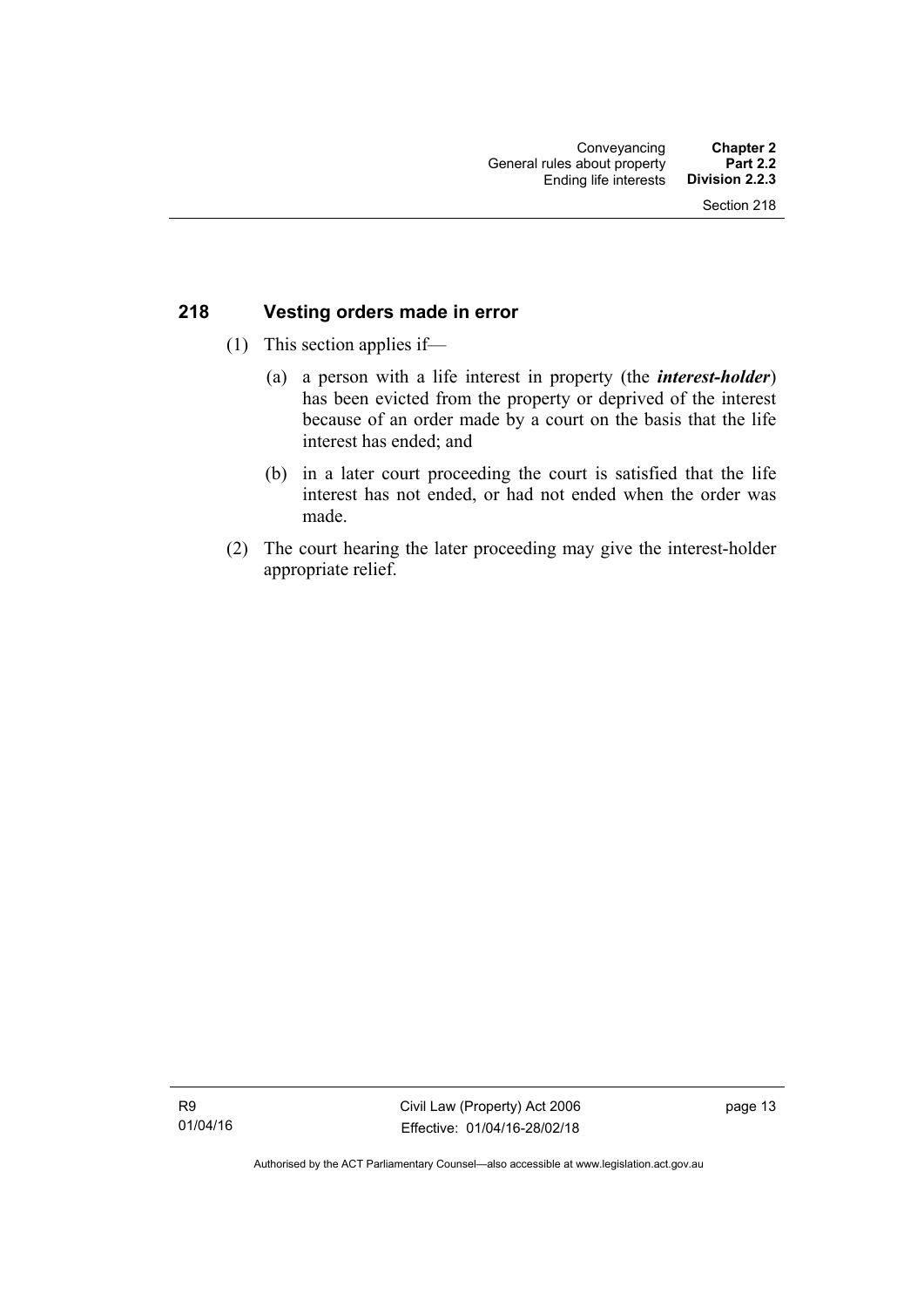## <span id="page-23-0"></span>**Part 2.3 General rules about deeds and documents of corporations**

### <span id="page-23-1"></span>**Division 2.3.1 Deeds and their effect**

#### <span id="page-23-2"></span>**219 Signature and attestation of deeds**

- (1) A deed (whether or not it affects property) must be—
	- (a) signed and sealed; and
	- (b) attested by at least 1 witness who is not a party to the deed, using any form of words.
- (2) Indenting is not necessary.
- (3) An instrument executed after 1 July 1920 that is signed and attested in accordance with this section is taken to be sealed if the instrument is expressed to be an indenture or deed or to be sealed.
- (4) A deed executed and attested in accordance with this section may be proved in the same way that a deed not required by law to be attested may be proved.
- (5) This section does not affect—
	- (a) the execution of a deed by a corporation; or
	- (b) a deed executed before 1 November 1951.

#### <span id="page-23-3"></span>**220 Receipt in deed sufficient**

A receipt for consideration in the body of a deed is a discharge for the consideration to the person giving it, even though a receipt is not endorsed on the deed.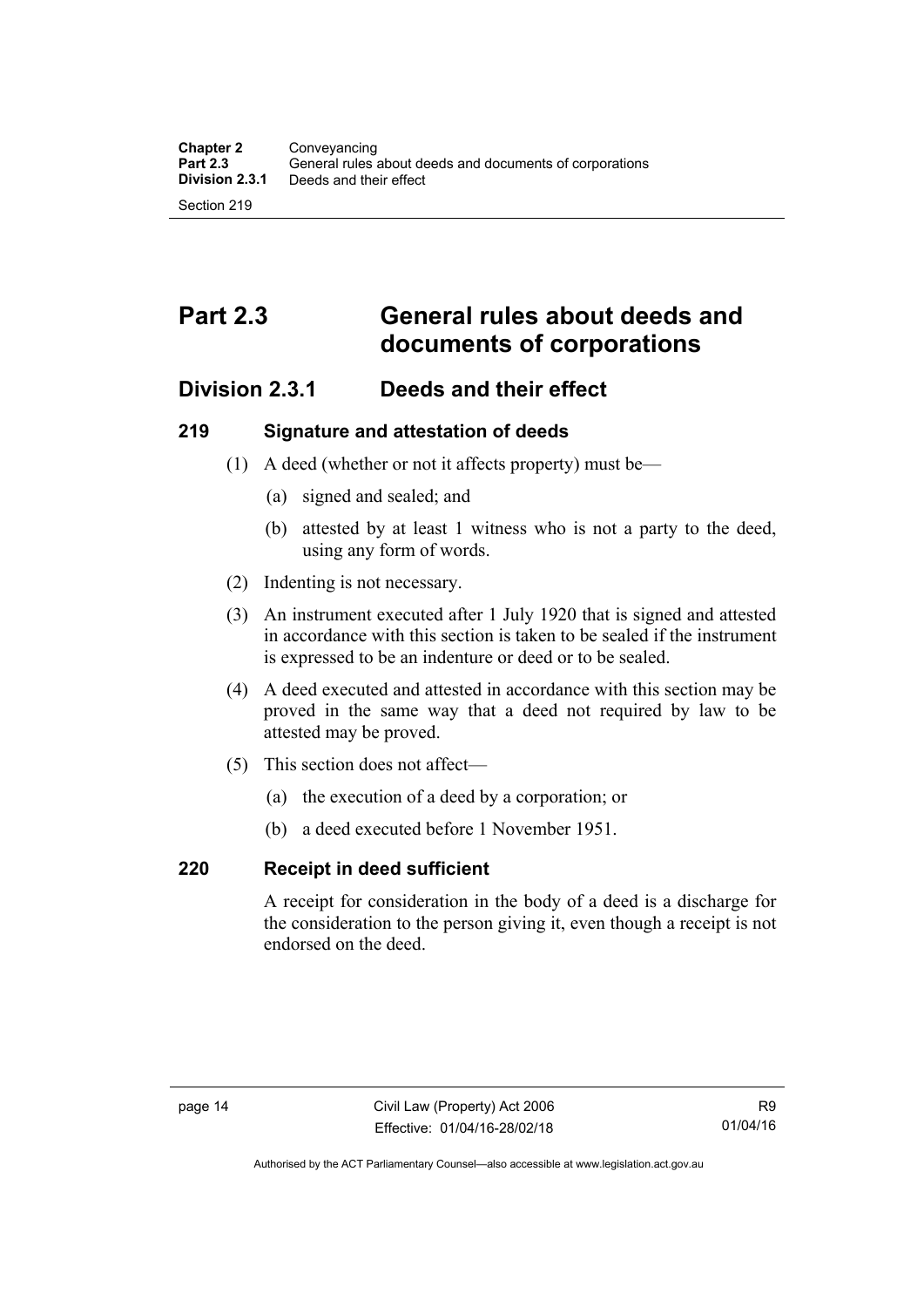### <span id="page-24-0"></span>**221 Receipt in deed or endorsed evidence for subsequent purchaser**

A receipt for consideration in the body of a deed (or endorsed on it) is, for a subsequent purchaser without notice that all or part of the consideration has not been given, evidence of the giving of all the consideration.

#### <span id="page-24-1"></span>**222 How powers of appointment are to be exercised**

- (1) This section applies if a power of appointment by an instrument other than a will is exercised by—
	- (a) a deed executed and attested in accordance with this Act or the [Corporations Act;](http://www.comlaw.gov.au/Series/C2004A00818) or
	- (b) an instrument under the *[Land Titles Act 1925](http://www.legislation.act.gov.au/a/1925-1)* executed and attested in accordance with that Act.
- (2) The deed or instrument is, in relation to the execution and attestation, a valid exercise of the power, even though the instrument that creates the power requires an additional or another form of execution or attestation.

### <span id="page-24-2"></span>**Division 2.3.2 Operation of deeds**

#### <span id="page-24-3"></span>**223 Limitations may be made by direct conveyance without uses**

A limitation that may be made by use operating under this Act may be made by direct conveyance without the intervention of uses.

#### <span id="page-24-4"></span>**224 In conveyance use of word grant unnecessary**

- (1) In a conveyance it is not necessary to use the word 'grant' to convey land.
- (2) Any words that indicate an intention to convey the land are sufficient.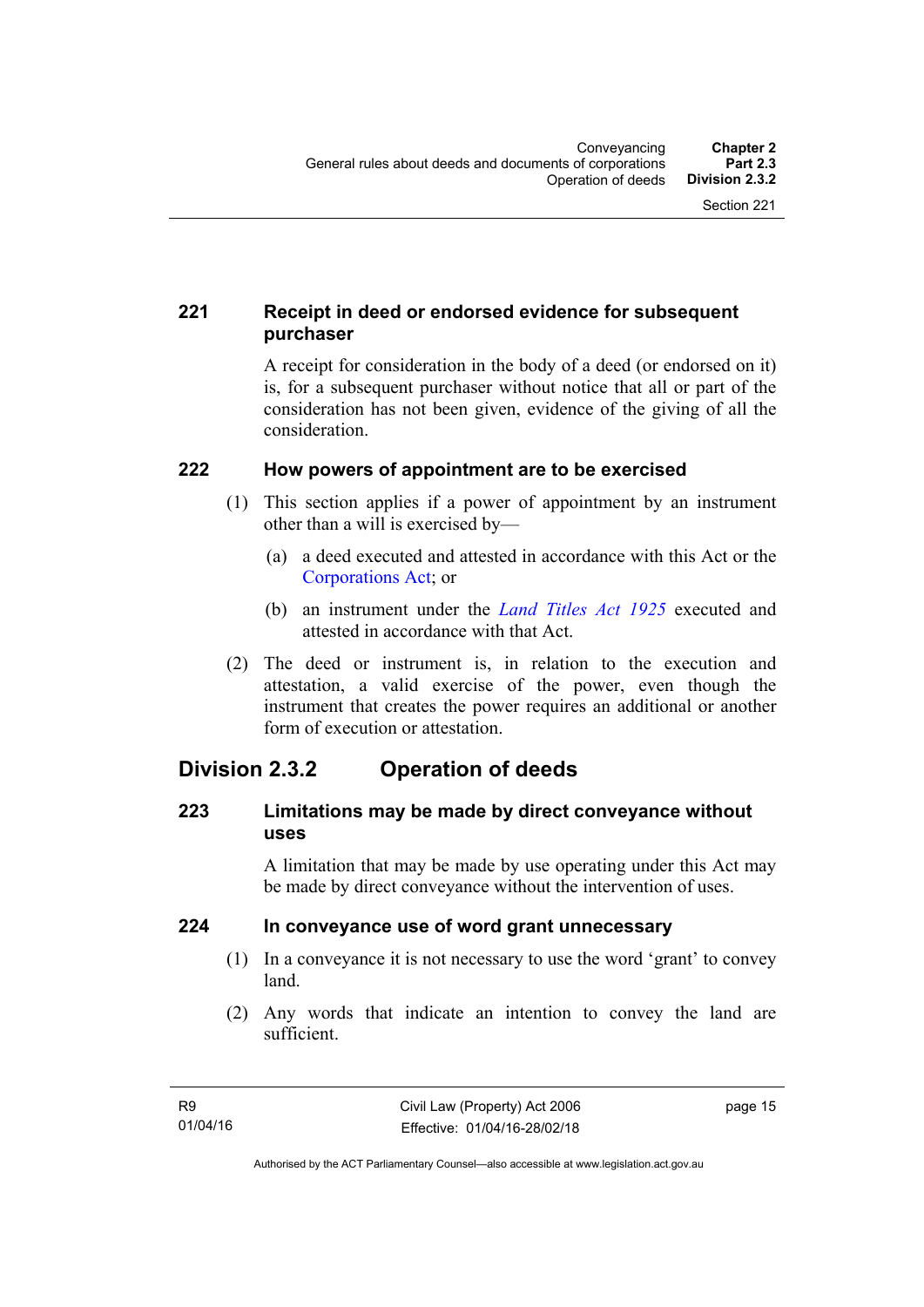#### <span id="page-25-0"></span>**225 Rights of entry etc**

The following interests in property may be conveyed by deed:

- (a) a right of entry;
- (b) a contingent remainder;
- (c) a contingent, executory, or future estate, right or interest;
- (d) a possibility coupled with an interest.

#### <span id="page-25-1"></span>**226 Certain conveyance etc void**

- (1) This section applies to a conveyance of, or an agreement to convey, a present right of entry to land, other than a conveyance or agreement to convey to the person in possession of the land (*A*).
- (2) The conveyance or agreement to convey is void as against A or anyone claiming through A unless the person conveying or agreeing to convey  $(B)$ , or the person through whom B claims, has been in possession of the land within 1 year from the date of the conveyance or agreement.

### <span id="page-25-2"></span>**Division 2.3.3 Documents of corporations**

#### <span id="page-25-3"></span>**227 Execution of documents by or on behalf of corporations**

- (1) For an honest purchaser, a document is taken to have been properly executed by a corporation aggregate if the seal of the corporation is fixed to the document and the fixing of the seal is attested by—
	- (a) the secretary or another officer of the corporation or a deputy of the secretary or other officer; and
	- (b) a member of the board of directors, council or other governing body of the corporation.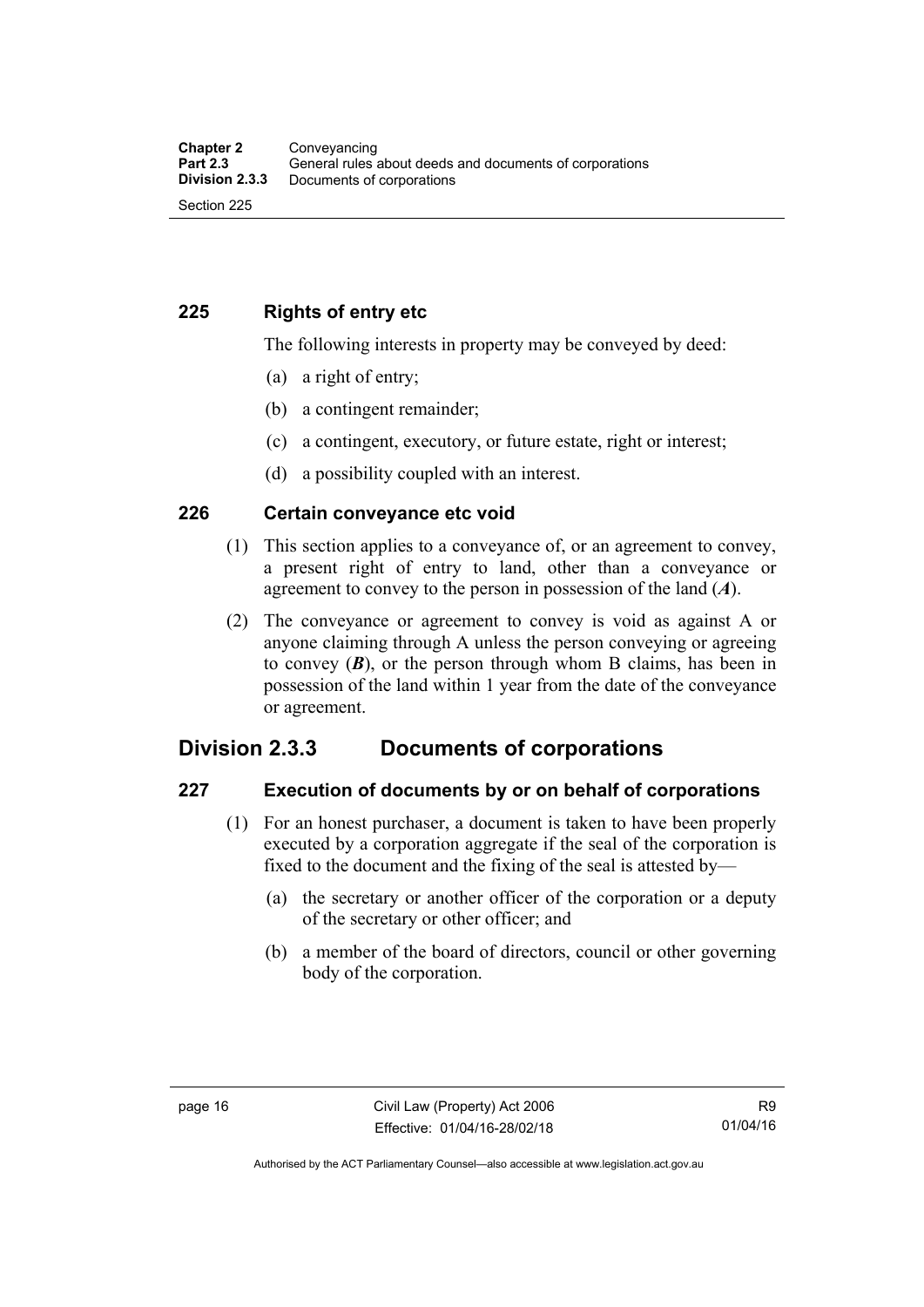- (2) If a document has attached to it a seal purporting to be the seal of a corporation aggregate and the fixing of the seal has been attested by people purporting to hold the positions mentioned in subsection (1), an honest purchaser may assume the document has been executed in accordance with subsection (1).
- (3) The board of directors, council or other governing body of a corporation aggregate may, by resolution or other means, appoint an agent to execute documents for the corporation, including registration copies of documents to which the corporation is a party.
- (4) If a person is authorised under a power of attorney or a statutory or other power to assure property for a corporation, the person may make the assurance by—
	- (a) signing it in his or her name in the presence of at least 1 attesting witness and stating in the assurance the power the person has to sign it for the corporation; and
	- (b) if the assurance is a deed—further executing the assurance in accordance with section 219 (Signature and attestation of deeds).
- (5) If a corporation aggregate is authorised under a power of attorney or a statutory or other power to assure property for someone else, an officer or employee of the corporation appointed for the purpose by the board of directors, council or other governing body of the corporation may assure the property for the other person.
- (6) If an assurance is made by an officer or employee who purports to be appointed under subsection (5), the assurance is taken, in relation to an honest purchaser, to have been made by a properly appointed officer or employee.
- (7) This section applies to deeds and other documents executed after 8 May 1958.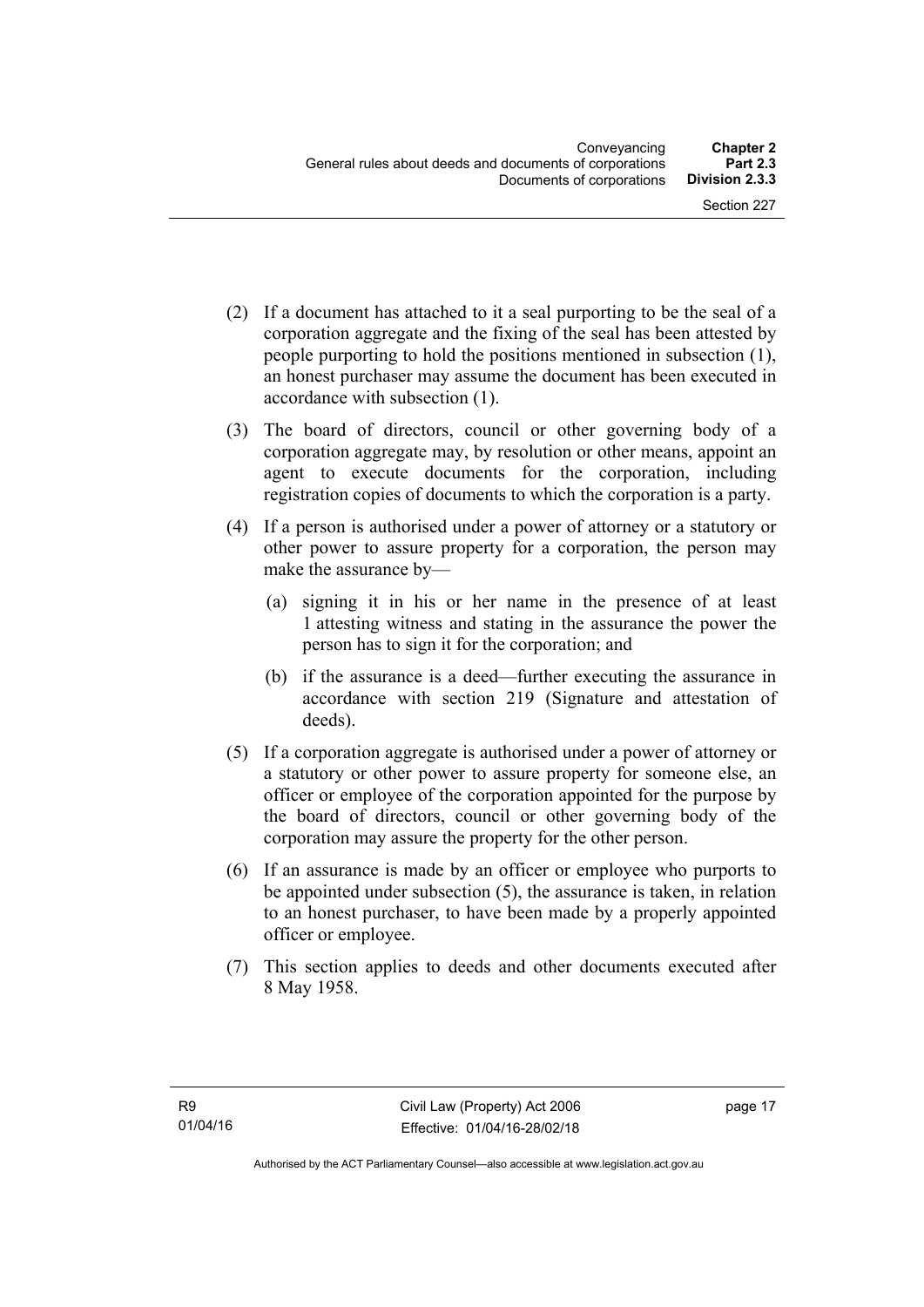- (8) This section does not limit the ways in which a company may execute a document (including a deed), and any method of execution authorised by law or by practice, or by the law, charter, constitution or other instrument establishing the corporation or regulating the affairs of the corporation, is (in addition to the methods authorised by this section) as effective as if this section had not been enacted.
	- *Note* The [Corporations Act,](http://www.comlaw.gov.au/Series/C2004A00818) s 127 provides how a company may execute documents (including deeds), and s 128 provides that a person is entitled to make certain assumptions in s 129 in relation to dealings with a company.

### <span id="page-27-0"></span>**Division 2.3.4 Powers of appointment**

### <span id="page-27-1"></span>**228 Application—div 2.3.4**

This division applies to appointments made after 26 June 1986 under powers created before, on or after that day.

### <span id="page-27-2"></span>**229 Appointments to be valid despite exclusion of object**

- (1) An appointment made under a power to appoint property among 2 or more objects is not invalid only because 1 or more objects of the power is not to take a share in the property.
- (2) This section does not affect a provision of the instrument creating the power that declares a share in the property from which an object of the power is not to be excluded.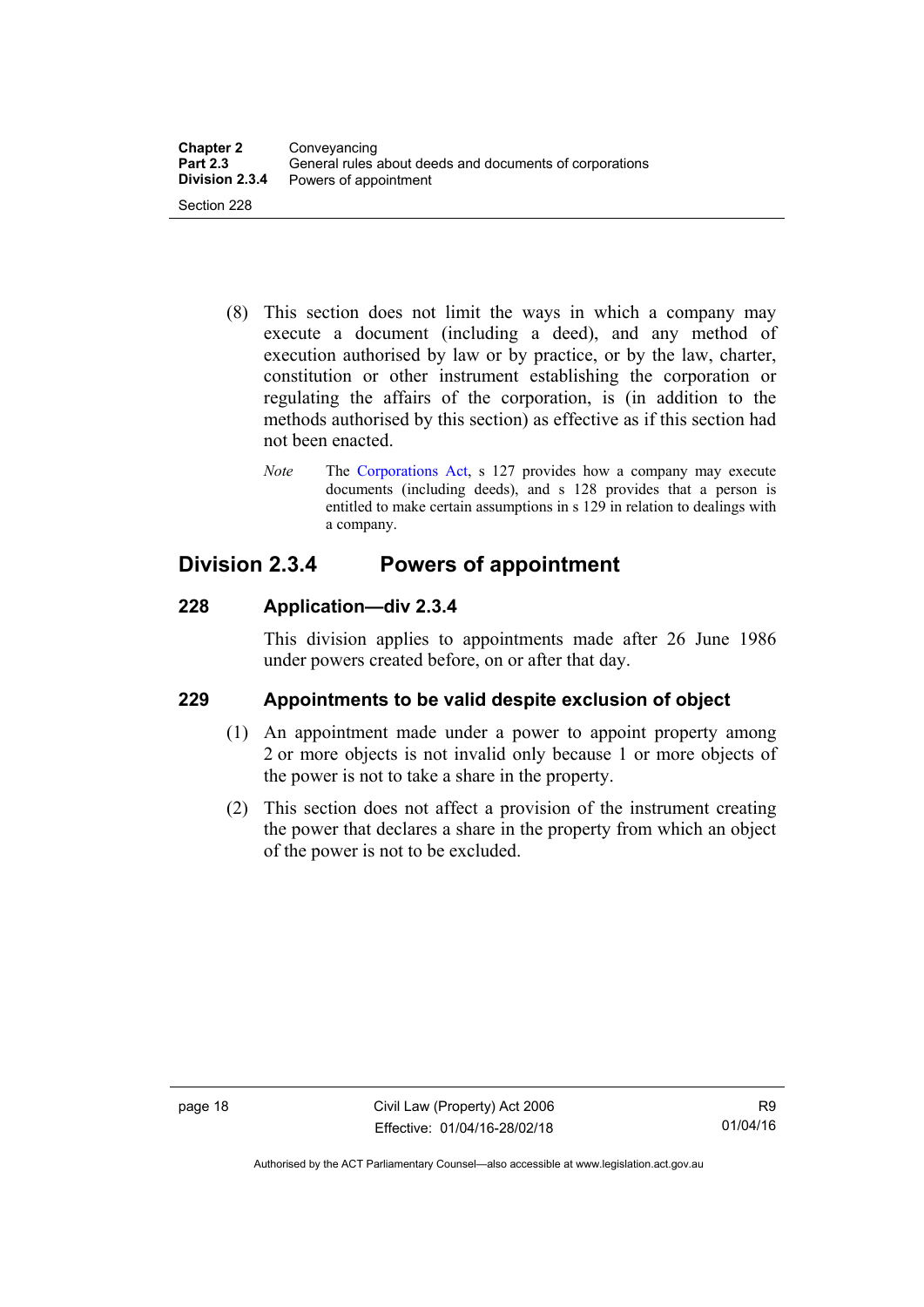# <span id="page-28-0"></span>**Part 2.4 Sales and other transactions**

### <span id="page-28-1"></span>**Division 2.4.1 Dispositions on trust for sale or with power of sale**

#### <span id="page-28-2"></span>**230 Meaning of** *purchaser* **for div 2.4.1**

In this division:

*purchaser* means a person who acquires an interest in or charge on property for money or money's worth.

#### <span id="page-28-3"></span>**231 Consents to execution of trust for sale etc**

- (1) If the consent of 3 or more people is required by a disposition for the execution of a trust for sale of property, or the exercise of a power of sale of property under a trust, then, for a purchaser, the consent of any 2 of those people to the execution of the trust or the exercise of the power or to the exercise of any statutory or other powers vested in the trustees is enough.
- (2) If a person whose consent is required by a disposition for the execution of a trust for sale of property, or the exercise of a power of sale of property under a trust, is a person with a legal disability, the person's consent is, for a purchaser, taken not to be required.
- (3) However, for the disposition mentioned in subsection (2), the trustees must get the consent of—
	- (a) if the person is a child—the parent or testamentary or other guardian of the child; or
	- (b) if the person is a person with a mental disability—the manager of the person's property under the *[Guardianship and](http://www.legislation.act.gov.au/a/1991-62)  [Management of Property Act 1991](http://www.legislation.act.gov.au/a/1991-62)*; or
	- (c) if there is no parent, guardian or manager—the Supreme Court.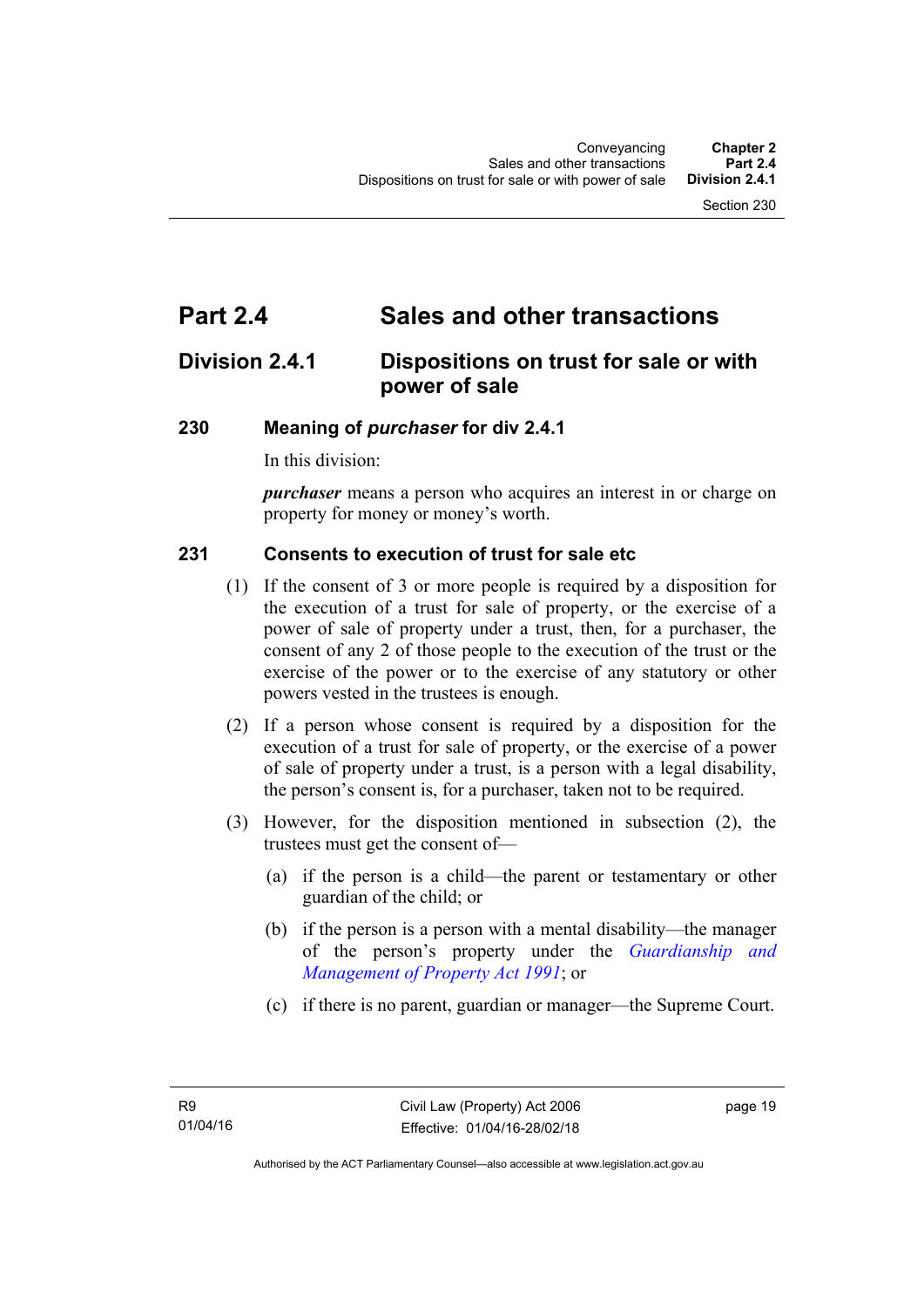#### <span id="page-29-0"></span>**232 Purchaser not to be concerned with trusts of proceeds of sale**

- (1) A purchaser of property from trustees for sale, or from trustees having a power of sale, need not be concerned with the trusts affecting the proceeds of sale or the income of the property until sale, whether or not the trusts are declared by the same instrument that created the trust for sale or the power of sale.
- (2) Despite anything to the contrary in the instrument (if any) creating a trust for sale of property, or a power of sale of property, or in the settlement of the proceeds of sale of property, proceeds of sale or other capital money may only be paid or applied by the direction of at least 2 trustees, unless the trust has only 1 trustee and—
	- (a) the trustee is a trust corporation; or
	- (b) the trustee was appointed as the sole trustee by the instrument creating the trust.
- (3) However, subsection (2) does not affect the right of a sole personal representative to give valid receipts for, or direct the application of, proceeds of sale or other capital money.
- (4) Also, subsection (2) does not make it necessary to have more than 1 trustee unless capital money arises on a transaction.

### <span id="page-29-1"></span>**233 Settlements of personal property invested in land**

- (1) If a settlement contains a power to invest money in the purchase of land and land is purchased in the exercise of that power—
	- (a) the land is held by the trustees on trust for sale; and
	- (b) the net rents and profits from the land must, after paying the costs of repairs properly payable out of income, insurance and other outgoings, be paid or applied in the same way as the income of investments made from the sale price of the land would have been payable or applicable if the land had been

Authorised by the ACT Parliamentary Counsel—also accessible at www.legislation.act.gov.au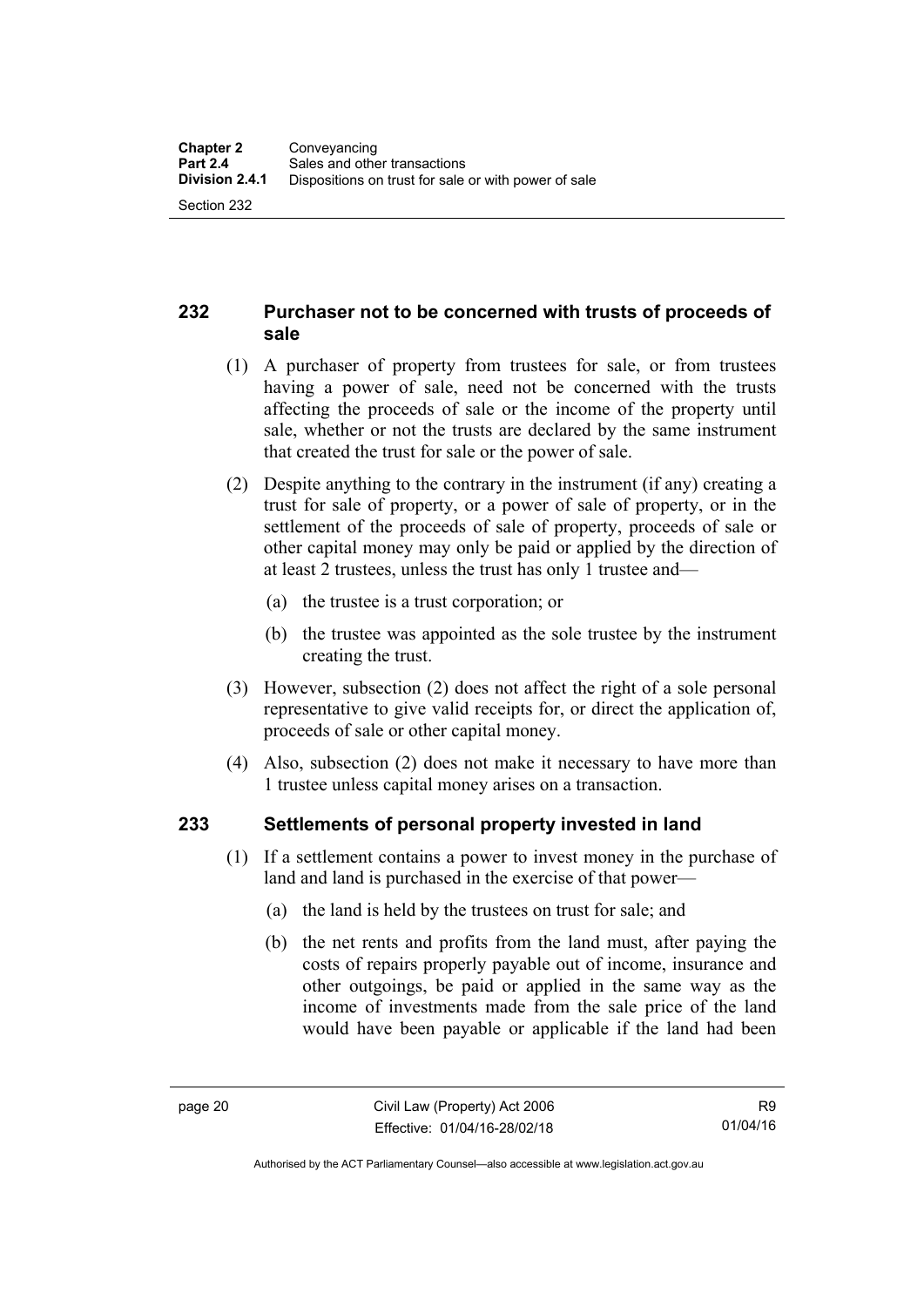sold and the proceeds invested other than in the purchase of land.

- (2) This section applies unless the settlement provides to the contrary.
- (3) This section applies only to settlements commencing after 1 December 1957.

#### <span id="page-30-0"></span>**234 Powers given to trustees for sale**

- (1) If property under a disposition on trust for sale includes land, the trustees may take possession of, hold and manage the land until it is sold.
- (2) This section applies unless the disposition provides to the contrary.

#### <span id="page-30-1"></span>**235 Application of income of land under trust for sale**

- (1) The net rents and profits of land under a disposition on trust for sale must, after paying the costs of repairs properly payable out of income, insurance, and other outgoings, be paid or applied in the same way as the income of investments made from the sale price of the land would have been payable or applicable if the land had been sold and the proceeds invested other than in the purchase of land.
- (2) This section applies subject to any contrary intention in the disposition or in a settlement of proceeds of sale under the disposition.

#### <span id="page-30-2"></span>**236 Partition of land under trust for sale**

- (1) If the net proceeds of sale of land under a disposition on trust for sale have, under the trusts affecting the sale, become absolutely vested in possession in 2 or more people as joint tenants or tenants in common, the trustees for sale may, with the agreement of the people (if any) who are adults and not annuitants and who have interests in possession in the net rents and profits of the land until it is sold—
	- (a) partition the land remaining unsold or any part of it; and

page 21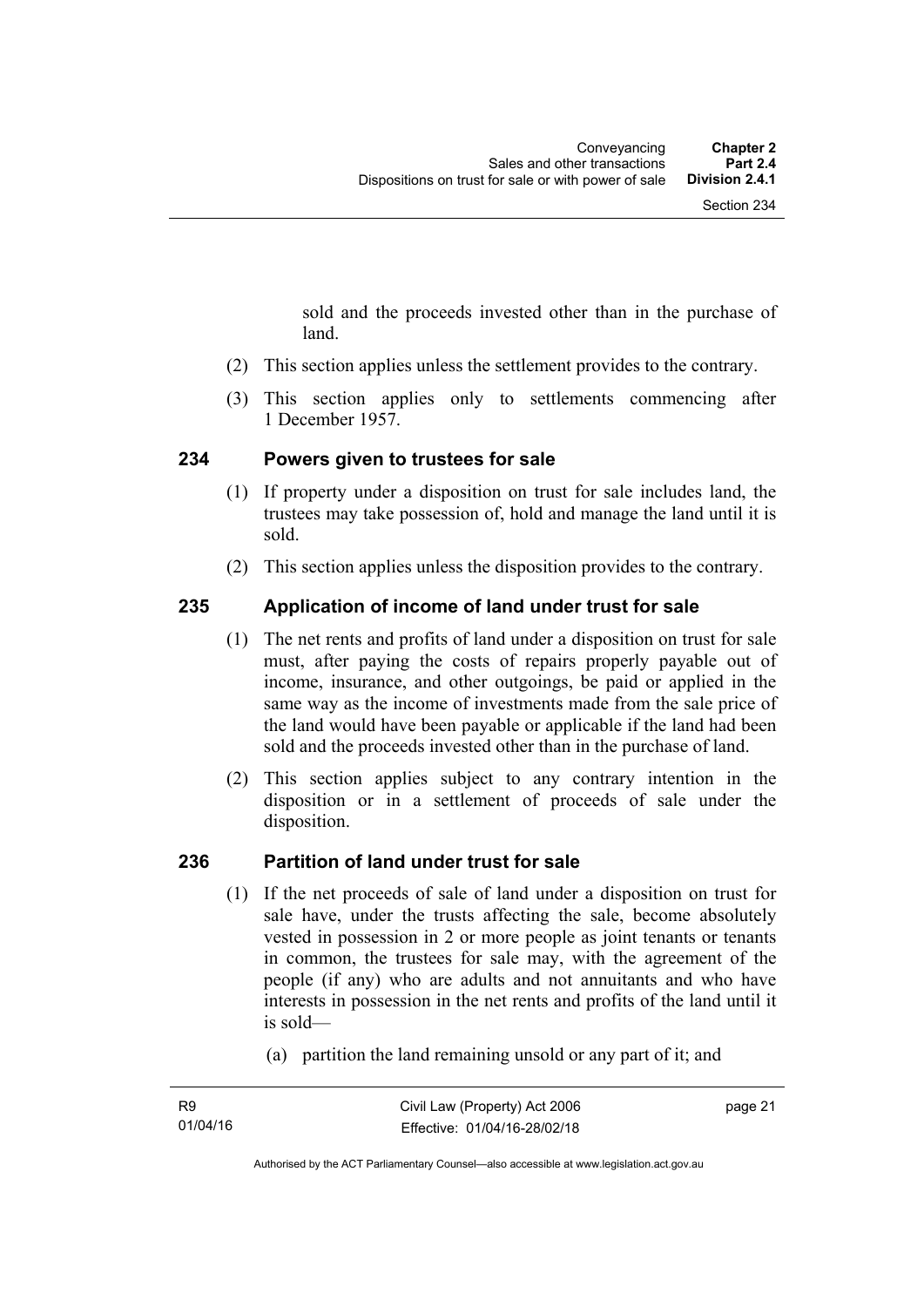- (b) provide (by mortgage or otherwise) for the payment of equality money.
- (2) On a partition being arranged under subsection (1), the trustees for sale must give effect to the partition by conveying the land partitioned in severalty (subject or not to any mortgage created to raise equality money) to the people entitled to it under the partition.
- (3) A purchaser of land partitioned under subsection (1) need not be concerned to inquire whether any agreement to the partition required by the subsection had been given.
- (4) If a share in the net proceeds belongs to a person who has a physical, mental, psychological or intellectual condition relevant to the *[Guardianship and Management of Property Act 1991](http://www.legislation.act.gov.au/a/1991-62)*, section 8, the trustees for sale are protected if they obtain the agreement of—
	- (a) the manager of the person's property under that Act; or
	- (b) if there is no manager—the Supreme Court.
- (5) If a share in the net proceeds is affected by an encumbrance, the trustees for sale may either—
	- (a) give effect to the encumbrance; or
	- (b) provide for the discharge of the encumbrance out of the property allotted in relation to the share.
- (6) If a share in the net proceeds is vested absolutely in a child, or in a person who cannot be found or identified, or about whom it is uncertain whether the person is living or dead, the trustees for sale may act for the child or person and keep land or other property that is the person's share.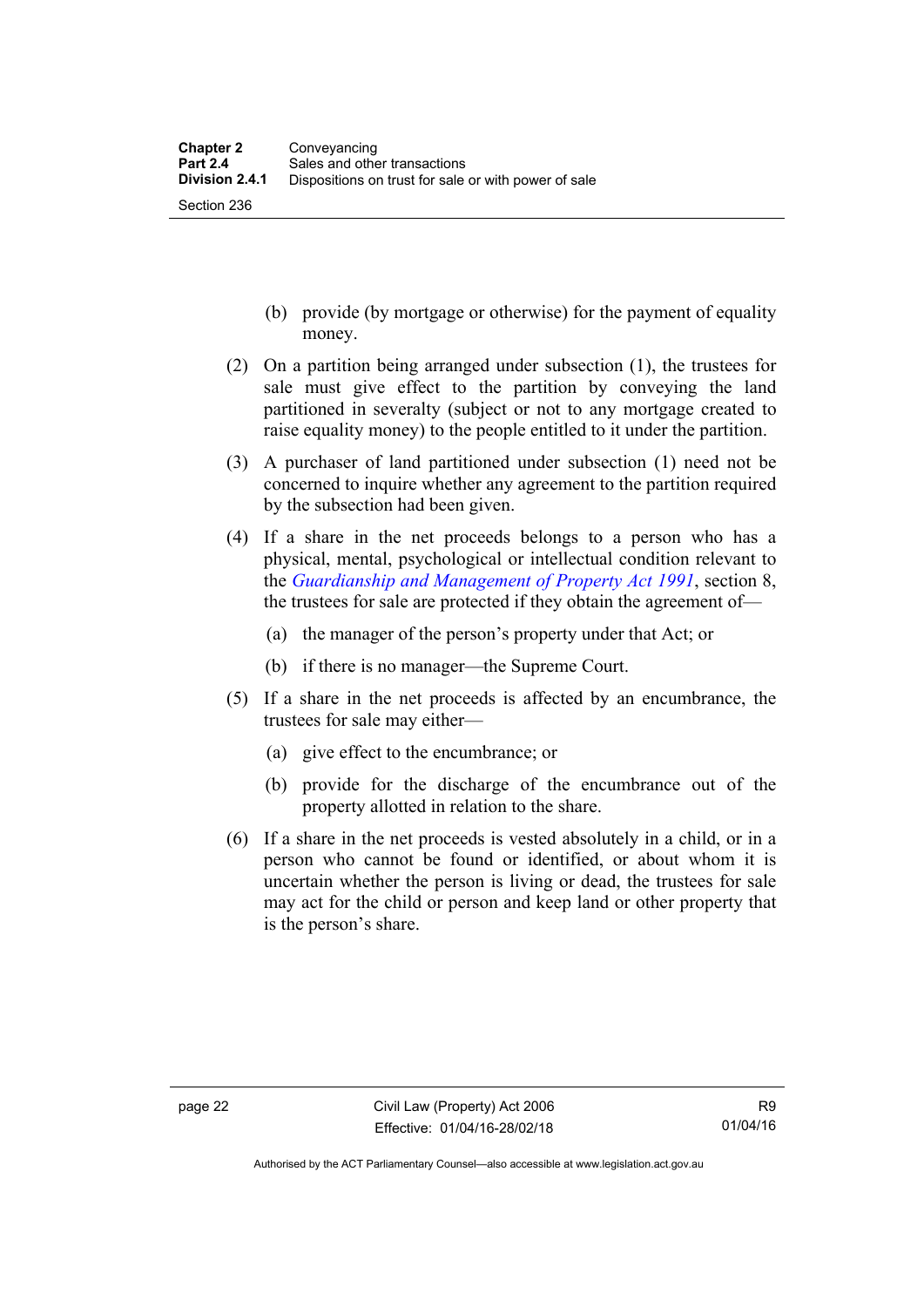#### <span id="page-32-0"></span>**237 Powers of Supreme Court if trustees for sale decline to exercise powers**

- (1) If trustees for sale decline to sell or exercise any of the powers given by section 234 (Powers given to trustees for sale) or section 236 (Partition of land under trust for sale), or any agreement cannot be obtained, an interested person may apply to the Supreme Court for—
	- (a) a vesting or other order to give effect to the proposed transaction; or
	- (b) an order directing the trustees for sale to exercise any of their powers.
- (2) The court may make any order it considers appropriate.

### <span id="page-32-1"></span>**Division 2.4.2 Voidable dispositions**

#### <span id="page-32-2"></span>**238 Meaning of** *purchaser* **for div 2.4.2**

In this division:

*purchaser* means a purchaser for valuable consideration, and includes a lessee, mortgagee or other person who, for valuable consideration, acquires an interest in property.

### <span id="page-32-3"></span>**239 Voluntary dispositions to defraud creditors voidable**

- (1) A disposition of property made with intent to defraud creditors is voidable by a person prejudiced by the disposition.
- (2) However, this section does not apply to an interest in property disposed of to an honest purchaser who did not have, at the time of the disposition, notice of the intent to defraud creditors.
- (3) This section applies to a disposition of property made before or after the commencement of this section.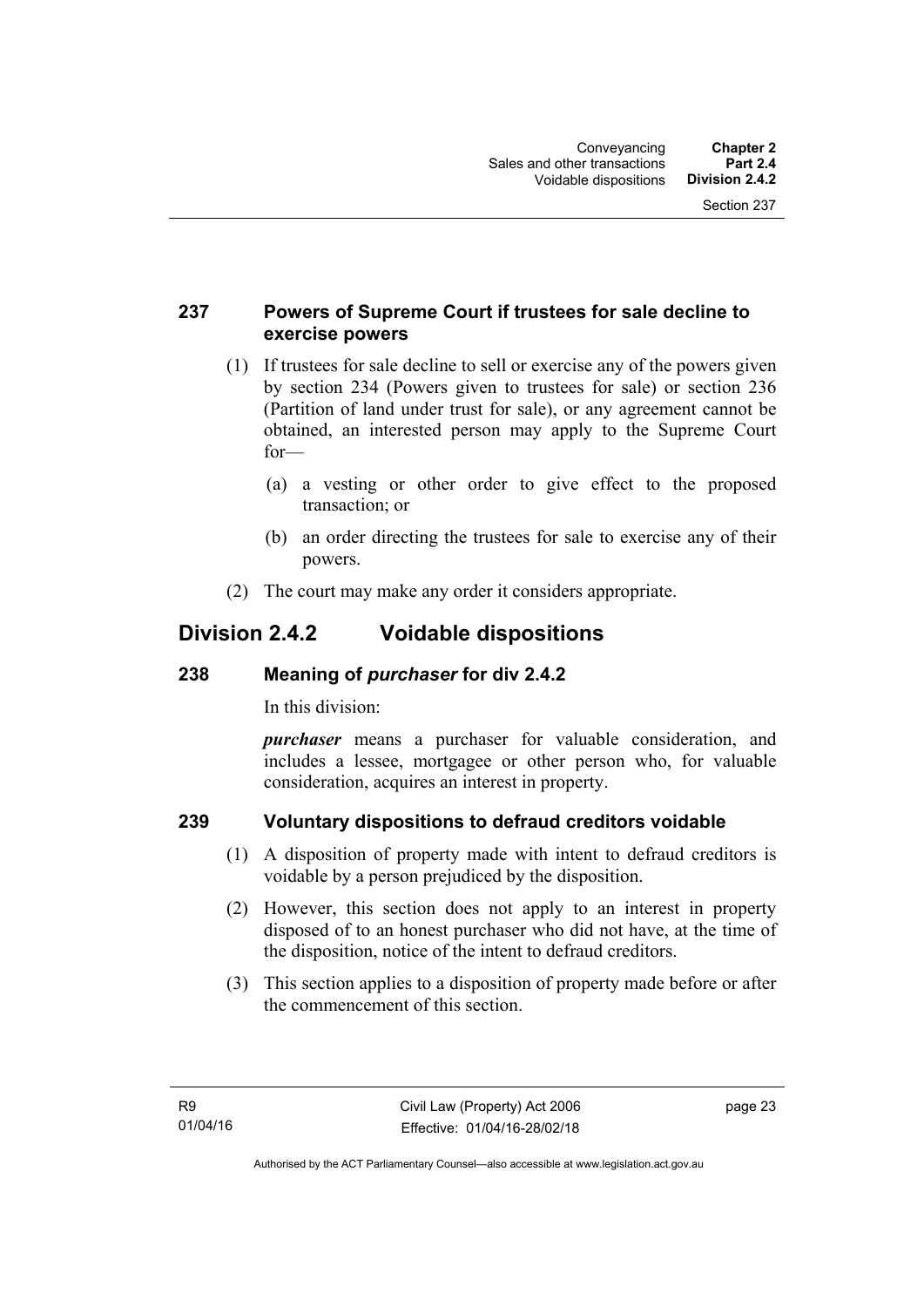#### <span id="page-33-0"></span>**240 Voluntary dispositions of land—how far voidable against purchasers**

- (1) A voluntary disposition of land made with intent to defraud a subsequent purchaser is voidable by that purchaser.
- (2) For this section, if the document by which a voluntary disposition of land is made is registered before a subsequent purchase of the land, the voluntary disposition is not taken to have been made with intent to defraud a subsequent purchaser—
	- (a) only because the disposition was not made for valuable consideration; or
	- (b) only because of the subsequent purchase.
- (3) This section applies to a disposition of land made before or after the commencement of this section.

#### <span id="page-33-1"></span>**241 Acquisitions of reversions at under value**

- (1) An acquisition of a reversionary interest in property honestly made for money or moneys worth must not be set aside only because it was made for less than full value.
- (2) This section does not affect the jurisdiction of a court to set aside or change unconscionable bargains.
- (3) In this section:

*reversionary interest* includes an expectancy or possibility.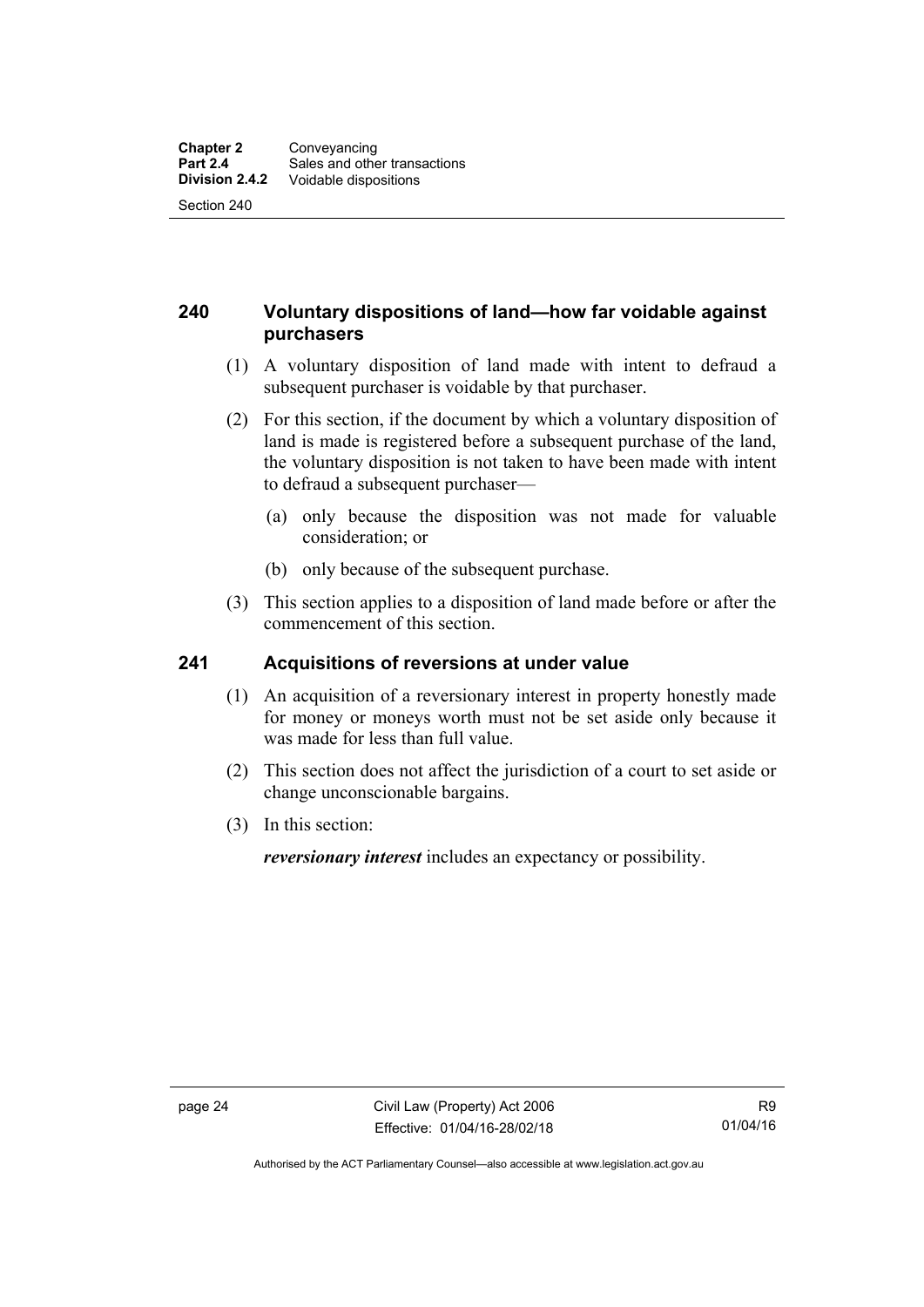## <span id="page-34-0"></span>**Part 2.5 Partition**

#### <span id="page-34-1"></span>**242 Definitions—pt 2.5**

In this part:

*interested person*, in relation to property, means a person with an interest in the property.

*proceeding for partition of property* includes a proceeding for sale of the property and distribution of the proceeds.

#### <span id="page-34-2"></span>**243 Court may order partition of land held in co-ownership**

If 2 or more people hold an interest in land as joint tenants or tenants in common, the Supreme Court may, on an application made by 1 or more of those people (the *applicants*)—

- (a) order a partition of the interest in the land held by the applicants; and
- (b) make any further orders, and give any consequential directions, it considers appropriate.

#### <span id="page-34-3"></span>**244 Power of Supreme Court to order sale instead of partition**

- (1) In a proceeding for partition of property, instead of ordering partition—
	- (a) the Supreme Court may, on the application of an interested person, order the sale of the property if the court considers that sale (and a distribution of the proceeds) would be more beneficial than partition because of—
		- (i) the nature of the property; or
		- (ii) the number of interested people; or
		- (iii) the absence or disability of an interested person; or
		- (iv) any other circumstances; and

page 25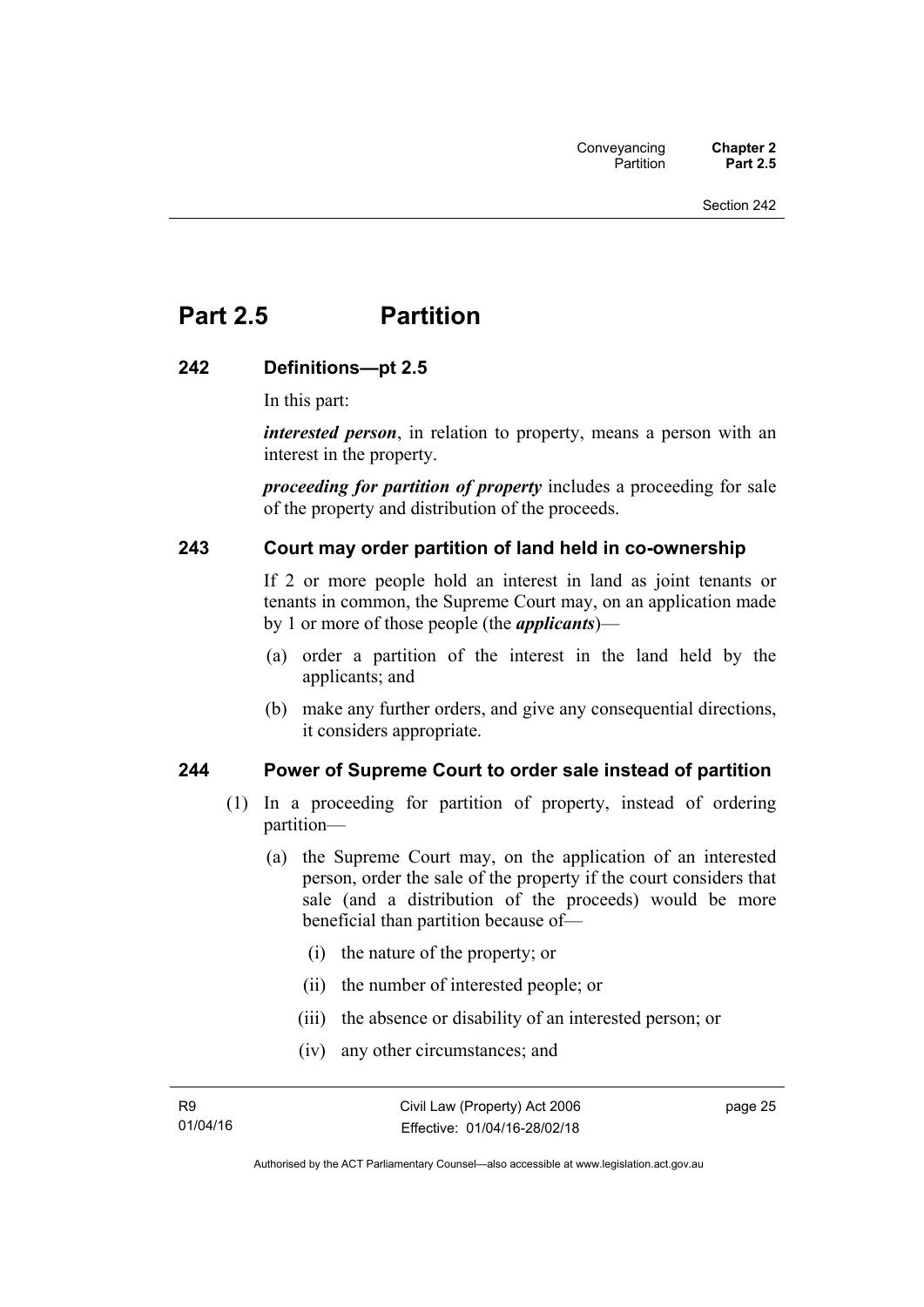Section 244

- (b) the court must (unless it sees good reason not to), on the application of interested people with a collective interest in the property of at least a half share in the property, order the sale of the property; and
- (c) the court may, on the application of an interested person, order the sale of the property unless other interested people agree to buy the share of the applying person.
- (2) The power of the Supreme Court to order the sale of property includes the power to order the sale of a part of the property and the partition of the rest of the property.
- (3) If the Supreme Court orders the sale of property, it may—
	- (a) appoint trustees to receive and apply proceeds of the sale; or
	- (b) give any consequential directions it considers appropriate, including, for example, directions about—
		- (i) the valuation of an interested person's share in the property; and
		- (ii) the application, investment and distribution of proceeds of sale.
	- *Note* An example is part of the Act, is not exhaustive and may extend, but does not limit, the meaning of the provision in which it appears (see [Legislation Act,](http://www.legislation.act.gov.au/a/2001-14) s 126 and s 132).
- (4) In a proceeding for partition of property, it is sufficient to claim sale and distribution of the proceeds and it is not necessary to claim a partition.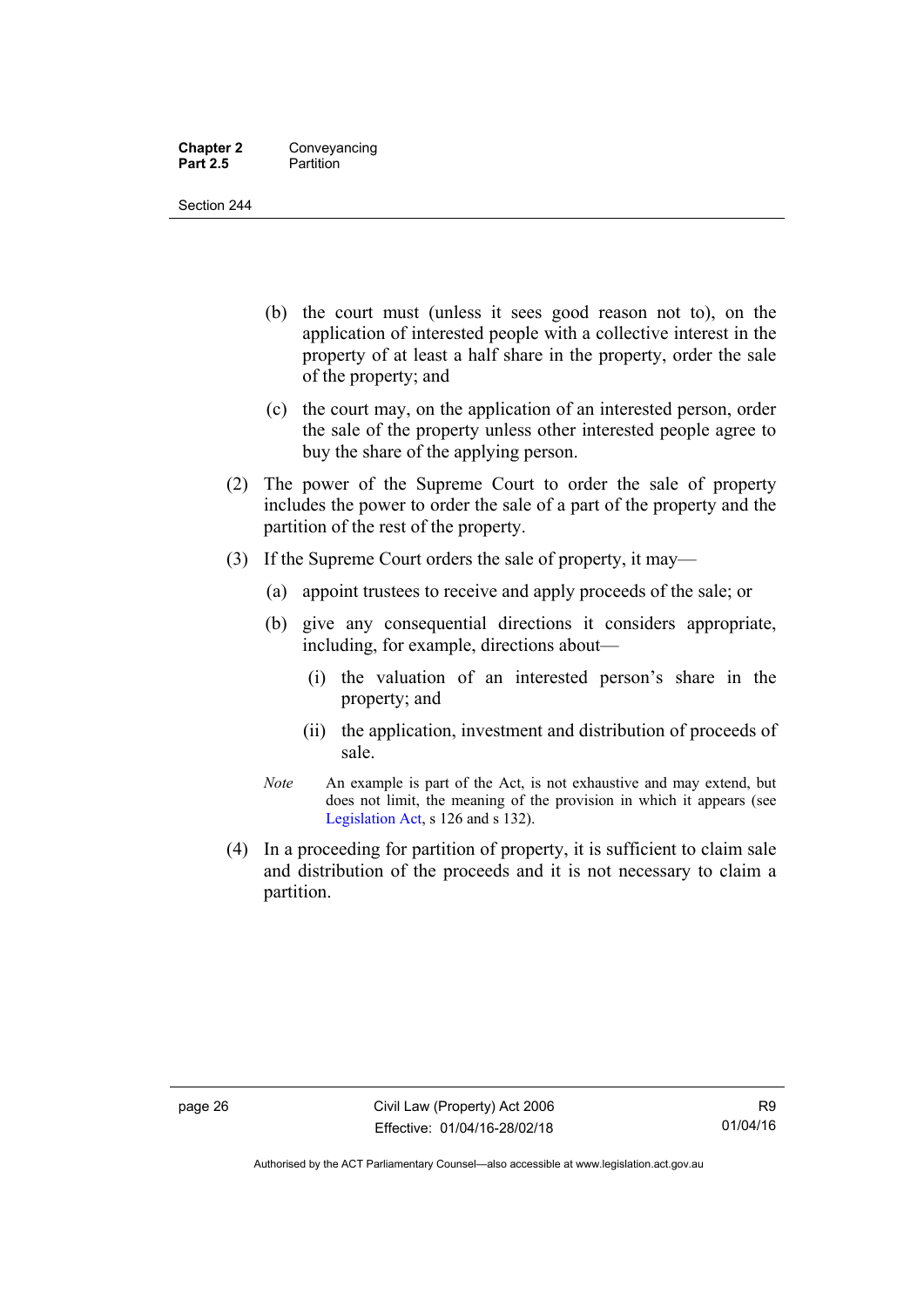### **245 Authority for interested person to bid**

- (1) The Supreme Court may allow an interested person in relation to property to bid at the sale of the property under this part on the conditions that the court considers appropriate, including, for example, conditions about—
	- (a) nonpayment of deposit; or
	- (b) setting off or accounting for the purchase money or any part instead of paying it; or
	- (c) anything else.
	- *Note* An example is part of the Act, is not exhaustive and may extend, but does not limit, the meaning of the provision in which it appears (see [Legislation Act,](http://www.legislation.act.gov.au/a/2001-14) s 126 and s 132).
- (2) This section does not limit section 244 (3).

#### **246 Parties to partition proceedings**

- (1) A person who, apart from this part, might have brought a proceeding for partition of property may bring the proceeding against any interested person without serving any other interested person.
- (2) A defendant in a proceeding cannot object for want of parties.

#### **247 Several sales in same partition proceeding**

- (1) This section applies if, in a proceeding for partition of property—
	- (a) 2 or more sales are made; and
	- (b) a person (the *excluded person*) is excluded from participation in the proceeds of any of the sales (the *excluded sale*).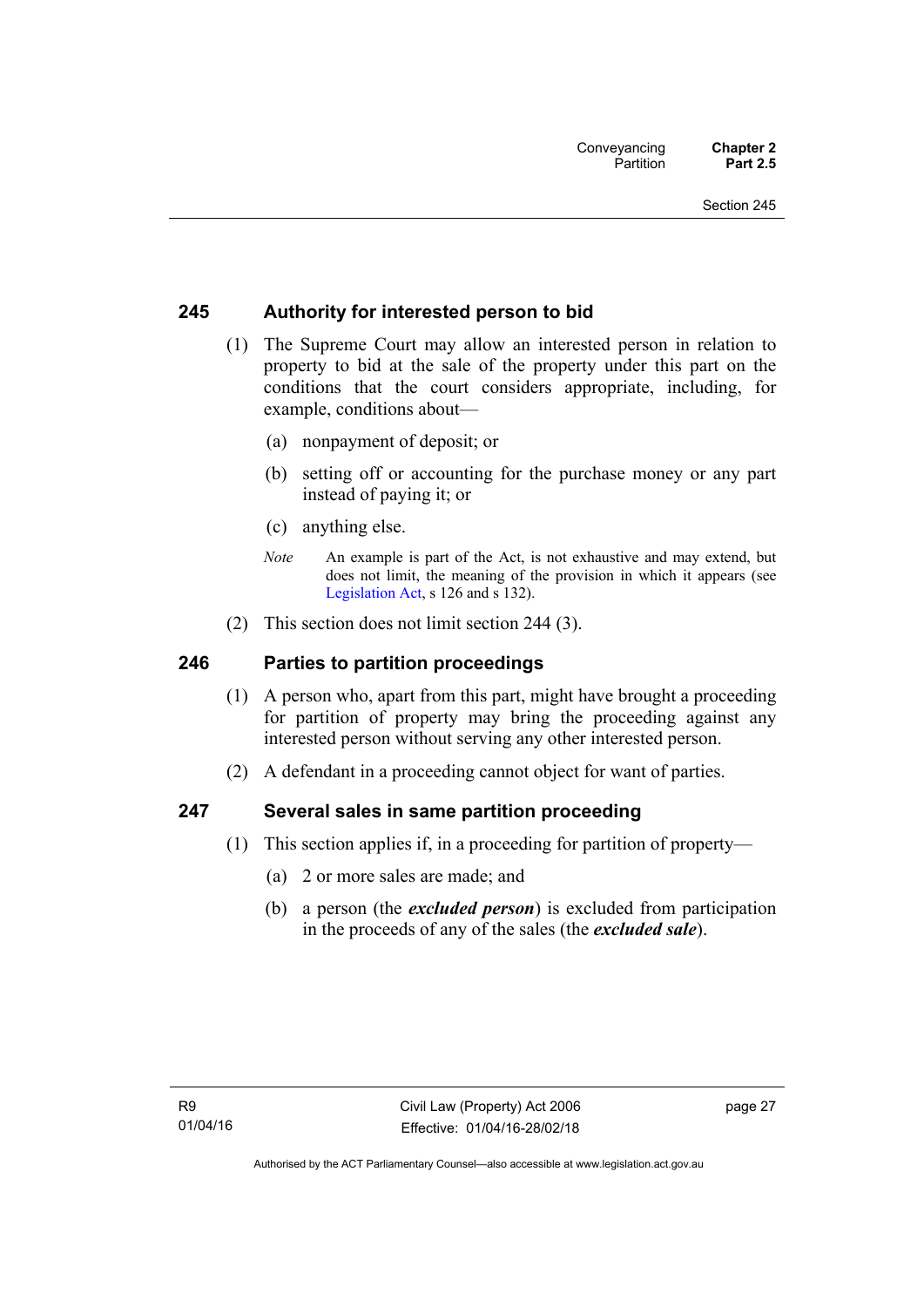| <b>Chapter 2</b> | Conveyancing |
|------------------|--------------|
| <b>Part 2.5</b>  | Partition    |

- (2) If the excluded person establishes the person's claim to take part in the proceeds of another of the sales, the shares of the other people interested in the proceeds of that sale must be reduced to the extent that their share of the proceeds of the excluded sale were increased by the exclusion of the excluded person from the proceeds of that sale.
- (3) The amount mentioned in subsection (2) must be put towards payment to the excluded person of the share of the proceeds of the excluded sale that the person would have been entitled to if the person had not been excluded.

page 28 Civil Law (Property) Act 2006 Effective: 01/04/16-28/02/18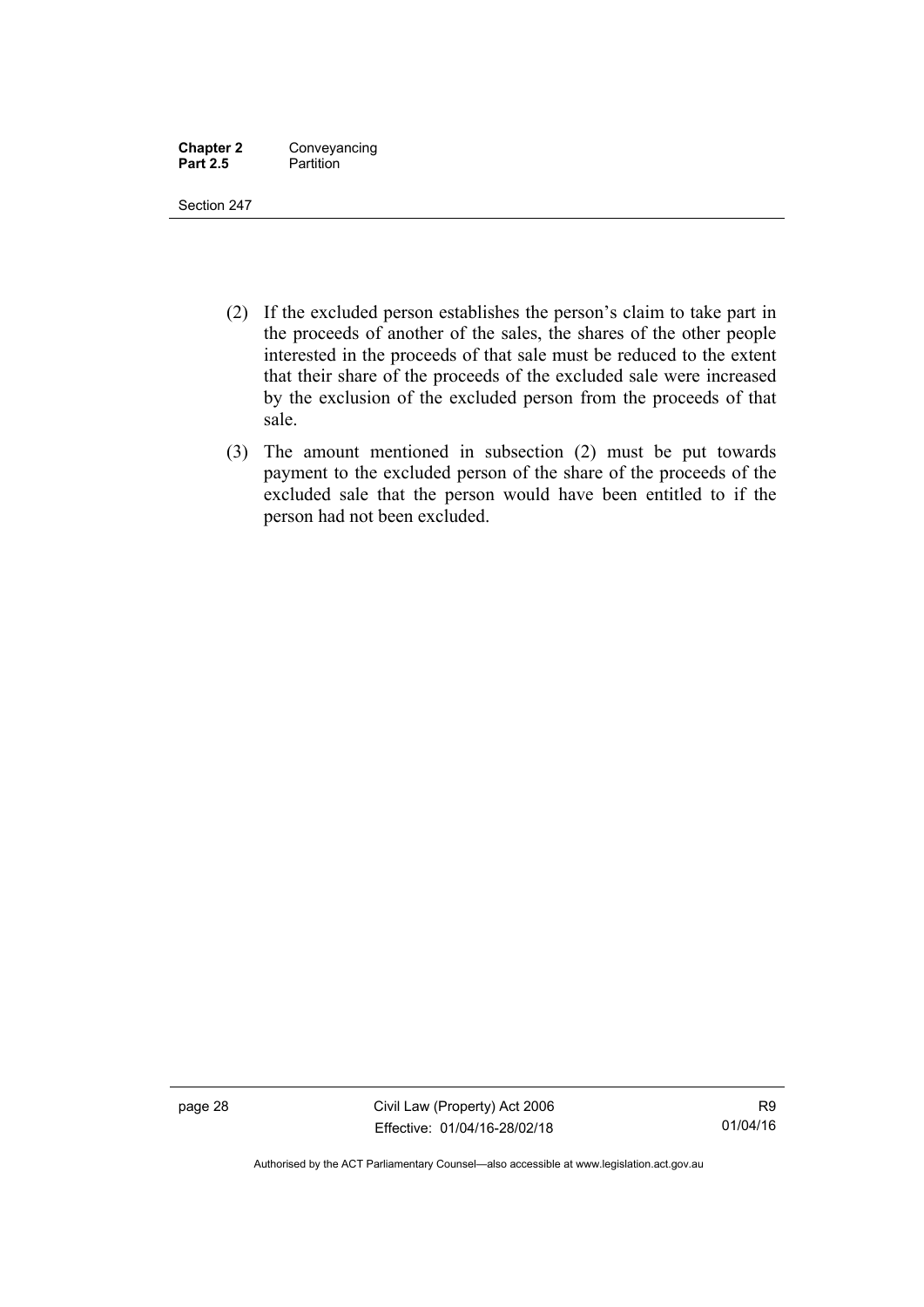# **Part 2.6 Apportionment**

# **248 Definitions—pt 2.6**

In this part:

*annuity* includes salary and pension.

*dividend* includes—

- (a) a payment called a dividend or bonus; and
- (b) a payment otherwise made out of the revenue of a company that is divisible between members of the company, whether or not a payment of that kind is usually made or declared at fixed times;

but does not include a return of capital.

*rent* includes—

- (a) a payment under a rent charge or for rent service; and
- (b) a periodical payment in the nature of rent, or instead of rent.

#### **249 Application of pt 2.6 to dividends of companies**

For this part, the divisible revenue mentioned in section 248, definition of *dividend*, paragraph (b) is taken to have accrued by equal daily increments during the period in relation to which the payment out of revenue is declared or expressed to be made.

#### **250 Income apportionable in relation to time**

All rents, annuities dividends and other periodical payments in the nature of income (whether reserved or made payable by an instrument or otherwise) are, like interest on an amount lent, taken to accrue from day-to-day, and must be apportioned in relation to time accordingly.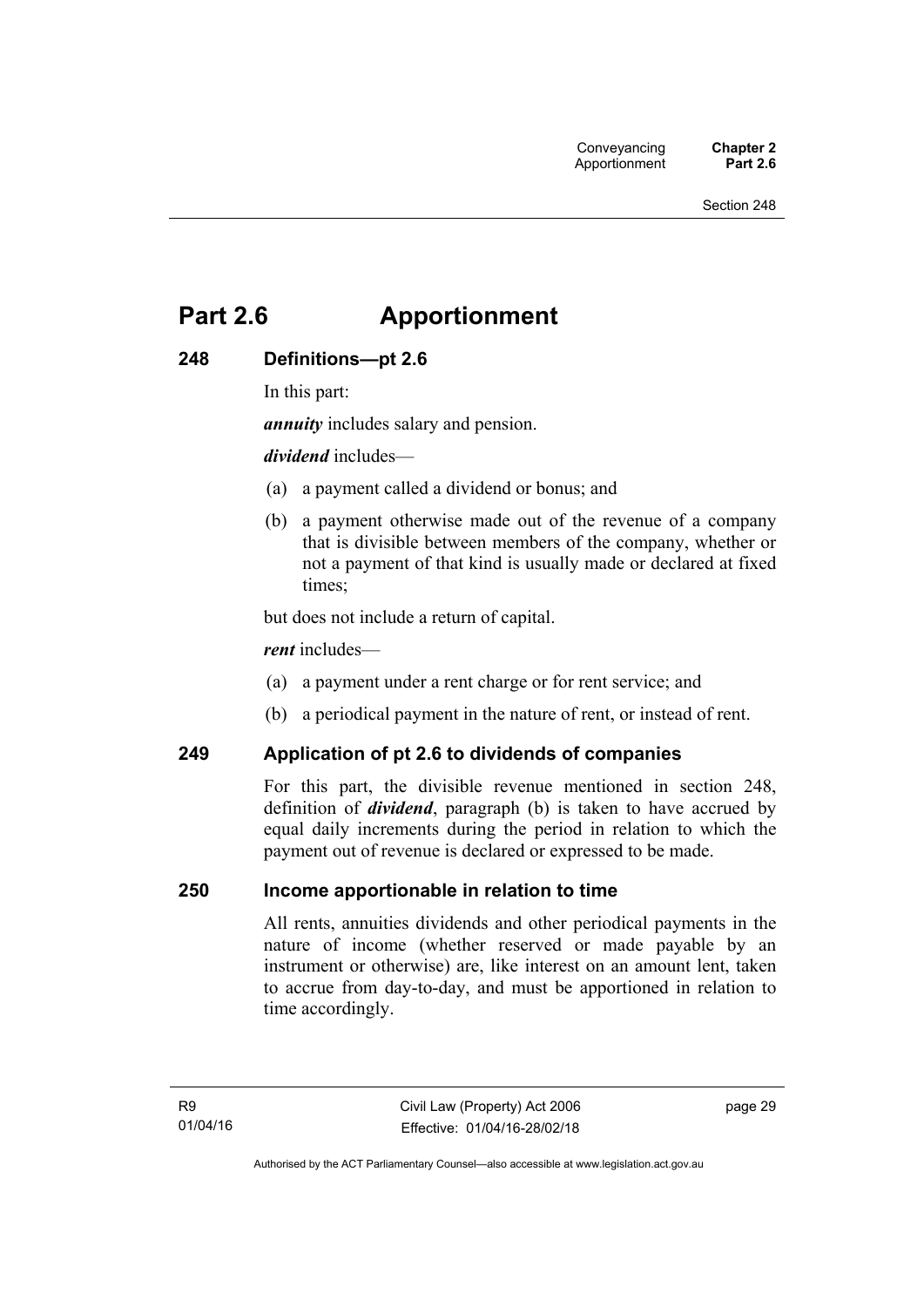### **251 Time when apportioned part is payable**

An apportioned part of a payment mentioned in section 250 is payable or recoverable—

- (a) if the payment is a continuing payment—when the entire portion of which the apportioned part forms part becomes payable; or
- (b) if the payment is terminated by re-entry, death or otherwise when the next entire portion of the payment would have become payable if it had not been terminated.

# **252 Recovery of apportioned parts**

(1) In this section:

*lessor* means the person who, if the rent for any land had not been apportionable, would have been entitled to the entire or continuing rent for the land.

*person* includes—

- (a) the person's personal representatives, successors and assigns; and
- (b) the personal representatives, successors and assigns of a person whose interest ended on that person's death.
- (2) The person entitled to an apportioned part of a payment mentioned in section 250 (Income apportionable in relation to time) may recover the part, when payable, in the same way as the person could recover the entire payment if entitled to it.
- (3) However, an apportioned part of a payment of rent for land is not by itself recoverable from the person liable to pay the rent, but may be recovered from that person by the lessor together with the remaining part of the payment.
- (4) If the lessor does so, the person entitled to the apportioned part may then recover it from the lessor.

Authorised by the ACT Parliamentary Counsel—also accessible at www.legislation.act.gov.au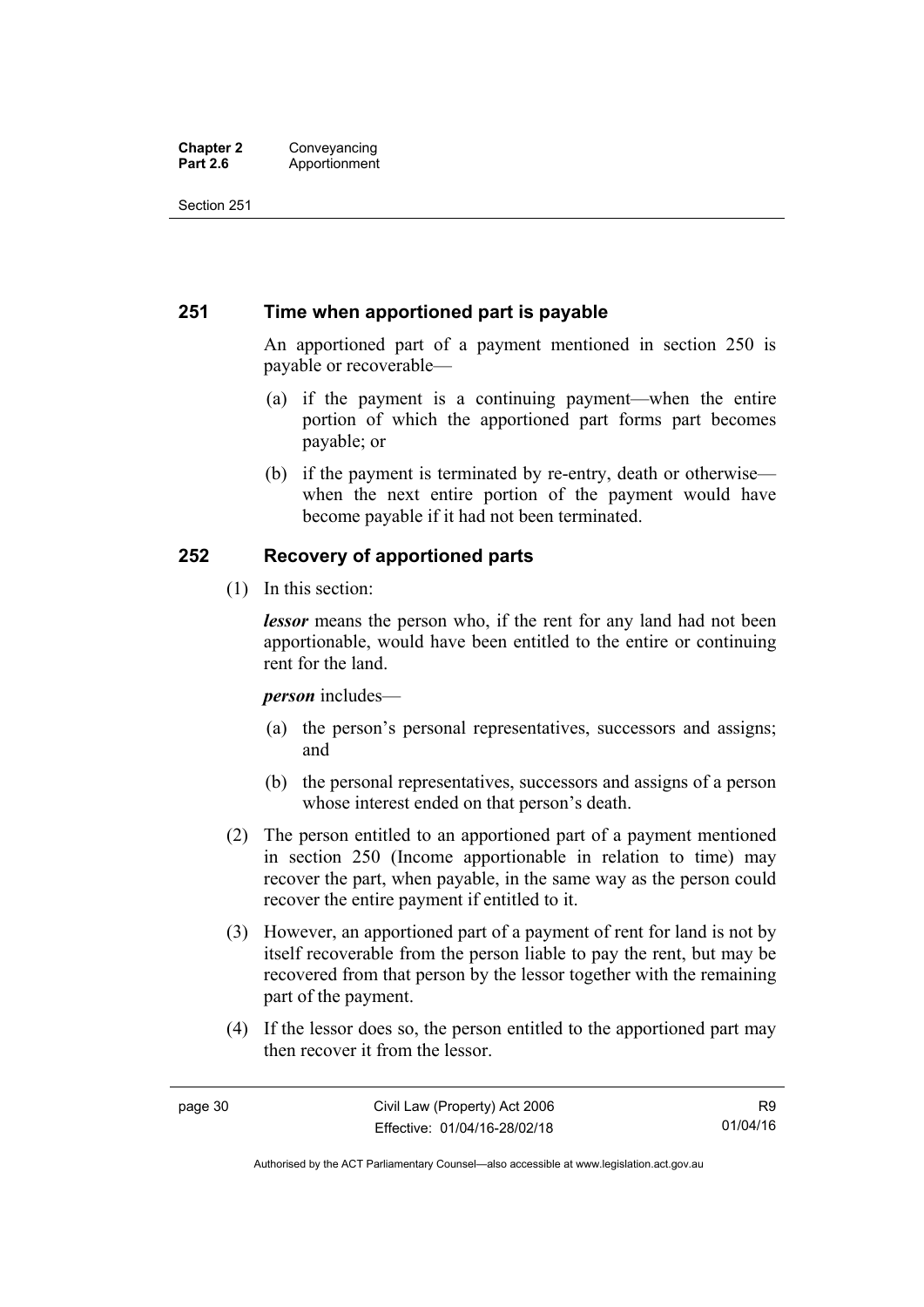# **253 Exceptions and application**

- (1) This part does not make apportionable an annual amount payable under a policy of assurance.
- (2) This part does not apply to any case in which it is expressly stipulated that apportionment is not to take place.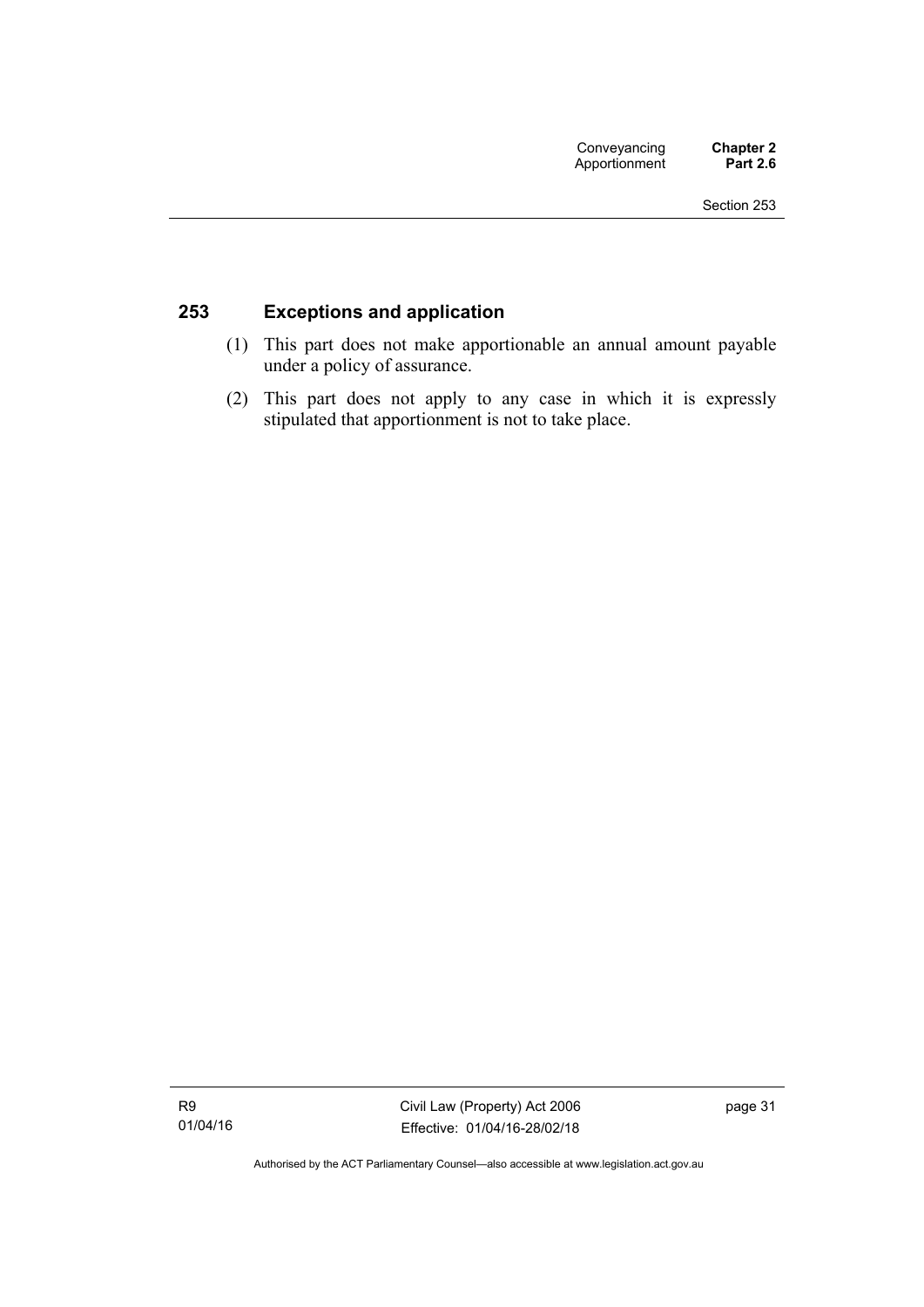# **Part 2.7 Children and children's property**

#### **254 Receipts by certain children**

A child in a domestic partnership has power to give valid receipts for all income (including statutory accumulations of income made during childhood) to which the child may be entitled as if the child were an adult.

### **255 Management of land during childhood**

- (1) This section applies if—
	- (a) a beneficial interest in land is held in trust for a child; and
	- (b) the trustees of the beneficial interest are—
		- (i) if the settlement that created the interest appointed trustees of the interest—the trustees appointed; or
		- (ii) if the settlement that created the interest did not appoint trustees of the interest but there are trustees of the settlement—the trustees of the settlement, unless the settlement or an order of the Supreme Court that appointed the trustees of the settlement or their predecessors in office provides otherwise; or
		- (iii) in any other case—people appointed as trustees of the beneficial interest by the Supreme Court on the application of a litigation guardian of the child.

*Note Settlement* is defined in s 200.

- (2) The trustees of the interest may take possession of, hold and manage the land for the child.
- (3) This section does not apply so far as a contrary intention appears from the settlement that created the beneficial interest of the child.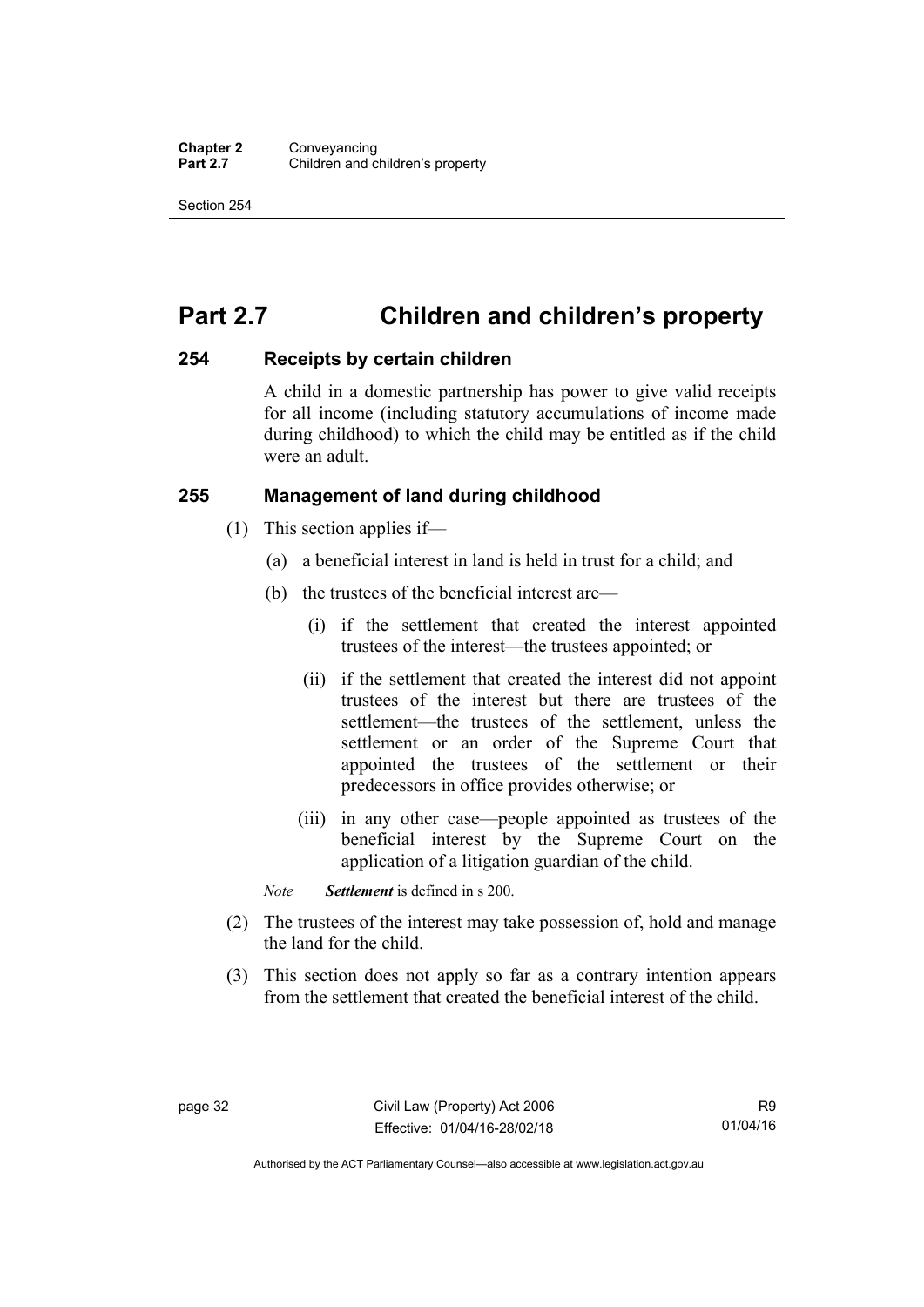### **256 Power to appoint trustees of child's property**

- (1) This section applies if—
	- (a) a child is absolutely entitled under the will, or on the intestacy, of a person (the *deceased person*) to a devise or legacy, or to the residue of the estate of the deceased person, or to a share in the deceased person's estate; and
	- (b) the devise, legacy, residue or share is not, under a will of the deceased person, devised or bequeathed to trustees for the child.
	- *Note* A *devise* is a disposal of real property by a will. To *bequeath* property is to dispose of personal property (ie property other than real property) by a will.
- (2) The personal representatives of the deceased person may, by registered deed, appoint a trust corporation or 2 or more individuals (not more than 4), or both, to be—
	- (a) trustees of the devise, legacy, residue or share for the child; and
	- (b) trustees for section 255 (Management of land during childhood) of any land devised or any land that is, or forms part of, the residue or share.
- (3) If a trust corporation, or a trust corporation and 1 or more individuals, are the personal representatives of the deceased person, the personal representatives may, by registered deed, appoint the trust corporation either alone or with 1 or 2 individuals to be the trustees for the child.
- (4) The personal representatives of the deceased person may—
	- (a) appoint 1 or more of themselves to be trustees under subsection (2); or
	- (b) appoint 1 or 2 of themselves who are individuals to be trustees under subsection (3).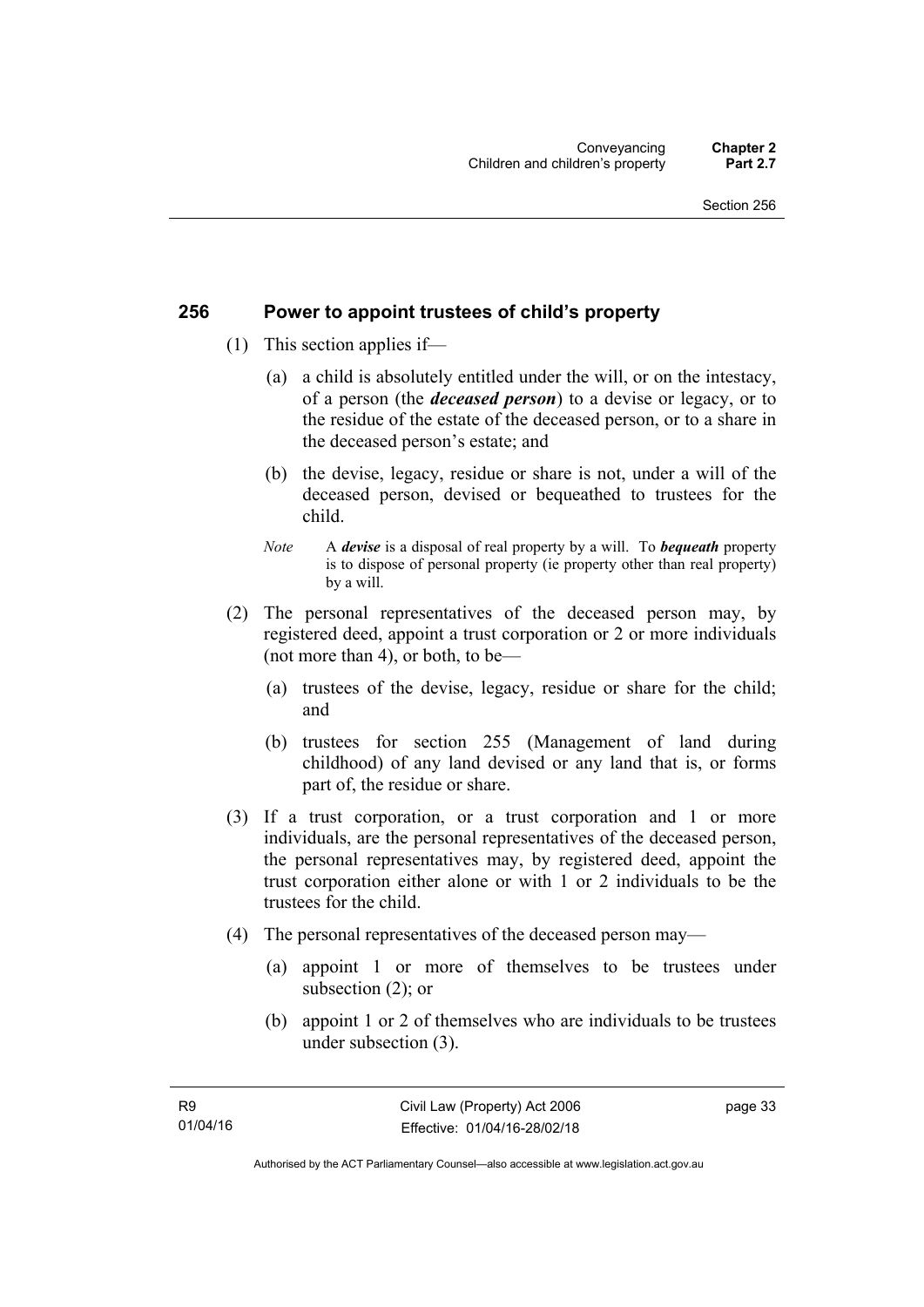- (5) On the appointment—
	- (a) the *[Trustee Act 1925](http://www.legislation.act.gov.au/a/1925-14)*, section 9 (Vesting on appointment and retirement) applies to the vesting in the trustees of the devise, legacy, residue or share; and
	- (b) the personal representatives, in that capacity, are discharged from further liability in relation to the devise, legacy, residue or share; and
	- (c) the rights of the child in relation to the devise, legacy, residue or share are restricted to the property that, under this section and the *[Trustee Act 1925](http://www.legislation.act.gov.au/a/1925-14)*, section 9, is vested in the trustees for the child and do not extend to any other property; and
	- (d) the devise, legacy, residue or share may be kept in its existing form or converted into money and the money invested in accordance with the *[Trustee Act 1925](http://www.legislation.act.gov.au/a/1925-14)*.
- (6) If land held under the *[Land Titles Act 1925](http://www.legislation.act.gov.au/a/1925-1)* is affected by a registered deed mentioned in this section, the registrar-general must, as the registrar-general considers appropriate—
	- (a) make an entry in the register of the vesting of the land; or
	- (b) enter or withdraw caveats.
- (7) However, the registrar-general is not required to comply with subsection (6) unless the person the land is to be vested in—
	- (a) asks, in writing, that the entry be made; and
	- (b) gives any evidence supporting the request that the registrar-general reasonably requires; and
	- (c) gives any notice of the request that the registrar-general reasonably requires to be given.

Authorised by the ACT Parliamentary Counsel—also accessible at www.legislation.act.gov.au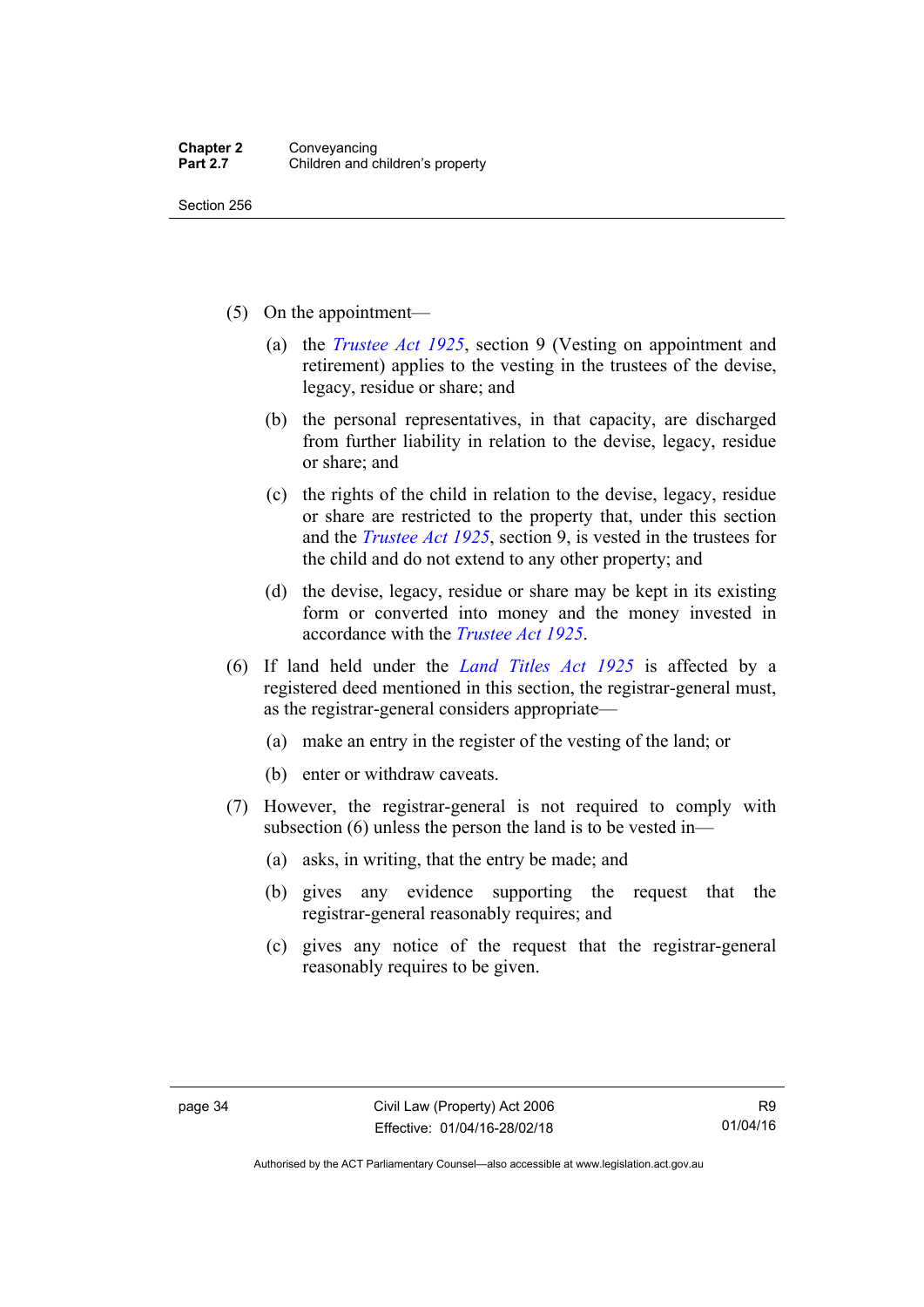(8) In this section:

*registered deed* means a deed registered under the *[Registration of](http://www.legislation.act.gov.au/a/1957-13)  [Deeds Act 1957](http://www.legislation.act.gov.au/a/1957-13)*.

*trust corporation* does not include the public trustee and guardian.

### **257 Powers and duties of guardian**

- (1) A guardian of a child—
	- (a) may take into the guardian's custody, and may manage, the child's real and personal property (other than property held by a trustee under a trust) until the guardian stops being the guardian of the child; and
	- (b) holds any of the child's real and personal property that comes into the guardian's custody as trustee for the child; and
	- (c) may bring a proceeding necessary to give effect to all or any of the guardian's powers under this section, including the guardian's powers as trustee for the child; and
	- (d) is responsible for accounting to the child, when the child becomes an adult, for the guardian's custody and management of the property.
- (2) Subsection (1) does not apply in relation to—
	- (a) the director-general responsible for administering the *[Children](http://www.legislation.act.gov.au/a/2008-19)  [and Young People Act 2008](http://www.legislation.act.gov.au/a/2008-19)*, when the director-general has long-term care responsibility for a child because of that Act; or
	- (b) a testamentary guardian of a child.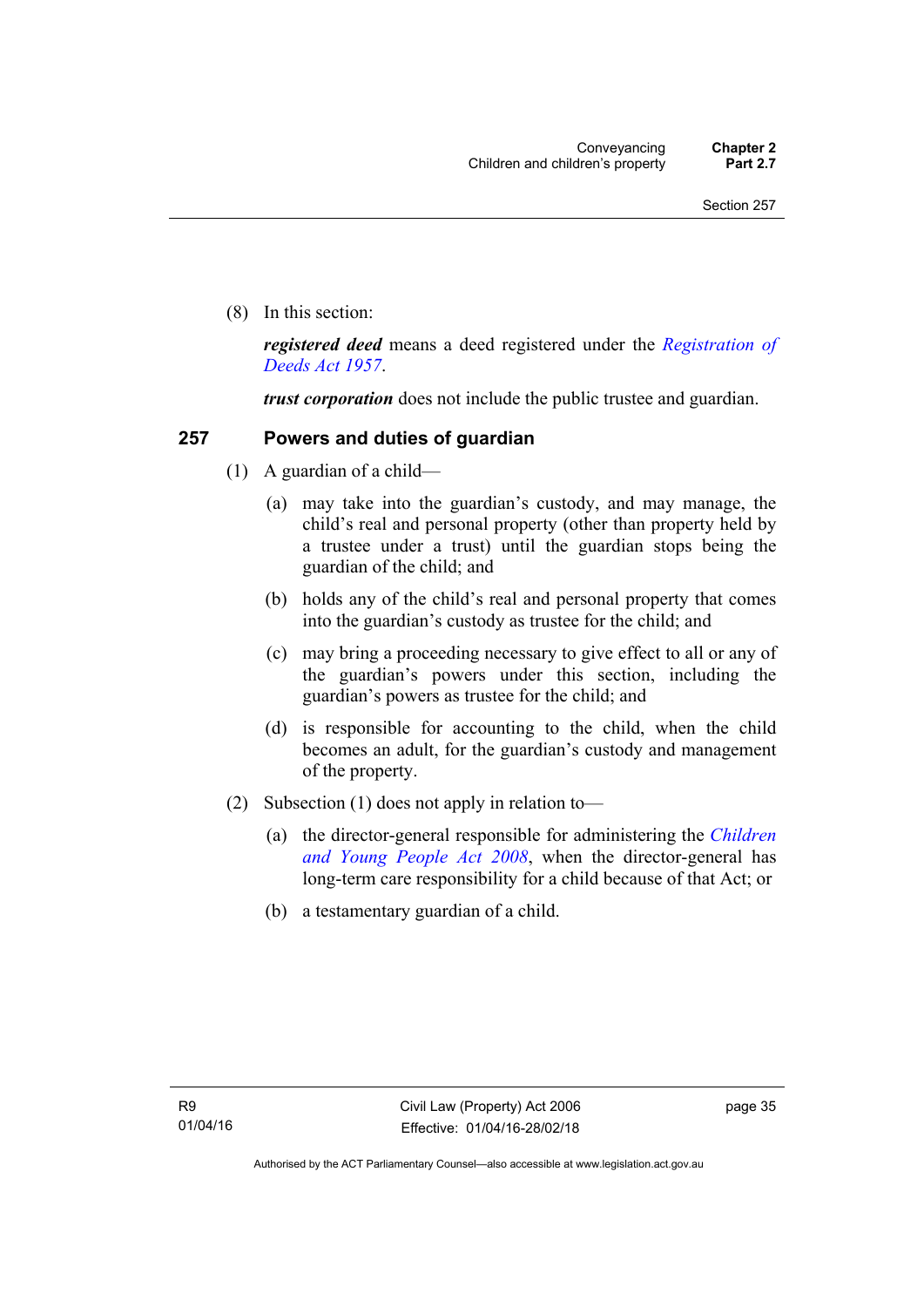**Chapter 2 Conveyancing**<br>**Part 2.8 Rights-of-way** Rights-of-way

Section 258

# **Part 2.8 Rights-of-way**

# **258 No right-of-way by user against Territory etc**

A right-of-way cannot be created only by continuous use against—

- (a) the Territory; or
- (b) the Commonwealth; or
- (c) a person holding land for a public purpose.

page 36 Civil Law (Property) Act 2006 Effective: 01/04/16-28/02/18

Authorised by the ACT Parliamentary Counsel—also accessible at www.legislation.act.gov.au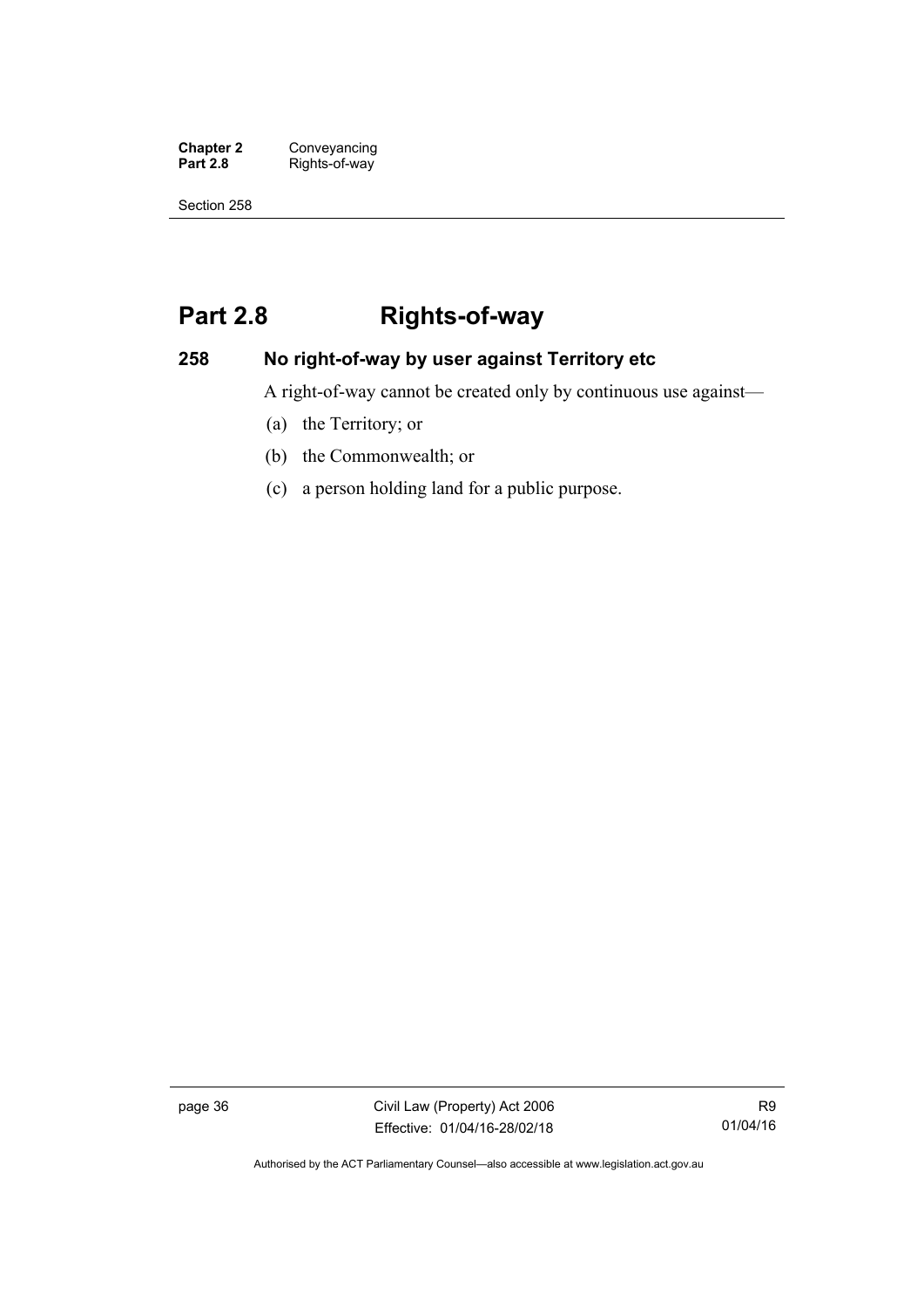# **Part 2.9 Unit Titles**

# **Division 2.9.1 Definitions—pt 2.9**

# **259 Definitions—pt 2.9**

In this part:

*common property*—see the *[Unit Titles Act 2001](http://www.legislation.act.gov.au/a/2001-16)*, section 13.

*owners corporation*—see the *[Unit Titles \(Management\) Act 2011](http://www.legislation.act.gov.au/a/2011-41)*, dictionary.

*registered* means registered with the registrar-general under the *[Land Titles Act 1925](http://www.legislation.act.gov.au/a/1925-1)* or the *[Land Titles \(Unit Titles\) Act 1970](http://www.legislation.act.gov.au/a/1970-32)*.

*unit*—see the *[Unit Titles Act 2001](http://www.legislation.act.gov.au/a/2001-16)*, section 9.

*units plan*—see the *[Unit Titles Act 2001](http://www.legislation.act.gov.au/a/2001-16)*, dictionary.

# **Division 2.9.2 Developer disclosure**

# **260 Contract for sale of unit before registration of units plan**

- (1) This section applies to a contract for the sale of a unit in a units plan before the units plan is registered.
- (2) The contract must include the following:
	- (a) the default rules;
	- (b) details of any contract the developer intends the owners corporation to enter, including—
		- (i) the amount of the buyer's general fund contribution that will be used to service the contract; and
		- (ii) any personal or business relationship between the developer and another party to the contract;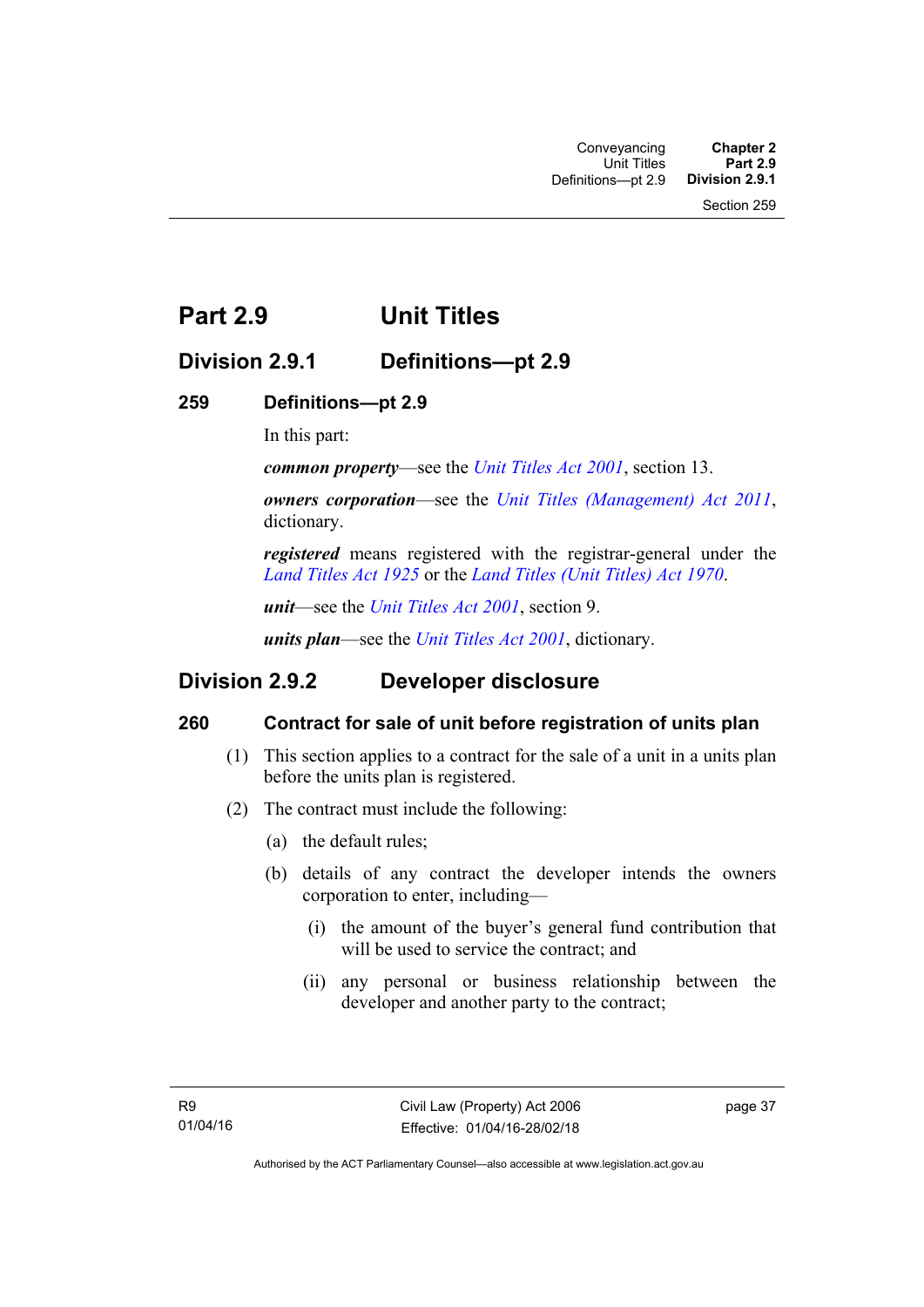- (c) the developer's estimate, based on reasonable grounds, of the buyer's general fund contribution for 2 years after the units plan is registered;
- (d) if a right to approve the keeping of animals during the developer control period is reserved—details of the reservation, including the kind and number of animals;
- (e) if a staged development of the units is proposed—the proposed development statement and any amendment to the statement.
- (3) By entering into the contract, the developer warrants that the information disclosed under subsection (2) (a) to (e) is accurate.
	- *Note* If a developer is appointed as a proxy under the contract, a proxy disclosure statement must be included in the contract (see *[Unit Titles](http://www.legislation.act.gov.au/a/2011-41)  [\(Management\) Act 2011](http://www.legislation.act.gov.au/a/2011-41)*, sch 3, s 3.27 (Proxy votes—limit on developer)).
- (4) The buyer of a unit may, by written notice given to the developer, cancel the contract of sale before the contract is completed if—
	- (a) the developer's disclosure under subsection (2) is incomplete or inaccurate; and
	- (b) the buyer is significantly prejudiced because the disclosure is incomplete or inaccurate.
- (5) In this section:

*default rules*—see the *[Unit Titles \(Management\) Act 2011](http://www.legislation.act.gov.au/a/2011-41)*, section 106.

*developer*—see the *[Unit Titles Act 2001](http://www.legislation.act.gov.au/a/2001-16)*, dictionary.

*developer control period*—see the *[Unit Titles \(Management\)](http://www.legislation.act.gov.au/a/2011-41)  [Act 2011](http://www.legislation.act.gov.au/a/2011-41)*, dictionary.

*development statement*—see the *[Unit Titles Act 2001](http://www.legislation.act.gov.au/a/2001-16)*, dictionary.

*general fund contribution*—see the *[Unit Titles \(Management\)](http://www.legislation.act.gov.au/a/2011-41)  [Act 2011](http://www.legislation.act.gov.au/a/2011-41)*, section 78 (1).

R9 01/04/16

Authorised by the ACT Parliamentary Counsel—also accessible at www.legislation.act.gov.au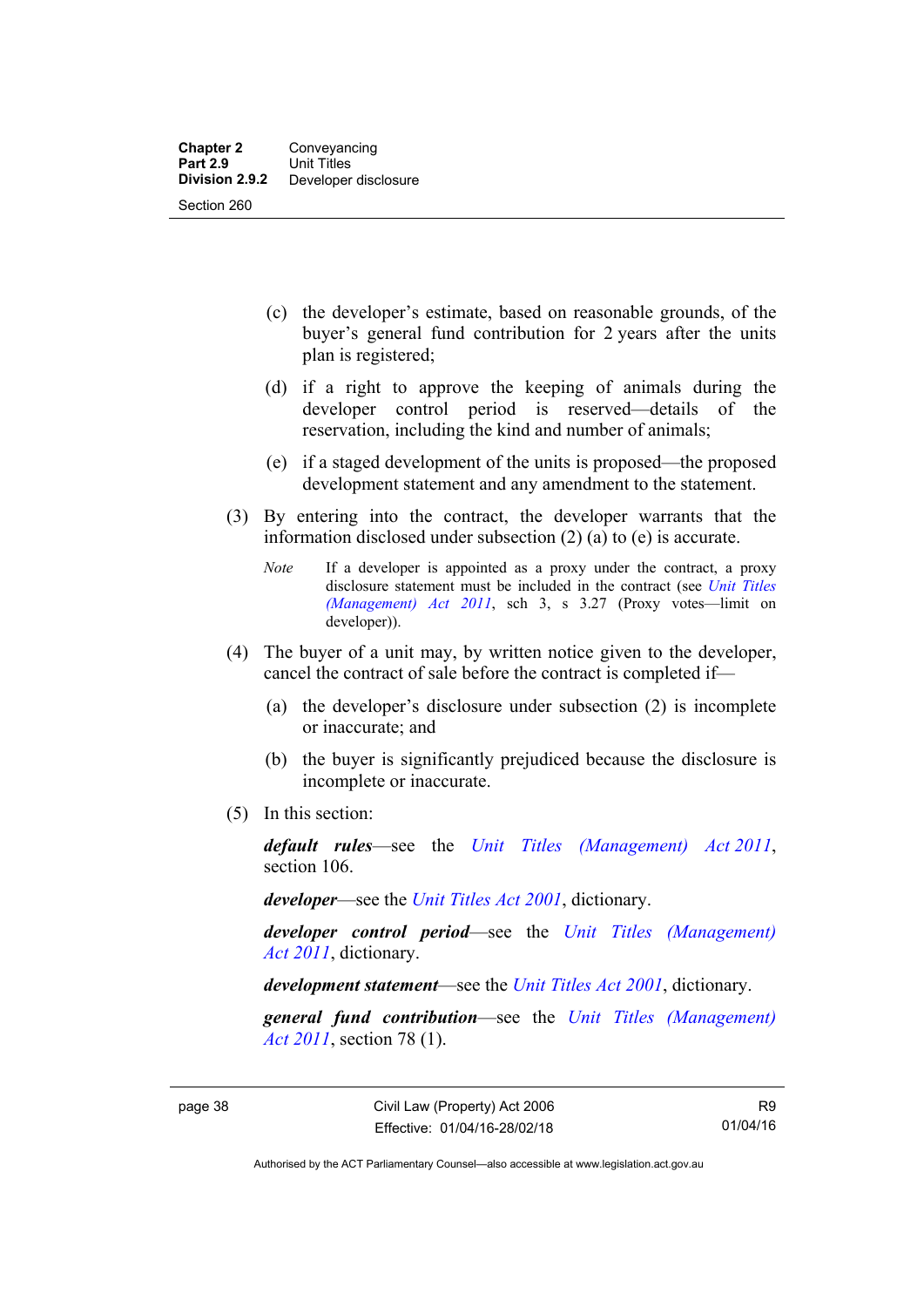*rule*, of an owners corporation—see the *[Unit Titles \(Management\)](http://www.legislation.act.gov.au/a/2011-41)  [Act 2011](http://www.legislation.act.gov.au/a/2011-41)*, dictionary.

*staged development*—see the *[Unit Titles Act 2001](http://www.legislation.act.gov.au/a/2001-16)*, section 17 (3).

# **Division 2.9.3 Implied warranties**

# **261 Meaning of** *implied warranties***—div 2.9.3**

In this division:

*implied warranties*—see section 130D.

# **262 Purpose—div 2.9.3**

This division—

- (a) sets out warranties that are taken to be division of a contract for the sale of a unit; and
- (b) provides a right to cancel a contract for the sale of a unit.

# **263 Implied warranties and right to cancel—effect**

- (1) The implied warranties and the right to cancel a contract for sale under this division have effect despite anything in the contract or in any other contract or arrangement.
- (2) The right to cancel a contract for sale under this division is in addition to, and does not limit, any other remedy available to the buyer of a unit for a breach of warranty established under this division.

# **264 Implied warranties**

(1) The warranties (the *implied warranties*) in this section are taken to be part of a contract for the sale of a unit.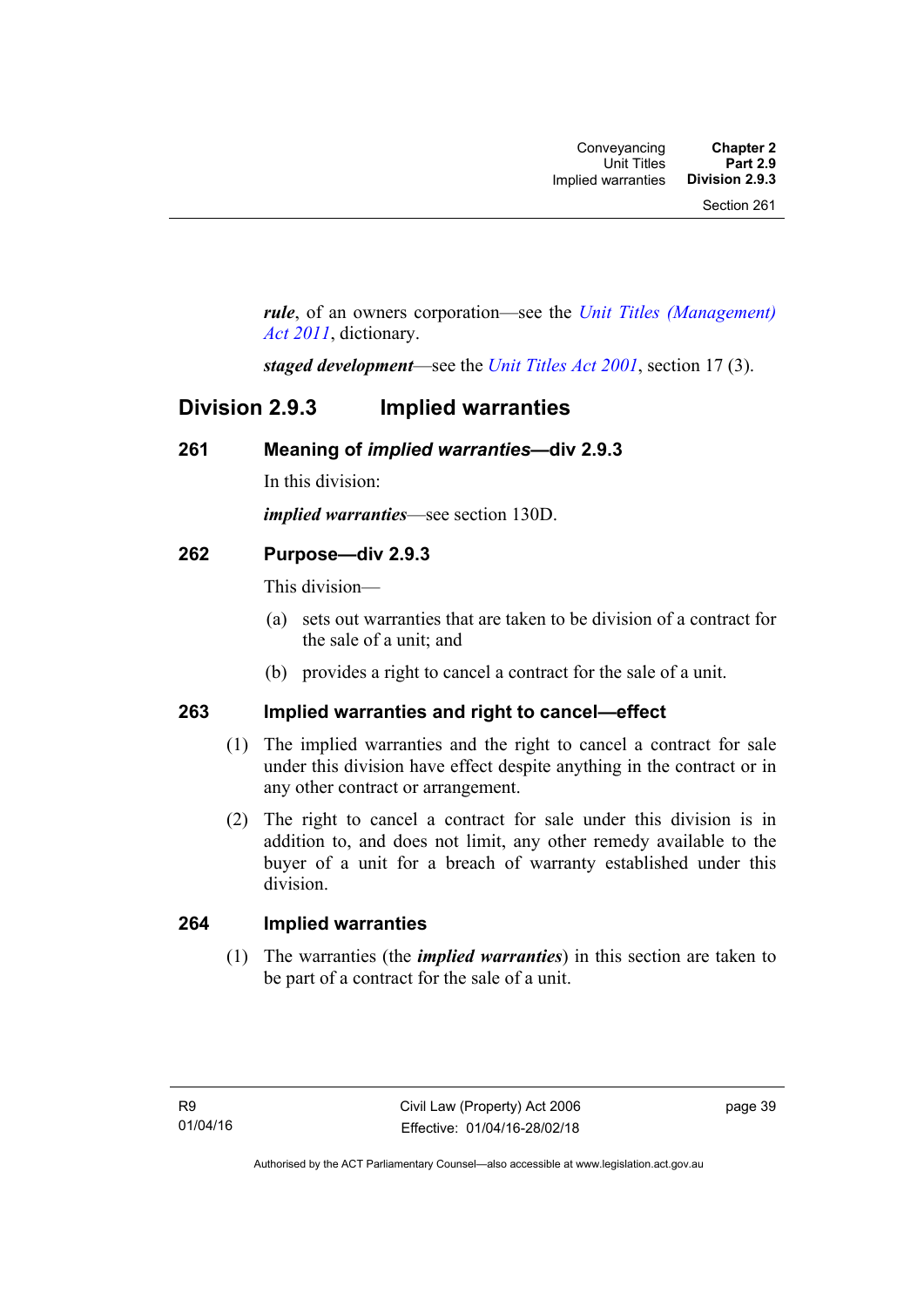- (2) The seller of a unit warrants that, at the date of the contract—
	- (a) to the seller's knowledge, there are no unfunded latent or patent defects in the common property or owners corporation assets, other than the following:
		- (i) defects arising through fair wear and tear;
		- (ii) defects disclosed in the contract; and
	- (b) the owners corporation records do not disclose any defects to which the warranty in paragraph (a) applies; and
	- (c) to the seller's knowledge, there are no actual, contingent or expected unfunded liabilities of the owners corporation that are not part of the corporation's normal operating expenses, other than liabilities disclosed in the contract; and
	- (d) the owners corporation records do not disclose any liabilities of the corporation to which the warranty in paragraph (c) applies.
- (3) The seller warrants that, at the completion of the contract, to the seller's knowledge, there are no circumstances (other than circumstances disclosed in the contract) in relation to the affairs of the owners corporation likely to materially prejudice the buyer.
- (4) For subsection (2), a seller is taken to have knowledge of a thing if the seller has actual knowledge, or ought reasonably to have knowledge, of the thing.

# **265 Cancellation of contract**

(1) The buyer of a unit may, by written notice given to the seller, cancel the contract for the sale of the unit if there would be a breach of an implied warranty were the contract completed at the time it is cancelled.

Authorised by the ACT Parliamentary Counsel—also accessible at www.legislation.act.gov.au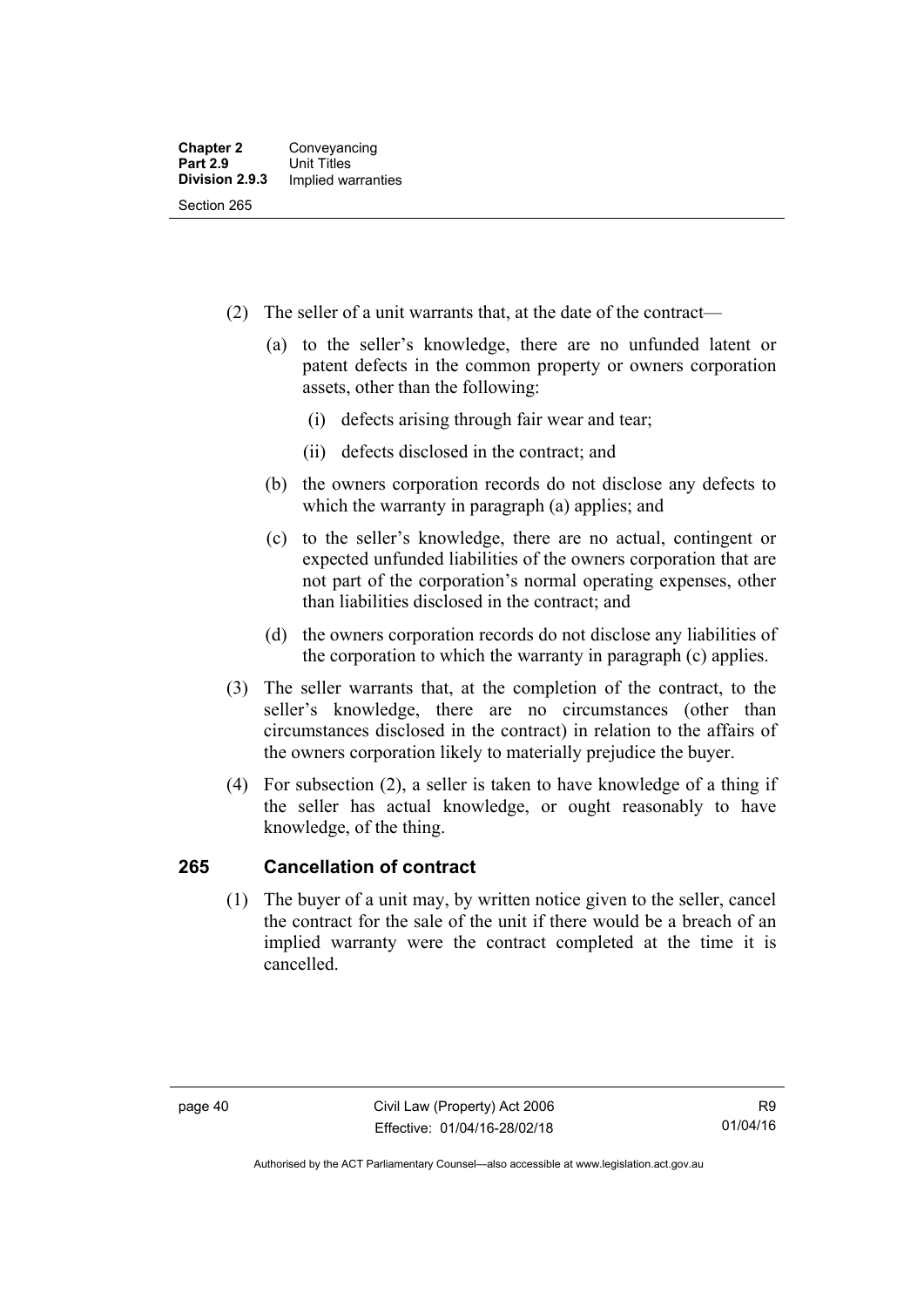- (2) A notice under this section must be given—
	- (a) if the contract for the unit is entered before the units plan for the unit is registered—not later than 3 days before the buyer is required to complete the contract; or
	- (b) in any other case—not later than 14 days after the later of the following happens:
		- (i) the buyer and seller exchange contracts;
		- (ii) another period agreed between the buyer and seller ends.
- (3) If the buyer cancels the contract, the seller must repay any amount paid to the seller towards the purchase of the unit.

### **266 Claim for compensation**

- (1) This section applies if, before completion of a contract for the sale of a unit, the buyer reasonably believes there would be a breach of a warranty established under this division were the contract to be completed.
- (2) The buyer may, by written notice given to the seller—
	- (a) tell the seller—
		- (i) about the breach; and
		- (ii) that the buyer will complete the contract; and
	- (b) claim compensation for the breach.
- (3) A notice under this section must be given—
	- (a) if the contract for the unit is entered before the units plan for the unit is registered—not later than 3 days before the buyer is required to complete the contract; or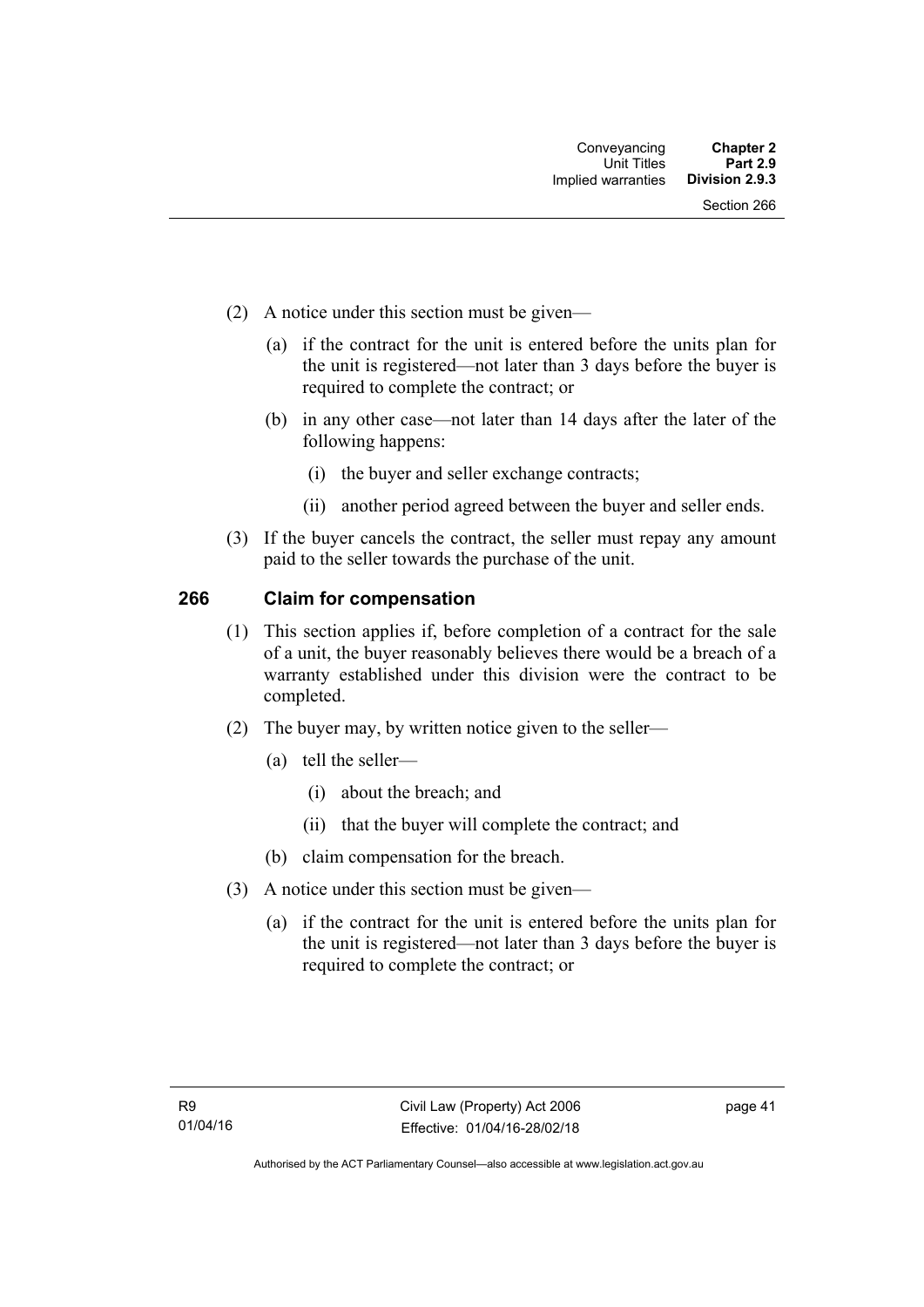- (b) in any other case—not later than 14 days after the later of the following happens:
	- (i) the buyer's copy of the contract is received by the buyer;
	- (ii) another period agreed between the buyer and seller ends.

page 42 Civil Law (Property) Act 2006 Effective: 01/04/16-28/02/18

Authorised by the ACT Parliamentary Counsel—also accessible at www.legislation.act.gov.au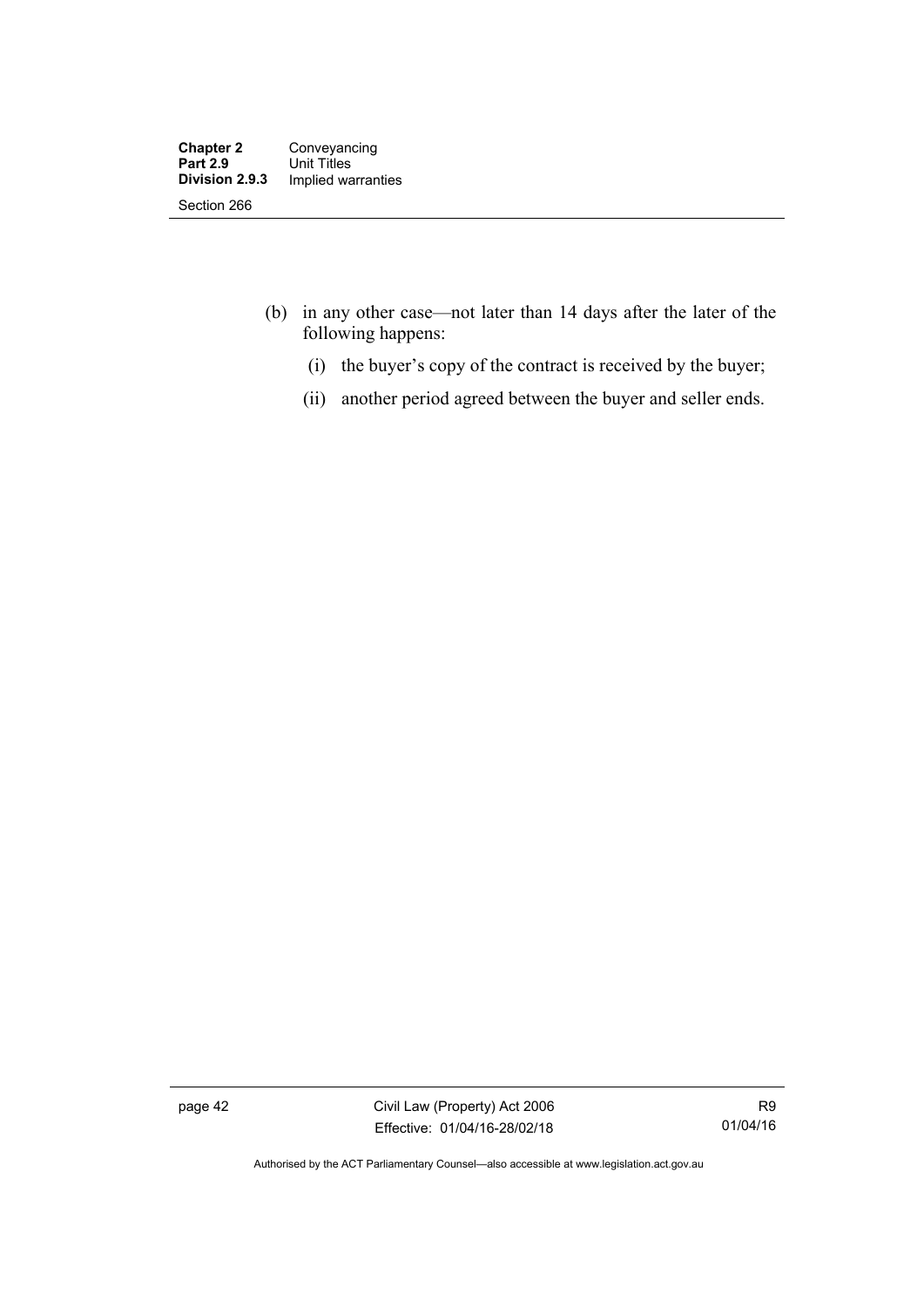# **Chapter 3 Mortgages**

*Note to ch 3* 

In this chapter, a reference to a mortgage includes a reference to a charge on property for securing money or moneys worth (see dict, def *mortgage*).

# **Part 3.1 Powers in relation to mortgages**

### **300 Application—pt 3.1**

- (1) This part applies to mortgages made to secure an amount advanced or to be advanced as a loan, or to secure an existing or future debt.
- (2) The powers given under this part are subject to anything provided in the mortgage.
- (3) The powers given under this part have the same effect as express powers to the same effect in the mortgage would have had and no more.

#### **301 Powers incidental to mortgages**

- (1) If a mortgage is made in writing, the mortgagee has, because of this Act, the following powers:
	- (a) a power to sell or agree with someone else to sell all or any part of the mortgaged property;
	- (b) a power to appoint or have appointed, in accordance with this part, a receiver of the income of all or any part of the property;
	- (c) a power to insure from loss or damage all or any part of the property and to add the premiums paid for the insurance to the principal secured at the same rate of interest.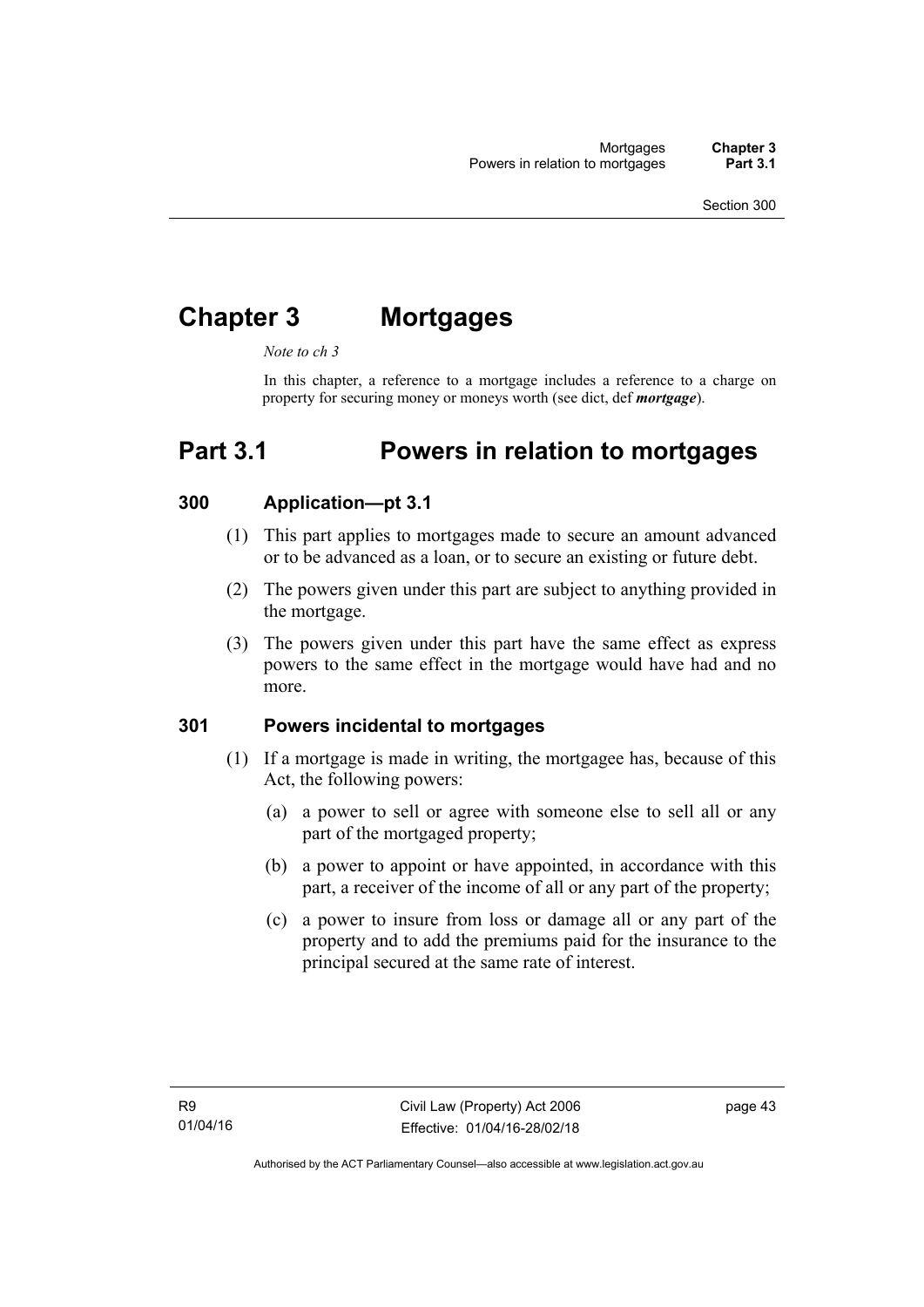- (2) The power of sale under subsection (1) includes the following powers:
	- (a) a power to sell the property by public auction or private contract on any reasonable conditions the mortgagee considers appropriate;
	- (b) a power to rescind or vary contracts for sale;
	- (c) a power to buy in and resell the property with all the powers of sale given by this section.
- (3) A mortgagee must not exercise the power given by subsection  $(1)$  (a) or (b) until—
	- (a) 1 year after the day the principal becomes payable under the mortgage; or
	- (b) interest on the principal has been in arrears for longer than 6 months.
- (4) A mortgagee may exercise the power given by subsection (1) (c) only if the mortgagor has failed to pay a premium for insurance that the mortgagor is by the mortgage obliged to pay.

#### **302 Receipt for purchase money sufficient discharge**

- (1) A receipt for purchase money given by a mortgagee exercising the power of sale given under this part is sufficient discharge to the purchaser.
- (2) The purchaser need not be concerned with the application of the purchase money.

#### **303 Notice of sale**

A sale of property may be made under this part only if the person, or 1 of the people, entitled to the property has been given 6 months written notice.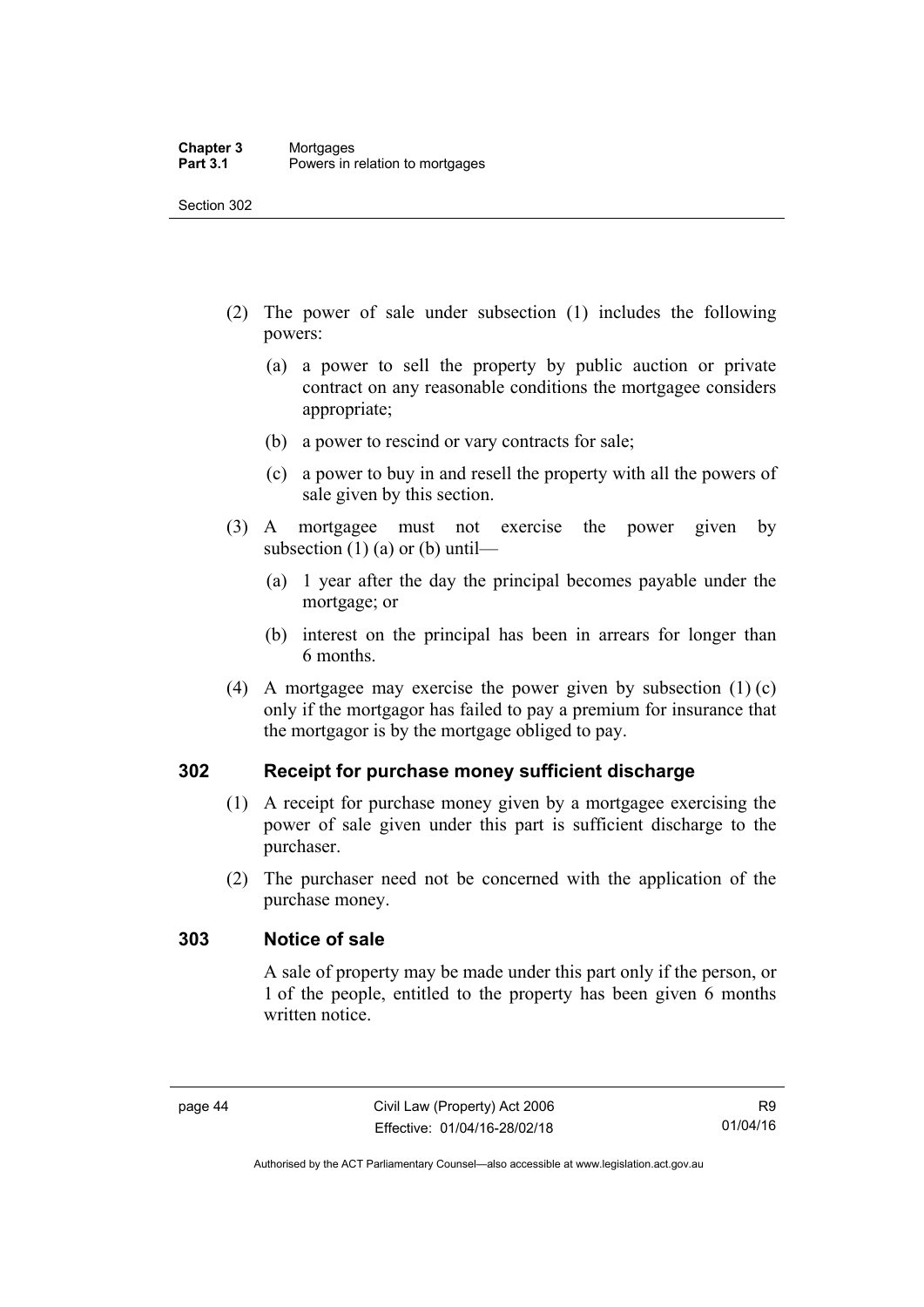### **304 Purported exercise of power of sale**

- (1) If a sale is purportedly made under this part, the purchaser's title must not be questioned on the ground that—
	- (a) no circumstances had arisen to permit the sale; or
	- (b) the notice required by section 303 had not been given.
- (2) If a person suffers loss because of an unauthorised sale under this part, the person may recover damages from the mortgagee.

### **305 Application of purchase money by mortgagee**

- (1) The amount received from a sale under this part must be applied by the mortgagee as follows:
	- (a) first, in payment of the expenses incidental to the sale or incurred in any attempted sale;
	- (b) second, in discharge of the interest and costs then owing in relation to the mortgage because of which the sale was made;
	- (c) third, in discharge of the principal then owing under the mortgage;
	- (d) finally, in payment of the balance to or on behalf of the person entitled to the property mortgaged.
- (2) To remove any doubt, this section is subject to the *[Rates Act 2004](http://www.legislation.act.gov.au/a/2004-3)*, section 22 (Charge of rates on land) and the *[Land Tax Act 2004](http://www.legislation.act.gov.au/a/2004-4)*, section 20 (Charge of land tax on rateable land).

# **306 Property that may be transferred to purchaser**

A mortgagee exercising a power of sale over property under this part may transfer to the purchaser, in writing, all the interest in the property that the mortgagor could dispose of.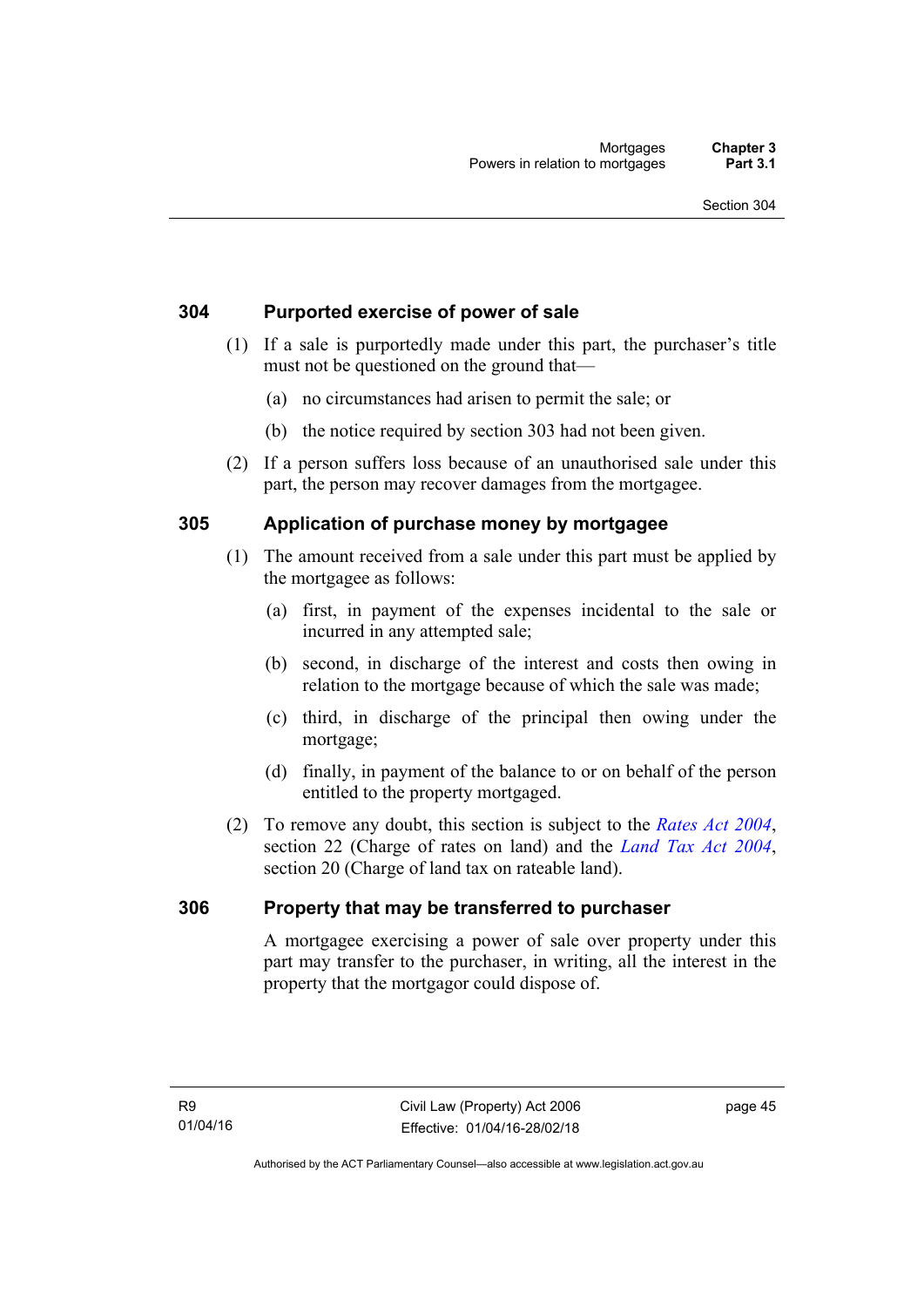#### **Chapter 3** Mortgages<br> **Part 3.1** Powers in i Powers in relation to mortgages

Section 307

### **307 Mortgagee may call for documents relating to property**

At any time after the power of sale under this part has become exercisable, the mortgagee may demand and recover from anyone (other than a person having an interest in the mortgaged property that has priority to the mortgage) every document relating to the property that a purchaser under the power of sale would have been entitled to demand and recover from the person.

#### **308 Appointment of receiver**

- (1) A mortgagee entitled to appoint a receiver, or have a receiver appointed, under this part may appoint the receiver, or have the receiver appointed, in accordance with this section.
- (2) If the mortgage document nominates the person to be appointed receiver, the mortgagee may appoint that person to be the receiver.
- (3) If the mortgage document does not nominate the person to be appointed receiver, the mortgagee may, by written notice given to the person entitled to the mortgaged property, require the person to appoint an appropriate person to be the receiver not later than 10 days after the day the notice is given.
- (4) A notice under subsection (3) may be given to the person entitled to the mortgaged property—
	- (a) by giving the notice to the person entitled to the property, or, if 2 or more people are entitled to the property, to any of them; or
	- (b) by attaching the notice to a conspicuous part of the mortgaged property.
- (5) If a notice under subsection (3) is given to the person entitled to mortgaged property in accordance with subsection (4) and the person fails to appoint an appropriate person to be the receiver not later than 10 days after the day the notice is given, the mortgagee may appoint a person the mortgagee considers appropriate to be the receiver.

Authorised by the ACT Parliamentary Counsel—also accessible at www.legislation.act.gov.au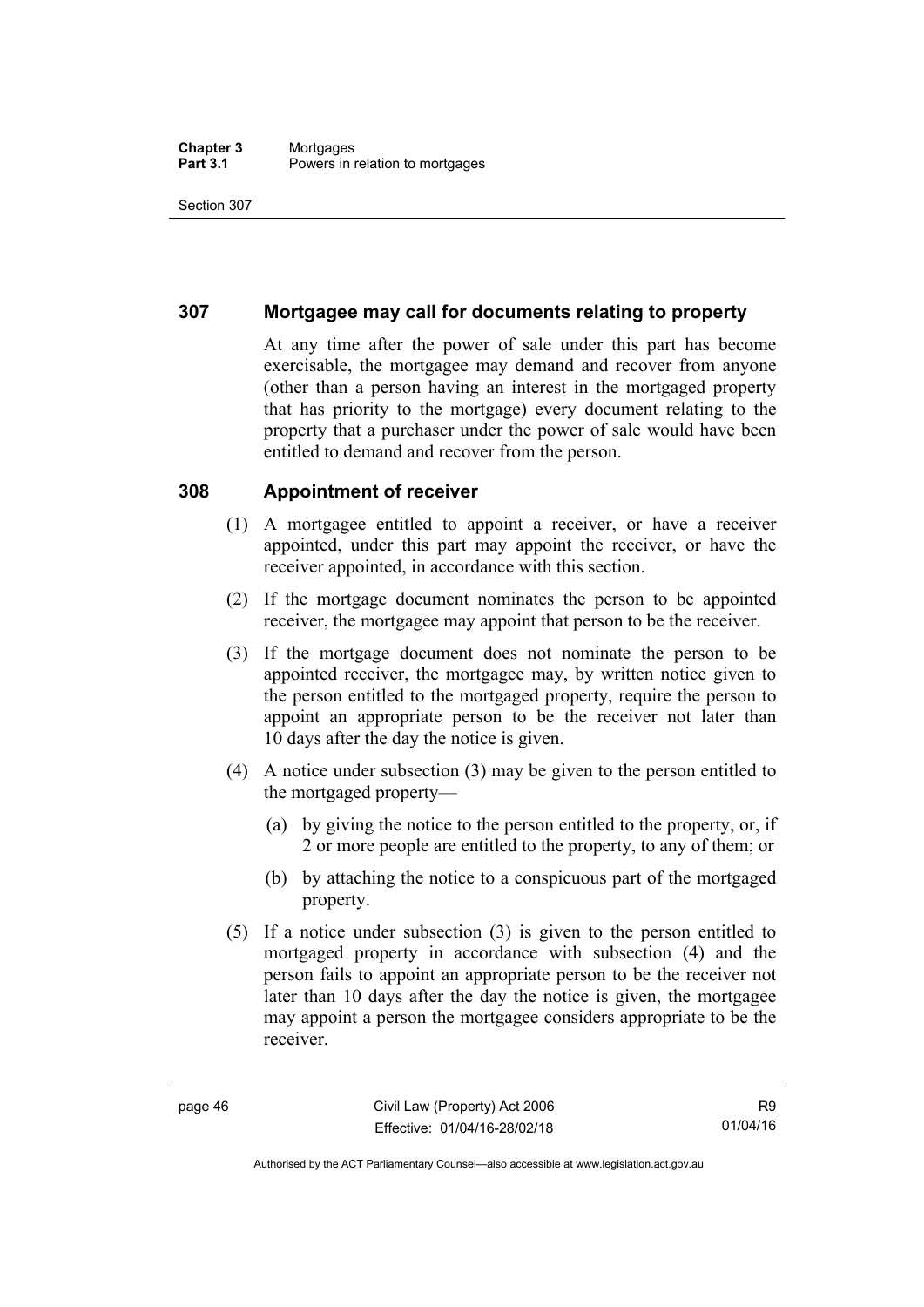### **309 Receiver taken to be agent of mortgagor**

A receiver appointed under this part is taken to be the agent of the mortgagor and the mortgagor is solely responsible for the receiver's acts or omissions, unless the document creating the mortgage provides otherwise.

#### **310 Powers of receiver**

- (1) A person appointed as receiver under this part may demand and recover all the income of which the person is appointed receiver, by proceeding or otherwise, in the name of either the mortgagor or the mortgagee to the full extent of the interest that the mortgagor could dispose of.
- (2) The person may give valid receipts for the income of which the person is appointed receiver.

# **311 Ending appointment of receiver etc**

- (1) The power under this part to appoint a receiver includes power to end the appointment and appoint someone else.
- (2) The power to end the appointment of a receiver and appoint a new receiver is exercisable in the same way, and under the same conditions, as the power to make the first appointment.
- (3) The [Legislation Act](http://www.legislation.act.gov.au/a/2001-14), part 19.3 (which deals with appointments) does not apply to the appointment of a receiver.

#### **312 Commission to receiver**

- (1) A receiver appointed under this part is not entitled to the payment of costs, charges or expenses but is instead entitled to a commission on the money received.
- (2) The commission to which the receiver is entitled is the amount, not more than 8% of the gross amount of all money received, stated in the receiver's appointment or, if no amount is stated in the appointment, 4% of the gross amount.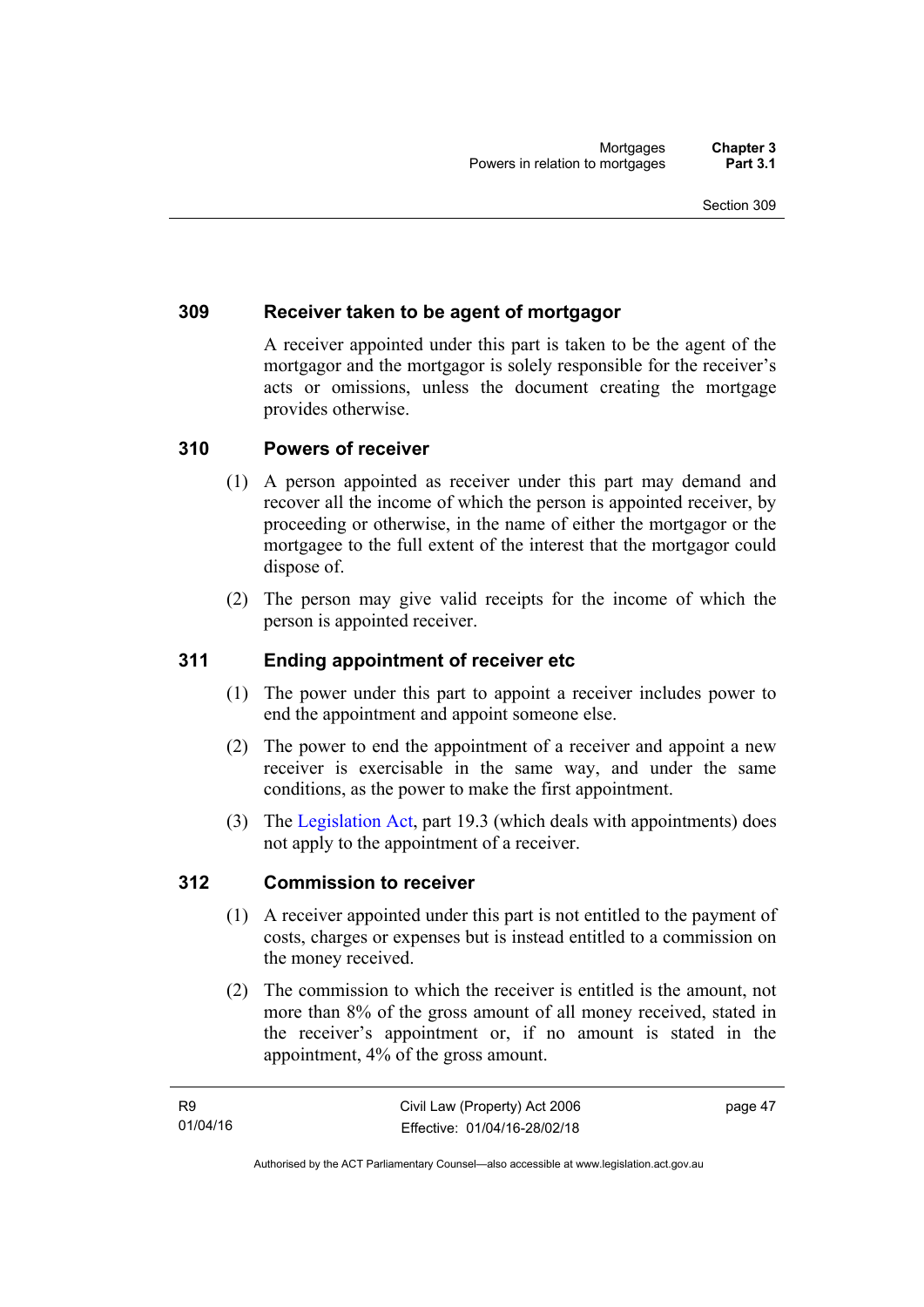# **313 Receiver to insure if required**

- (1) The mortgagee may, in writing, direct a receiver appointed under this part to insure and keep insured from loss or damage all or a stated part of the property included in the mortgage (whether or not a fixture) so far as it is insurable.
- (2) The receiver must comply with the direction.

# **314 Application of amounts received by receiver**

Amounts received by a receiver appointed under this part must be applied as follows:

- (a) first, in discharge of all taxes, rates and assessments, in payment of the receiver's commission, and in payment of insurance premiums;
- (b) second, in discharge of the interest then owing under the mortgage because of which the receiver was appointed;
- (c) third, in discharge of the principal then owing under the mortgage;
- (d) finally, in payment of the balance to or on behalf of the person entitled to the property mortgaged.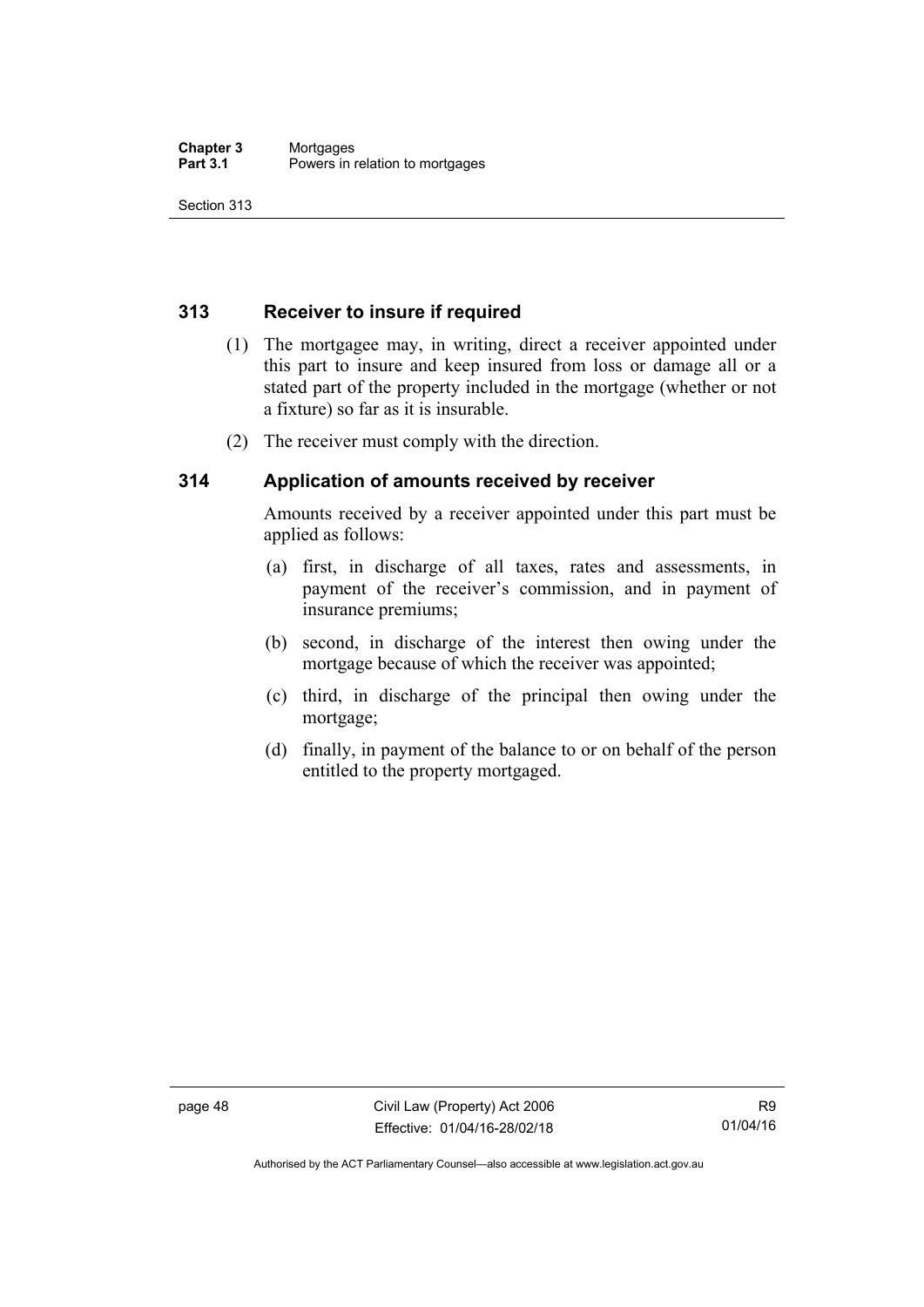# **Part 3.2 Mortgages—other provisions**

### **315 Effect of repayment on ejectment by mortgagee**

- (1) This section applies if a proceeding for ejectment is brought by a mortgagee for possession of mortgaged property and no proceeding is pending for—
	- (a) foreclosure of the mortgagor's equity of redemption; or
	- (b) redemption of the mortgaged property.
- (2) If the mortgagor appears as a defendant in the proceeding and pays the outstanding amount to the mortgagee or into court, the amount paid is taken to be full satisfaction and discharge of the mortgage.
- (3) On the payment of the outstanding amount in accordance with this section—
	- (a) each mortgagor or defendant in the proceeding is discharged from liability for the amount; and
	- (b) the court must order the mortgagee, at the mortgagor's cost, to—
		- (i) give the mortgagor a discharge of the mortgage under the *[Land Titles Act 1925](http://www.legislation.act.gov.au/a/1925-1)*, section 101 or transfer the interest of the mortgagee in the mortgaged property to the mortgagor; and
		- (ii) give all documents of title to the mortgaged property that are in the possession or control of the mortgagee to the mortgagor.
- (4) This section does not affect a subsequent mortgage or encumbrance.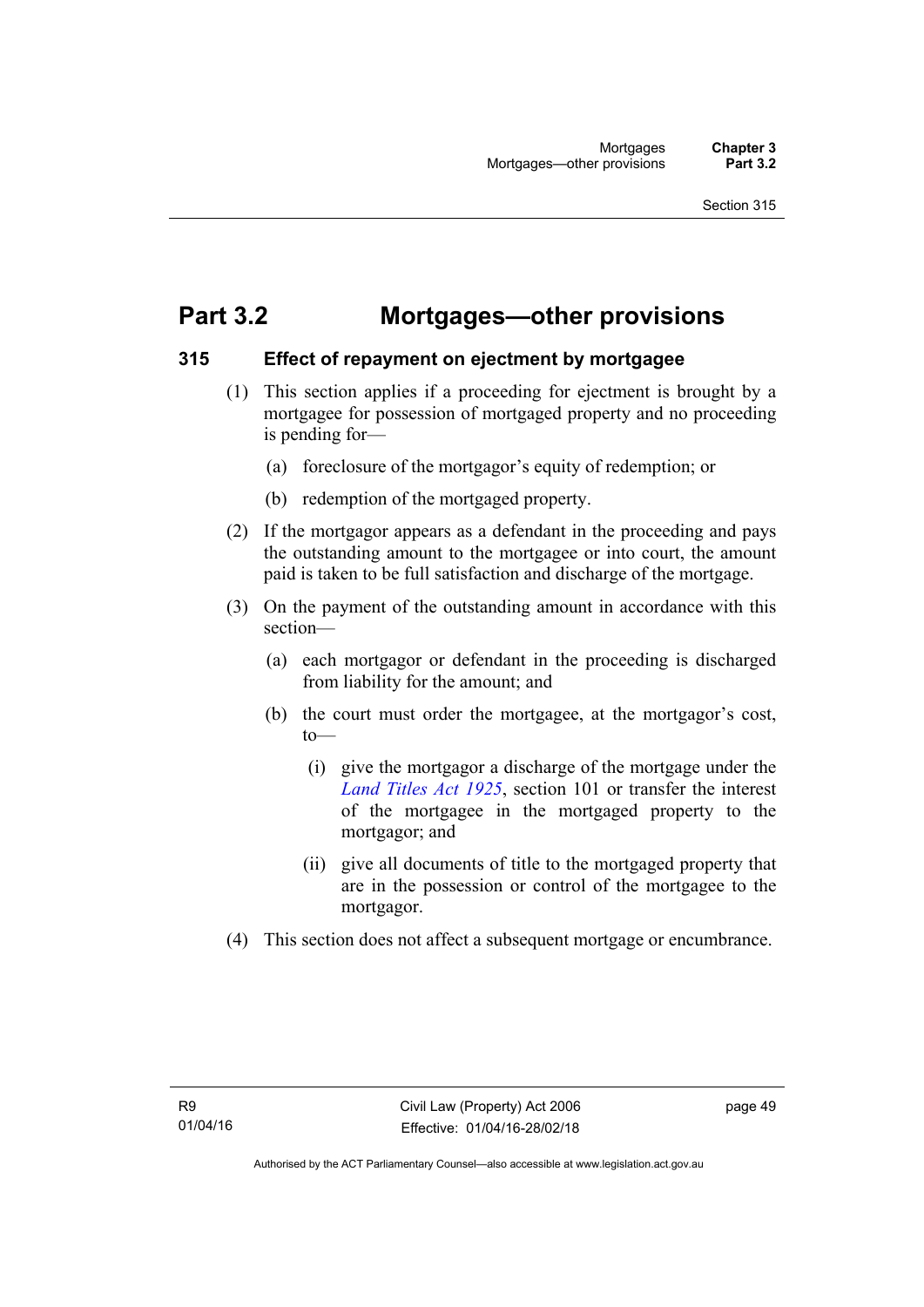(5) In this section:

#### *outstanding amount*, for a mortgage, means the total of—

- (a) the amount of the principal of the mortgage that has not been repaid; and
- (b) the interest payable under the mortgage; and
- (c) the reasonable costs and expenses of the mortgagee in the proceeding for ejectment.

### **316 Section 315 not to apply in certain cases**

Section 315 does not apply to a proceeding for ejectment if—

- (a) before the outstanding amount is paid under section 315 (2) of that section, the mortgagee asserts in writing given to the mortgagor—
	- (i) that the mortgagor does not have a right of redemption; or
	- (ii) that the mortgaged property is chargeable with a principal different from that stated in the mortgage or admitted to by the mortgagor; or
- (b) there is a dispute between defendants in the proceeding about the right of redemption.

#### **317 Redemption if mortgagee absent or unknown**

- (1) This section applies if—
	- (a) a person entitled to receive payment of all or part of a debt secured by a mortgage—
		- (i) cannot be found; or
		- (ii) is unknown; or
	- (b) it is uncertain who is entitled to receive all or part of the debt secured by a mortgage.

Authorised by the ACT Parliamentary Counsel—also accessible at www.legislation.act.gov.au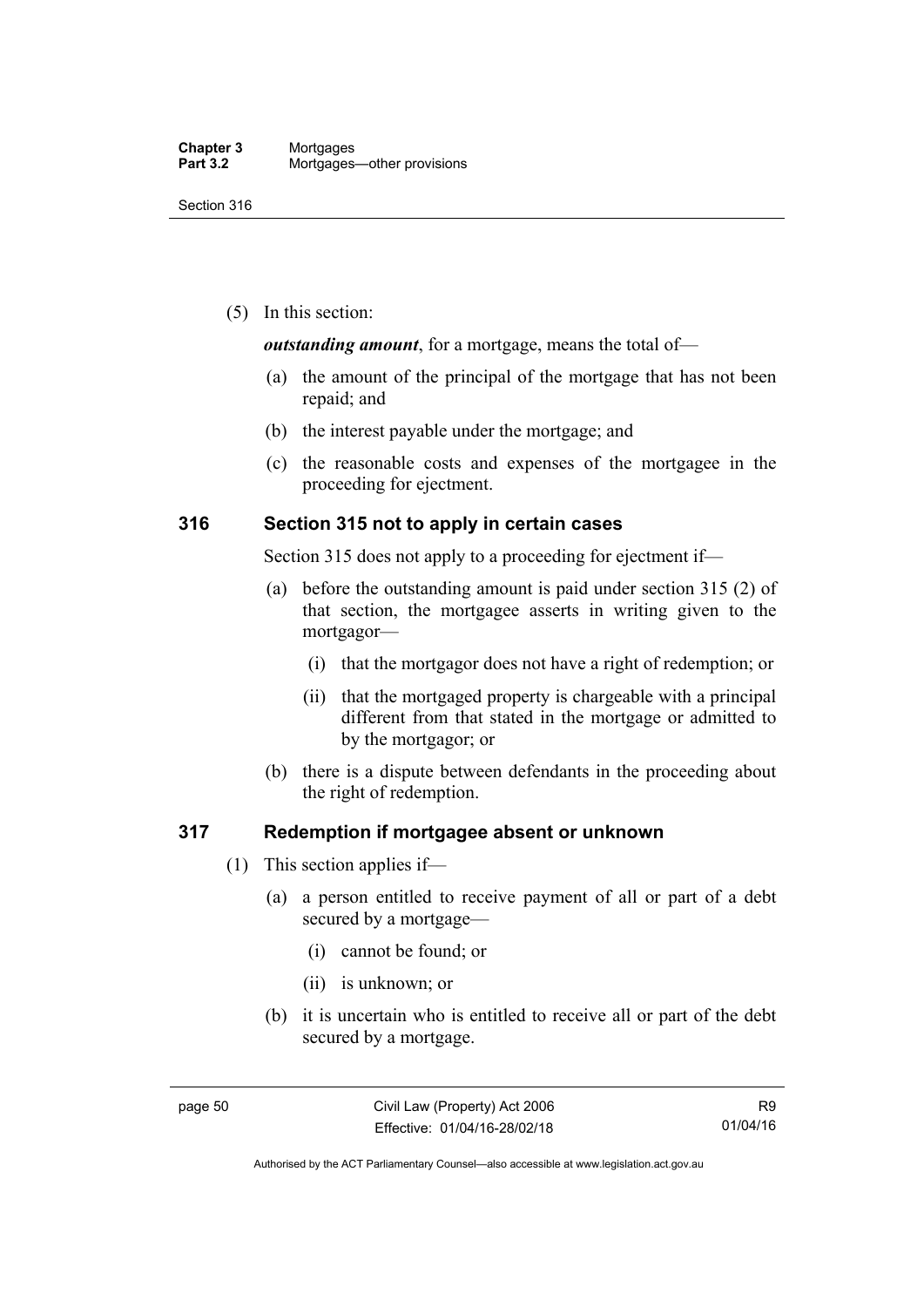- (2) On application by the person entitled to redeem the mortgaged property, the Supreme Court may, by order, direct that—
	- (a) the amount of the debt secured by the mortgage, or part of it, be worked out in the way the court directs; and
	- (b) the amount worked out be paid into court.
- (3) A certificate of the registrar of the Supreme Court that a payment into court was ordered to be made under subsection (2) (b) and has been made may be registered with the registrar-general.
- (4) On registration, the amount paid is a discharge of the mortgage debt, or part of it, to the extent of the amount paid.
- (5) However, an amount that is eventually shown by the person entitled to the mortgage debt, or a part of it, to have been in fact owing in addition to the amount paid into court continues to be a debt owing on the mortgage.
- (6) On application by the person entitled to an amount paid into court under subsection (2) (b), the Supreme Court may order the amount be paid to the person.
- (7) However, an amount must not be paid under subsection (6) until the registrar of the Supreme Court is satisfied that the mortgage document and all documents of title that were given by the mortgagor to the mortgagee for the mortgage have been given to the person who paid the amount into court.
- (8) If the amount of principal and interest owing under a mortgage is paid into court under this section and is afterwards paid under an order of the Supreme Court to the person mentioned in the order, the order operates as a discharge of mortgage of any land subject to the mortgage.
- (9) An order mentioned in subsection (8) takes effect as a discharge of mortgage only when it has been registered by the registrar-general.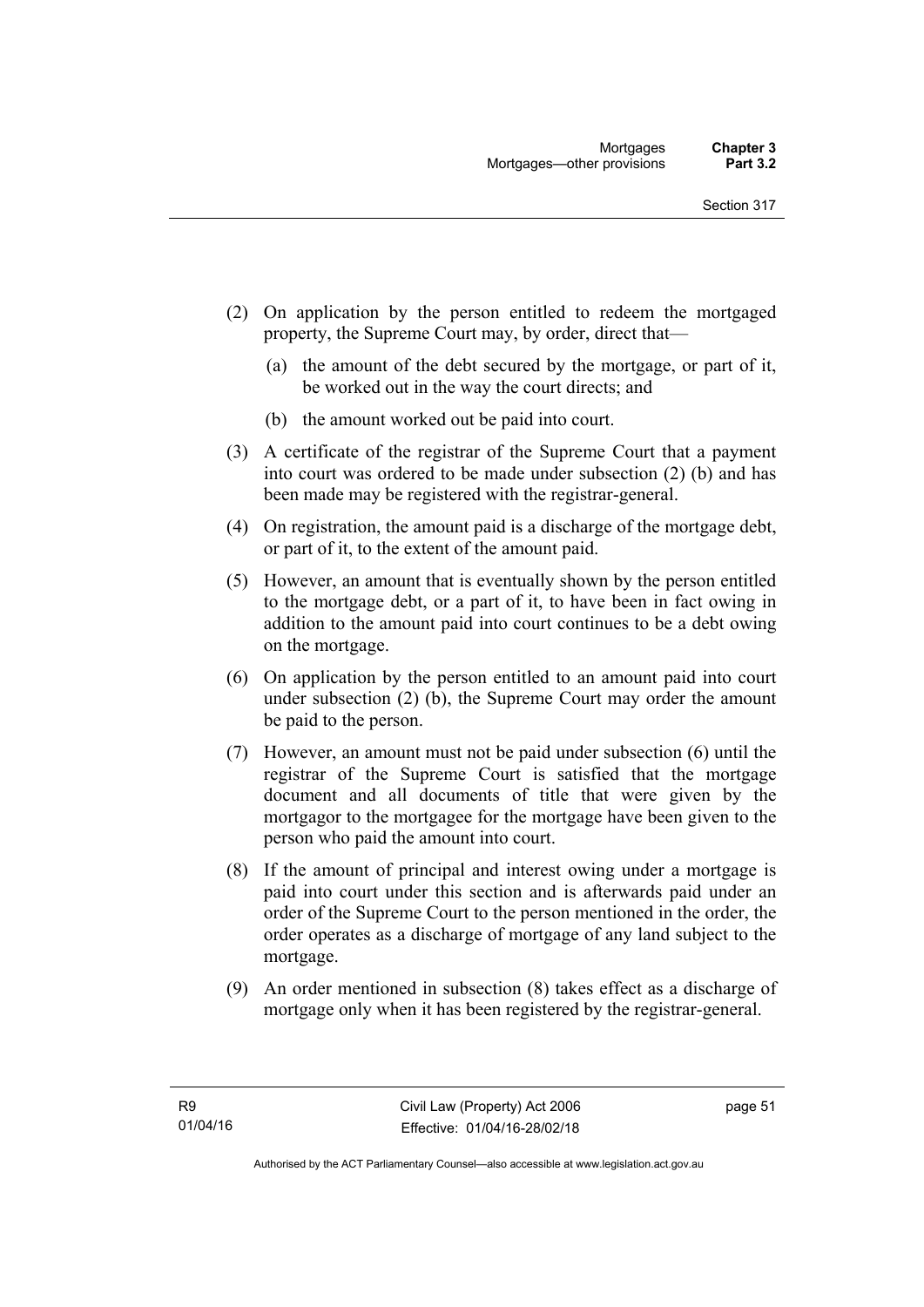**Chapter 4** Leases **Part 4.1 Leases—general provisions**<br>**Division 4.1.1** Lessee's and lessor's obliga Lessee's and lessor's obligations

Section 400

# **Chapter 4 Leases**

# **Part 4.1 Leases—general provisions**

# **Division 4.1.1 Lessee's and lessor's obligations**

# **400 Lessee's obligations attach to reversion**

- (1) The rent provided for by a lease, the benefit of every provision of the lease relating to the subject matter of the lease that is to be complied with by the lessee, and every condition of re-entry and other condition of the lease, is attached to, and goes with, the reversionary estate in the land (and in any part of the land) immediately expectant on the term granted by the lease, despite any severance of the reversionary estate.
- (2) Any rent, provision or condition mentioned in subsection (1) may be recovered, received, enforced or taken advantage of by the person from time to time entitled (the *entitled person*), subject to the term granted by the lease, to the income of all or a part of the land leased.
- (3) The entitled person may recover, receive, enforce or take advantage of the rent, provision or condition even though the person becomes entitled to the reversionary interest after the condition of re-entry or forfeiture has become enforceable.
- (4) This section does not make enforceable by a person a condition of re-entry or forfeiture, or any other condition, that had been waived or released before the person became entitled to enforce the condition.
- (5) This section applies to—
	- (a) a lease granted on or after 26 June 1986; and
	- (b) a lease granted before 26 June 1986, but only in relation to rent accruing due on or after that day and to the benefit of a

Authorised by the ACT Parliamentary Counsel—also accessible at www.legislation.act.gov.au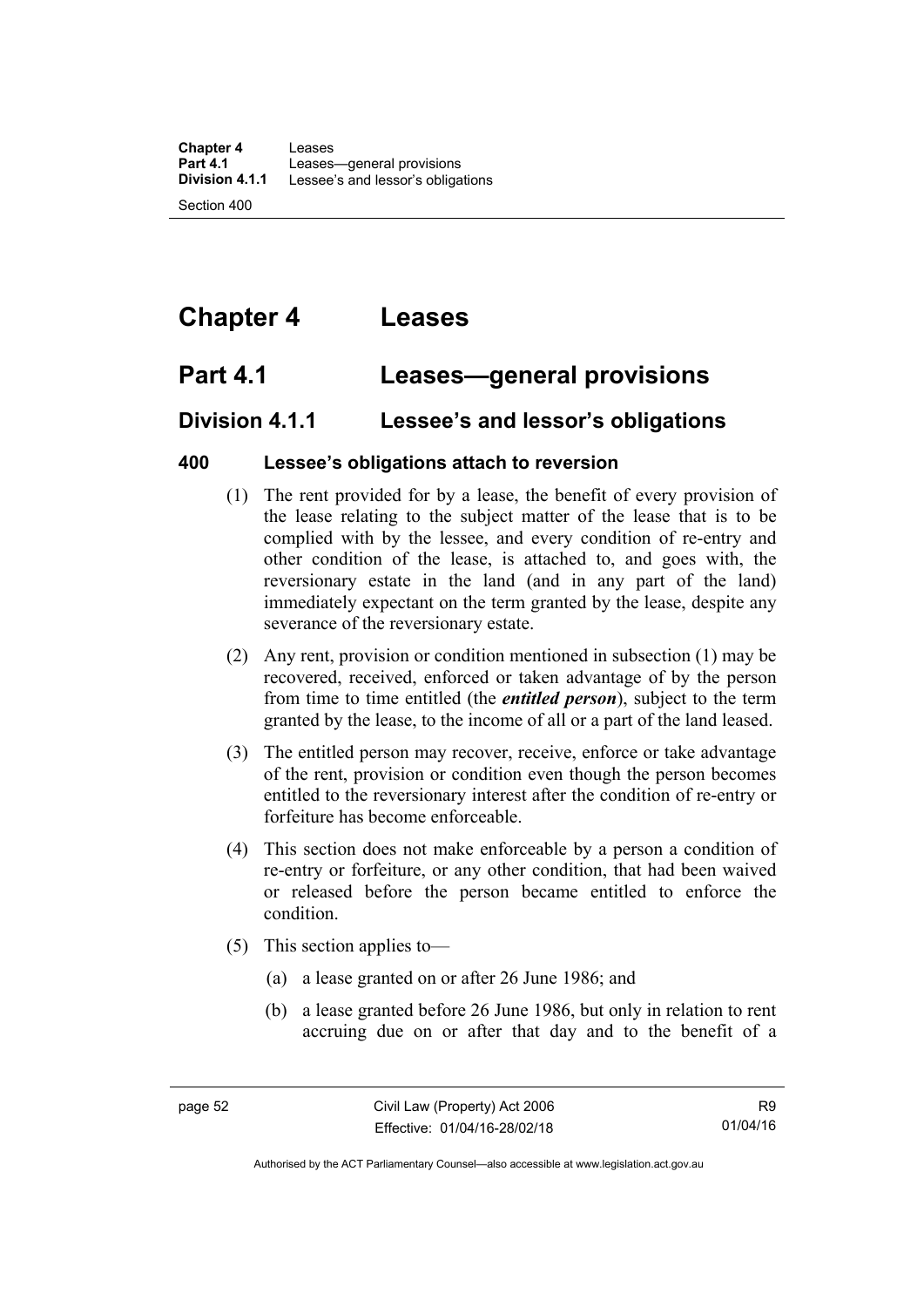condition of re-entry or forfeiture for a breach of a provision of the lease committed on or after that day.

### **401 Lessor's obligations to run with reversion**

- (1) If land is leased, the obligation imposed on the lessor by a provision of the lease relating to the subject matter of the lease—
	- (a) is, so far as the lessor had power to bind the reversionary estate expectant on the term granted by the lease, attached to, and goes with, the reversionary estate in the land (and in every part of the land); and
	- (b) may be enforced or taken advantage of by the person in whom the term is from time to time vested; and
	- (c) may, so far as the lessor had power to bind the person from time to time entitled to the reversionary estate, be enforced, and taken advantage of, against a person so entitled.
- (2) This section applies to—
	- (a) a lease granted on or after 26 June 1986; and
	- (b) a breach committed on or after 26 June 1986 of a provision in a lease granted before that day.

# **402 Lessee to give notice of ejectment to lessor**

- (1) This section applies to a lessee of premises against whom a proceeding for ejectment is begun.
- (2) The lessee must give notice of the proceeding to the lessor or the lessor's agent immediately after being served with the originating process for the proceeding.
- (3) A lessee who contravenes subsection (2) is liable to the lessor for any damage suffered by the lessor because of the failure.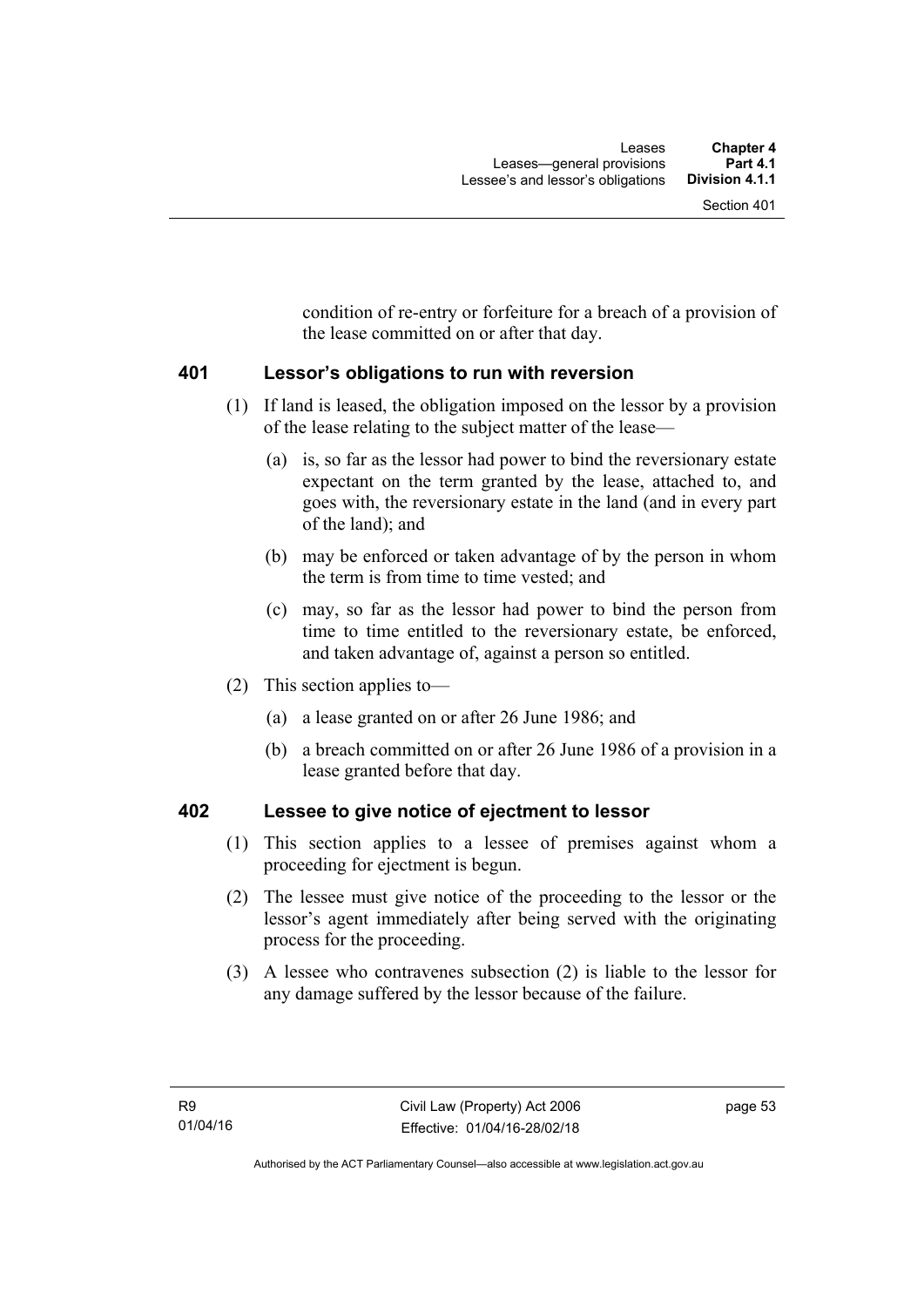- (4) This section does not—
	- (a) apply to a lessee who holds the premises leased under—
		- (i) a residential tenancy agreement under the *[Residential](http://www.legislation.act.gov.au/a/1997-84)  [Tenancies Act 1997](http://www.legislation.act.gov.au/a/1997-84)*; or
		- (ii) a lease under the *[Leases \(Commercial and Retail\)](http://www.legislation.act.gov.au/a/2001-18)  [Act 2001](http://www.legislation.act.gov.au/a/2001-18)*; or
		- (iii) a residence contract under the *[Retirement Villages](http://www.legislation.act.gov.au/a/2012-38)  [Act 2012](http://www.legislation.act.gov.au/a/2012-38)*; or
	- (b) bind the Territory.
- (5) Subsection (4) (b) has effect despite the [Legislation Act](http://www.legislation.act.gov.au/a/2001-14), section 121 (Binding effect of Acts).

# **Division 4.1.2 Renewal of headlease without surrender of sublease**

#### **403 Renewal of headlease**

- (1) This section applies to a lease from which subleases have been derived.
- (2) If a lease is surrendered for renewal and a new lease is granted by the head lessor without a surrender of 1 or more of the subleases, the new lease is as valid for all purposes as if the subleases had been surrendered for renewal at or before the grant of the new lease.

#### **404 Rights on renewal**

When a new lease is granted on the surrender of a lease (the *original lease*)—

- (a) a person in whom an estate for the life of the lessee, or for a fixed term, is vested by the new lease—
	- (i) is entitled to the rents payable under a sublease derived from the original lease; and

R9 01/04/16

Authorised by the ACT Parliamentary Counsel—also accessible at www.legislation.act.gov.au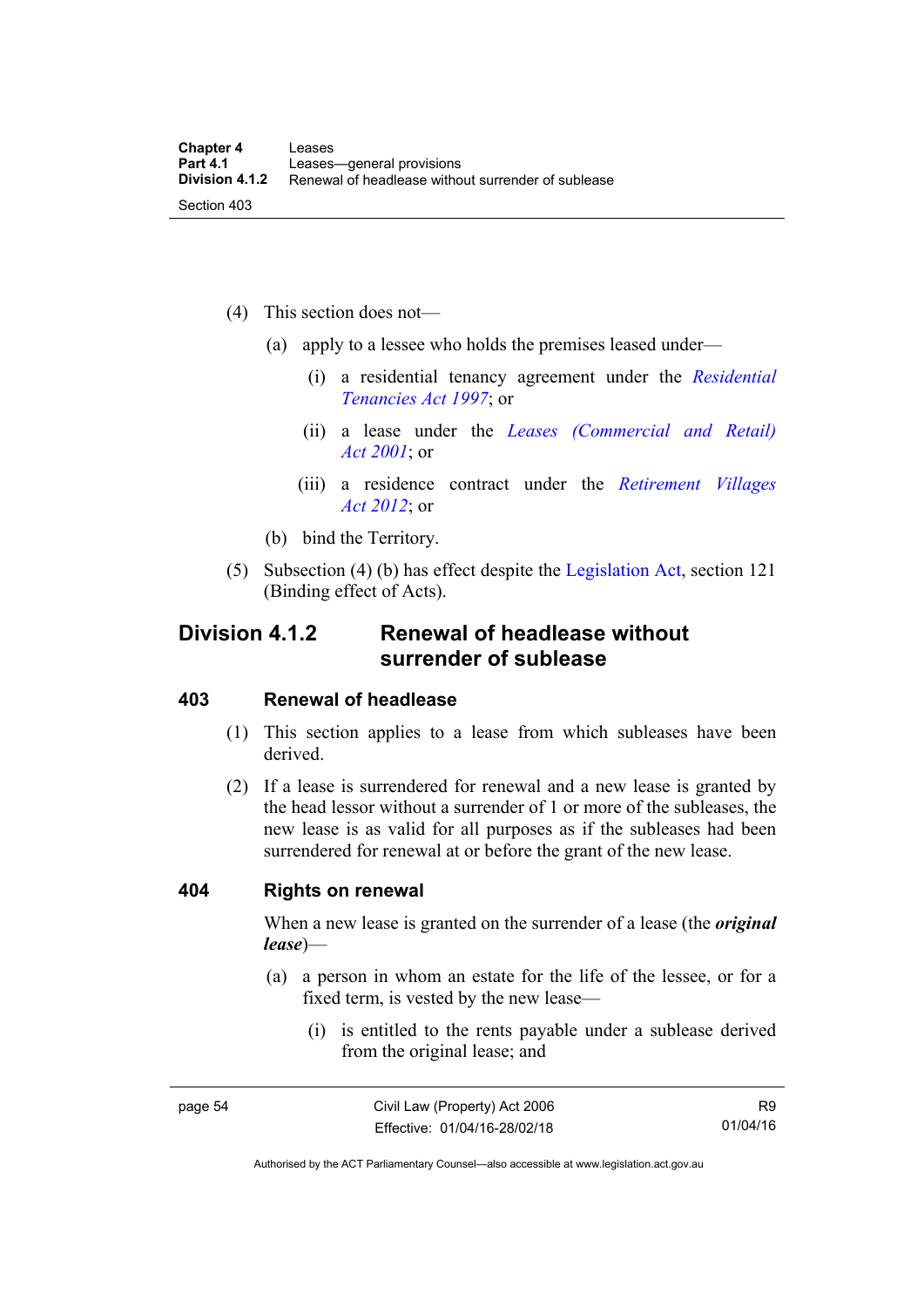- (ii) is entitled to have the obligations and duties imposed on the sublessee by a sublease derived from the original lease properly performed; and
- (iii) is entitled to the same remedies for the recovery of the rents, or for a breach of the obligations or duties, as if the original lease had not been surrendered but had remained in force; and
- (b) a sublessee under a sublease derived from the original lease continues to hold the lands sublet as if the original lease had not been surrendered but had remained in force; and
- (c) the head lessor is entitled to the same remedies by way of entry on the lands sublet by a sublease derived from the original lease, for rents payable under the new lease or for breaches of the obligations and duties imposed by the new lease (so far as the rents, obligations and duties are not greater than the rents payable under, or the obligations and duties imposed by, the original lease), as the head lessor would have if the original lease had not been surrendered but had remained in force or if each sublease derived from the original lease had been surrendered and regranted under the new lease.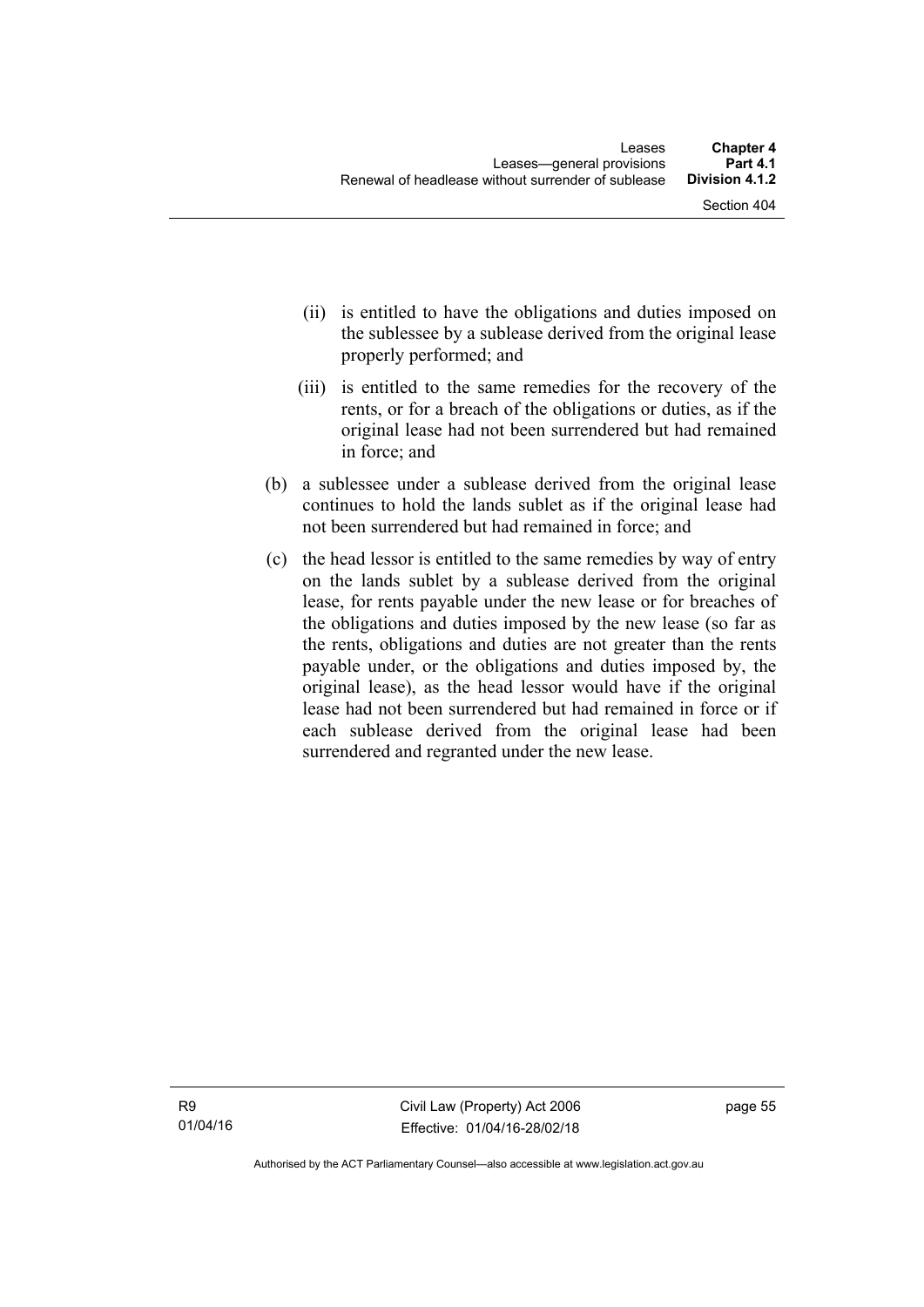# **Part 4.2 Leases to and for children and for absent lessors**

### **405 Leases for children**

(1) This section applies if—

- (a) a child is entitled to a lease of premises; and
- (b) the child, or someone for the child, applies to the Supreme Court for an order under this section.
- (2) The Supreme Court may, by order, direct a nominated person to—
	- (a) surrender the lease; and
	- (b) accept instead a lease of the premises to be held by the nominated person for the child's benefit.
- (3) A lease mentioned in subsection (2) (b) must be held—
	- (a) on the same terms as the surrendered lease would have been held except so far as the Supreme Court orders otherwise; and
	- (b) for the same purposes as the surrendered lease would have been held; and
	- (c) subject to the same trusts, charges, encumbrances, dispositions and arrangements as the surrendered lease would have been held.

#### **406 Costs of lease authorisation application for child**

- (1) If an order is made under section 405 (2) in relation to a lease for a child, the costs of the order must be paid from the child's property as the Supreme Court orders.
- (2) The costs of an order mentioned in subsection (1) include—
	- (a) the costs of the application for the order; and

Authorised by the ACT Parliamentary Counsel—also accessible at www.legislation.act.gov.au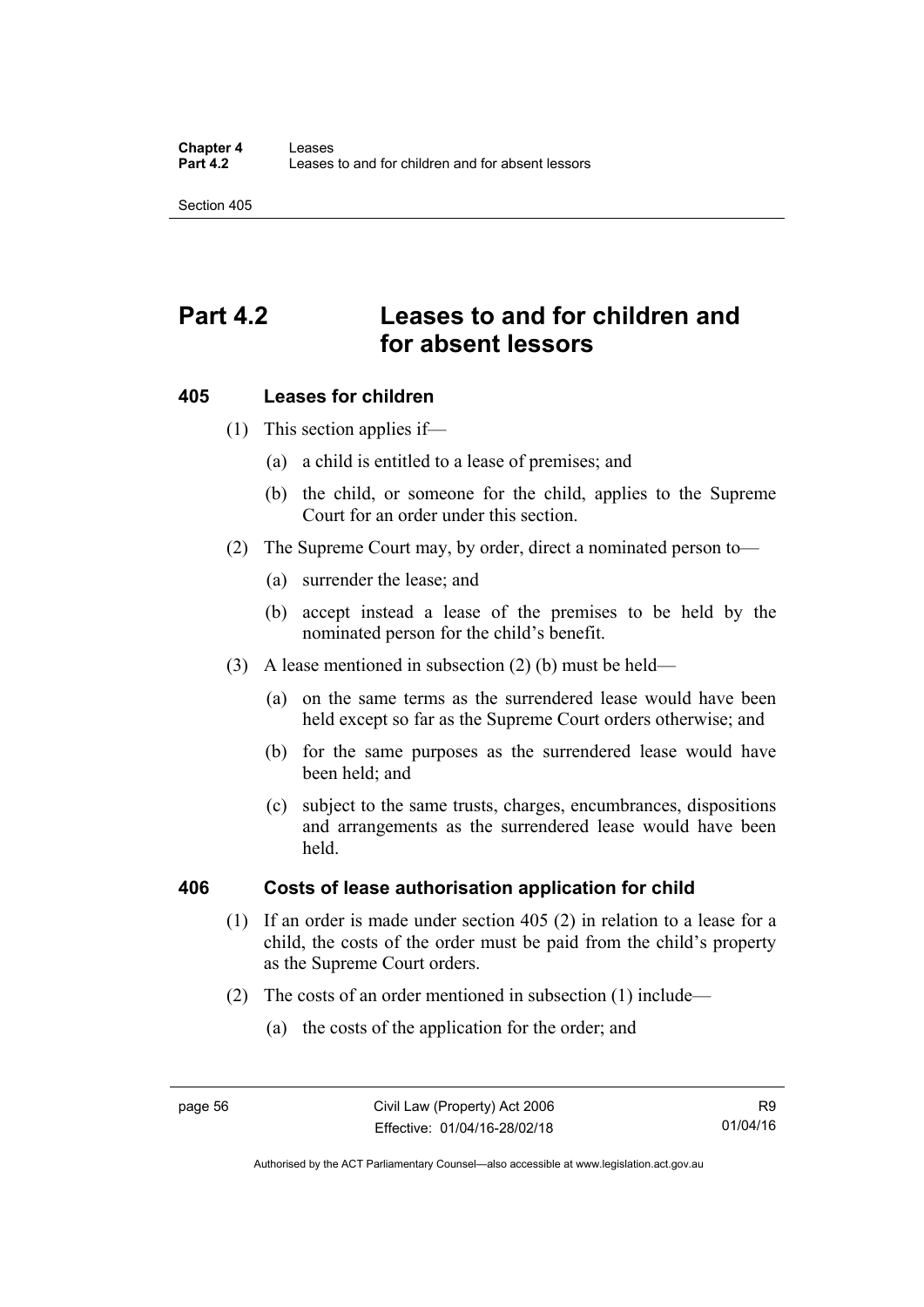- (b) the costs of surrendering the lease the child was entitled to; and
- (c) the costs of obtaining the substitute lease including any fine, premium or other amount paid for the lease.

### **407 Renewal of leases by children**

- (1) This section applies if—
	- (a) a child could, under a lease or other agreement or arrangement, be compelled to renew a lease if the child were not a child; and
	- (b) 1 of the following people applies to the Supreme Court for the renewal:
		- (i) the child;
		- (ii) someone for the child;
		- (iii) a person entitled to the renewal of the lease.
- (2) The Supreme Court may, by order, direct a nominated person to renew the lease for the child and, if necessary for the renewal of the lease, accept the surrender of an existing lease.
- (3) A renewal of a lease under an order under subsection (2) must, except so far as the Supreme Court orders otherwise, be in accordance with the right of renewal.

#### **408 Renewal of leases for people not amenable to process**

- (1) This section applies if—
	- (a) a person who is outside the ACT, and not amenable to the process of the Supreme Court, could be compelled to renew a lease if the person were in the ACT and amenable to the process of the court; and
	- (b) the person (or any of the people) entitled to the renewal of the lease applies to the Supreme Court for the renewal.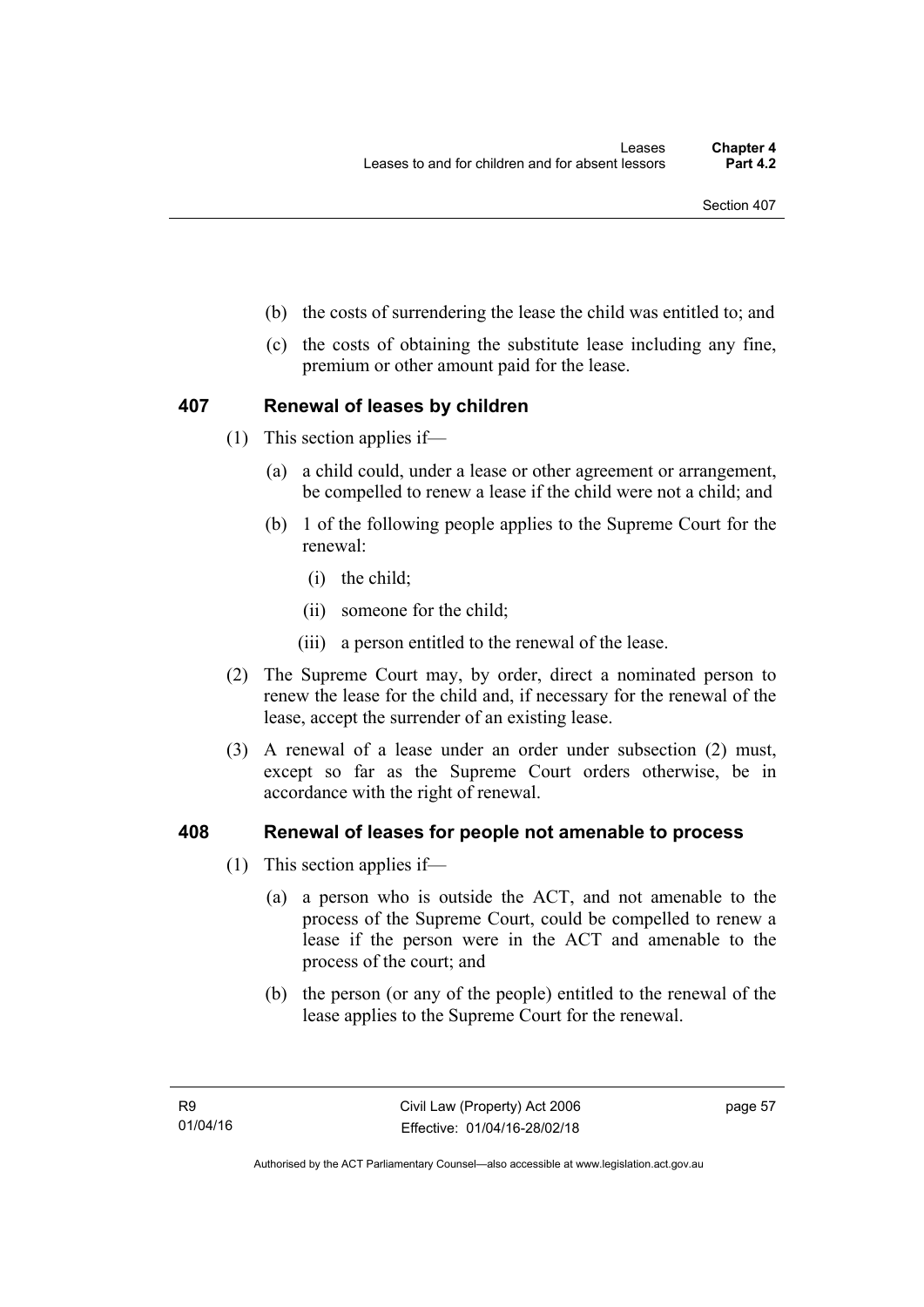(2) The Supreme Court may direct a nominated person to renew the lease and, if necessary for the renewal of the lease, accept the surrender of an existing lease.

#### **409 Preconditions for grant or renewal of lease to be satisfied**

- (1) A lease must not be granted or renewed under this part until—
	- (a) any fine or other amount required to be paid for the grant or renewal of the lease has been paid; and
	- (b) anything required to be done before the lease is granted or renewed has been done.
- (2) A lease or a renewal of a lease to be granted under this part must be properly executed by the lessee.

# **410 Application of amounts paid for lease renewal under pt 4.2**

An amount paid for the renewal of a lease under section 407 (Renewal of leases by children) or section 408 (Renewal of leases for people not amenable to process) must, after deducting the costs and expenses payable for the renewal, be applied as the Supreme Court directs.

# **411 Validity of surrenders and leases under pt 4.2**

A lease or other disposition, or a surrender of a lease, granted, made or accepted under this part is as valid as if the person by or for whom it was granted, made or accepted had been an adult without a disability who had personally granted, made or accepted it.

# **412 Costs of applications under pt 4.2**

The Supreme Court may order that the costs and expenses of, or resulting from, an application under this part be raised from the premises or leasehold interest in relation to which the application is made in a way the court considers appropriate.

Authorised by the ACT Parliamentary Counsel—also accessible at www.legislation.act.gov.au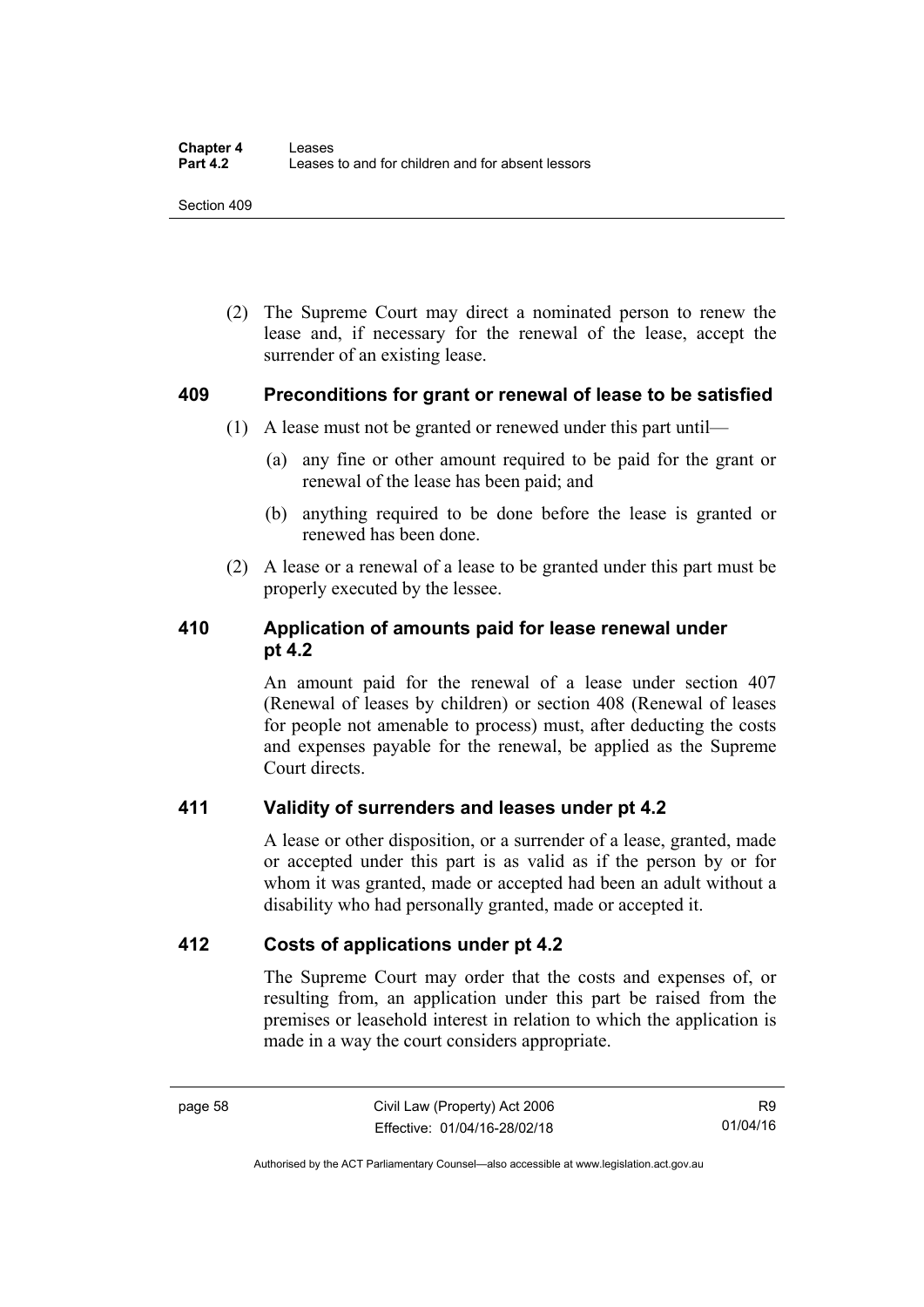# **Part 4.3 Breach of insurance provisions**

# **413 Application—pt 4.3**

This part applies to—

- (a) a lease for a fixed term, whether or not the lease may be terminated before the end of the fixed term; and
- (b) a lease for the life of the lessee.

# **414 Relief against forfeiture for failure to insure**

- (1) The Supreme Court may, on application by a lessee under a lease, grant the lessee relief against forfeiture of the lease for breach of a provision of the lease requiring the lessee to insure the leased property against loss or damage if—
	- (a) no loss or damage to which the insurance would have applied has happened; and
	- (b) insurance of the kind required by the lease is in effect at the time of the application.
- (2) The Supreme Court may grant the relief on conditions.

# **415 Record of relief granted**

If the Supreme Court grants relief under section 414 in relation to a lease, the court may order that a record of the relief having been granted be endorsed on the lease or be made in some other way.

### **416 Limit on relief**

The Supreme Court must not grant relief to a person under this part in relation to a lease if—

 (a) the court has already granted relief to the person under the part in relation to the same provision of the lease; or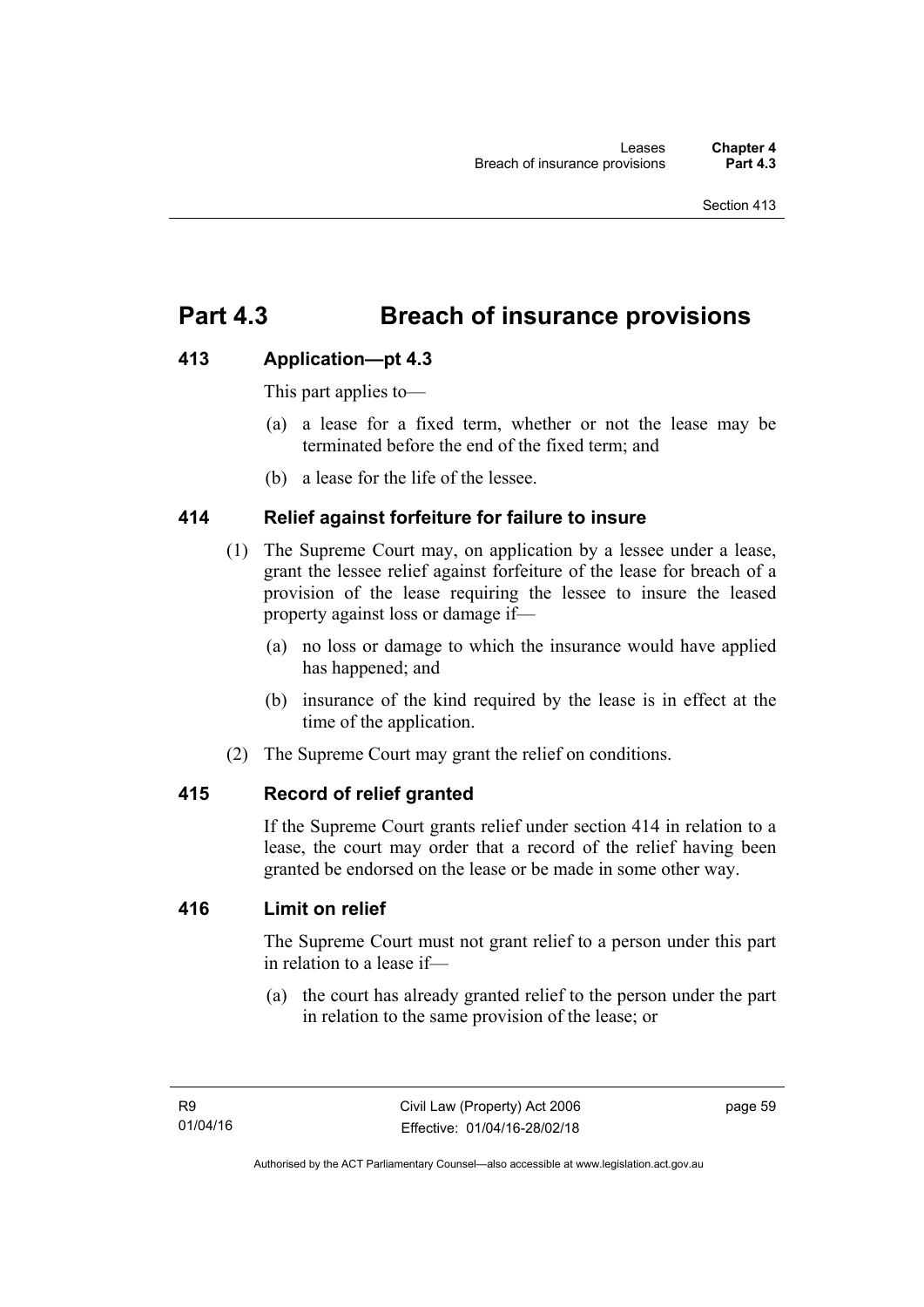(b) a forfeiture of the lease under the same provision has already been waived for the person other than in a court proceeding.

### **417 Noncomplying insurance**

(1) In this section:

*complying insurance*, in relation to a lease or mortgage of a lease, means insurance against loss of or damage to any of the leased property required by the insurance provisions of the lease or mortgage.

*insurance provisions*, of a lease or mortgage of a lease, means provisions of the lease or mortgage requiring the lessee or mortgagor to insure any of the leased property against loss or damage.

*noncomplying insurance*, in relation to a lease or mortgage of a lease, means insurance against loss of or damage to any of the leased property that was obtained by the lessee or mortgagor to cover his or her interest in the property and that does not comply with the insurance provisions of the lease or mortgage.

 (2) The person entitled to the benefit of insurance provisions of a lease or mortgage of a lease has the same rights in relation to noncomplying insurance of any of the leased property as the person would have in relation to complying insurance of the property.

# **418 Protection of purchaser of leasehold against forfeiture**

(1) This section applies in relation to a lease containing a provision (the *insurance provision*) requiring the lessee to insure any of the leased property against loss or damage.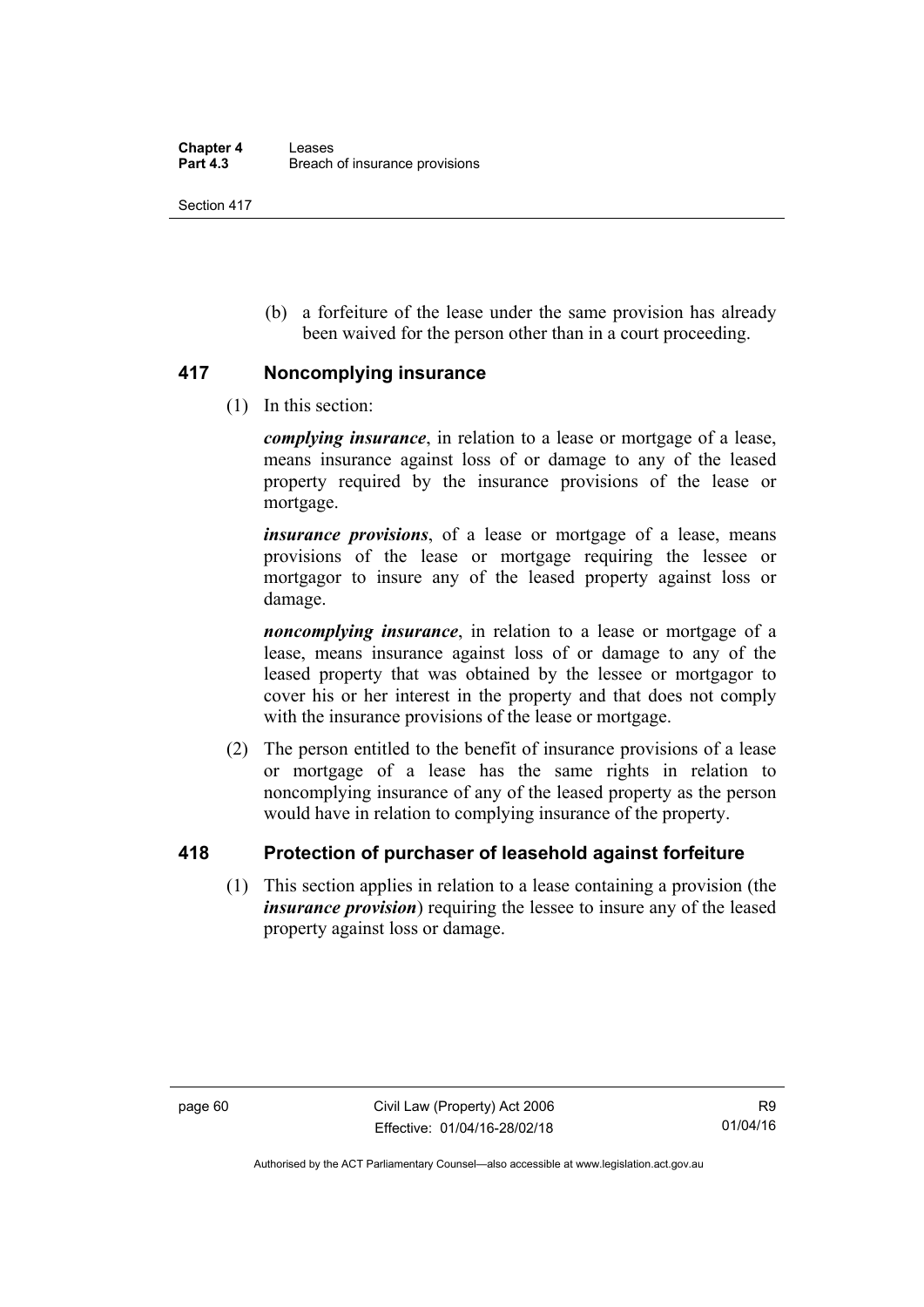- (2) An honest purchaser of the leasehold interest under the lease is not liable to forfeiture, for damages or in any other way for a breach of the insurance provision that happened before completion of the purchase if—
	- (a) the purchaser was given the written receipt of the person entitled to receive the rent for the last payment of rent owing before completion of the purchase; and
	- (b) there was, at the time of completion of the purchase, insurance that complied with the insurance provision.
- (3) This section does not affect any remedy the lessor has against a lessee for breach of the insurance provision.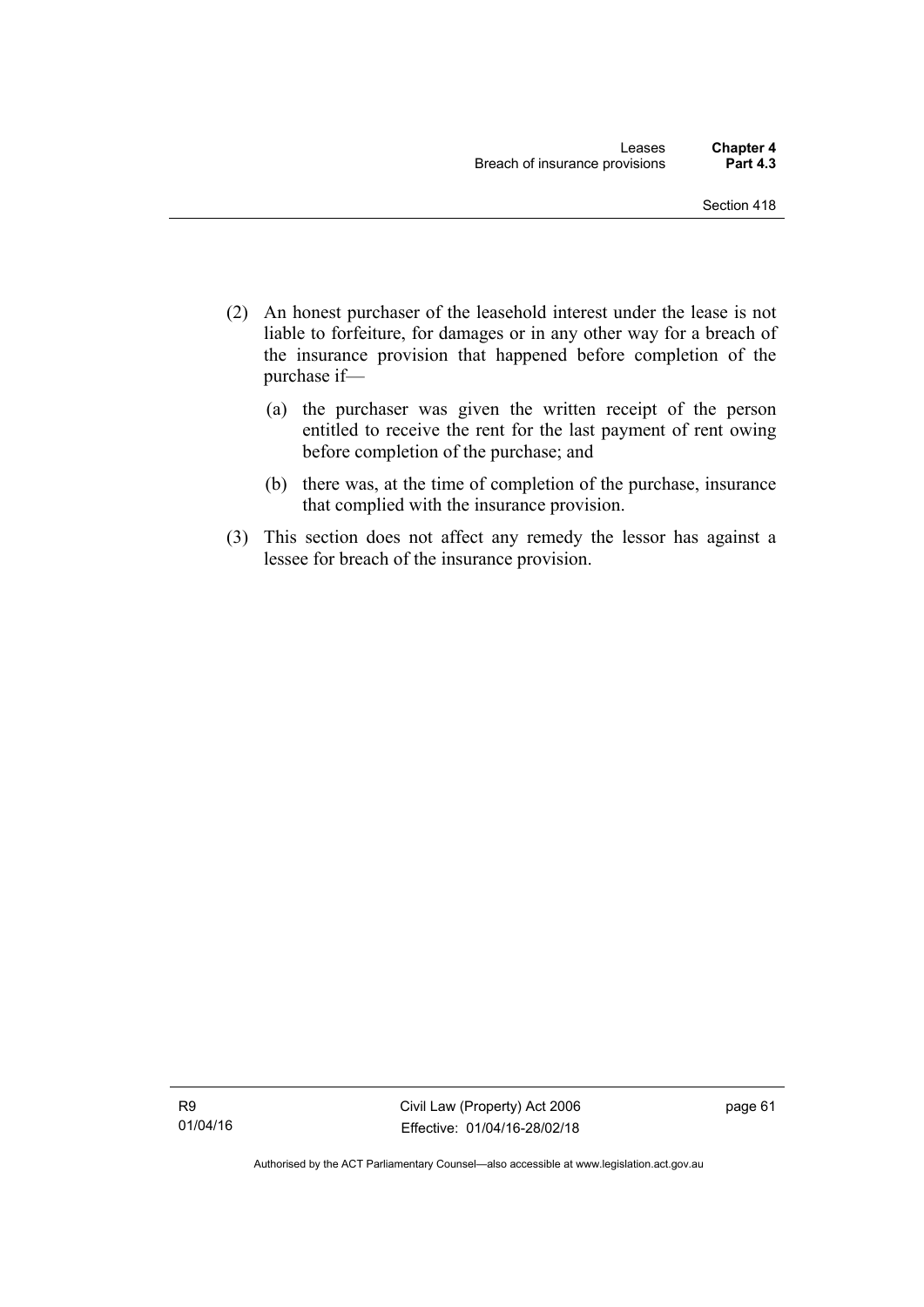# **Part 4.4 Restriction of effect of licence or waiver by lessor**

#### **419 Application—pt 4.4**

- (1) This part applies to—
	- (a) a lease for a fixed term, whether or not the lease may be terminated before the end of the fixed term; and
	- (b) a lease for the life of the lessee.
- (2) This part does not—
	- (a) apply to a residential tenancy agreement under the *[Residential](http://www.legislation.act.gov.au/a/1997-84)  [Tenancies Act 1997](http://www.legislation.act.gov.au/a/1997-84)*; or
	- (b) bind the Territory.
- (3) Subsection (2) (b) has effect despite the [Legislation Act](http://www.legislation.act.gov.au/a/2001-14), section 121 (Binding effect of Acts).

#### **420 Effect of licence given to lessee**

- (1) If a lessee is given licence to do an act that contravenes a provision of the lease, the licence, unless otherwise expressed, extends only  $to$ —
	- (a) the permission actually given; or
	- (b) the particular breach of the provision; or
	- (c) anything else specifically authorised to be done by the licence.
- (2) The licence does not prevent a proceeding for a later breach of a provision of the lease unless the licence specifically authorises the breach.
- (3) Despite the licence—
	- (a) all rights under the provisions of the lease remain in force and are available against a subsequent breach of the provisions not

Authorised by the ACT Parliamentary Counsel—also accessible at www.legislation.act.gov.au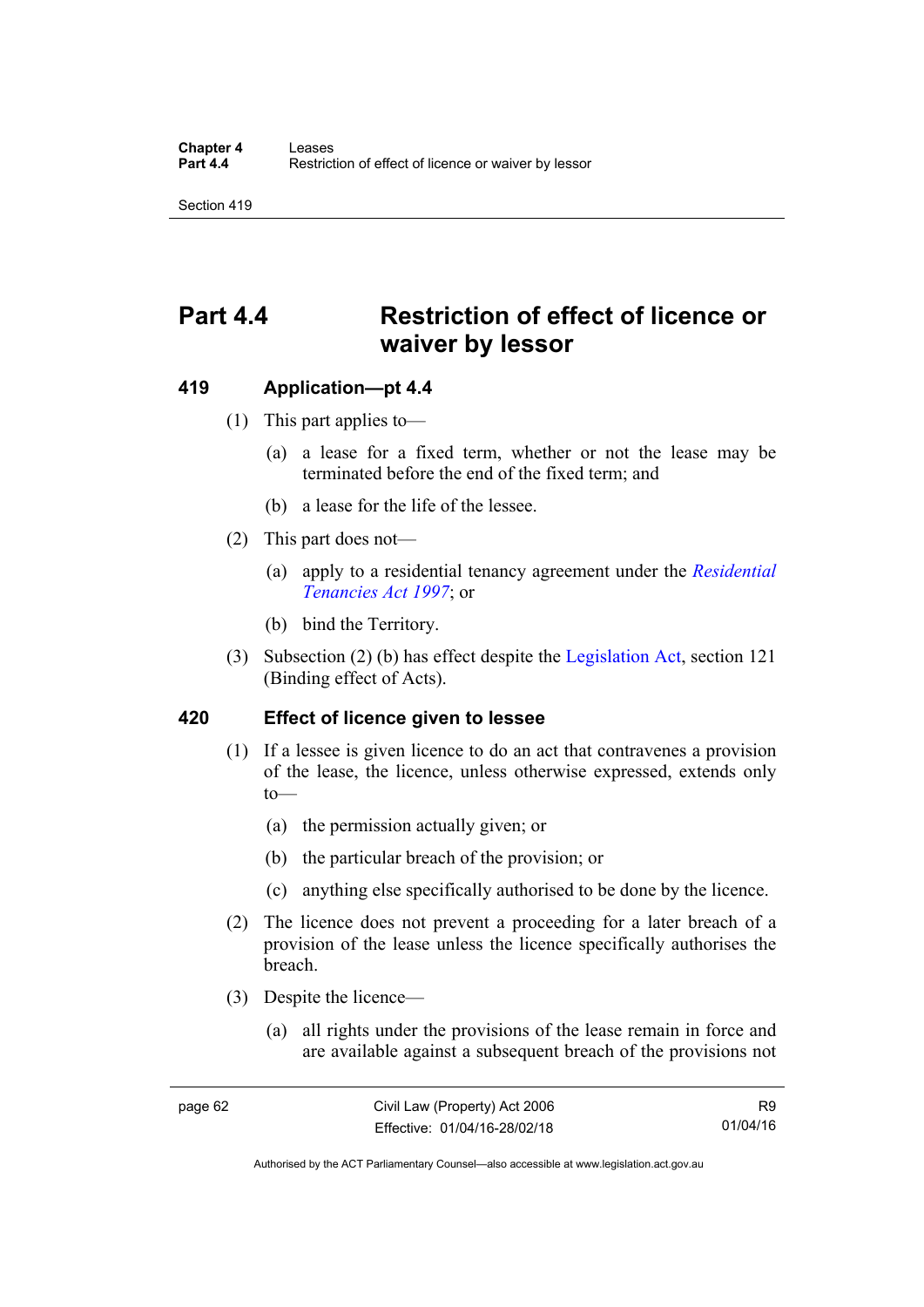specifically authorised or waived by the licence in the same way as if the licence had not been given; and

 (b) the provision of the lease in relation to which the licence was given remains in force as if the licence had not been given, except in relation to the particular thing authorised to be done.

# **421 Operation of partial licences**

- (1) This section applies if a licence gives a power of re-entry on a lessee assigning, subletting or doing another specified act without licence and licence is given—
	- (a) to 1 of 2 or more lessees to assign or sublet the lessee's share or interest or to do another act prohibited without licence; or
	- (b) to a lessee, or 1 of 2 or more lessees, to assign or sublet part only of the property, or to do an act prohibited without licence in relation to part only of the property.
- (2) The licence does not extinguish the right of entry for a breach of a provision of the lease by co-lessees of the other shares or interests in the property, or by the lessee or lessees of the rest of the property, in relation to those shares or interests or the rest of the property, but the right of entry remains in force in relation to the shares, interests or property not subject to the licence.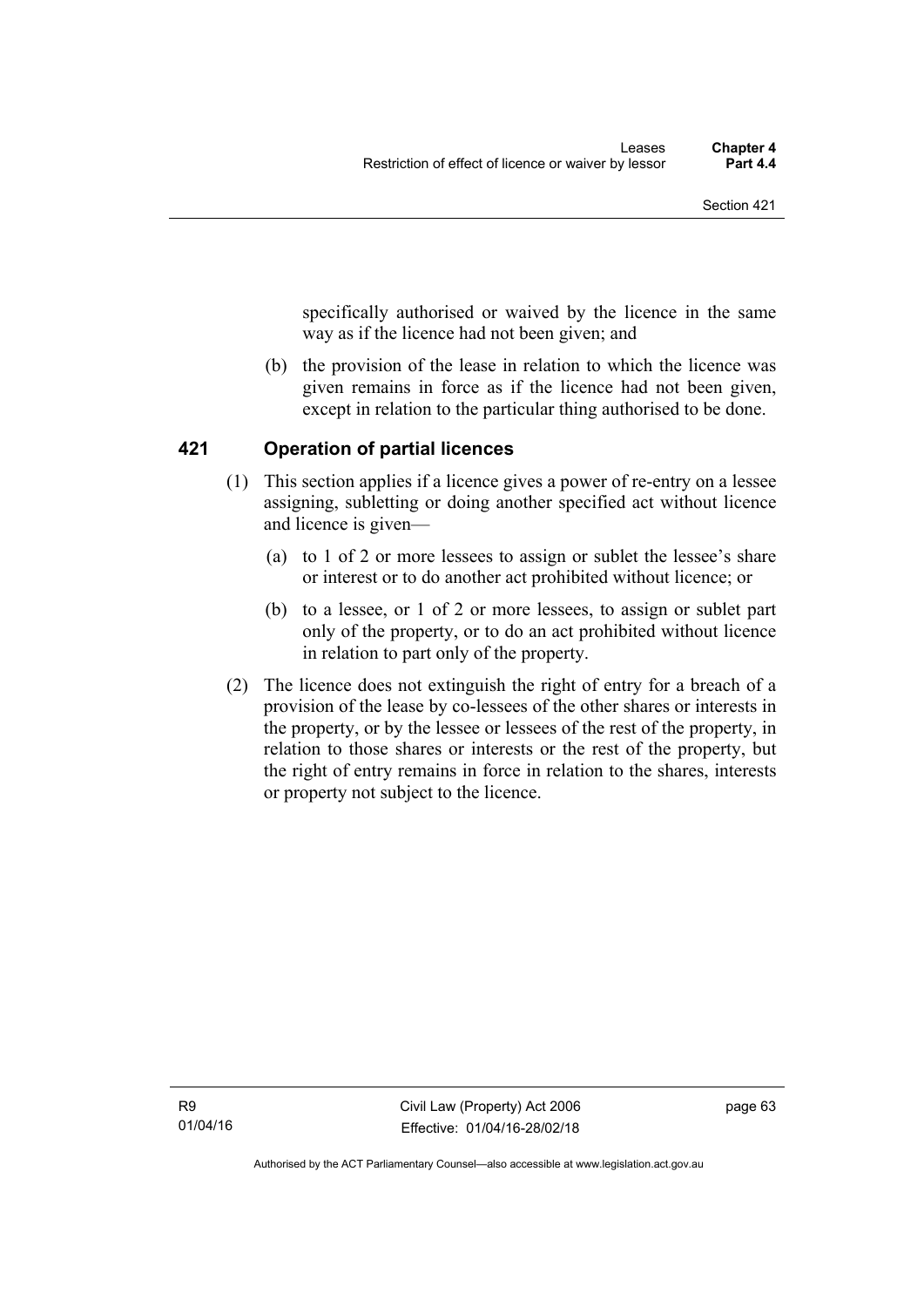## **422 Apportionment of conditions of entry on severance**

- (1) This section applies if the reversion of a lease is severed and the rent or other reservations under the lease are apportioned among the reversionary interests.
- (2) The assignee of a part of the reversion is, in relation to the apportioned rent or other reservation allotted to the assignee, entitled to the benefit of all the powers of re-entry for nonpayment of the rent or failure to render the other reservation in the same way as if the powers of re-entry had been given to the assignee as incident to the assignee's part of the reversion in relation to the rent or other reservation allotted to the assignee.

## **423 Waiver of benefit of lease provision**

If a lessor waives the benefit of a provision of the lease in a particular instance, the waiver is not taken—

- (a) to extend to an instance, or a breach of a provision of the lease, other than that to which the waiver specially relates; or
- (b) to operate as a general waiver of the benefit of the provision.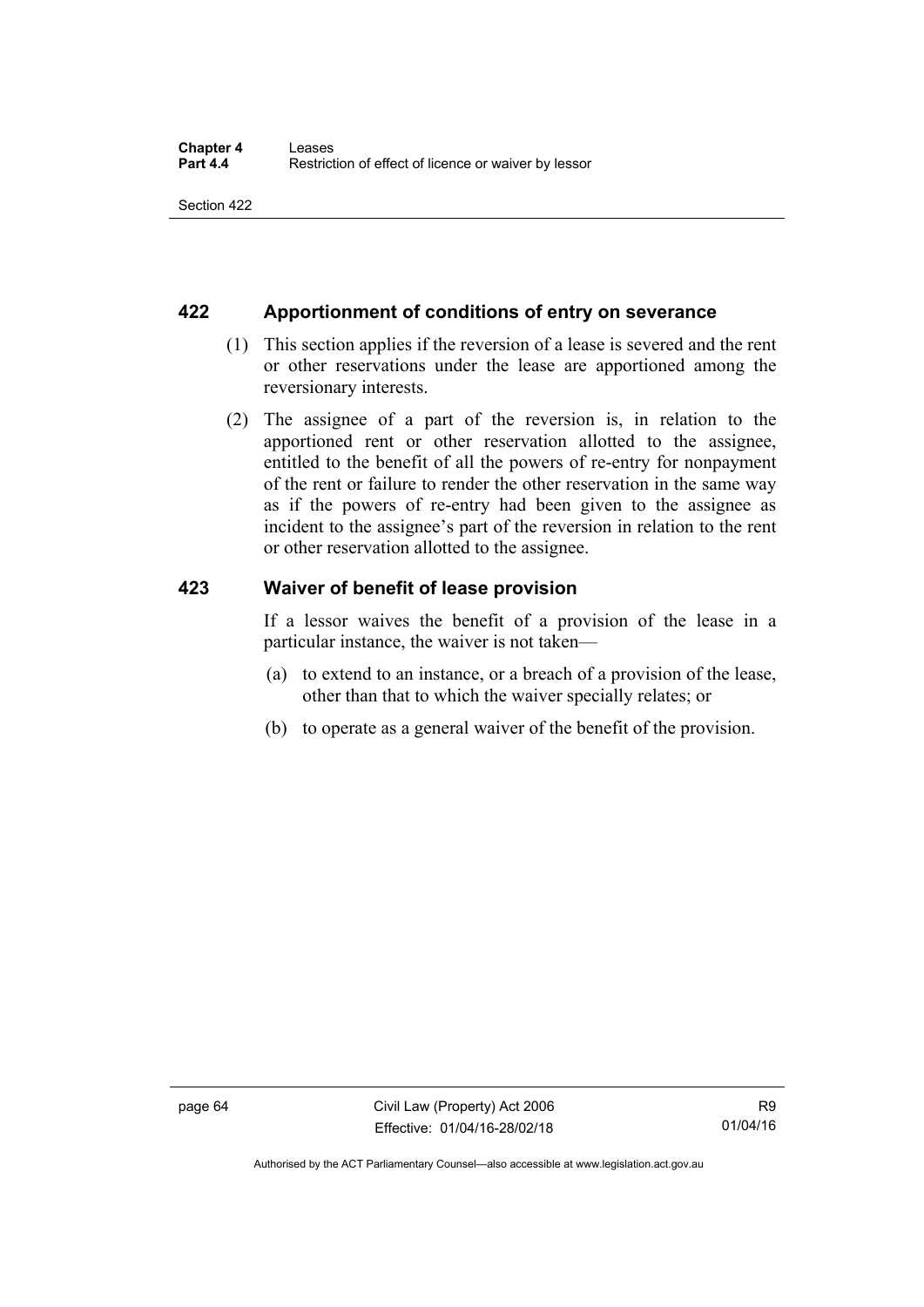# **Part 4.5 Forfeiture of leases**

# **424 Definitions—pt 4.5**

In this part:

*lease* includes—

- (a) a sublease; and
- (b) an agreement for a lease if the person to be the lessee is entitled to have the lease granted.

*lessee* includes a sublessee.

*lessor* includes a sublessor.

*sublease* includes an agreement for a sublease if the person to be the sublessee is entitled to have the sublease granted.

# **425 Application—pt 4.5**

- (1) This part applies to a lease despite any provision of the lease to the contrary.
- (2) However, this part does not apply to a residential tenancy agreement under the *[Residential Tenancies Act 1997](http://www.legislation.act.gov.au/a/1997-84)*.

## **426 Restrictions on re-entry or forfeiture**

- (1) A right of re-entry or forfeiture under a lease for breach of a provision of the lease is not enforceable by proceeding or otherwise unless—
	- (a) the lessor gives the lessee a notice—
		- (i) specifying the breach; and
		- (ii) requiring the lessee to pay compensation for the breach; and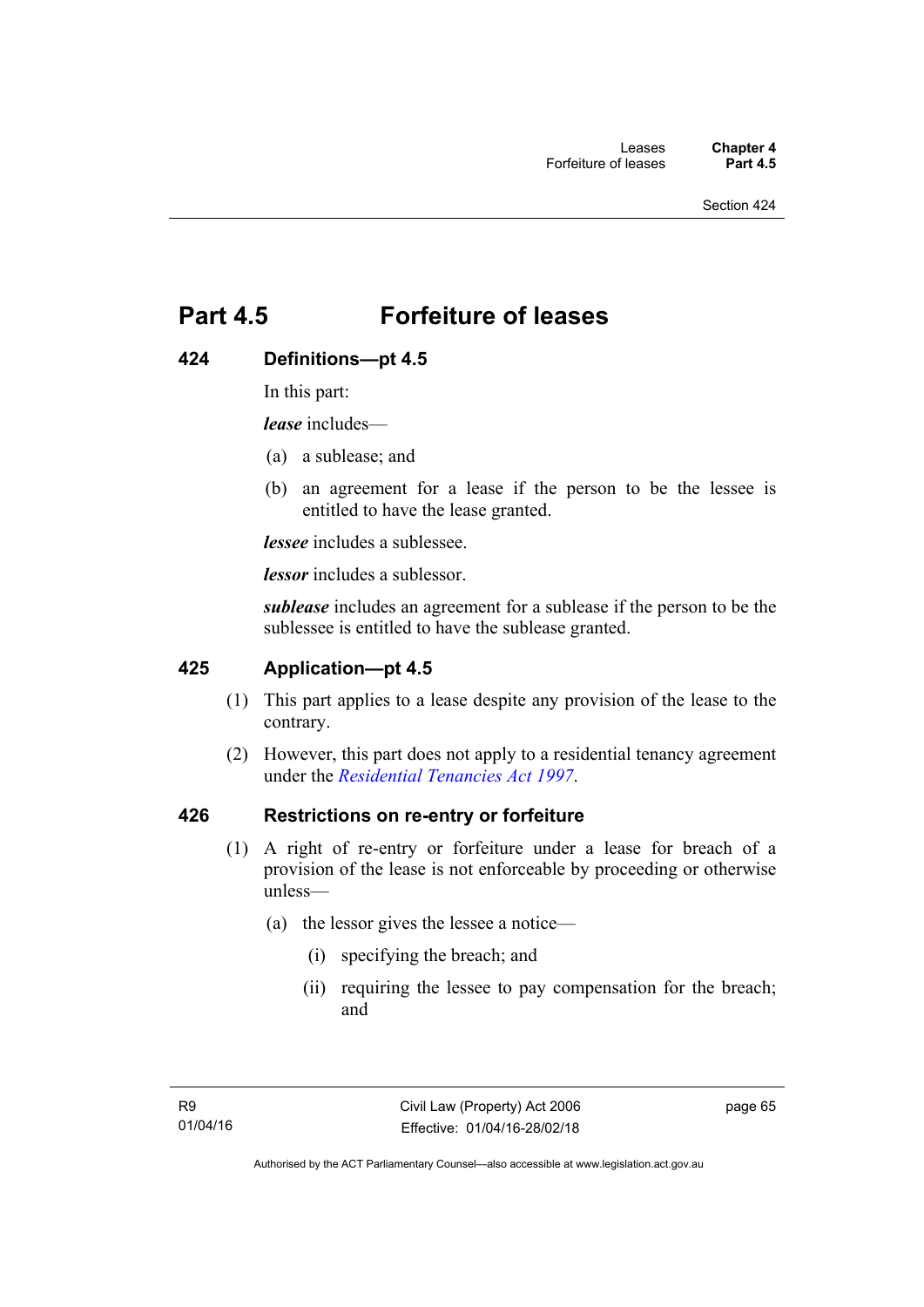Section 426

- (iii) if the breach can be remedied—requiring the lessee to remedy the breach; and
- (b) the lessee fails within a reasonable time after being given the notice—
	- (i) to pay reasonable compensation for the breach; and
	- (ii) if the breach can be remedied—to remedy the breach.
- *Note* If a form is approved under s 502 for a notice, the form must be used.
- (2) If the lessor under a lease seeks to enforce, by proceeding or otherwise, a right of re-entry or forfeiture under the lease for breach of a provision of the lease, the lessee may apply to the Supreme Court for relief.
- (3) If the lessee applies to the Supreme Court for relief, the court may grant or refuse relief.
- (4) If the Supreme Court grants relief, it may grant relief on the conditions it considers appropriate, including the granting of an injunction to restrain similar breaches of the lease in the future.
- (5) This section does not apply in relation to—
	- (a) a lease granted by the Territory or the Commonwealth; or
	- (b) a lease for a term of 1 year or less; or
	- (c) a provision of a lease for forfeiture on the bankruptcy of the lessee; or
	- (d) the taking of the lessee's interest in execution; or
	- (e) re-entry or forfeiture for nonpayment of rent.
- (6) For this section, the term of a lease limited to continue only while the lessee does not breach the lease is taken to be the term for which the lease could continue apart from a breach.

Authorised by the ACT Parliamentary Counsel—also accessible at www.legislation.act.gov.au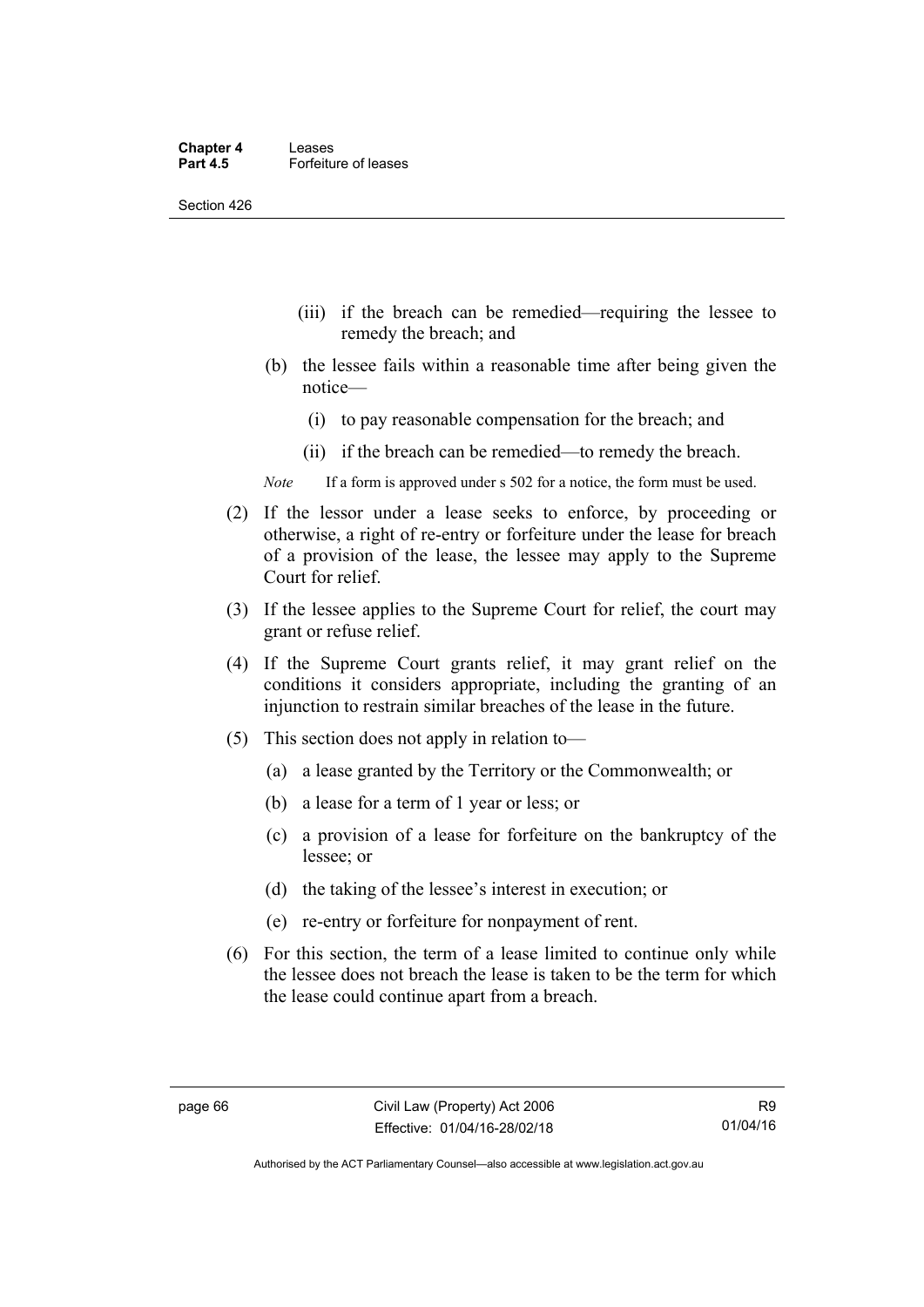## **427 Notices under s 426 (1)**

- (1) A notice under section 426 (1) must be in writing.
- (2) If the lessee is not in the ACT, the notice may be given to the lessee by serving it personally on the lessee's lawyer or agent in the ACT.
- (3) Subsection (2) does not limit any other territory law that allows service of the notice in another way.

## **428 Protection of sublessees**

- (1) If the lessor under a lease seeks to enforce, by proceeding or otherwise, a right of re-entry or forfeiture under the lease for breach of a provision of the lease, a person (the *interested person*) claiming an interest in all or part of the leased property as sublessee may apply to the Supreme Court for relief.
- (2) If the interested person applies to the Supreme Court for relief, the court may grant or refuse relief.
- (3) Without limiting subsection (2), the Supreme Court may stay a proceeding brought by the lessor to enforce the right of re-entry or forfeiture under the lease and vest all or a part of the leased property in the interested person as sublessee, or in any other capacity, for a term not longer than the term of the lease.
- (4) If the Supreme Court grants relief, it may grant relief on the conditions it considers appropriate.
- (5) For this section, the term of a lease limited to continue only while the lessee does not breach the lease is taken to be the term for which the lease could continue apart from a breach.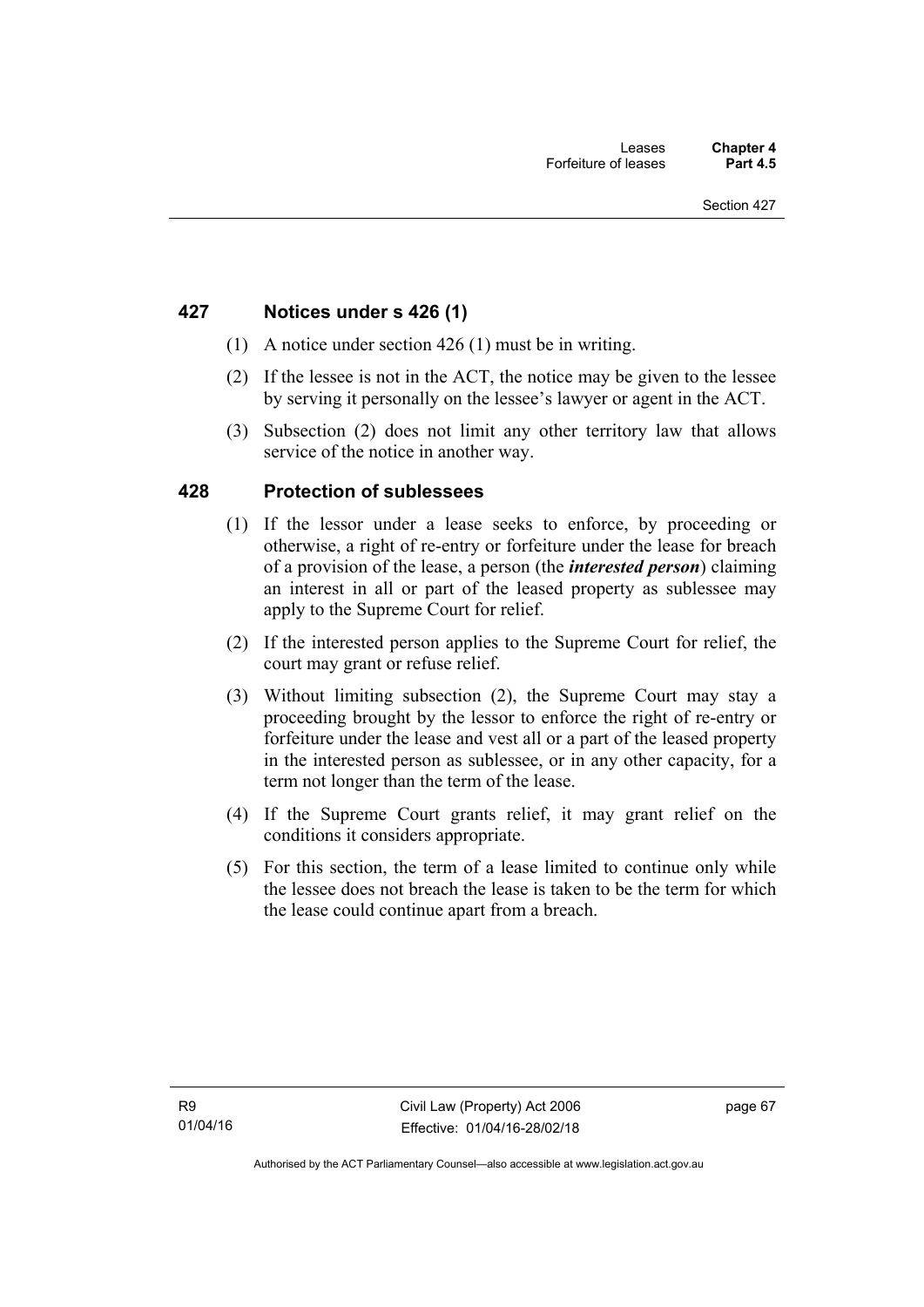Section 429

# **Part 4.6 Leases invalidly granted under powers**

## **429 Pt 4.6 does not bind the Territory**

- (1) This part does not bind the Territory.
- (2) This section has effect despite the [Legislation Act](http://www.legislation.act.gov.au/a/2001-14)*,* section 121 (Binding effect of Acts).

# **430 Leases taken to be granted in intended exercise of power**

If—

- (a) a valid power of leasing is vested in or may be exercised by a person granting a lease; and
- (b) the lease cannot have effect, or continue to have effect, according to its terms independently of the power (because of the ending of the estate or interest of the person or otherwise);

the lease is, for this part, taken to be granted in the intended exercise of the power, even though the power is not mentioned in the lease.

# **431 Certain invalid leases taken to be agreements to lease**

- (1) This section applies if—
	- (a) in the intended exercise of a power to lease property, a lease is granted that is invalid against—
		- (i) the person entitled to the reversionary interest in the property at the end of the interest of the person granting the lease; or
		- (ii) anyone else who, subject to a lease validly granted under the power, would have an interest in the property; and
	- (b) the lease is invalid for failure to comply with the terms of the power; and

Authorised by the ACT Parliamentary Counsel—also accessible at www.legislation.act.gov.au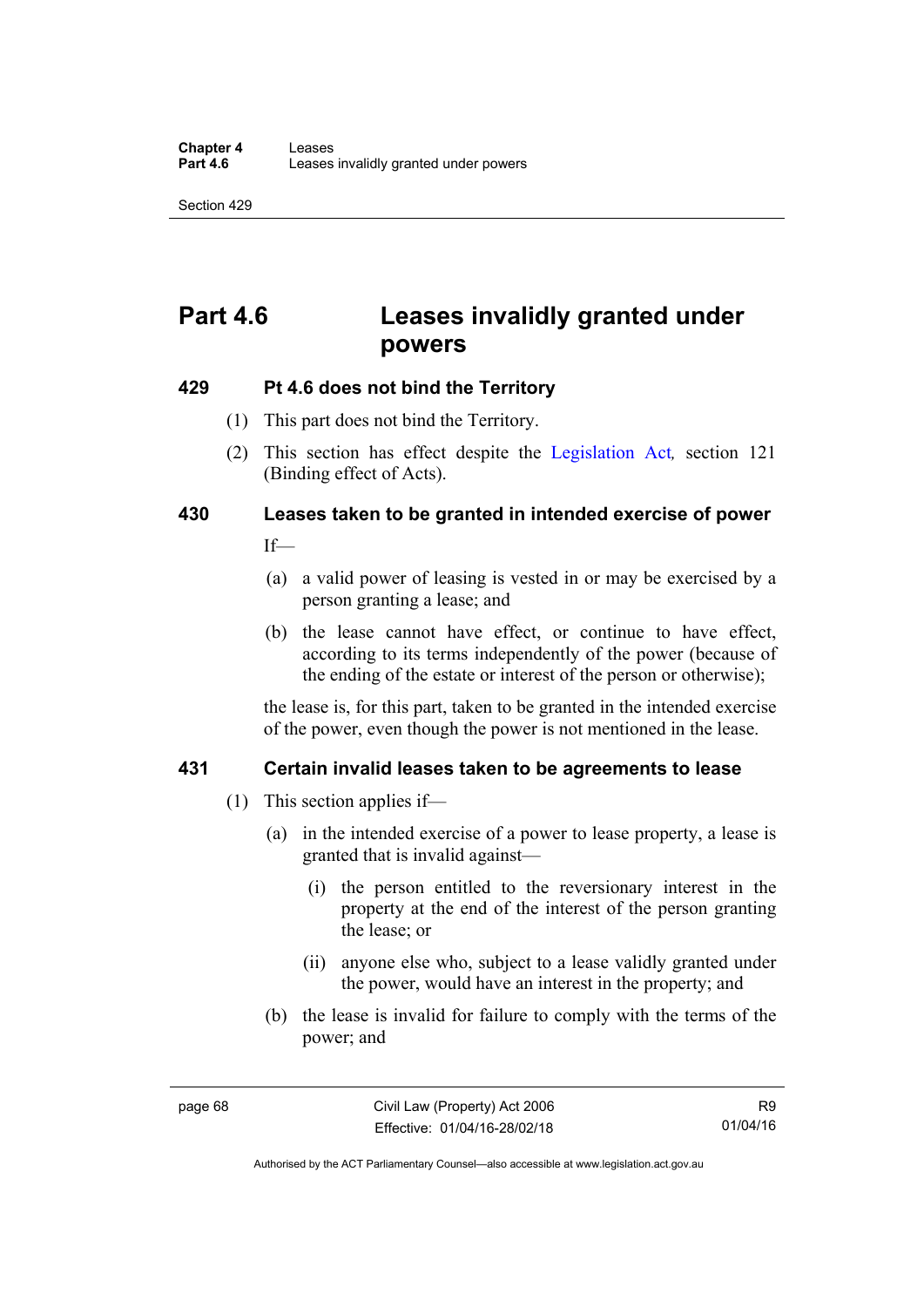- (c) the lease is honestly granted; and
- (d) the lessee or a person claiming under the lessee has entered into possession of the property.
- (2) An invalid lease mentioned in subsection (1) is taken in equity to be a contract for the grant, at the request of the lessee, of a valid lease—
	- (a) under the same power as the invalid lease was granted under; and
	- (b) in the same terms as the invalid lease apart from any changes necessary to comply with the terms of the power.
- (3) Anyone who would have been bound by the invalid lease if it had been validly granted is bound in equity by the contract mentioned in subsection (2).
- (4) However, no-one is entitled under the contract mentioned in subsection (2) to obtain a variation of the lease if the other people bound by the contract are willing to confirm the lease without variation.
- (5) In this section:

*possession*—to remove any doubt, *possession* of land does not include receipt of income from the land.

# **432 Certain leases validated**

- (1) This section applies if—
	- (a) a lease granted in the intended exercise of a power of leasing is invalid because, when the lease was granted, the person granting the lease could not lawfully grant it; and
	- (b) the person was at least 18 years old at that time; and
	- (c) the person can, at a later time, lawfully grant the lease or a similar lease under the power.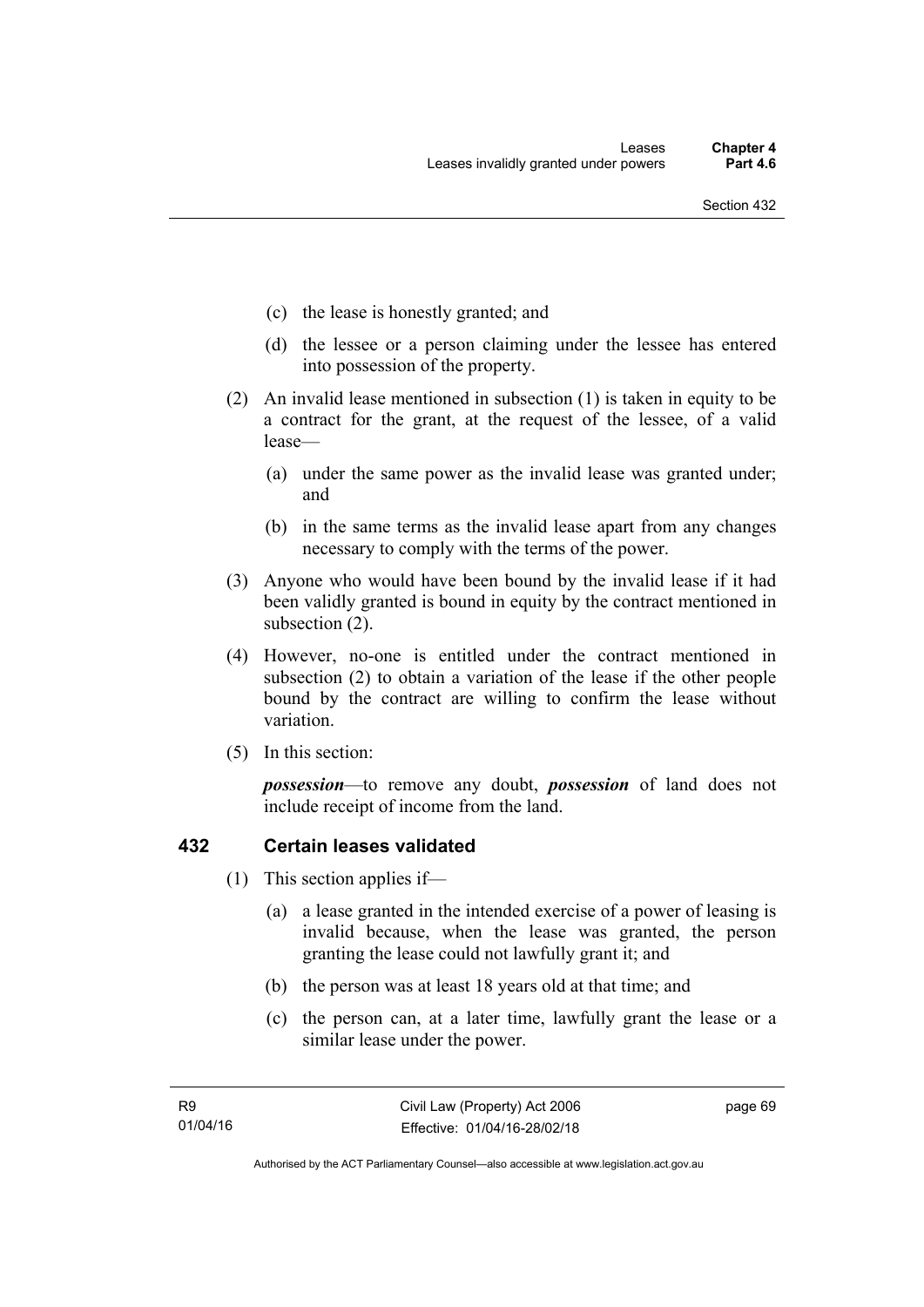Section 433

- (2) If this section applies, the lease is taken to have been granted by the person under the power at the later time.
- (3) This part applies to the lease.

# **433 Acceptance of rent taken to be confirmation of lease**

- (1) This section applies if, on or before acceptance of rent under an invalid lease, a written receipt, memorandum or note confirming the lease is signed by the person accepting the rent or by someone authorised by that person.
- (2) The acceptance of the rent is, as against the person accepting the rent, taken to be a confirmation of the lease.

## **434 Lessee bound to accept confirmation**

- (1) This section applies if—
	- (a) a person (the *first person*) is in possession of land under an invalid lease; and
	- (b) someone else (the *other person*) is entitled, subject to the interest of the first person in the land, to possession of the land or to receipt of its rents and profits; and
	- (c) the other person can confirm the lease without variation.
- (2) The first person (or a person deriving title to the lease under or from the first person), or anyone else who would have been bound by the lease if it had been valid, must, if asked by the other person, accept confirmation of the lease by the other person.
- (3) The confirmation may be made by a written memorandum or note signed by the other person and the person accepting the confirmation.
- (4) On the confirmation of the lease, the lease is taken to have been valid from the time it was granted.

Authorised by the ACT Parliamentary Counsel—also accessible at www.legislation.act.gov.au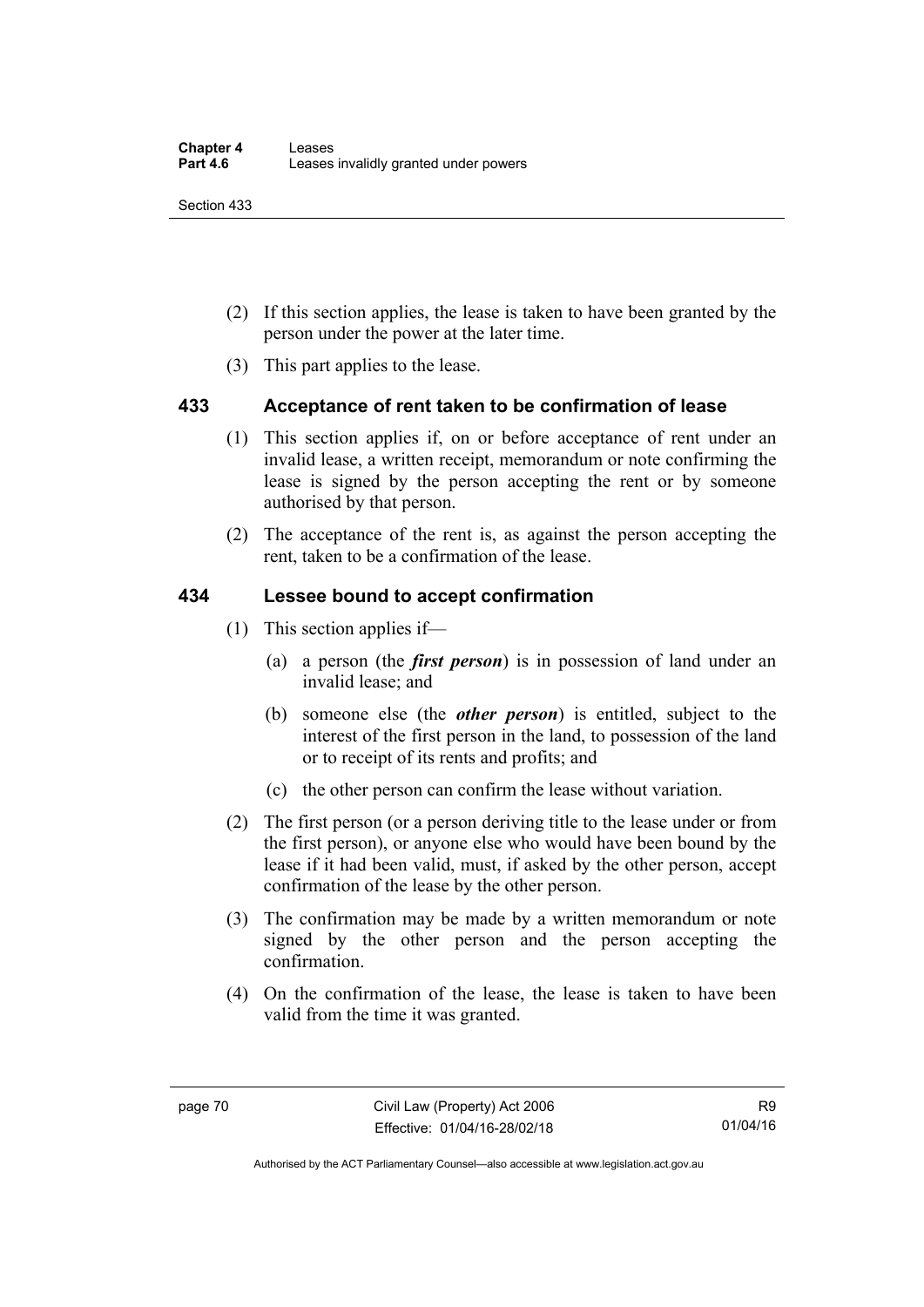## **435 Pt 4.6 does not affect certain other rights**

This part does not affect the rights of anyone in relation to a breach of a provision of an invalid lease.

#### **Example**

rights of a person named as lessor of an invalid lease to re-entry or forfeiture for breach of a provision of the lease

*Note* An example is part of the Act, is not exhaustive and may extend, but does not limit, the meaning of the provision in which it appears (see [Legislation Act,](http://www.legislation.act.gov.au/a/2001-14) s 126 and s 132).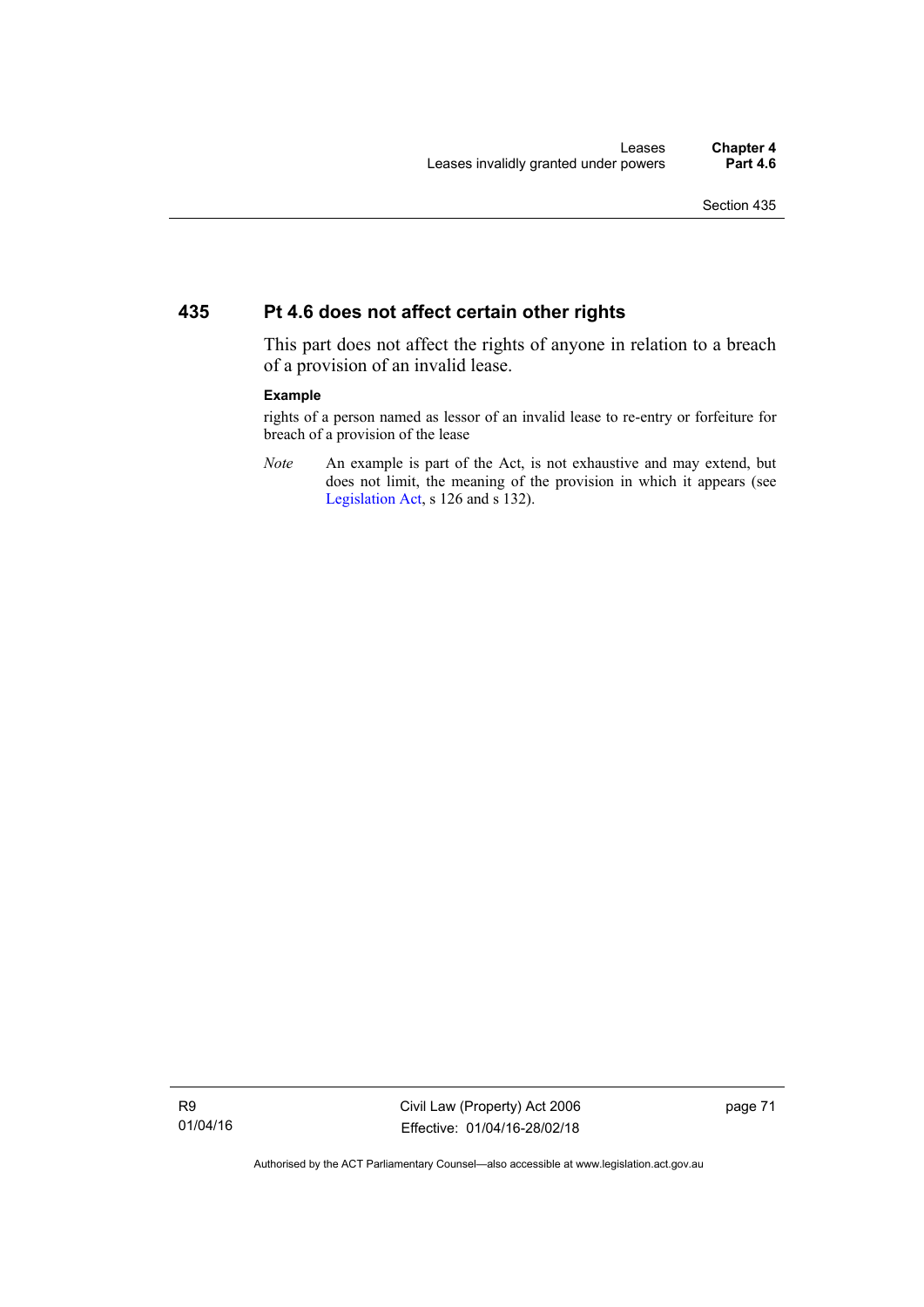**Chapter 4 Leases**<br>**Part 4.7** Recove **Recovery of leased premises** 

Section 436

# **Part 4.7 Recovery of leased premises**

## **436 Application—pt 4.7**

- (1) This part does not—
	- (a) apply to—
		- (i) a residential tenancy agreement under the *[Residential](http://www.legislation.act.gov.au/a/1997-84)  [Tenancies Act 1997](http://www.legislation.act.gov.au/a/1997-84)*; or
		- (ii) a lease under the *[Leases \(Commercial and Retail\)](http://www.legislation.act.gov.au/a/2001-18)  [Act 2001](http://www.legislation.act.gov.au/a/2001-18)*; or
		- (iii) a residence contract under the *[Retirement Villages](http://www.legislation.act.gov.au/a/2012-38)  [Act 2012](http://www.legislation.act.gov.au/a/2012-38)*; or
	- (b) bind the Territory.
- (2) Subsection (1) (b) has effect despite the [Legislation Act](http://www.legislation.act.gov.au/a/2001-14), section 121 (Binding effect of Acts).

## **437 Who is an** *agent* **for pt 4.7?**

In this part:

*agent* means—

- (a) a person usually employed by a lessor in leasing premises or collecting rents; or
- (b) a person authorised in writing by the lessor of premises to act in relation to the premises.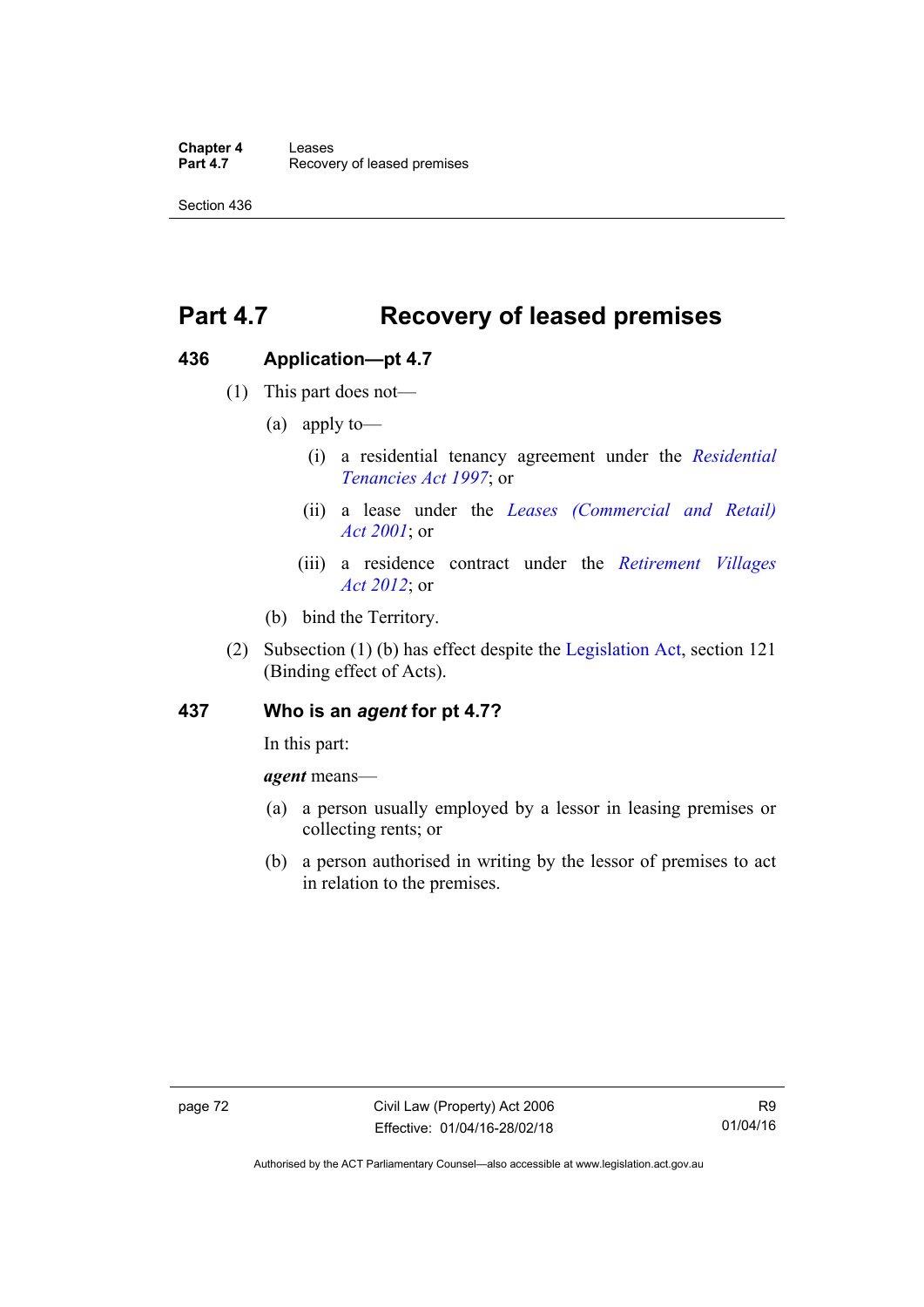# **438 Recovery of possession**

- (1) This section applies—
	- $(a)$  if—
		- (i) the term of a lease has ended; or
		- (ii) a lease has been terminated by a notice to quit or a demand for possession; and
	- (b) the lessee, or a person claiming under the lessee who is occupying the leased premises or a part of the premises, fails to quit and give possession of the premises or a part of the premises to the lessor.
- (2) The lessor or the lessor's agent may apply to the Supreme Court or Magistrates Court for an order for recovery of possession of the premises.
- (3) If the court is satisfied that the term of the lease has ended or that the lease has been terminated, it may make an order for recovery of possession of the premises by the lessor and may—
	- (a) issue a warrant authorising a police officer or someone else to enter (with any reasonable and necessary force) into the premises and give possession to the lessor or the lessor's agent; or
	- (b) postpone the issue of a warrant mentioned in paragraph (a), or suspend the execution of the warrant, for a time it considers appropriate.
- (4) In this section:

*possession*—to remove any doubt, *possession* of land does not include receipt of income from the land.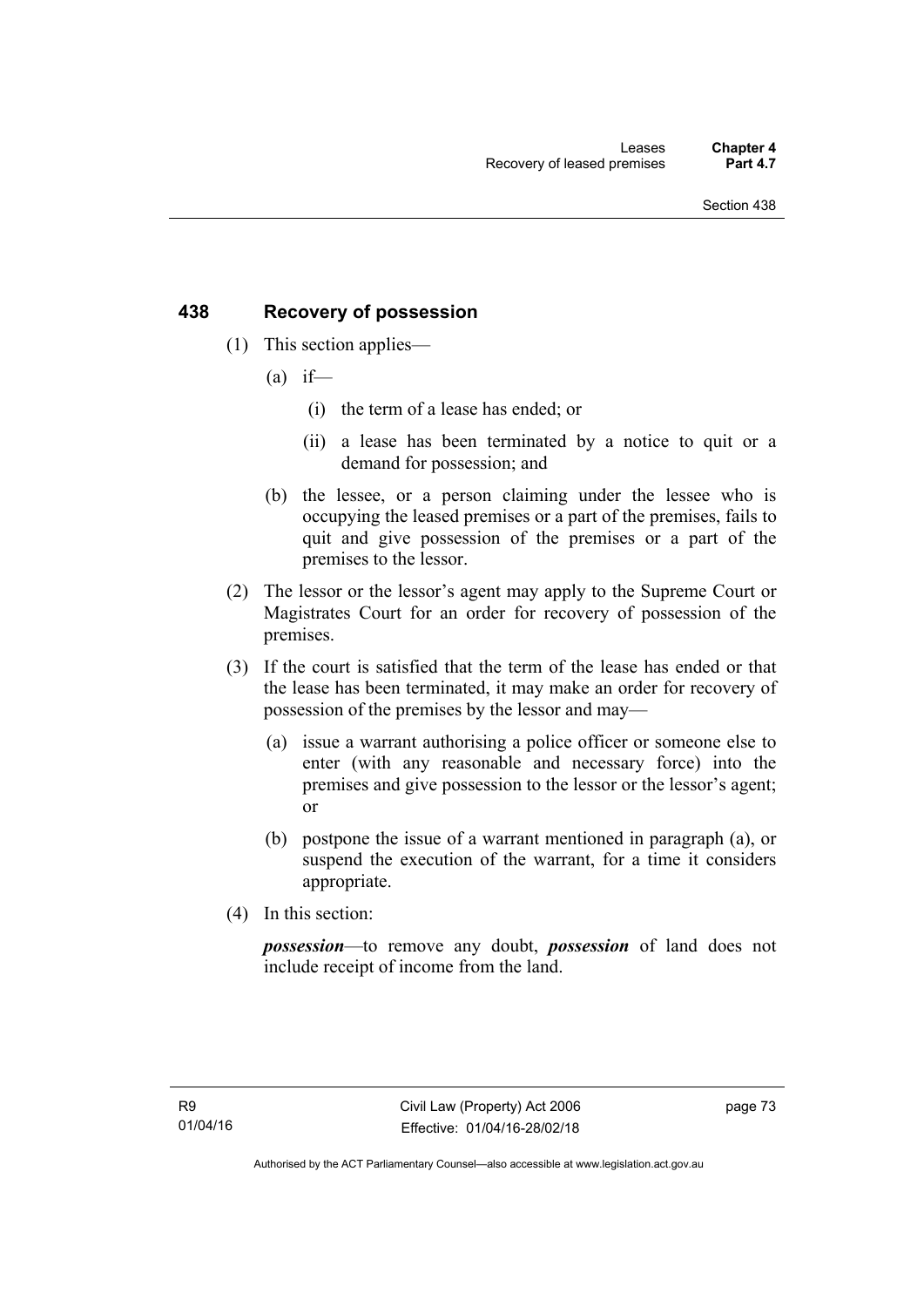Section 500

# **Chapter 5 Miscellaneous**

# **Part 5.1 Debts charged on property of deceased person**

# **500 Charges on property of deceased person to be paid primarily out of property charged**

- (1) This section applies if a person dies possessing or being entitled to, or, under a general power of appointment, disposes of by will—
	- (a) property that at the time of the person's death is charged with the payment of an amount, whether by legal mortgage, equitable charge or in some other way (including a lien for unpaid purchase money); or
	- (b) land for which an amount is owing at the time of the person's death under a contract of purchase.
- (2) Unless the deceased person has by will indicated a contrary intention, the property charged or land for which purchase money is owing is, as between the different people claiming through the deceased person, primarily liable for the payment of the charge or purchase money and—
	- (a) each part of property that is subject to a charge must bear a proportionate part of the charge on the whole of the property; and
	- (b) each part of a parcel of land for which purchase money is owing must bear a proportionate part of the amount owing for the whole parcel.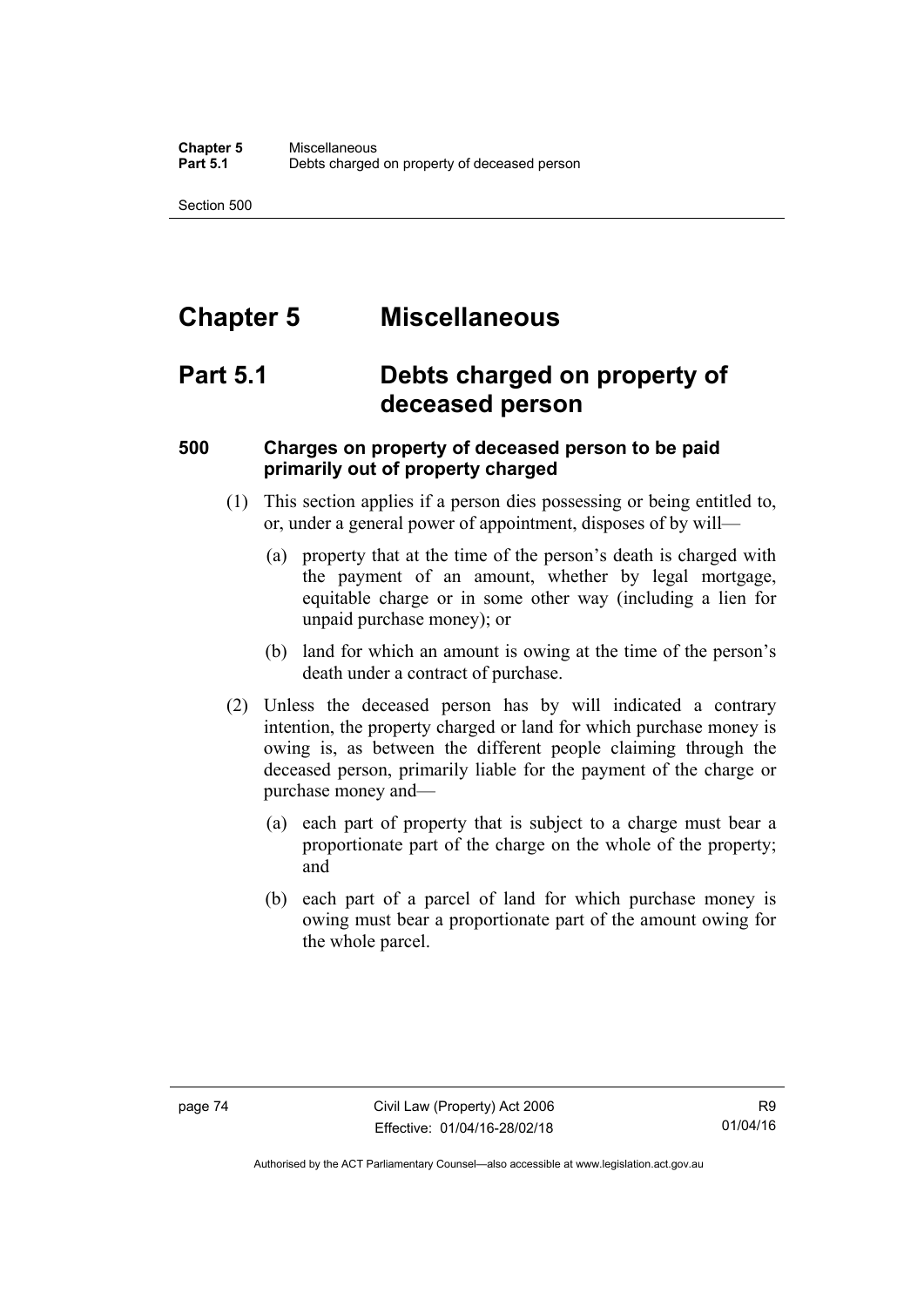- (3) A contrary intention is not taken to be indicated—
	- (a) by a general direction in the deceased person's will for the payment of debts, or all debts, of the person out of—
		- (i) the person's personal estate; or
		- (ii) the person's residuary real and personal estate; or
		- (iii) the person's residuary real estate; or
	- (b) by a charge in the deceased person's will of debts, or all debts, of the person on any estate mentioned in paragraph (a).
- (4) However, a contrary intention is taken to be indicated by words in the deceased person's will expressly or by necessary implication indicating an intention that a general direction in the will of the kind mentioned in subsection (3) (a), or a charge in the will of the kind mentioned in subsection (3) (b), is to apply to a charge on property mentioned in subsection (1) (a) or an amount of unpaid purchase money mentioned in subsection (1) (b).
- (5) This section does not affect the right of a person entitled to a charge on property mentioned in subsection (1) (a), or to unpaid purchase money mentioned in subsection (1) (b), to obtain payment of the charge or purchase money out of other assets of the deceased person or in some other way.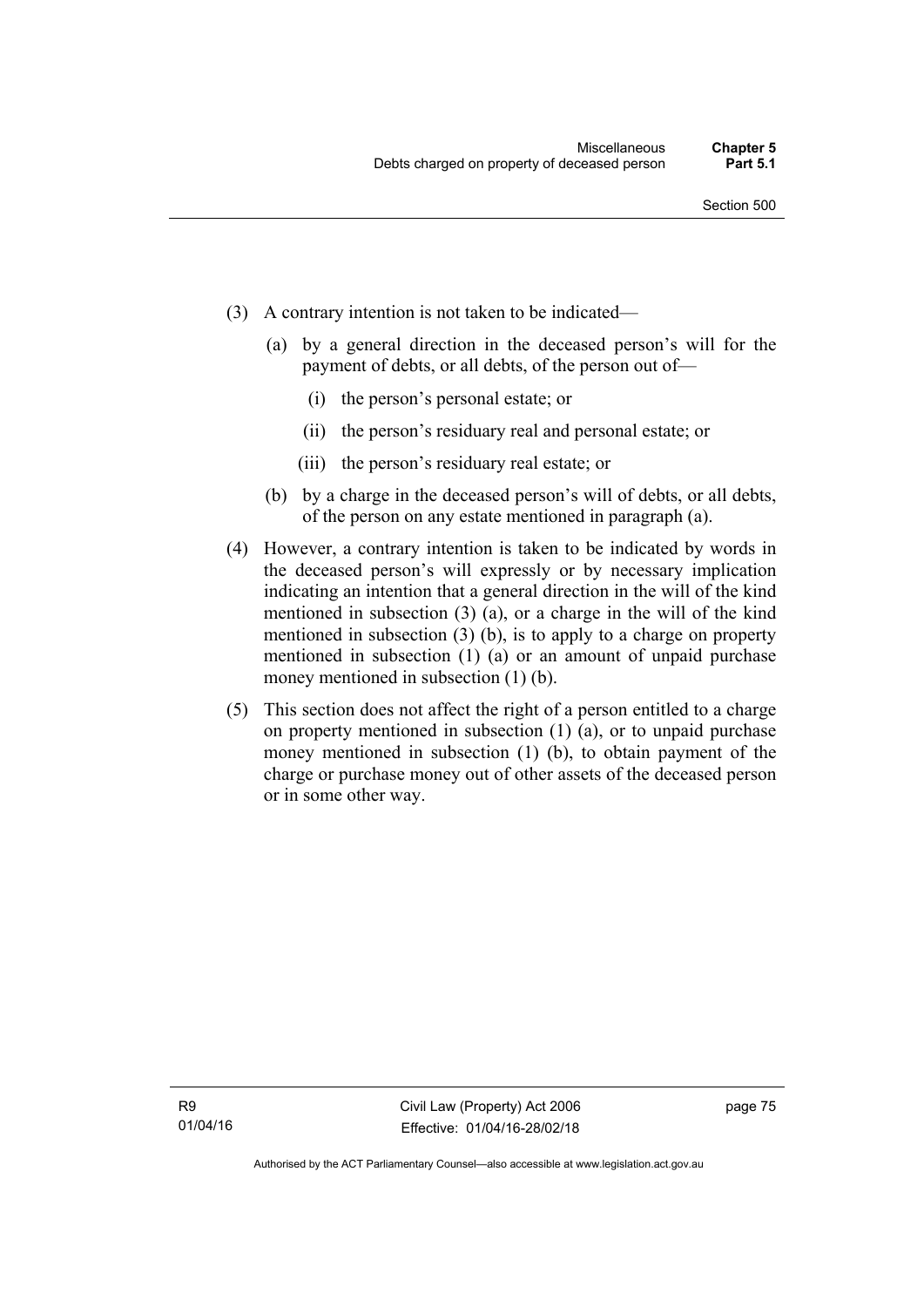**Chapter 5** Miscellaneous<br>**Part 5.2** Stipulations in **Stipulations in contracts** 

Section 501

# **Part 5.2 Stipulations in contracts**

### **501 Stipulations not of the essence of contracts**

Stipulations in a contract, about time or anything else, that, in accordance with the rules of equity, are taken not to be, or not to have been, of the essence of the contract must be interpreted and have effect at law in accordance with those rules.

page 76 Civil Law (Property) Act 2006 Effective: 01/04/16-28/02/18

R9 01/04/16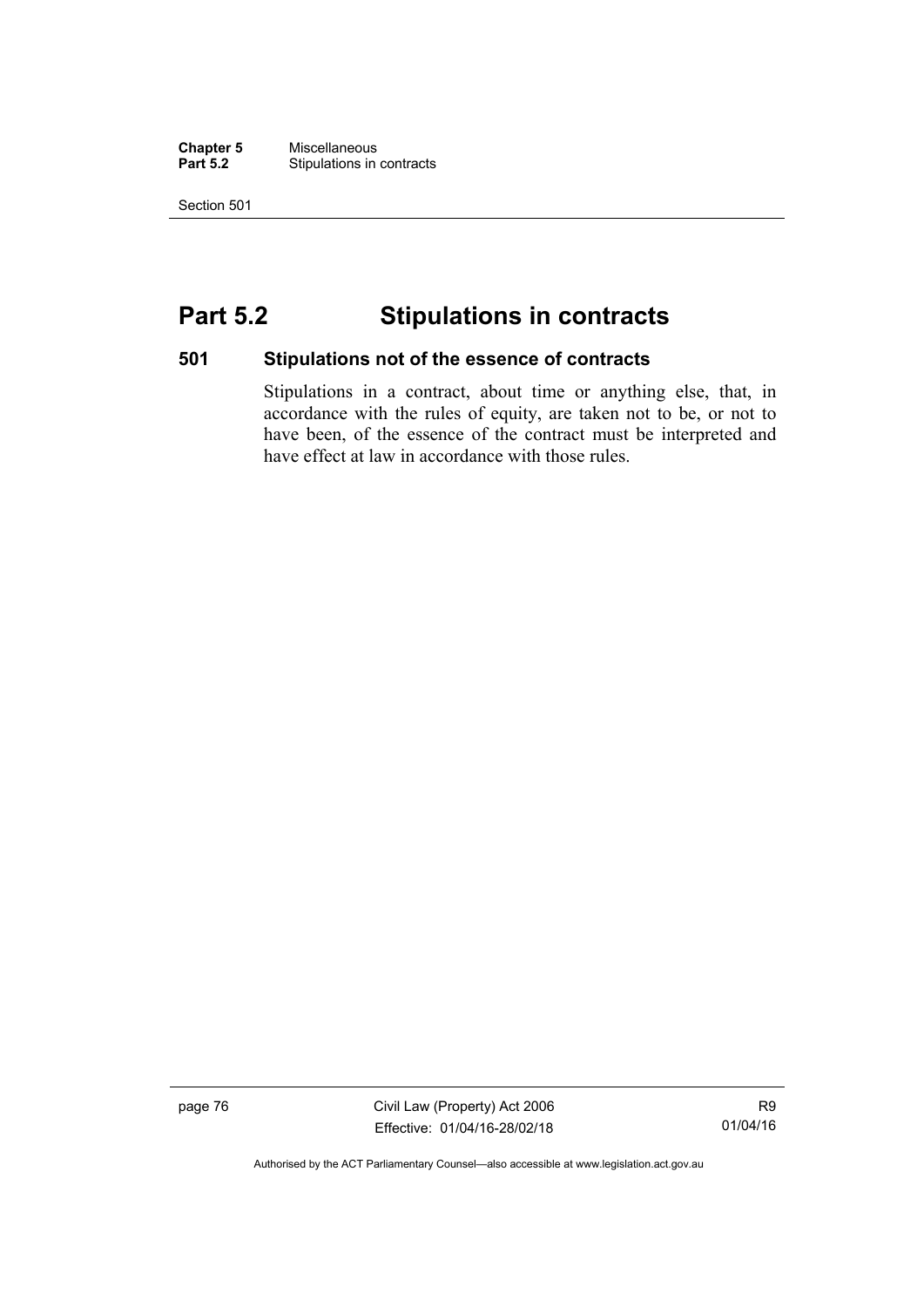# **Part 5.3 Miscellaneous—other provisions**

## **502 Approved forms**

- (1) The Minister may, in writing, approve forms for this Act.
- (2) If the Minister approves a form for a particular purpose, the approved form must be used for that purpose.

*Note* For other provisions about forms, see the [Legislation Act,](http://www.legislation.act.gov.au/a/2001-14) s 255.

(3) An approved form is a notifiable instrument.

*Note* A notifiable instrument must be notified under the [Legislation Act](http://www.legislation.act.gov.au/a/2001-14).

### **503 Regulation-making power**

The Executive may make regulations for this Act.

*Note* A regulation must be notified, and presented to the Legislative Assembly, under the [Legislation Act](http://www.legislation.act.gov.au/a/2001-14).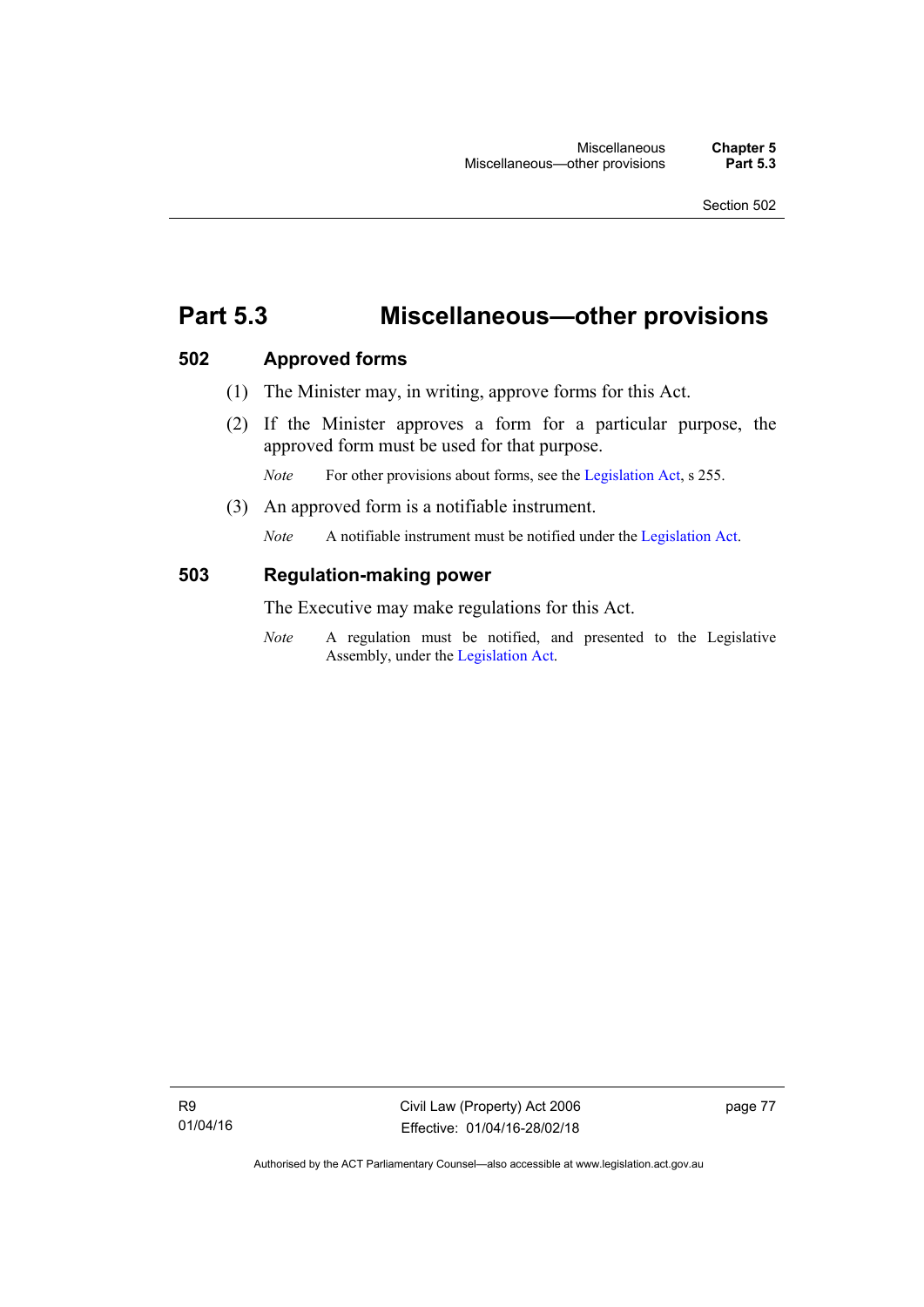**Dictionary** 

# **Dictionary**

(see s 3)

- *Note 1* The [Legislation Act](http://www.legislation.act.gov.au/a/2001-14) contains definitions and other provisions relevant to this Act.
- *Note 2* For example, the [Legislation Act,](http://www.legislation.act.gov.au/a/2001-14) dict, pt 1, defines the following terms:
	- adult
	- child
	- corporation
	- Corporations Act
	- domestic partnership (see s 169 (2))
	- individual
	- instrument (see s 14)
	- interest
	- land
	- person
	- police officer
	- proceeding
	- provision (see s 16)
	- public trustee and guardian
	- registrar-general.
- *Note 3* See also the [Legislation Act,](http://www.legislation.act.gov.au/a/2001-14) s 168 (References to person with interest in land include personal representative etc).

*administrator* includes anyone to whom administration of the estate of a deceased person is granted, and includes the public trustee and guardian acting under the *[Administration and Probate Act 1929](http://www.legislation.act.gov.au/a/1929-18)*, part 6.

*agent*, for part 4.7 (Recovery of leased premises)—see section 437.

*annuity*, for part 2.6 (Apportionment)—see section 248.

*assurance* includes a conveyance and a disposition made otherwise than by will.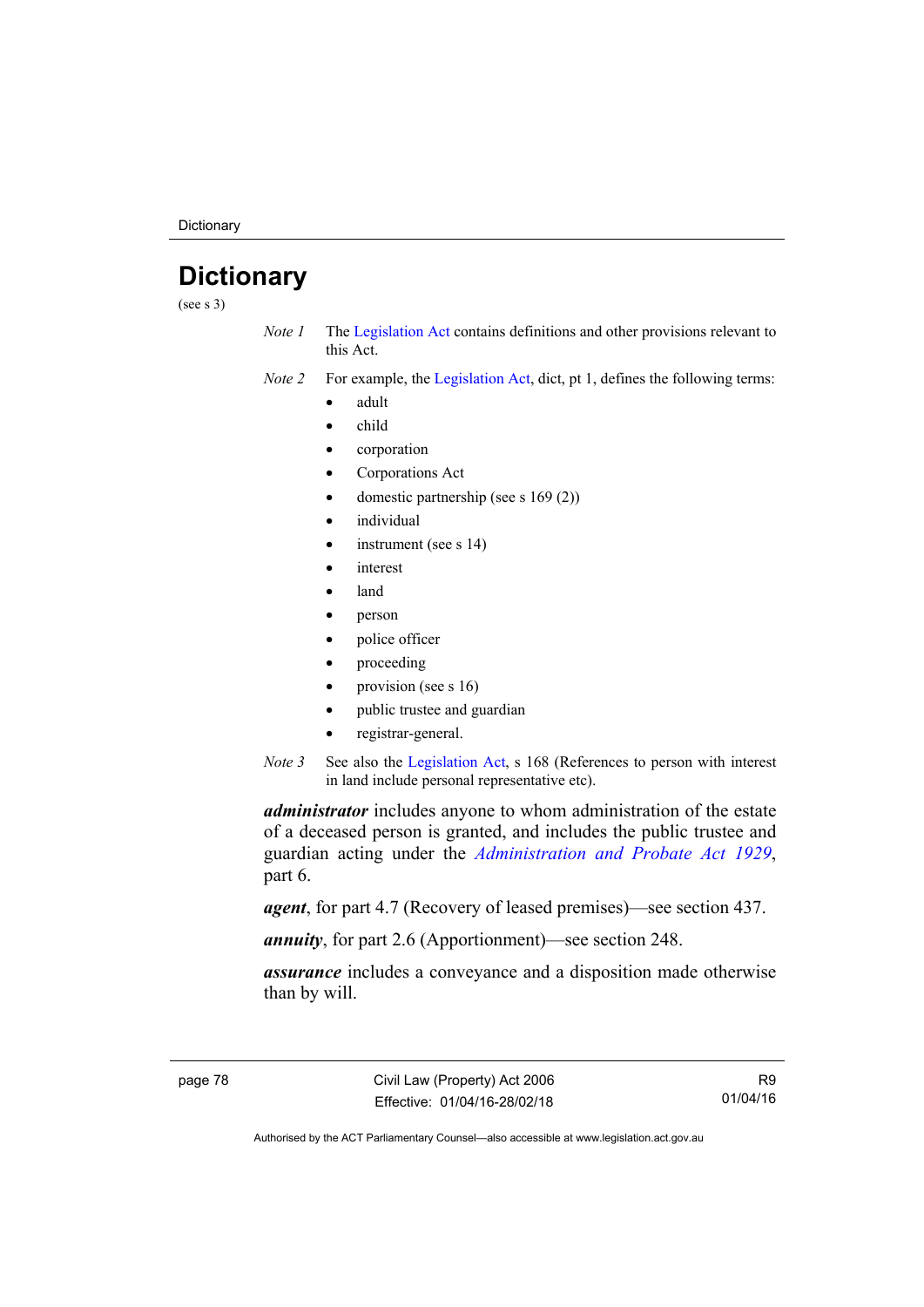*bankruptcy* includes any act or proceeding in law having effects or results similar to those of bankruptcy.

#### **Example**

winding-up of a company

*Note* An example is part of the Act, is not exhaustive and may extend, but does not limit, the meaning of the provision in which it appears (see [Legislation Act,](http://www.legislation.act.gov.au/a/2001-14) s 126 and s 132).

*common property*, for part 2.9 (Unit Titles)—see the *[Unit Titles](http://www.legislation.act.gov.au/a/2001-16)  [Act 2001](http://www.legislation.act.gov.au/a/2001-16)*, section 13.

*conveyance* includes an assignment, appointment, lease, settlement or other assurance by deed of any property.

*deed*, in relation to land under the *[Land Titles Act 1925](http://www.legislation.act.gov.au/a/1925-1)*, includes an instrument that has the effect of a deed under that Act.

*disposition* includes—

- (a) a conveyance; and
- (b) an acknowledgment under the *[Administration and Probate](http://www.legislation.act.gov.au/a/1929-18)  [Act 1929](http://www.legislation.act.gov.au/a/1929-18)*, section 56 (Executor may sign acknowledgment instead of conveyance); and
- (c) a vesting instrument, declaration of trust, disclaimer, release or any other assurance of property by an instrument other than a will; and
- (d) a release, devise, bequest or appointment of property in a will.

*dividend*, for part 2.6 (Apportionment)—see section 248.

### *encumbrance* includes—

- (a) a mortgage; and
- (b) a trust for securing money; and
- (c) a lien or charge of a portion, annuity, or other capital or annual sum.

page 79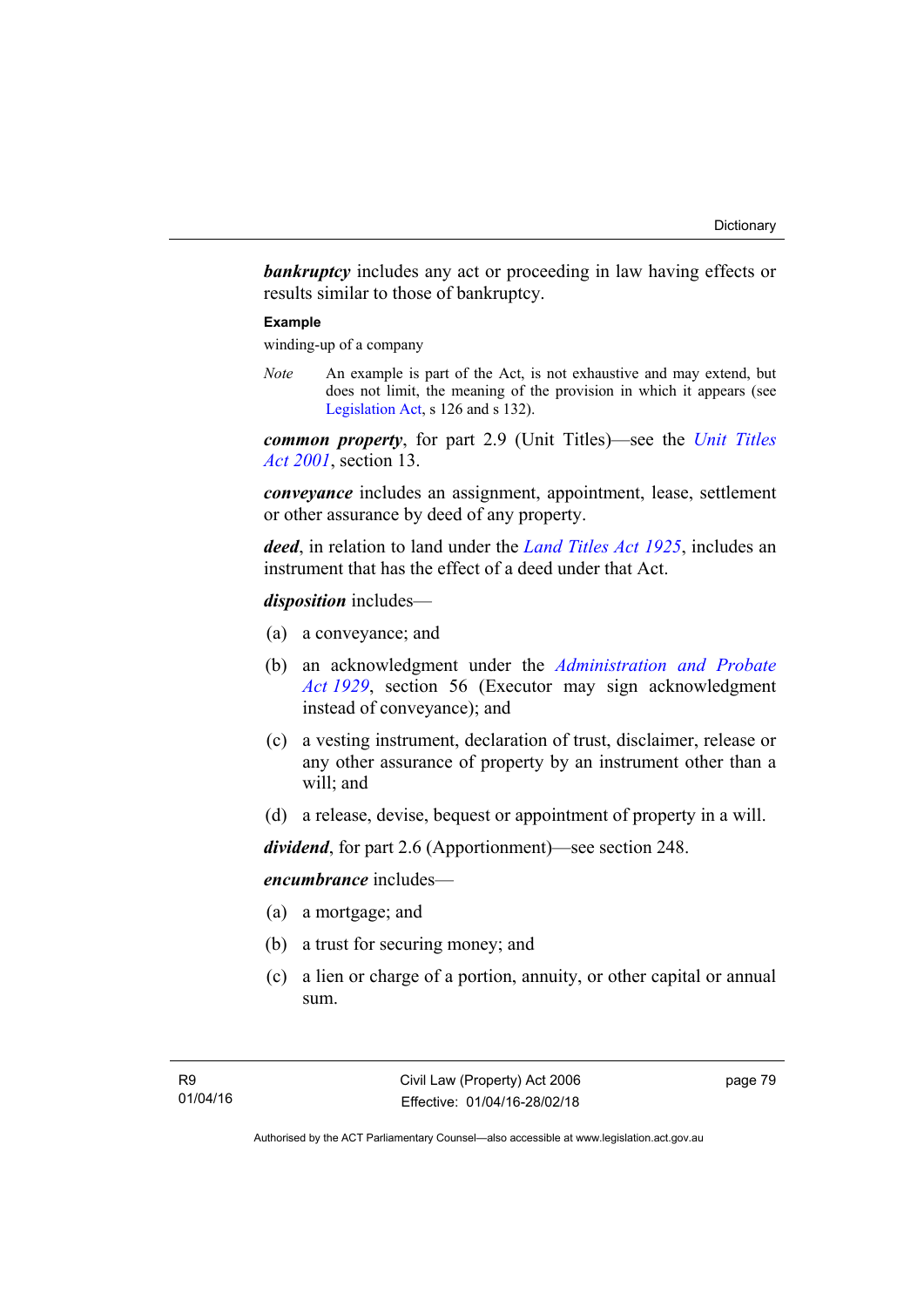*executor* means the executor to whom probate has been granted, and includes an executor by right of representation.

*income*, of land, includes rents and profits.

*instrument* includes a deed, a will, an agreement for settlement, and a law of the Territory, the Commonwealth, a State or another Territory.

*interested person*, in relation to property, for part 2.5 (Partition) see section 242.

*lease*, for part 4.5 (Forfeiture of leases)—see section 424.

*lessee*, for part 4.5 (Forfeiture of leases)—see section 424.

*lessor*, for part 4.5 (Forfeiture of leases)—see section 424.

*life interest*, for division 2.2.3 (Ending life interests)—see section 215.

### *mortgage*—

- (a) for land under the *[Land Titles Act 1925](http://www.legislation.act.gov.au/a/1925-1)*—see that Act, section 6 (1); and
- (b) for other property—includes a charge on property for securing money or money's worth.

### *mortgagee*—

- (a) for land under the *[Land Titles Act 1925](http://www.legislation.act.gov.au/a/1925-1)*—see that Act, section 6 (1); and
- (b) for other property—includes a person taking title to the mortgage under the original mortgagee.

### *mortgagor*—

 (a) for land under the *[Land Titles Act 1925](http://www.legislation.act.gov.au/a/1925-1)*—see that Act, section  $6(1)$ ; and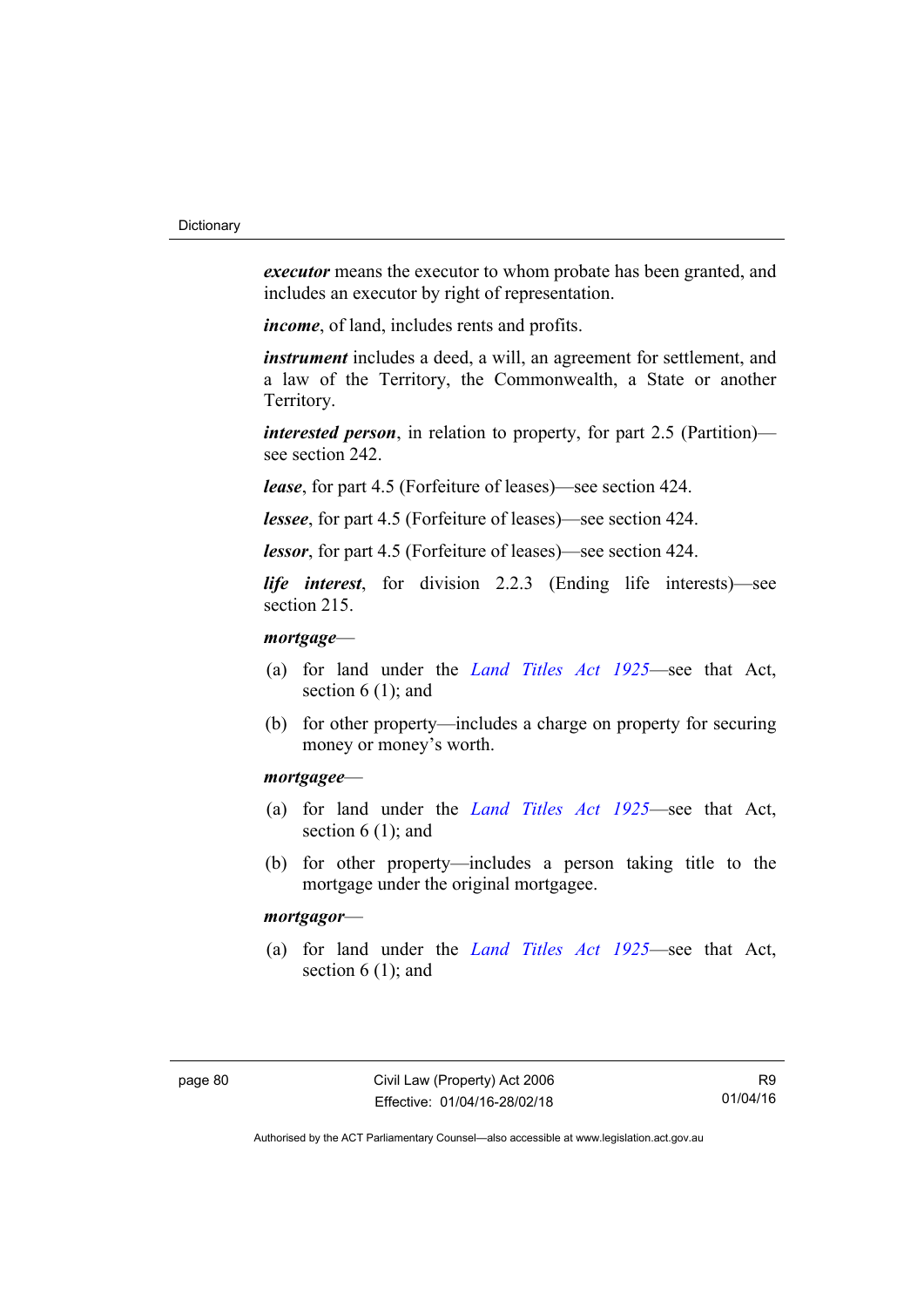- (b) for other property—includes any of the following:
	- (i) a person taking title to the equity of redemption under the original mortgagor;
	- (ii) a person entitled to redeem a mortgage, according to the person's interest in the mortgaged property.

*owners corporation*, for part 2.9 (Unit Titles)—see the *[Unit Titles](http://www.legislation.act.gov.au/a/2011-41)  [\(Management\) Act 2011](http://www.legislation.act.gov.au/a/2011-41)*, dictionary.

*personal representative* means the executor or administrator of a deceased person.

*person with a legal disability* means—

- (a) a child; or
- (b) a person with a mental disability.

*person with a mental disability* means—

- (a) in relation to a proceeding—a person (other than a child) who is not legally competent to be a party to the proceeding; and
- (b) in relation to the doing of something—a person (other than a child) who is not legally competent to do the thing;

and includes such a person even if a guardian or manager has not been appointed for the person under the *[Guardianship and](http://www.legislation.act.gov.au/a/1991-62)  [Management of Property Act 1991](http://www.legislation.act.gov.au/a/1991-62)*.

*possession*, of land, includes receipt of income from the land.

*proceeding for partition of property*, for part 2.5 (Partition)—see section 242.

### *purchaser*—

- (a) for division 2.4.1 (Dispositions on trust for sale or with power of sale)—see section 230; and
- (b) for division 2.4.2 (Voidable dispositions)—see section 238; and

page 81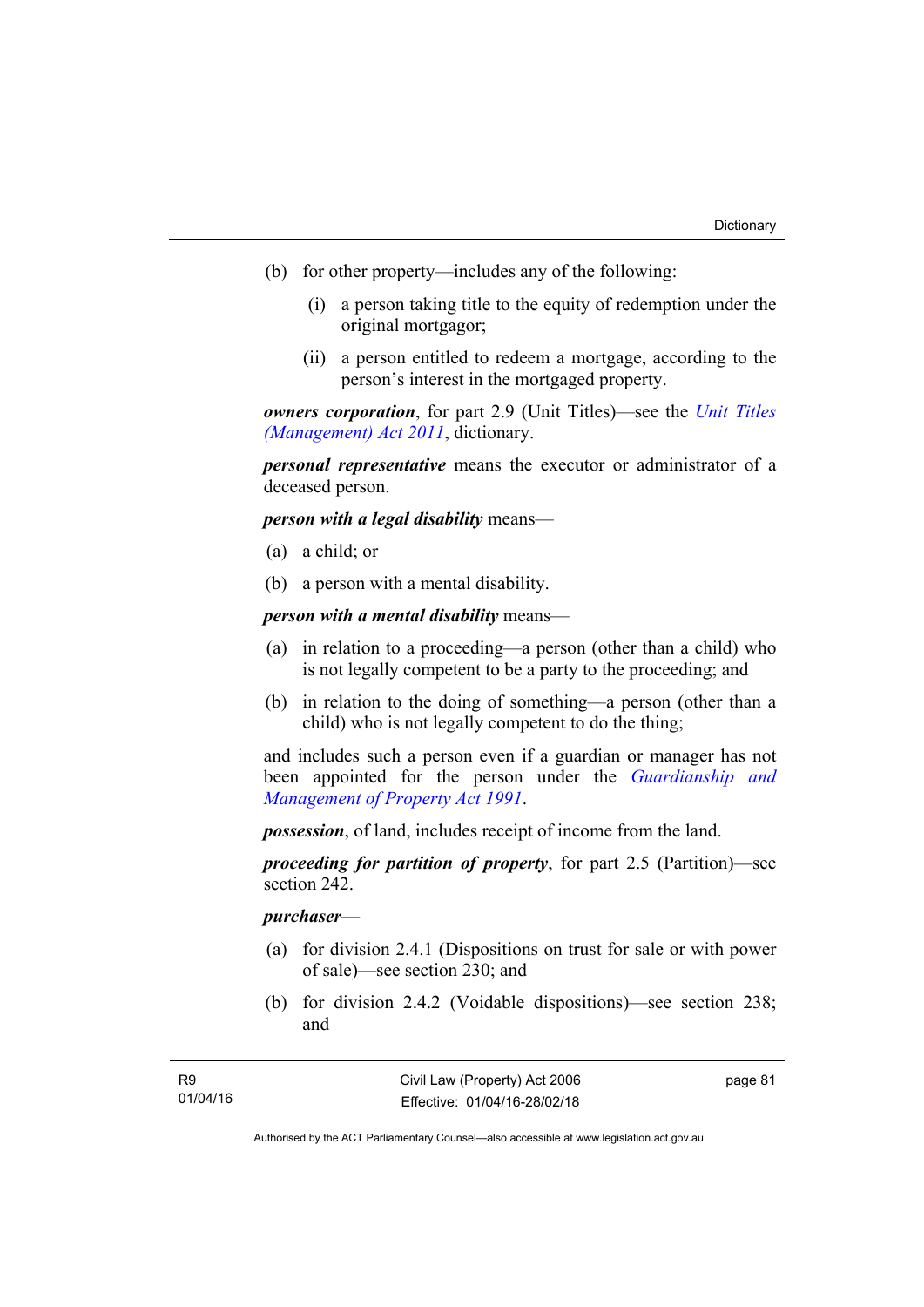- (c) for any other provision—means a purchaser for valuable consideration, and includes—
	- (i) a lessee or mortgagee; and
	- (ii) anyone else who acquires an interest in property for valuable consideration.

*registered* means—

- (a) for this Act generally—registered in the appropriate register kept by the registrar-general; and
- (b) for part 2.9 (Unit Titles)—see section 259.

#### *rent*—

- (a) includes yearly or other rent; and
- (b) for part 2.6 (Apportionment)—see section 248.

*securities* includes stocks, funds and shares.

*settlement*—see section 200.

*sublease*, for part 4.5 (Forfeiture of leases)—see section 424.

#### *trust corporation* means—

- (a) the public trustee and guardian or a trustee company; or
- (b) the Official Trustee in Bankruptcy under the *[Bankruptcy Act](http://www.comlaw.gov.au/Series/C2004A07422)  [1966](http://www.comlaw.gov.au/Series/C2004A07422)* (Cwlth); or
- (c) the trustee in whom the property of a bankrupt is vested.

*trustee company*—see the *[Trustee Companies Act 1947](http://www.legislation.act.gov.au/a/1947-15)*, dictionary.

*trustees for sale* means the people holding property on trust for sale.

*trust for sale* means a binding trust for sale, whether or not exercisable at the request or with the consent of anyone, and with or without a discretionary power to postpone sale.

*unit*, for part 2.9 (Unit Titles)—see the *[Unit Titles Act 2001](http://www.legislation.act.gov.au/a/2001-16)*, section 9.

R9 01/04/16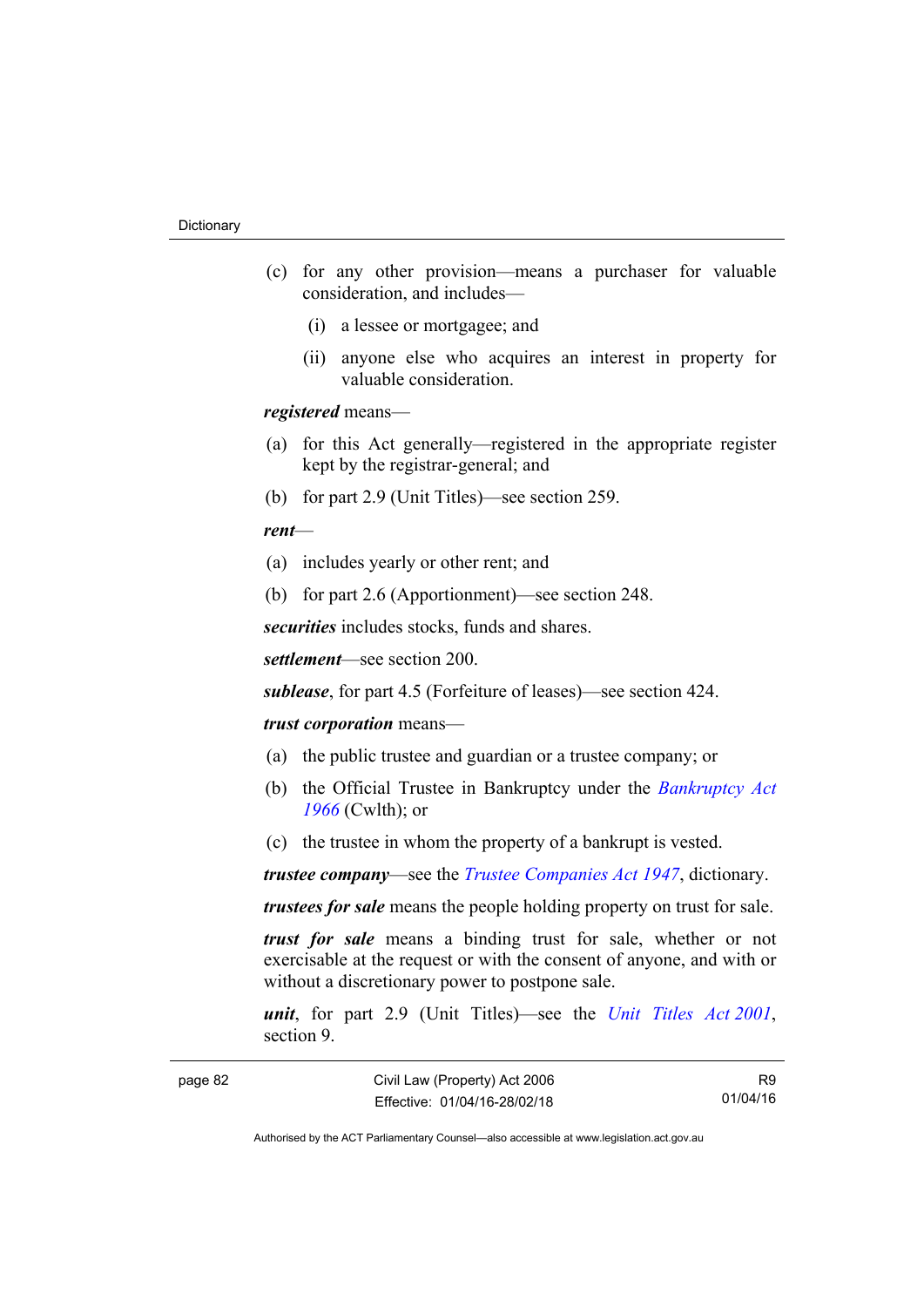*units plan*, for part 2.9 (Unit Titles)—see the *[Unit Titles Act 2001](http://www.legislation.act.gov.au/a/2001-16)*, dictionary.

*valuable consideration* includes marriage, but does not include a nominal consideration in money.

R9 01/04/16 Civil Law (Property) Act 2006 Effective: 01/04/16-28/02/18 page 83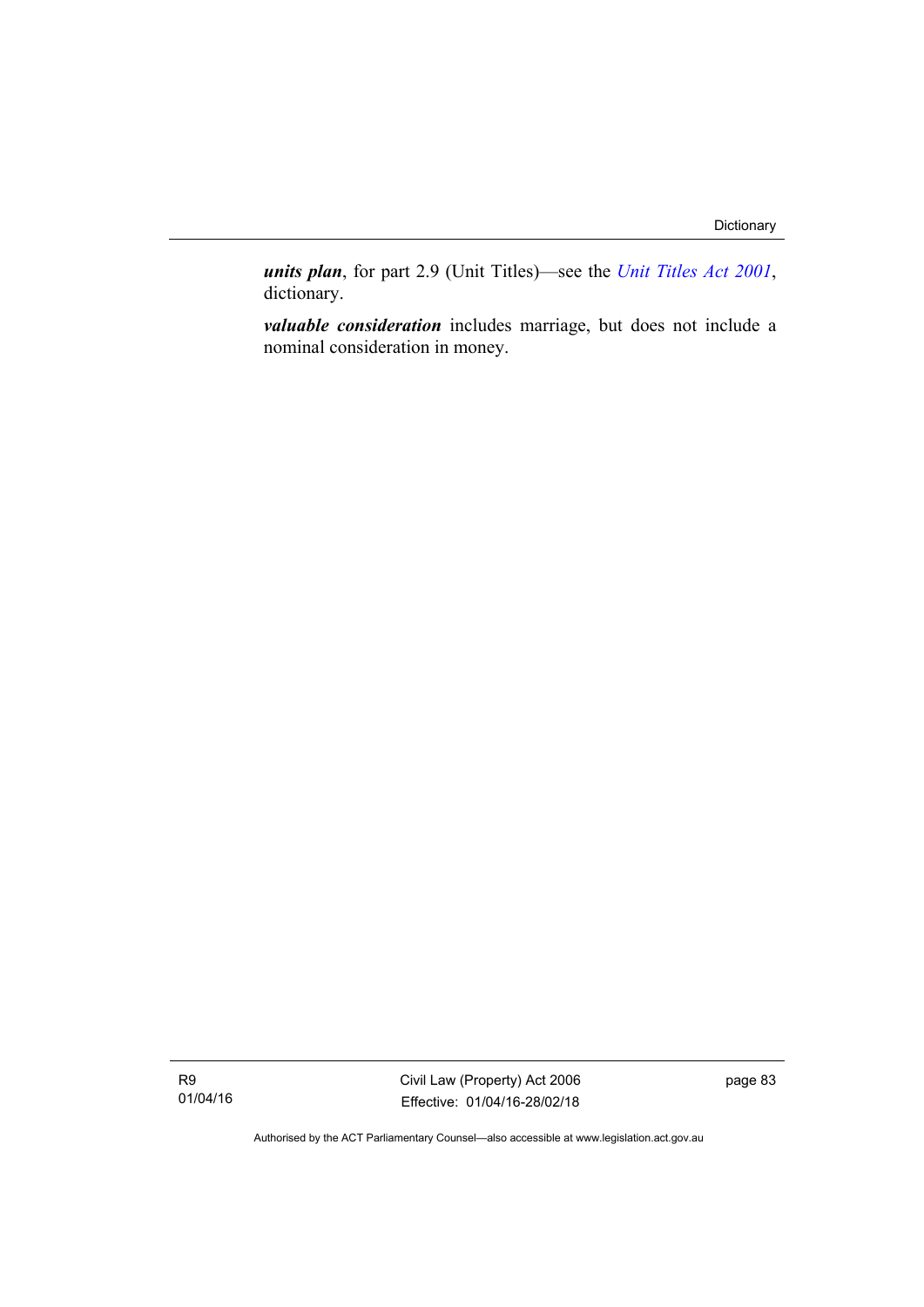1 About the endnotes

# **Endnotes**

## **1 About the endnotes**

Amending and modifying laws are annotated in the legislation history and the amendment history. Current modifications are not included in the republished law but are set out in the endnotes.

Not all editorial amendments made under the *[Legislation Act 2001](http://www.legislation.act.gov.au/a/2001-14)*, part 11.3 are annotated in the amendment history. Full details of any amendments can be obtained from the Parliamentary Counsel's Office.

Uncommenced amending laws are not included in the republished law. The details of these laws are underlined in the legislation history. Uncommenced expiries are underlined in the legislation history and amendment history.

If all the provisions of the law have been renumbered, a table of renumbered provisions gives details of previous and current numbering.

The endnotes also include a table of earlier republications.

| $A = Act$                                  | $NI = Notifiable$ instrument              |
|--------------------------------------------|-------------------------------------------|
| $AF =$ Approved form                       | $o = order$                               |
| $am = amended$                             | om = omitted/repealed                     |
| $amdt = amendment$                         | $ord = ordinance$                         |
| AR = Assembly resolution                   | orig = original                           |
| $ch = chapter$                             | par = paragraph/subparagraph              |
| $CN =$ Commencement notice                 | pres = present                            |
| $def = definition$                         | prev = previous                           |
| $DI = Disallowable instrument$             | $(\text{prev}) = \text{previously}$       |
| $dict = dictionary$                        | $pt = part$                               |
| disallowed = disallowed by the Legislative | $r = rule/subrule$                        |
| Assembly                                   | $reloc = relocated$                       |
| $div = division$                           | $renum = renumbered$                      |
| $exp = expires/expired$                    | $R[X]$ = Republication No                 |
| $Gaz = qazette$                            | $R1$ = reissue                            |
| $hdg = heading$                            | s = section/subsection                    |
| IA = Interpretation Act 1967               | $sch = schedule$                          |
| ins = inserted/added                       | $sdiv = subdivision$                      |
| $LA =$ Legislation Act 2001                | SL = Subordinate law                      |
| $LR =$ legislation register                | $sub =$ substituted                       |
| LRA = Legislation (Republication) Act 1996 | underlining = whole or part not commenced |
| $mod = modified/modification$              | or to be expired                          |

## **2 Abbreviation key**

page 84 Civil Law (Property) Act 2006 Effective: 01/04/16-28/02/18

R9 01/04/16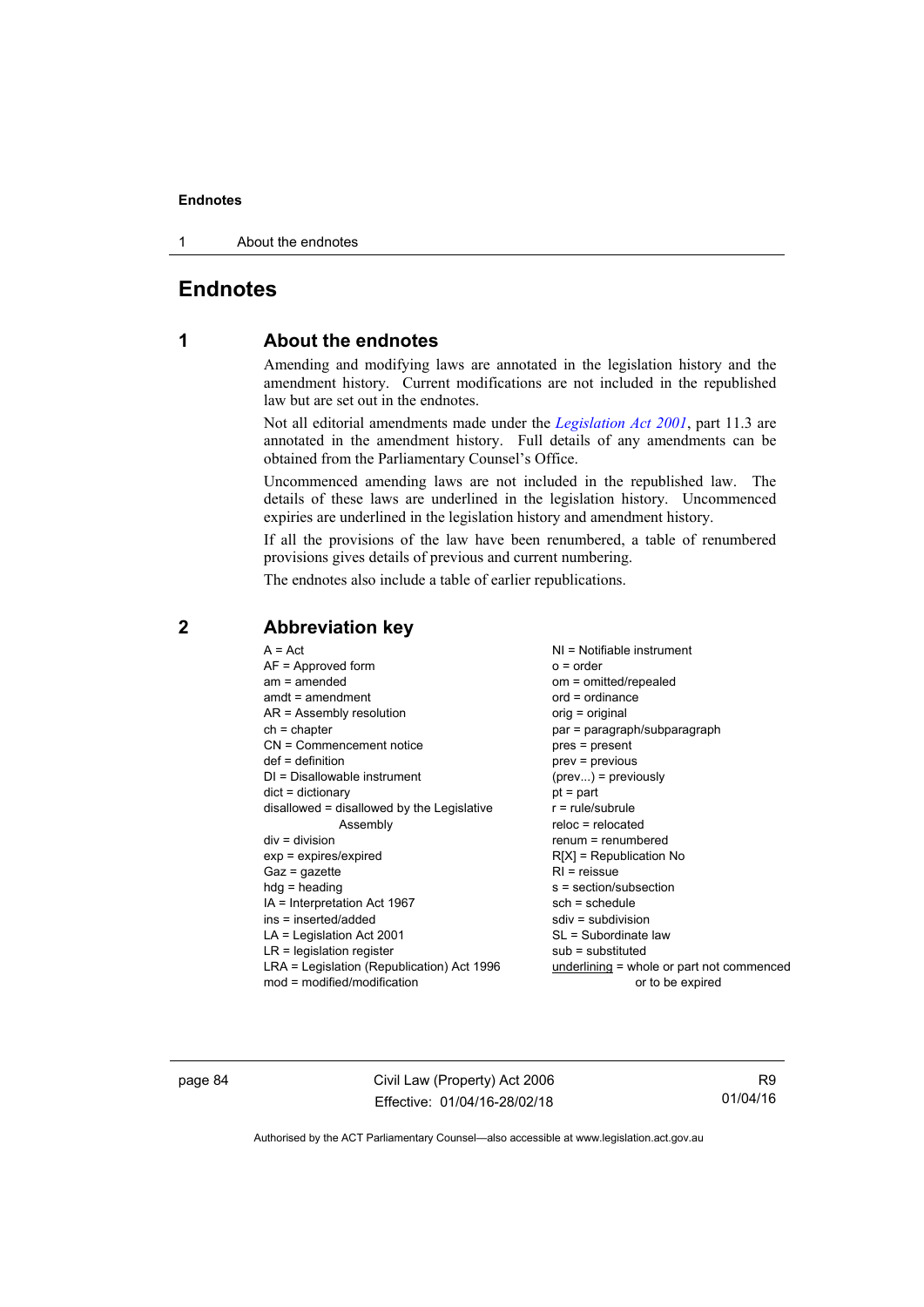### **3 Legislation history**

#### **Civil Law (Property) Act 2006 A2006-38**

notified LR 28 September 2006

s 1, s 2 commenced 28 September 2006 (LA s 75 (1)

remainder commenced 28 March 2007 (s 2 and LA s 79)

as amended by

#### **[Children and Young People \(Consequential Amendments\) Act 2008](http://www.legislation.act.gov.au/a/2008-20) A2008-20 sch 3 pt 3.5**

notified LR 17 July 2008

s 1, s 2 commenced 17 July 2008 (LA s 75 (1))

s 3 commenced 18 July 2008 (s 2 (1))

sch 3 pt 3.5 commenced 27 October 2008 (s 2 (4) and see [Children](http://www.legislation.act.gov.au/a/2008-19)  [and Young People Act 2008](http://www.legislation.act.gov.au/a/2008-19) A2008-19, s 2 and [CN2008-13](http://www.legislation.act.gov.au/cn/2008-13/default.asp))

#### **[Justice and Community Safety Legislation Amendment Act 2010](http://www.legislation.act.gov.au/a/2010-40)  [\(No 3\)](http://www.legislation.act.gov.au/a/2010-40) A2010-40 sch 1 pt 1.1**

notified LR 5 October 2010

s 1, s 2 commenced 5 October 2010 (LA s 75 (1))

s 3, sch 1 pt 1.1 commenced 6 October 2010 (s 2 (1))

#### **[Administrative \(One ACT Public Service Miscellaneous Amendments\)](http://www.legislation.act.gov.au/a/2011-22)  [Act 2011](http://www.legislation.act.gov.au/a/2011-22) A2011-22 sch 1 pt 1.26**

notified LR 30 June 2011 s 1, s 2 commenced 30 June 2011 (LA s 75 (1)) sch 1 pt 1.26 commenced 1 July 2011 (s 2 (1))

#### **[Unit Titles \(Management\) Act 2011](http://www.legislation.act.gov.au/a/2011-41) A2011-41 sch 5 pt 5.2**

notified LR 3 November 2011 s 1, s 2 commenced 3 November 2011 (LA s 75 (1)) sch 5 pt 5.2 commenced 30 March 2012 (s 2 and [CN2012-6\)](http://www.legislation.act.gov.au/cn/2012-6/default.asp)

#### **[Justice and Community Safety Legislation Amendment Act 2013](http://www.legislation.act.gov.au/a/2013-7/default.asp)  [A2013-7](http://www.legislation.act.gov.au/a/2013-7/default.asp) sch 1 pt 1.2**

notified LR 1 March 2013 s 1, s 2 commenced 1 March 2013 (LA s 75 (1)) sch 1 pt 1.2 commenced 4 March 2013 (s 2 and see [Retirement](http://www.legislation.act.gov.au/a/2012-38)  [Villages Act 2012](http://www.legislation.act.gov.au/a/2012-38) A2012-38, s 2 and LA s 79)

R9 01/04/16 Civil Law (Property) Act 2006 Effective: 01/04/16-28/02/18 page 85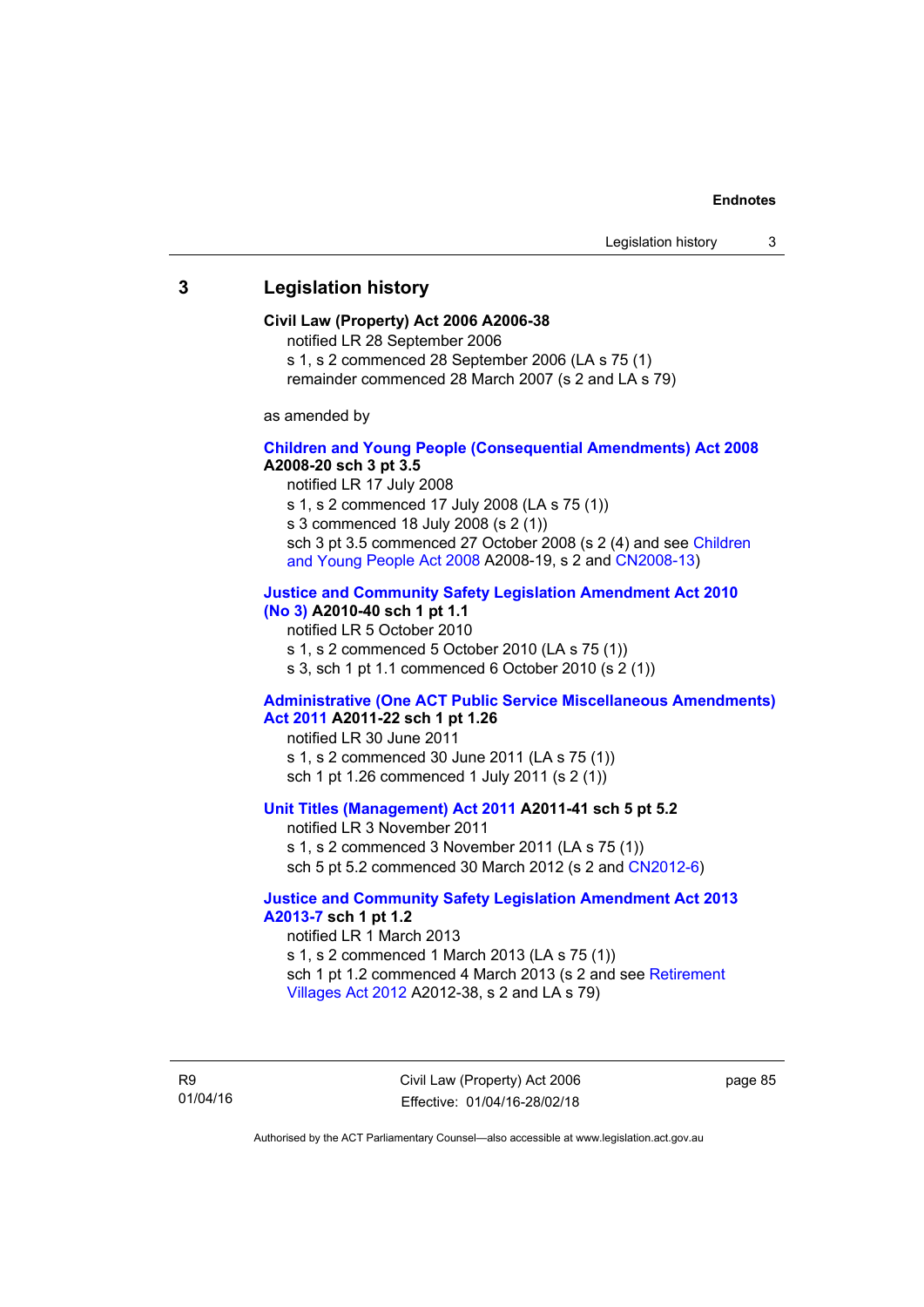3 Legislation history

## **[Marriage Equality \(Same Sex\) Act 2013](http://www.legislation.act.gov.au/a/2013-39) A2013-39 sch 2 pt 2.4**

notified LR 4 November 2013

s 1, s 2 commenced 4 November 2013 (LA s 75 (1))

- sch 2 pt 2.4 commenced 7 November 2013 (s 2 and [CN2013-11](http://www.legislation.act.gov.au/cn/2013-11))
- *Note* The High Court held this Act to be of no effect (see *Commonwealth v Australian Capital Territory* [2013] HCA 55)

**[Protection of Rights \(Services\) Legislation Amendment Act 2016](http://www.legislation.act.gov.au/a/2016-13)  [\(No 2\)](http://www.legislation.act.gov.au/a/2016-13) A2016-13 sch 1 pt 1.8** 

notified LR 16 March 2016

s 1, s 2 commenced 16 March 2016 (LA s 75 (1))

sch 1 pt 1.8 commenced 1 April 2016 (s 2 and see [Protection of Rights](http://www.legislation.act.gov.au/a/2016-1/default.asp)  [\(Services\) Legislation Amendment Act 2016](http://www.legislation.act.gov.au/a/2016-1/default.asp) A2016-1 s 2)

page 86 Civil Law (Property) Act 2006 Effective: 01/04/16-28/02/18

R9 01/04/16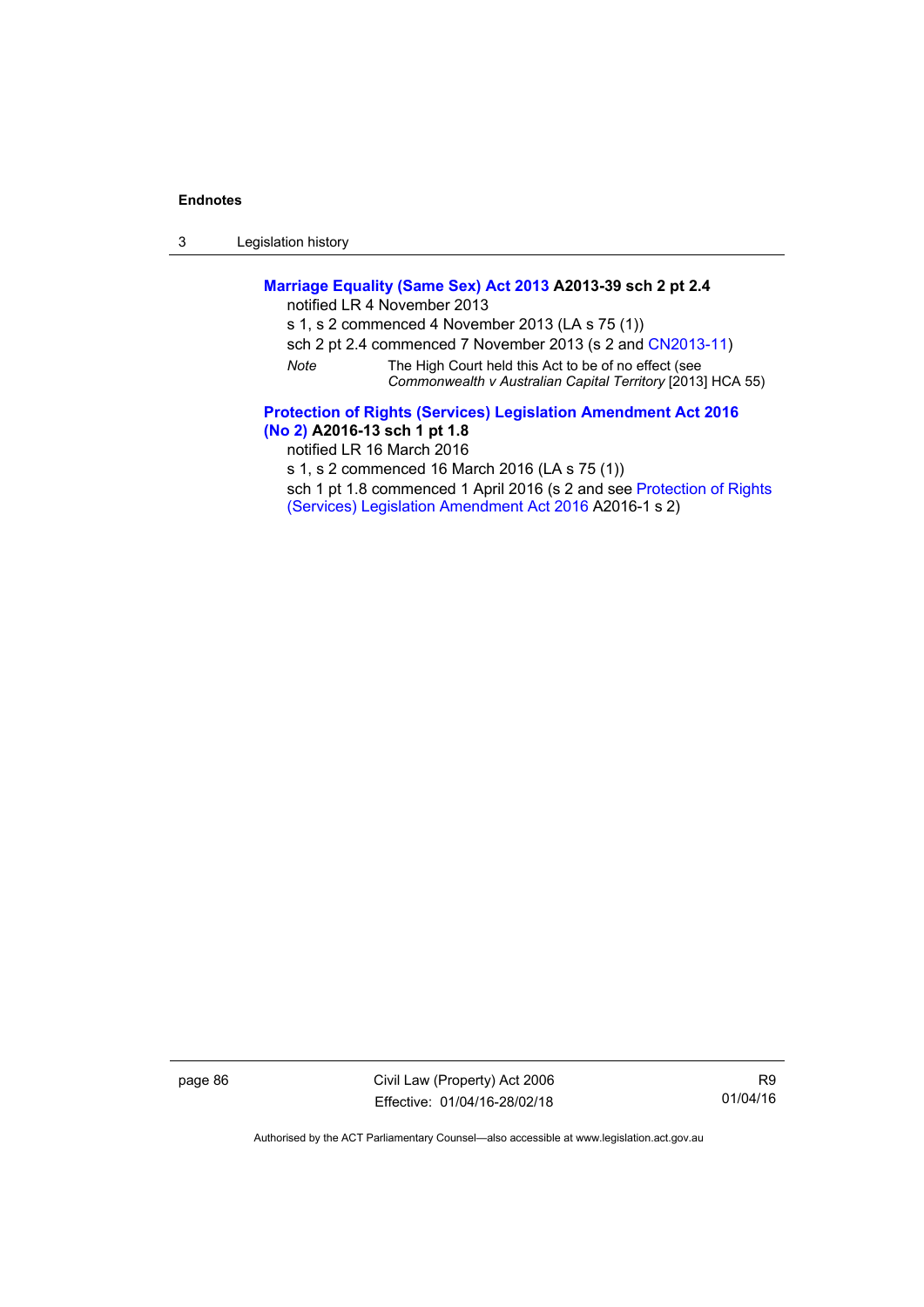Amendment history 4

## **4 Amendment history Commencement**  s 2 om LA s 89 (4) **Application of Act**  s 5 am [A2010-40](http://www.legislation.act.gov.au/a/2010-40) amdt 1.1 **Power to appoint trustees of child's property**  s 256 am [A2016-13](http://www.legislation.act.gov.au/a/2016-13) amdt 1.30 **Powers and duties of guardian**  s 257 am [A2008-20](http://www.legislation.act.gov.au/a/2008-20) amdt 3.13; [A2011-22](http://www.legislation.act.gov.au/a/2011-22) amdt 1.91 **Unit Titles**  pt 2.9 hdg ins [A2011-41](http://www.legislation.act.gov.au/a/2011-41) amdt 5.3 **Definitions—pt 2.9**   $div 2.9.1$  hdg ins  $A2011-41$  amdt 5.3 **Definitions—pt 2.9**  s 259 ins [A2011-41](http://www.legislation.act.gov.au/a/2011-41) amdt 5.3 def *common property* ins [A2011-41](http://www.legislation.act.gov.au/a/2011-41) amdt 5.3 def *owners corporation* ins [A2011-41](http://www.legislation.act.gov.au/a/2011-41) amdt 5.3 def *registered* ins [A2011-41](http://www.legislation.act.gov.au/a/2011-41) amdt 5.3 def *unit* ins [A2011-41](http://www.legislation.act.gov.au/a/2011-41) amdt 5.3 def *units plan* ins [A2011-41](http://www.legislation.act.gov.au/a/2011-41) amdt 5.3 **Developer disclosure**  div 2.9.2 hdg reloc from [Unit Titles Act 2001](http://www.legislation.act.gov.au/a/2001-16) div 3.4 hdg by [A2011-41](http://www.legislation.act.gov.au/a/2011-41) amdt 5.38 **Contract for sale of unit before registration of units plan**<br>s 260 **contract property** reloc from Unit Titles Act 2001 s 31A by reloc from [Unit Titles Act 2001](http://www.legislation.act.gov.au/a/2001-16) s 31A by [A2011-41](http://www.legislation.act.gov.au/a/2011-41) amdt 5.38 **Implied warranties**  div 2.9.3 hdg reloc from [Unit Titles Act 2001](http://www.legislation.act.gov.au/a/2001-16) pt 7A hdg by [A2011-41](http://www.legislation.act.gov.au/a/2011-41) amdt 5.47 **Meaning of** *implied warranties***—div 2.9.3**  s 261 reloc from [Unit Titles Act 2001](http://www.legislation.act.gov.au/a/2001-16) s 130A by [A2011-41](http://www.legislation.act.gov.au/a/2011-41) amdt 5.47 **Purpose—div 2.9.3**  s 262 reloc from [Unit Titles Act 2001](http://www.legislation.act.gov.au/a/2001-16) s 130B by [A2011-41](http://www.legislation.act.gov.au/a/2011-41) amdt 5.47 **Implied warranties and right to cancel—effect**  reloc from [Unit Titles Act 2001](http://www.legislation.act.gov.au/a/2001-16) s 130C by [A2011-41](http://www.legislation.act.gov.au/a/2011-41) amdt 5.47 **Implied warranties**  s 264 reloc from [Unit Titles Act 2001](http://www.legislation.act.gov.au/a/2001-16) s 130D by [A2011-41](http://www.legislation.act.gov.au/a/2011-41) amdt 5.47 **Cancellation of contract**  s 265 reloc from [Unit Titles Act 2001](http://www.legislation.act.gov.au/a/2001-16) s 130E by [A2011-41](http://www.legislation.act.gov.au/a/2011-41) amdt 5.47

R9 01/04/16 Civil Law (Property) Act 2006 Effective: 01/04/16-28/02/18

page 87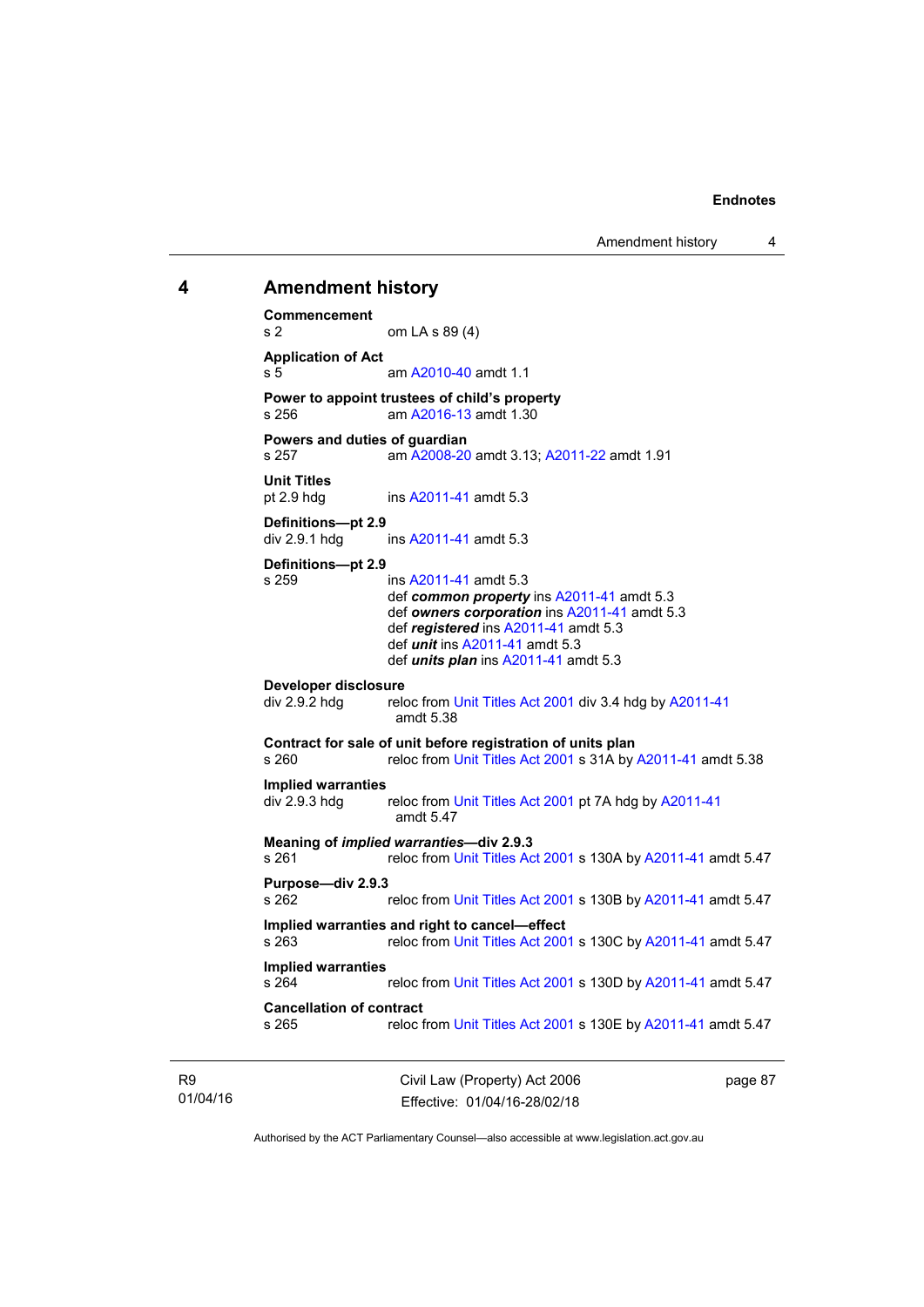4 Amendment history

```
Claim for compensation 
s 266 reloc from Unit Titles Act 2001 s 130F by A2011-41 amdt 5.47 
Lessee to give notice of ejectment to lessor 
                 A2013-7 amdt 1.2
Application—pt 4.7 
                  A2013-7 amdt 1.3
Transitional 
pt 5.4 hdg exp 28 March 2009 (s 506) 
References to repealed Act 
s 504 exp 28 March 2009 (s 506) 
Transitional regulations 
s 505 exp 28 March 2009 (s 506) 
Expiry of pt 5.4 
s 506 exp 28 March 2009 (s 506) 
Repeals and consequential amendments 
pt 5.5 hdg om LA s 89 (3) 
Legislation repealed 
s 507 om LA s 89 (3) 
Legislation amended—sch 1 
s 508 om LA s 89 (3) 
Consequential amendments 
sch 1 om LA s 89 (3)
Dictionary 
dict am A2013-39 amdt 2.9 (A2013-39 never effective (see 
                  Commonwealth v Australian Capital Territory [2013] 
                  HCA 55)); A2016-13 amdt 1.31 
                  def administrator am A2016-13 amdt 1.32 
                  def common property ins A2011-41 amdt 5.4 
                  def owners corporation ins A2011-41 amdt 5.4 
                  def registered sub A2011-41 amdt 5.5 
                  def trust corporation am A2016-13 amdt 1.33 
                  def unit ins A2011-41 amdt 5.6 
                  def units plan ins A2011-41 amdt 5.6
```
page 88 Civil Law (Property) Act 2006 Effective: 01/04/16-28/02/18

R9 01/04/16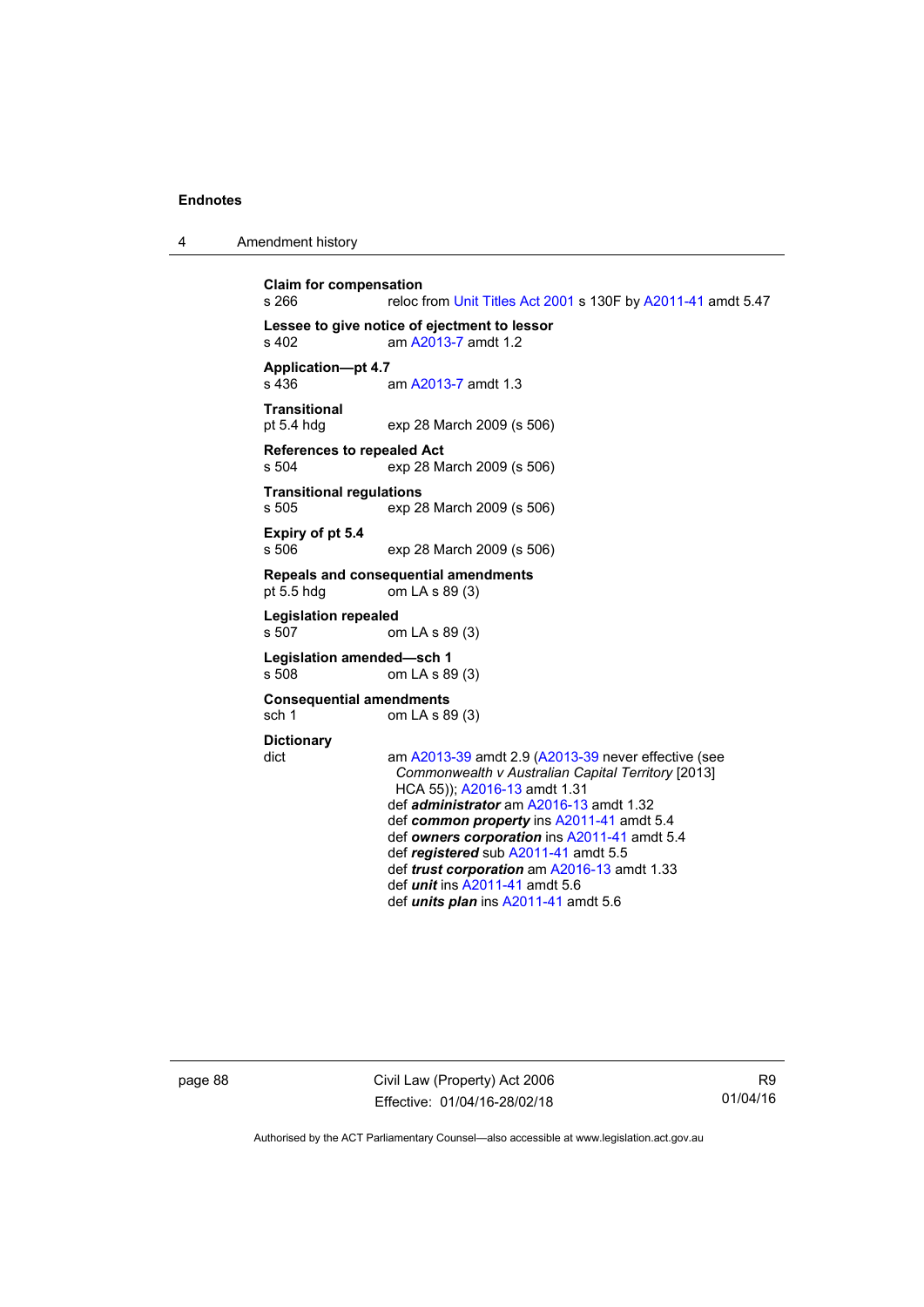### **5 Earlier republications**

Some earlier republications were not numbered. The number in column 1 refers to the publication order.

Since 12 September 2001 every authorised republication has been published in electronic pdf format on the ACT legislation register. A selection of authorised republications have also been published in printed format. These republications are marked with an asterisk (\*) in column 1. Electronic and printed versions of an authorised republication are identical.

| <b>Republication</b><br>No and date | <b>Effective</b>            | Last<br>amendment<br>made by  | <b>Republication</b><br>for                                                                        |
|-------------------------------------|-----------------------------|-------------------------------|----------------------------------------------------------------------------------------------------|
| R <sub>1</sub><br>28 Mar 2007       | 28 Mar 2007-<br>26 Oct 2008 | not amended                   | new Act                                                                                            |
| R <sub>2</sub><br>27 Oct 2008       | 27 Oct 2008-<br>28 Mar 2009 | A2008-20                      | amendments by<br>A2008-20                                                                          |
| R <sub>3</sub><br>29 Mar 2009       | 29 Mar 2009-<br>5 Oct 2010  | A2008-20                      | commenced expiry                                                                                   |
| R4<br>6 Oct 2010                    | 6 Oct 2010-<br>30 June 2011 | A2010-40                      | amendments by<br>A2010-40                                                                          |
| R <sub>5</sub><br>1 July 2011       | 1 July 2011-<br>29 Mar 2012 | A2011-22                      | amendments by<br>A2011-22                                                                          |
| R <sub>6</sub><br>30 Mar 2012       | 30 Mar 2012-<br>3 Mar 2013  | A2011-41                      | relocation of<br>provisions from<br>Unit Titles Act 2001<br>and other<br>amendments by<br>A2011-41 |
| R7<br>4 Mar 2013                    | 4 Mar 2013-<br>6 Nov 2013   | A2013-7                       | amendments by<br>A2013-7                                                                           |
| R <sub>8</sub><br>7 Nov 2013        | never effective             | A2013-39 (never<br>effective) | amendments by<br>A2013-39                                                                          |
| R8 (RI)<br>24 Feb 2014              | 7 Nov 2013-<br>31 Mar 2016  | A2013-39 (never<br>effective) | reissue because of<br><b>High Court decision</b><br>in relation to<br>A2013-39                     |
|                                     |                             |                               |                                                                                                    |

Civil Law (Property) Act 2006 Effective: 01/04/16-28/02/18 page 89